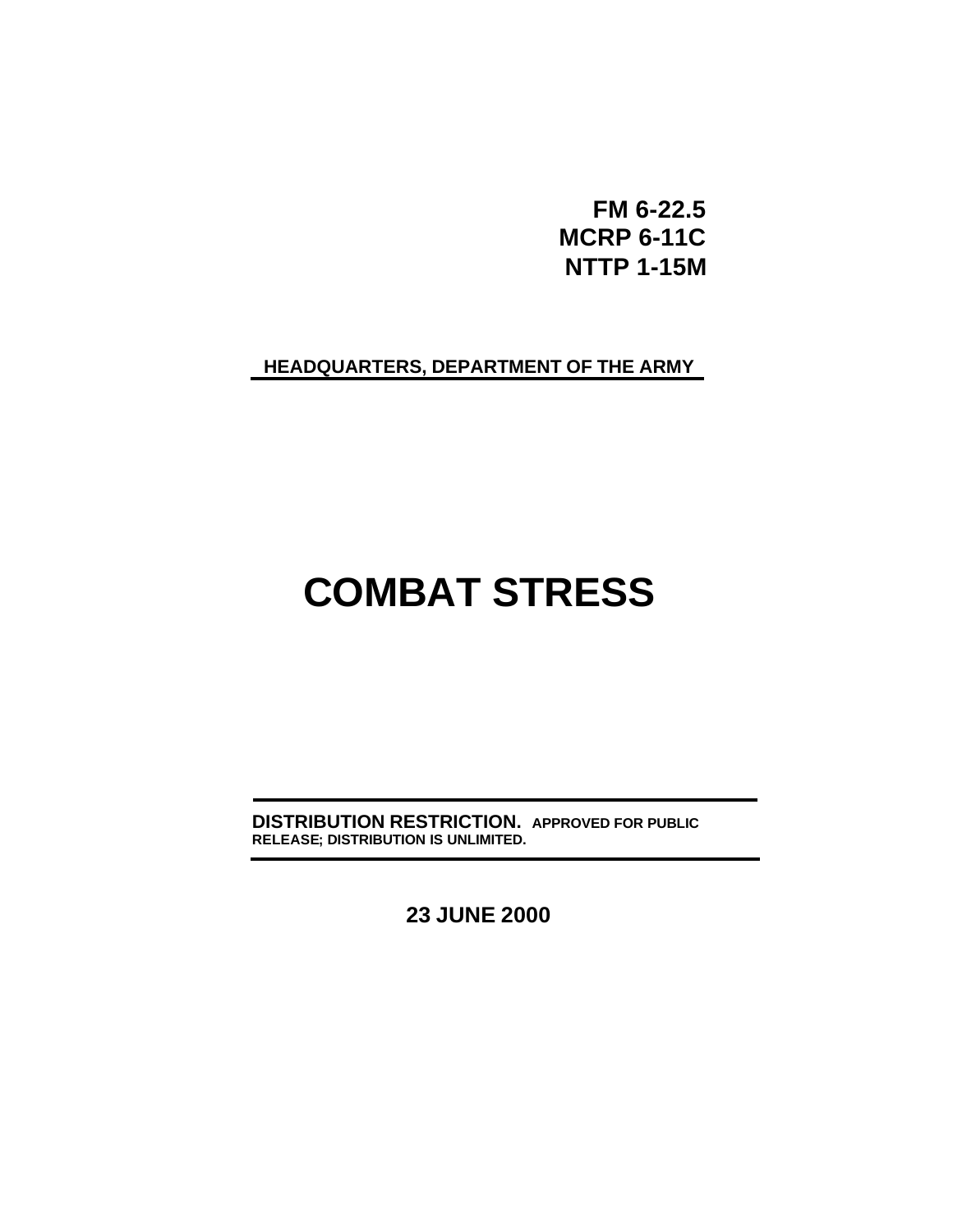## DEPARTMENT OF THE NAVY Headquarters United States Marine Corps Washington, D.C. 20380-1775

23 June 2000

#### **FOREWORD**

#### 1. PURPOSE

Marine Corps Reference Publication (MCRP) 6-11C, *Combat Stres*s; Navy Tactics, Techniques, and Procedures (NTTP) 1-15M, *Commander's Handbook on Combat Stres*s; and Army Field Manual (FM) 6-22.5, *Combat Stres*s, provide the tactics, techniques, and procedures required for small-unit leaders to effectively prevent, identify, and manage combat stress when it occurs in their units/commands.

#### 2. SCOPE

This publication contains essential information about combat and combat-related stress. It describes, in layman's terms, techniques to prevent, identify, and treat harmful combat stress reactions at the lowest level or until professional medical assistance is available. It provides a basic understanding of the causes of stress and describes the preventive actions that can be taken to avoid or reduce its harmful effects. It describes how to identify and manage combat stress symptoms when they appear, and provides techniques to prepare units to handle combat stress reactions when they occur. All small-unit leaders should read this publication. Unless otherwise stated, whenever the masculine gender is used, both men and women are included.

#### 3. SUPERSESSION

FMFM 4-55, *Combat Stres*s, dated 13 April 1992. FM 22-9, 12 December 1991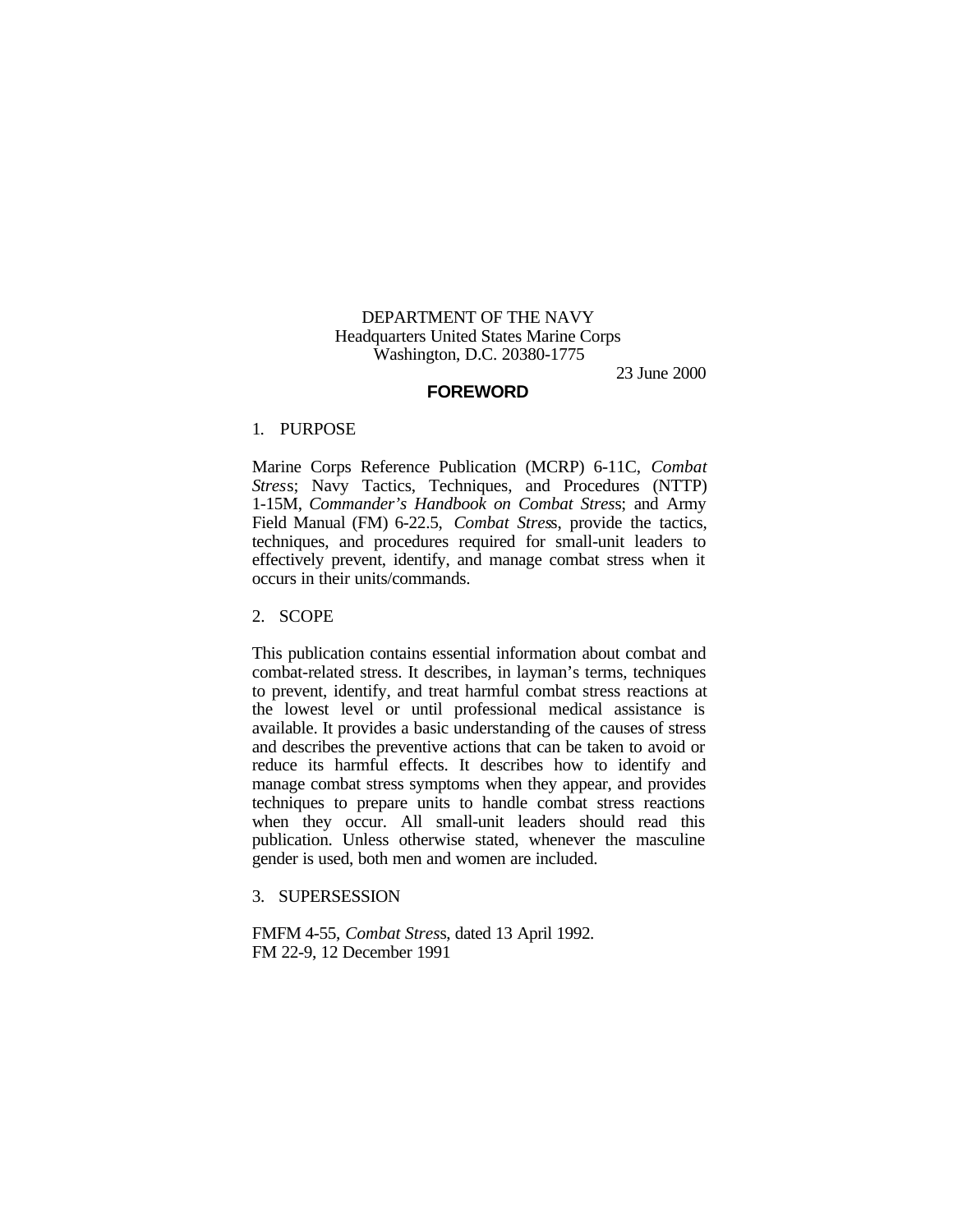# 4. CERTIFICATION

Reviewed and approved this date.

BY DIRECTION OF THE COMMANDANT OF THE MARINE CORPS

J.E. Rhodom

J. E. RHODES Lieutenant General, U.S. Marine Corps Commanding General Marine Corps Combat Development Command

S. J. SMITH Rear Admiral, U.S. Navy Commander, Navy Warfare Development Command

By Order of the Secretary of the Army:

Official:

B Hul JOEL B. HUDSON

Administrative Assistant to the Secretary of the Army 05932

ERIC K. SHINSEKI General, United States Army Chief of Staff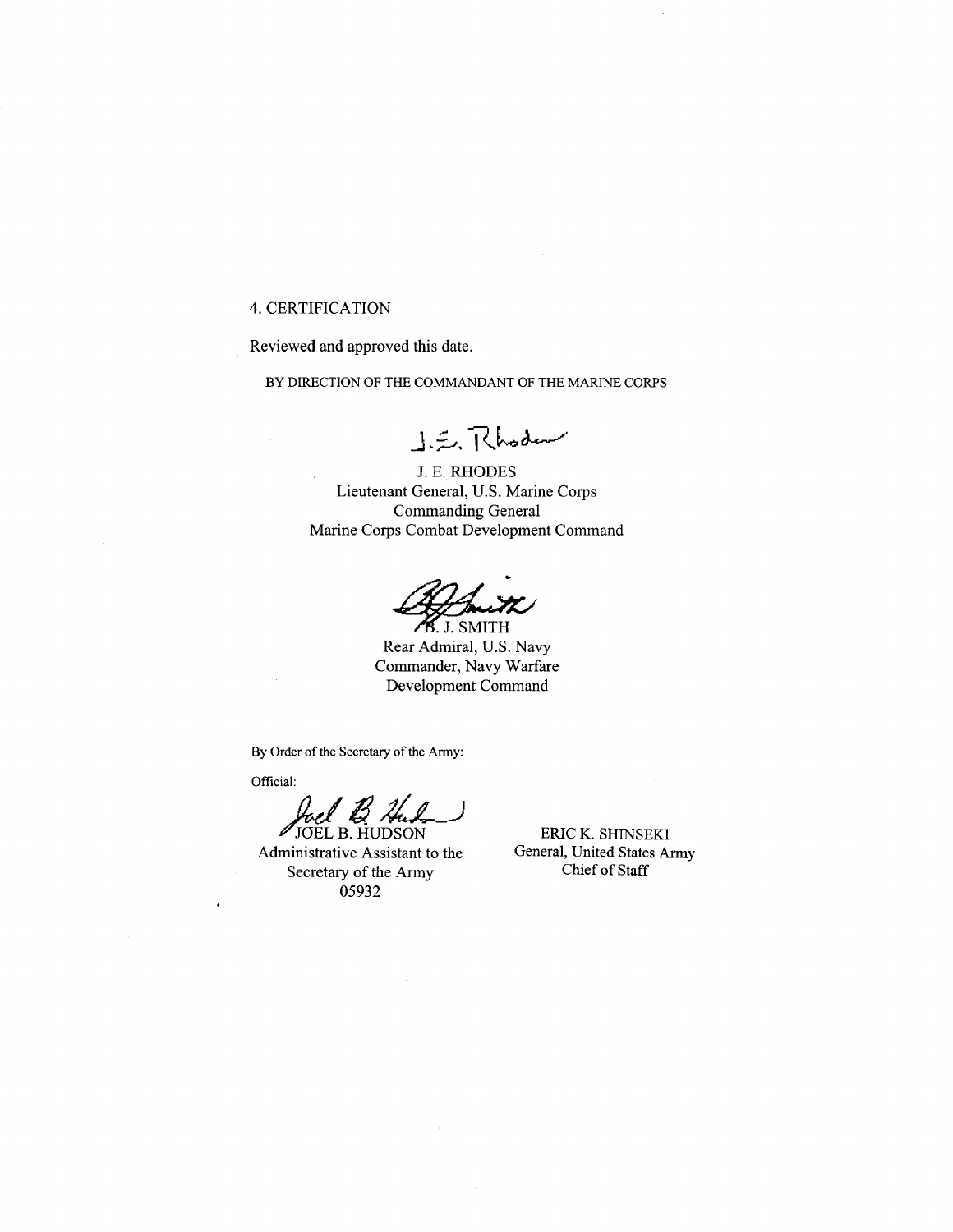### **PREFACE**

*Combat Stress* is the mental, emotional or physical tension, strain, or distress resulting from exposure to combat and combat-related conditions. Controlling combat stress is a command responsibility. In terms of Service members lost from action and reduced performance, combat stress seriously affects mission accomplishment. It is a leader's responsibility to take action to strengthen Service members' tolerance to combat stress and manage it in his or her unit.

Combat stress reactions are the result of exposure to the same conditions during military actions that cause physical injury and disease in battle or its immediate aftermath, and many combat stress reactions occur in persons who are also wounded or ill with disease. Rates of combat stress casualties vary greatly, with higher ratios during lengthy periods of intense combat. In Okinawa 1945, during a peak month of battle, the combat stress casualties among Marine Forces were reported as high as one for every two wounded in action (WIA). Under less lengthy periods, as suggested by data acquired from the Israeli Defense Forces fighting in Lebanon 1982, the ratio of combat stress casualties to WIA in small units can be as high as one to one. In the past, we have generally suffered as many as one battle stress casualty for every three to five WIA in heavy fighting. However, highly trained units with strong leadership and high esprit de corps have fewer combat stress casualties.

While this manual focuses on combat-induced stress reactions, it is important to emphasize that "combat stress" is not restricted only to combat, but may also arise from combat-like conditions present during military operations other than war. In an area of operations characterized by continuous action and high danger, our forces may experience high rates of stress casualties unless small-unit leaders are trained and prepared to manage stress.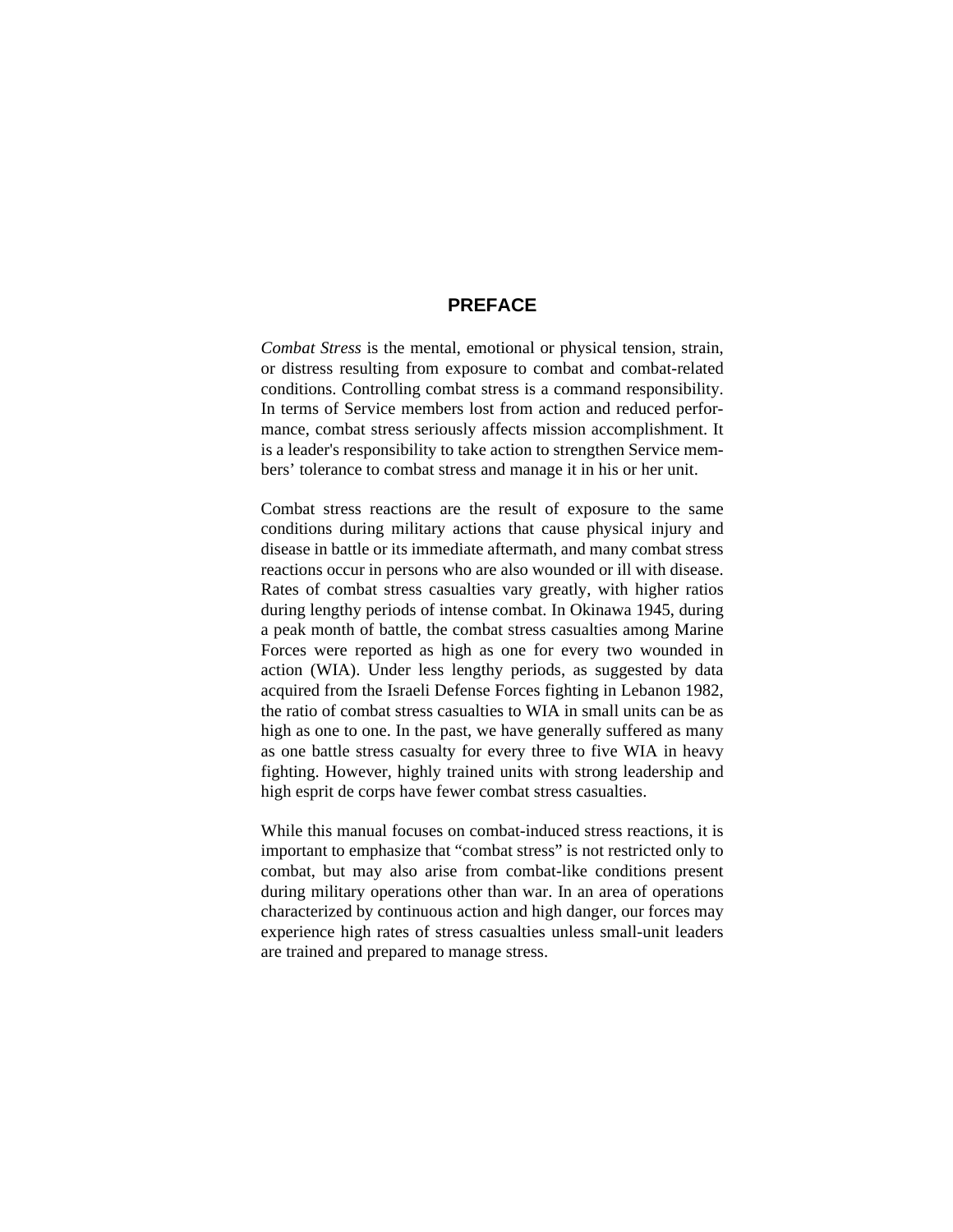This publication is written to inform small-unit leaders of stress characteristics and management techniques in order to *prevent, reduce, identify,* and *treat* combat stress reactions in the Service member's own unit to the maximum extent possible. A significant part of training is learning to control and cope with stress. Leaders must learn to cope with their own stress and then assist junior personnel in managing their stress. The application of combat stress management techniques helps conserve fighting strength and provides one more step toward achieving success.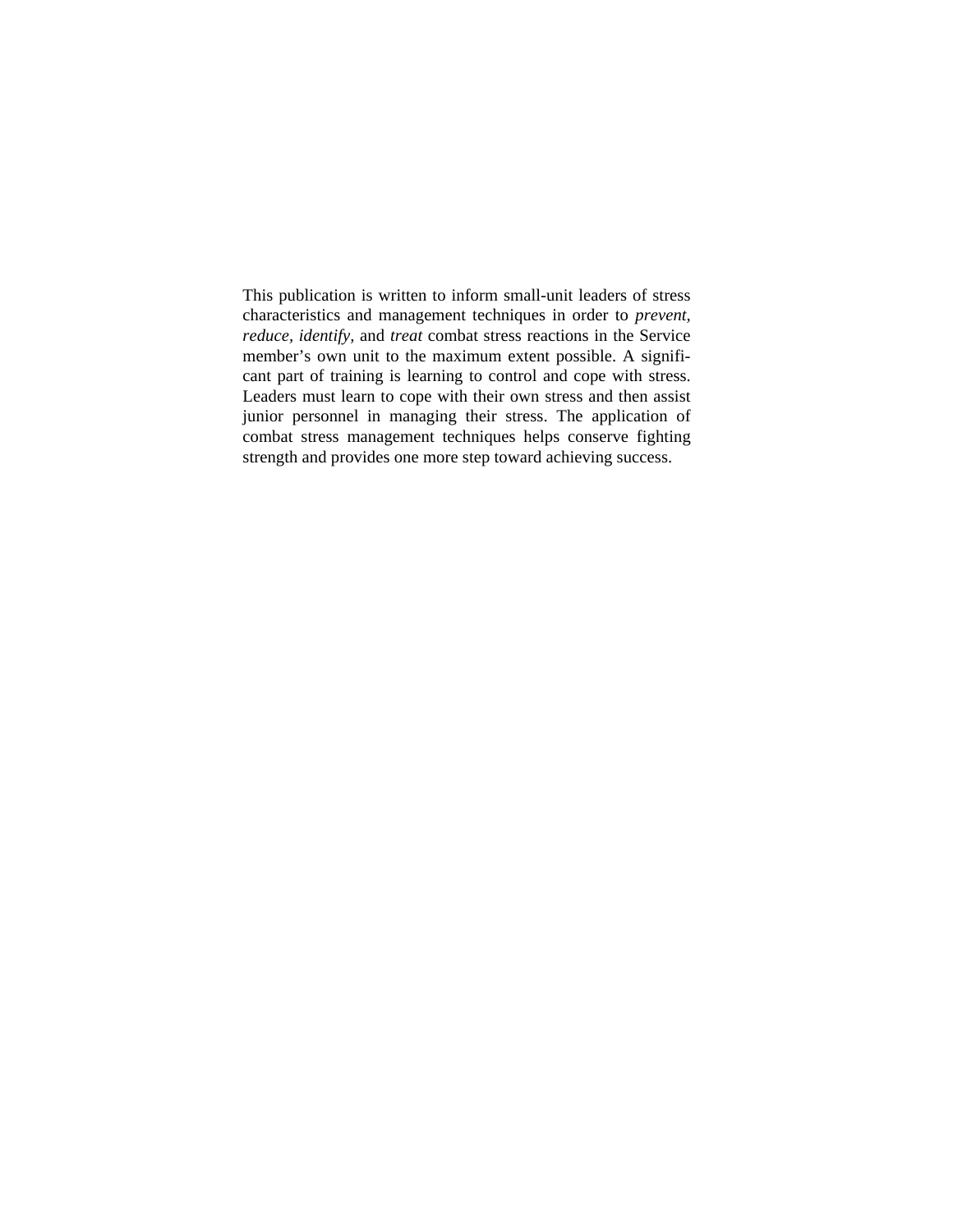# **Table of Contents**

|      | <b>Chapter 1. Combat Stress Identification</b>  | Page |
|------|-------------------------------------------------|------|
|      |                                                 |      |
| 1001 |                                                 |      |
| 1002 |                                                 |      |
| 1003 |                                                 |      |
| 1004 | OBSERVING AND RECOGNIZING COMMON                |      |
|      | REACTIONS TO COMBAT STRESS3                     |      |
|      |                                                 |      |
|      |                                                 |      |
|      |                                                 |      |
|      |                                                 |      |
|      |                                                 |      |
|      |                                                 |      |
|      |                                                 |      |
|      | Visual/Hearing Problems and Partial Paralysis10 |      |
|      |                                                 |      |
|      | Anxiety (Fear of Death, Pain, and Injury)12     |      |
|      |                                                 |      |
|      |                                                 |      |
|      |                                                 |      |
|      |                                                 |      |
|      |                                                 |      |
|      | Referral to the Chaplain, Medical Officer or    |      |
|      |                                                 |      |
| 1005 |                                                 |      |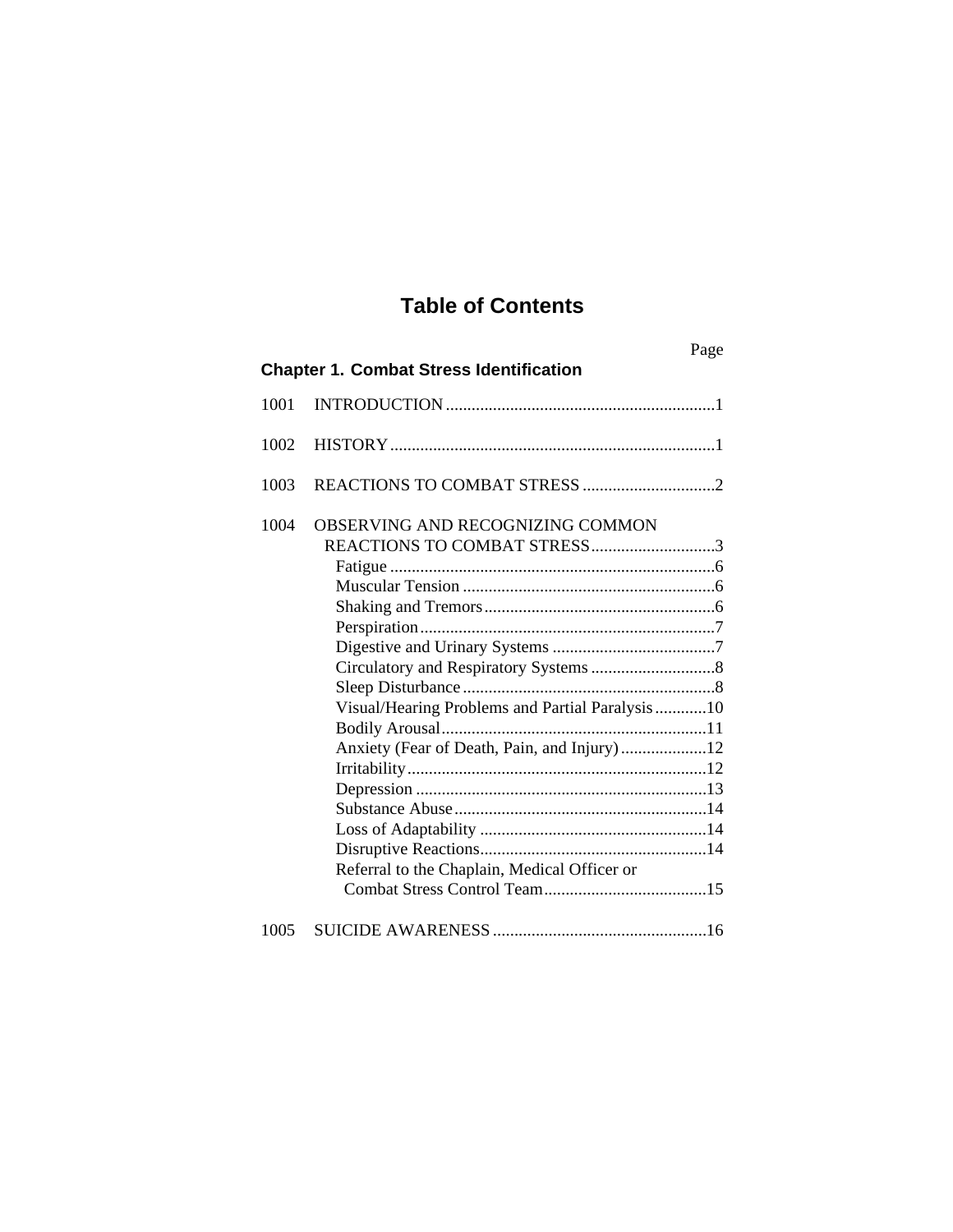### **Chapter 2. Combat Stress Prevention, Management, and Control**

| PREVENTING AND MANAGING                |  |
|----------------------------------------|--|
|                                        |  |
| STRESS-REDUCTION TECHNIQUES            |  |
|                                        |  |
| PERFORMANCE DEGREDATION                |  |
|                                        |  |
|                                        |  |
|                                        |  |
|                                        |  |
|                                        |  |
|                                        |  |
| <b>COMBAT STRESS MANAGEMENT</b>        |  |
|                                        |  |
|                                        |  |
|                                        |  |
|                                        |  |
|                                        |  |
|                                        |  |
|                                        |  |
|                                        |  |
|                                        |  |
| <b>CRITICAL EVENT DEBRIEF AND UNIT</b> |  |
| LEADER'S AFTER ACTION REVIEW 32        |  |
|                                        |  |
|                                        |  |
|                                        |  |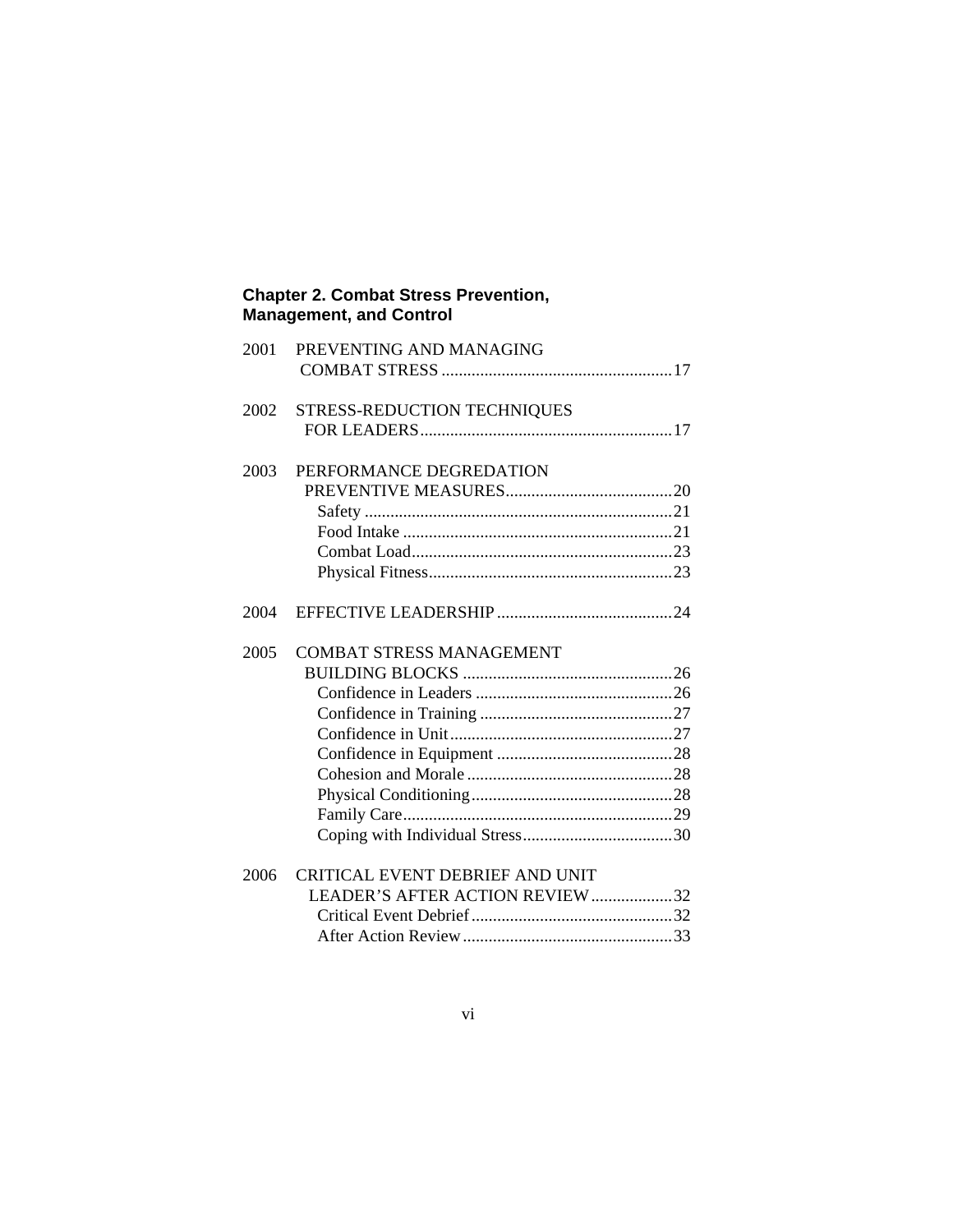| 2007 EFFECTIVE COMBAT STRESS |  |
|------------------------------|--|
|                              |  |
|                              |  |
|                              |  |
|                              |  |
|                              |  |

# **Chapter 3. Command Leadership Actions**

| 3001 LEADERSHIP ACTIONS AND INTERVENTIONS |  |
|-------------------------------------------|--|
|                                           |  |
| 3003 COMBAT STRESS CASUALTY INTERVENTION  |  |

# **Chapter 4. Sleep Deprivation**

| 4001 | CHALLENGES OF SLEEP DEPRIVATION  57 |  |
|------|-------------------------------------|--|
| 4002 | EFFECTS OF SUSTAINED OPERATIONS     |  |
|      |                                     |  |
|      |                                     |  |
|      |                                     |  |
|      |                                     |  |
| 4003 |                                     |  |
|      |                                     |  |
|      |                                     |  |
|      |                                     |  |
|      |                                     |  |
|      |                                     |  |
|      |                                     |  |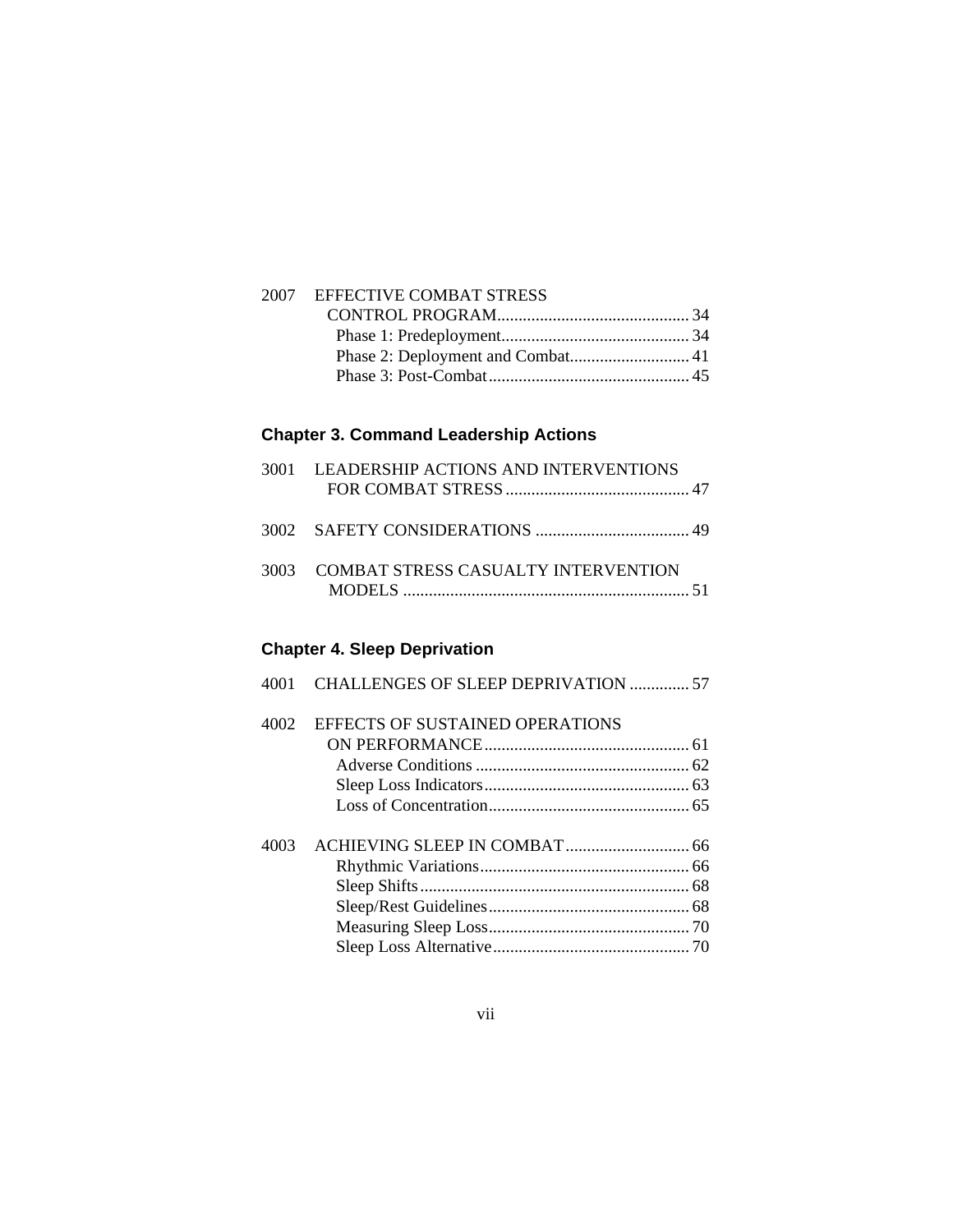# **Appendices**

| $\mathbf{A}$ |  |
|--------------|--|
| B            |  |
| $\mathsf{C}$ |  |
|              |  |
|              |  |
| D            |  |
|              |  |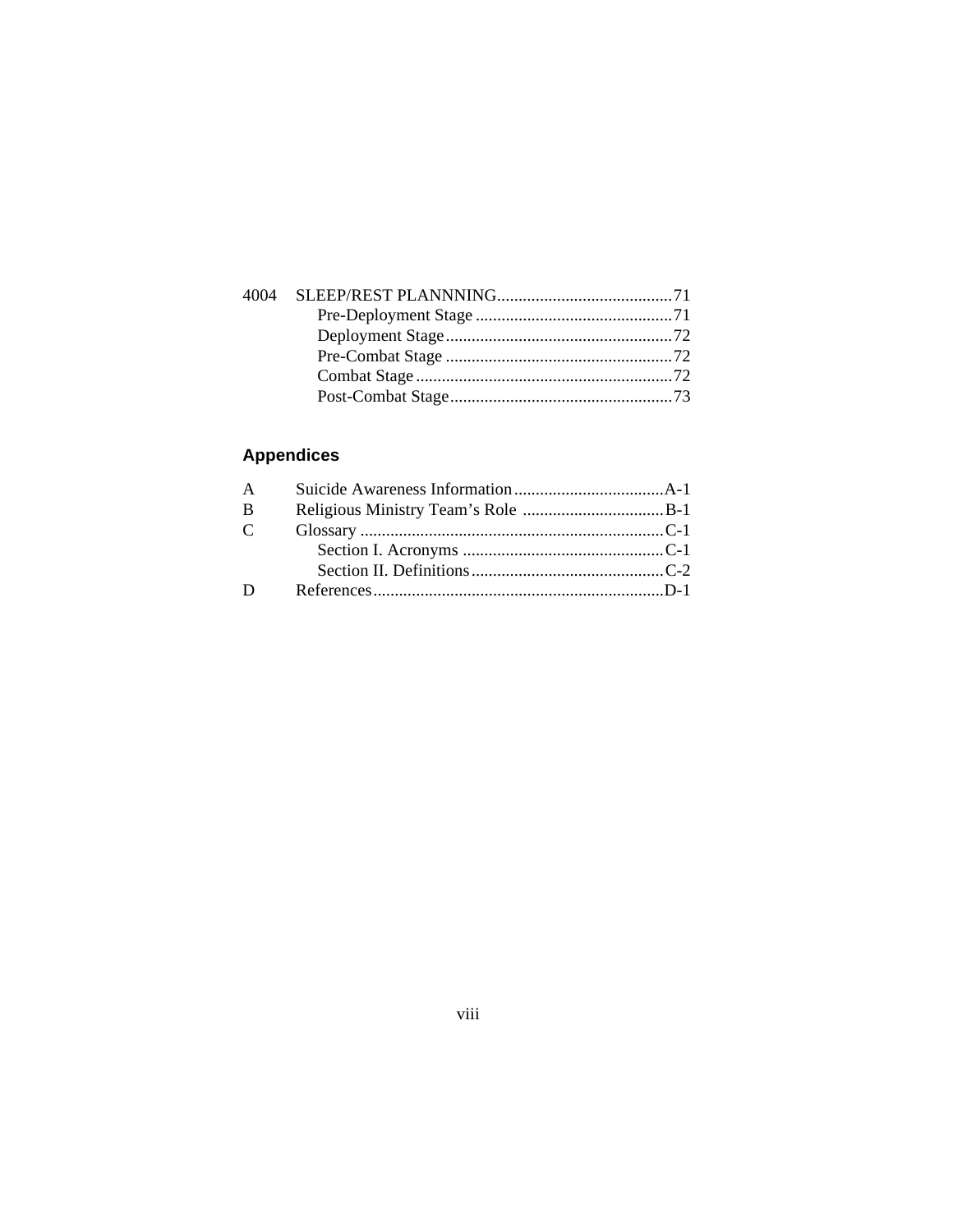# **Chapter 1**

# **Combat Stress Identification**

# **1001. INTRODUCTION**

The Marine Corps' success as a fighting force is dependent on leadership that maintains a balanced focus between mission accomplishment and troop welfare. The small-unit leader is the key to building and maintaining high unit morale and peak efficiency. He achieves this in part by knowing his troops and understanding their strengths and weaknesses. To maintain that same level of morale and efficiency in combat, the small-unit leader must understand how to recognize, prevent, and even personally contend with reactions to combat stress when it occurs in his unit. If a condition accounted for as many casualties in combat and the condition was at least partially preventable, the prudent combat leader would be interested in knowing more about it. Combat stress reaction(s), also called battle fatigue, is that condition. It has the potential to disable the most courageous Service member and influence the success or failure of a unit in accomplishing its mission.

## **1002. HISTORY**

During the 1942-45 period in the European Theater, there was a ratio of one combat stress casualty for every three WIA. In a month of especially horrible, continuous fighting in Okinawa in 1945, the 6th Marine division had one stress casualty for every 1.8 WIA. However, the airborne divisions in Europe never had more than one for ten WIA, and usually less, even though they experienced very high casualties in some battles.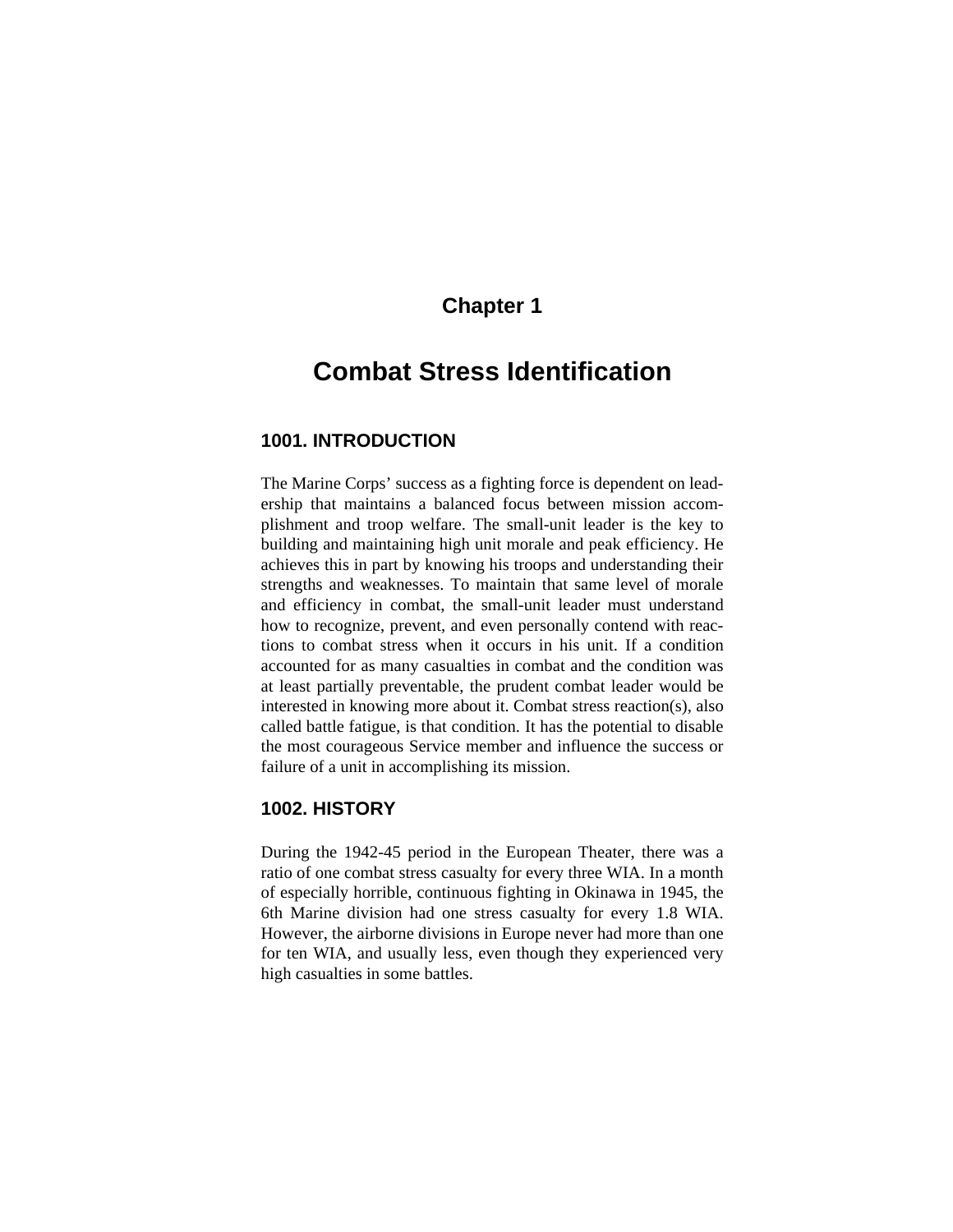To accomplish a mission successfully, planners must use some guidelines to estimate losses from combat stress. What are the reasons for the tremendous range between high and low battle stress casualty rates? While the answer to this question is complex, it is clear that better-trained troops have fewer killed and wounded, and proportionally fewer stress casualties. Service members especially leaders—can learn to recognize the symptoms and prevent or reduce the disruptive effects of combat stress.

# **1003. REACTIONS TO COMBAT STRESS**

Service members exposed to danger experience physical and emotional reactions that are not present under more tranquil circumstances. Some reactions sharpen abilities to survive and win; other reactions may produce disruptive behaviors and threaten individual and unit safety. These adverse behaviors are collectively called *combat stress reaction*. The operative word is "behaviors." People in combat experience a range of emotions, but their behavior influences immediate safety and mission success.

Combat and combat-related military missions can also impose combinations of heavy physical work; sleep loss; dehydration; poor nutrition; severe noise, vibration, and blast; exposure to heat, cold or wetness; poor hygiene facilities; and perhaps exposure to infectious diseases, toxic fumes or substances. These, in combination with other influences—such as concerns about problems back home—affect the ability to cope with the perception of danger, and diminish the skills needed to accomplish the mission. Environmental stressors often play an important part in causing the adverse or disruptive combat stress reaction behaviors. The leader must work to keep each Service member's perception of danger balanced by the sense that the unit has the means to prevail over it. The leader must keep himself and his unit working at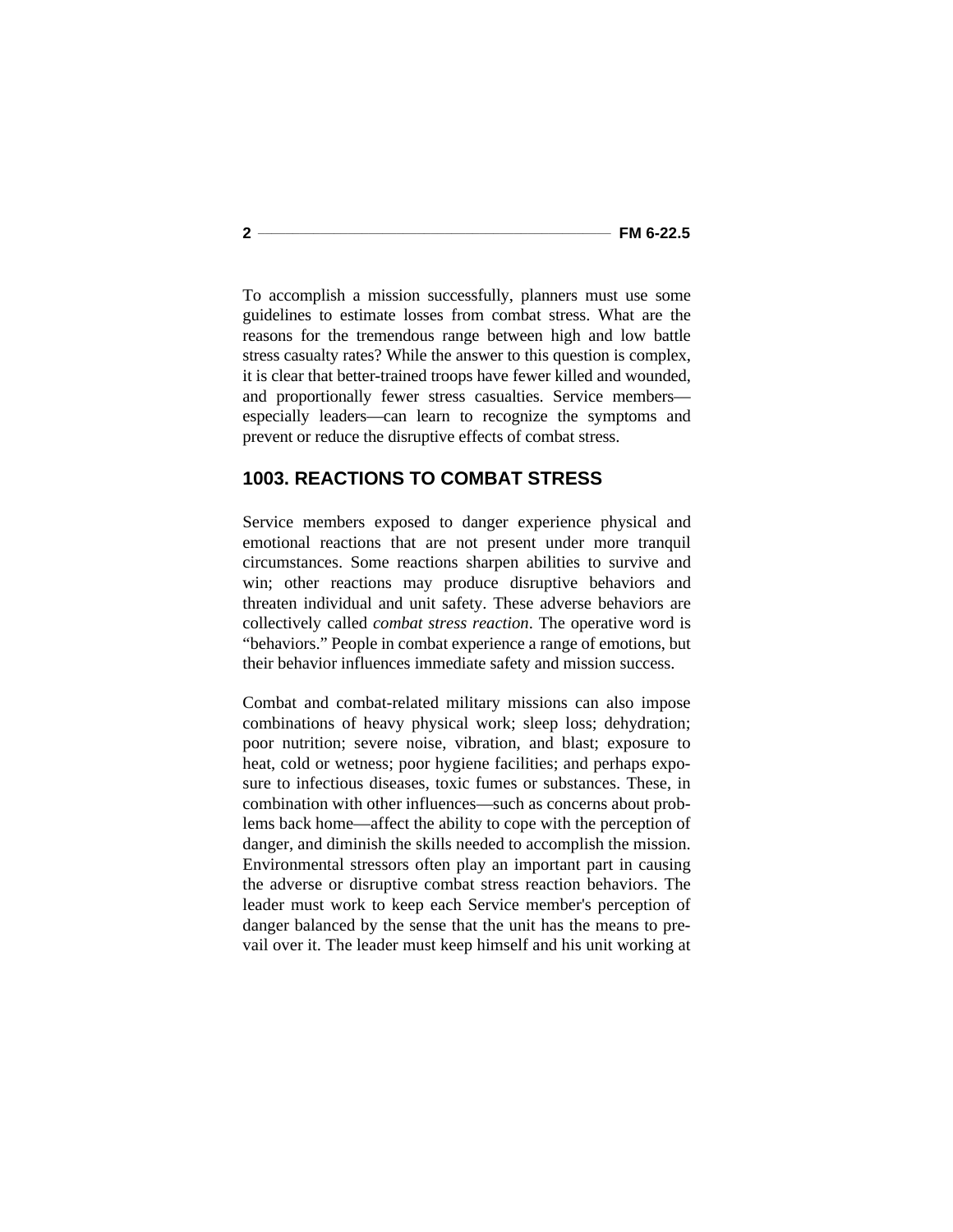the level of stress that sustains performance and confidence. When troops begin to lose confidence in themselves and their leader, adverse stress reactions are most likely to occur.

It is important for the small-unit leader to recognize these adverse behaviors at the onset in order to intervene promptly for the safety and benefit of individual Service members and the unit. These behaviors may take many forms and can range from subtle to dramatic. Any Service member who shows persistent, progressive behavior that deviates from his baseline behavior may be demonstrating the early warning signs and symptoms of a combat stress reaction. Trying to memorize every possible sign and symptom is less useful to prompt diagnosis than to keep one simple rule in mind: *Know your troops, and be alert for any sudden, persistent or progressive change in their behavior that threatens the functioning and safety of your unit.*

# **1004. OBSERVING AND RECOGNIZING COMMON REACTIONS TO COMBAT STRESS**

Ranges of fatigue, fear, anxiety, and depression affect most Service members in combat and in some military operations other than war. Mild stress reaction may be signaled by changes in behavior and only be discernible by the person himself or by close comrades. The unit leader and medical personnel depend on information from the Service member or his comrades for early recognition of combat stress reactions to provide prompt and appropriate help. Table 1-1 lists some mild stress reactions.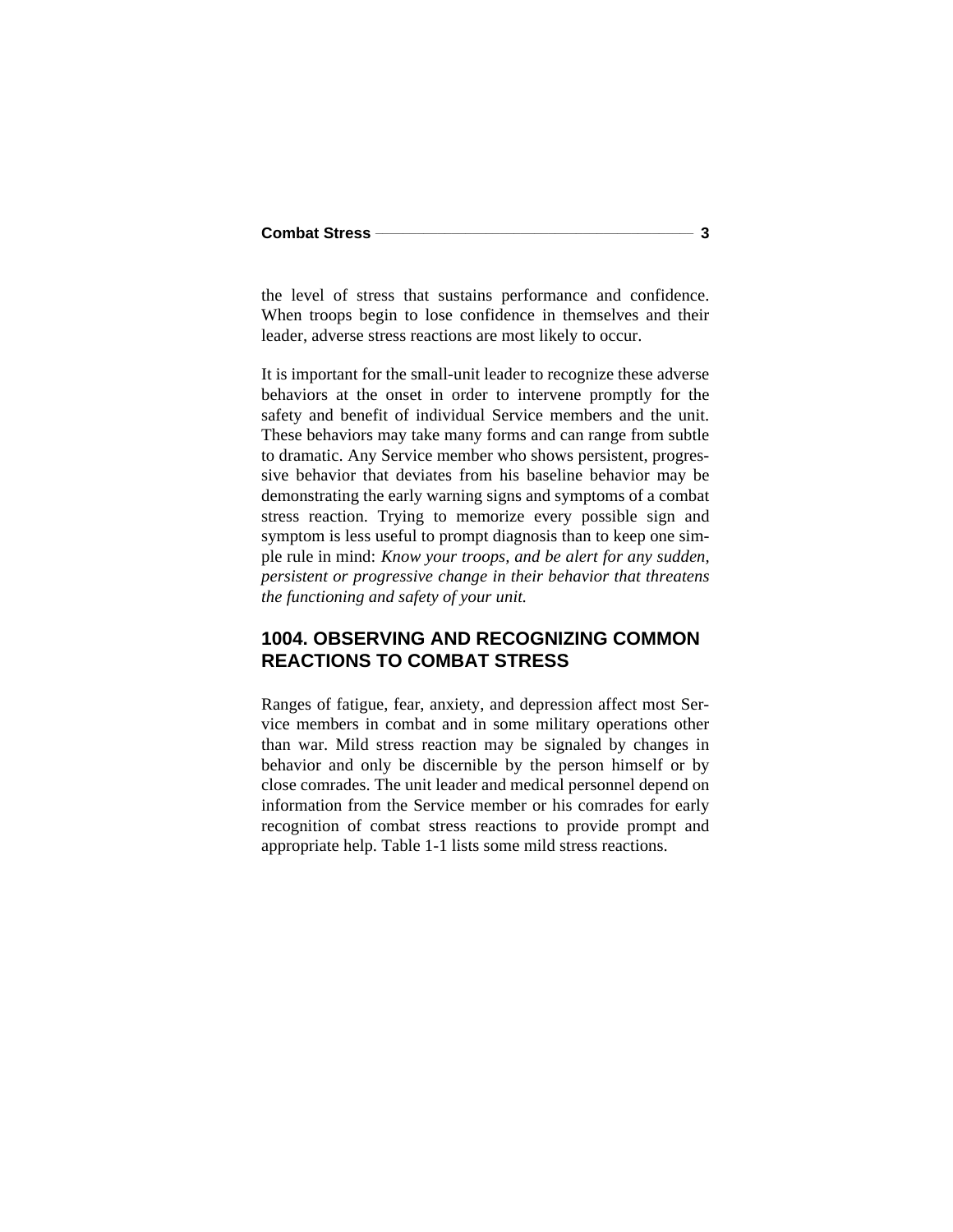| <b>PHYSICAL</b>                                     | <b>EMOTIONAL</b>                                 |
|-----------------------------------------------------|--------------------------------------------------|
| Trembling                                           | Anxiety, indecisiveness                          |
| Jumpiness                                           | Irritability, complaining                        |
| Cold sweats, dry mouth                              | Forgetfulness, inability to con-<br>centrate     |
| Insomnia                                            | Nightmares                                       |
| Pounding heart                                      | Easily startled by noise,<br>movement, and light |
| <b>Dizziness</b>                                    | Tears, crying                                    |
| Nausea, vomiting or diarrhea                        | Anger, loss of confidence in<br>self and unit    |
| Fatigue                                             |                                                  |
| "Thousand-yard" stare                               |                                                  |
| Difficulty thinking, speaking,<br>and communicating |                                                  |

# **Table 1-1. Mild Stress Reactions.**

Severe stress reactions may prevent the individual from performing his duties or create a concern for personal safety or the safety of others. A variety of more serious reactions or warning signs are listed in Table 1-2. These do not necessarily mean that the person must be relieved from duty, but warrant immediate evaluation and help by the small-unit leader.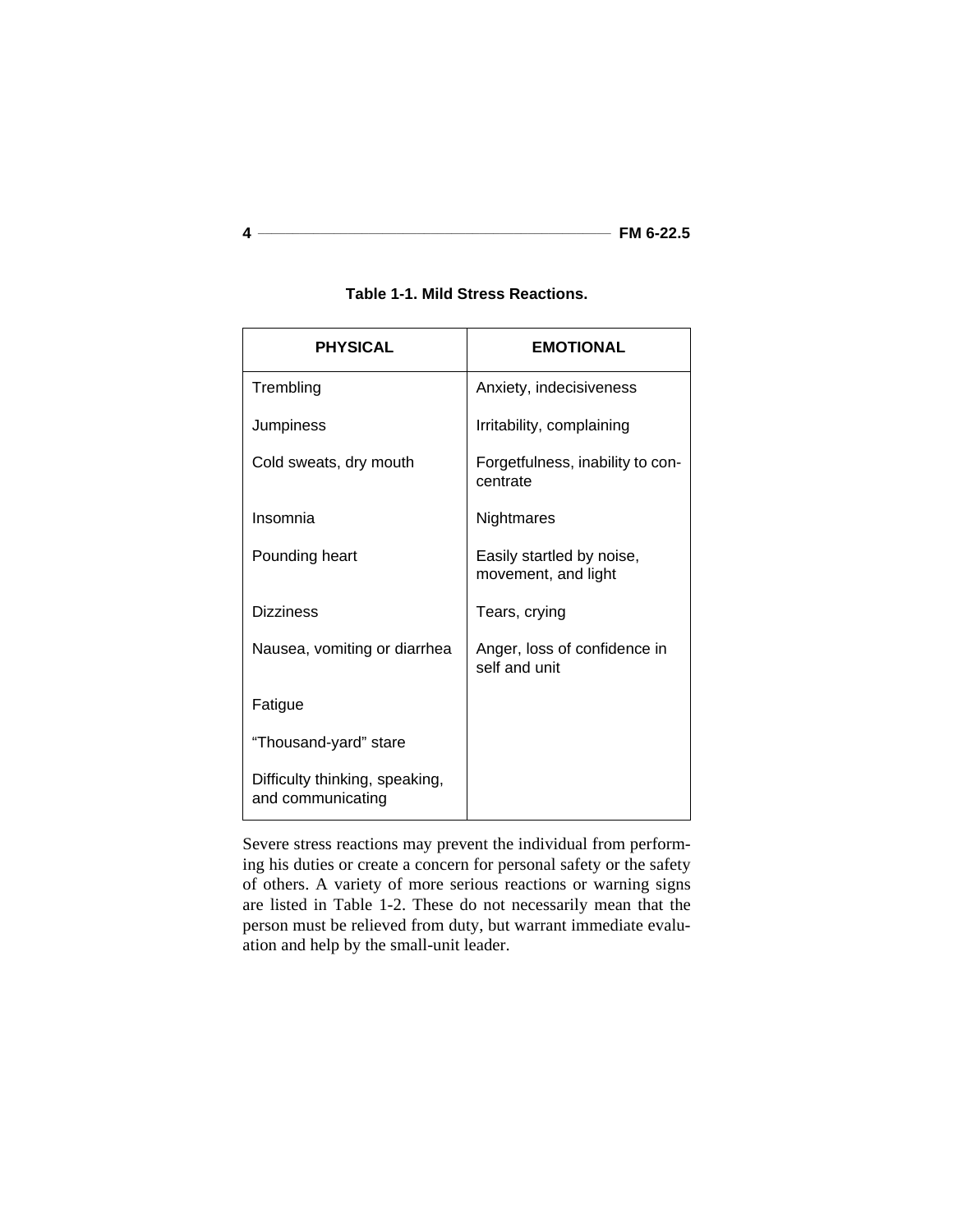| <b>PHYSICAL</b>                                                                 | <b>EMOTIONAL</b>                                     |
|---------------------------------------------------------------------------------|------------------------------------------------------|
| Constantly moves around                                                         | Talks rapidly and/or inappro-<br>priately            |
| Flinches or ducks at sudden<br>sound and movement                               | Argumentative; acts reck-<br>lessly                  |
| Shakes, trembles                                                                | Indifferent to danger                                |
| Cannot use part of body<br>(hand, arm leg) for no appar-<br>ent physical reason | Memory loss                                          |
| Inability to see, hear or feel                                                  | Stutters severely, mumbles or<br>cannot speak at all |
| Is physically exhausted; cries                                                  | Insomnia; severe nightmares                          |
| Freezes under fire or it totally<br>immobile                                    | Sees or hears things that do<br>not exist            |
| States vacantly, staggers or<br>sways when standing                             | Has rapid emotional shifts                           |
| Panics, runs under fire                                                         | Socially withdrawn                                   |
|                                                                                 | Apathetic                                            |
|                                                                                 | <b>Hysterical outbursts</b>                          |
|                                                                                 | Frantic or strange behavior                          |

# **Table 1-2. Severe Stress Reactions.**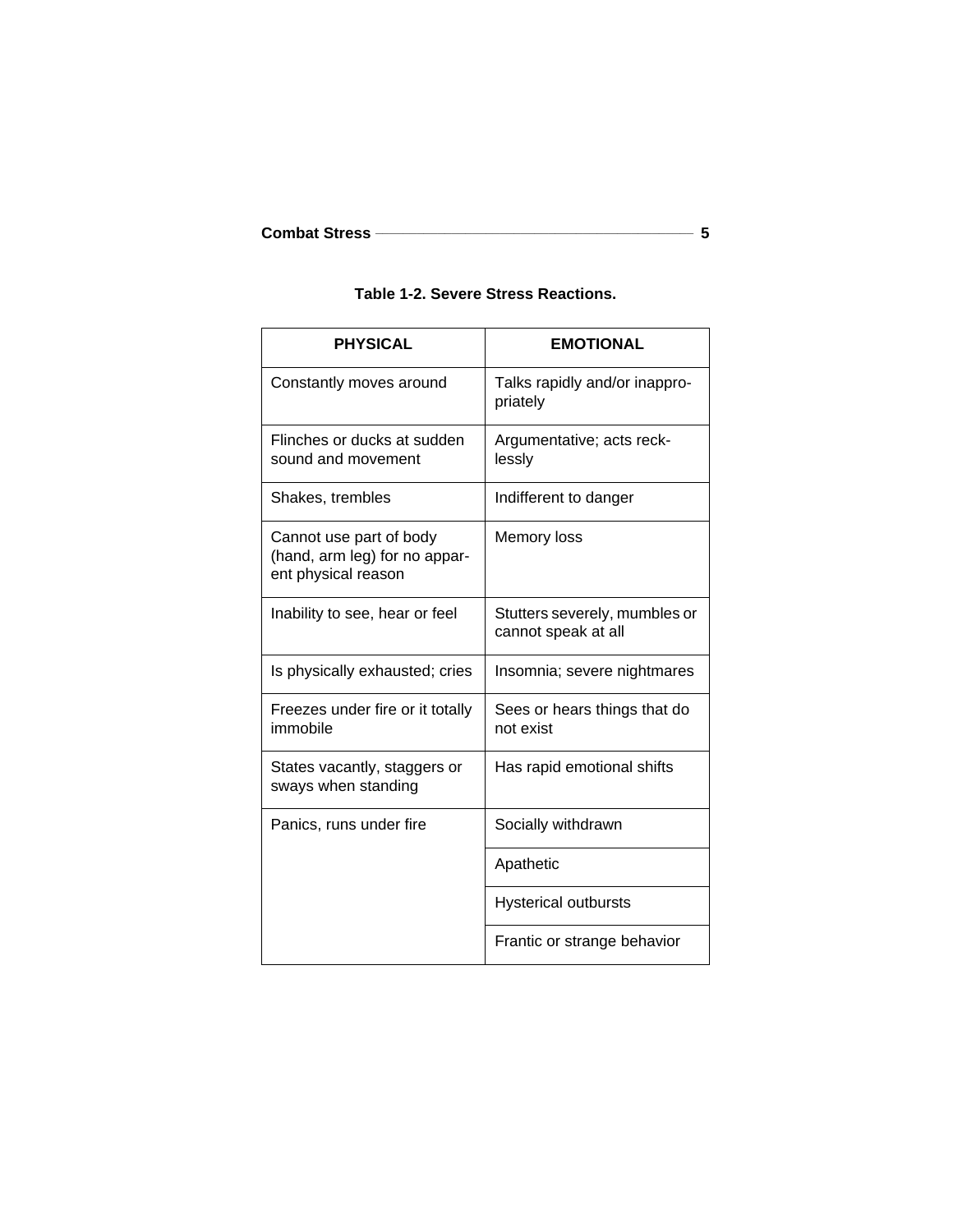# **Fatigue**

The most common stress reactions include:

- <sup>l</sup> Slow reaction time.
- <sup>l</sup> Difficulty sorting out priorities.
- <sup>l</sup> Difficulty starting routine tasks.
- <sup>l</sup> Excessive concern with seemingly minor issues.
- <sup>l</sup> Indecision, difficulty-focusing attention.
- <sup>l</sup> A tendency to do familiar tasks and preoccupation with familiar details. These reactions may reach a point where the person becomes very passive, or wanders aimlessly.
- <sup>l</sup> Loss of initiative with fatigue and exhaustion.

# **Muscular Tension**

#### *Headaches, Backache*

Muscular tension increases strain on the scalp and spine and often leads to headaches, pain, and cramps.

#### *Inability to Relax*

Prolonged muscular tension wastes energy and leads to fatigue and exhaustion. Muscles must relax periodically to enable free blood flow, waste product flushing, and nutrient replenishment.

# **Shaking and Tremors**

#### *Mild Shaking*

During incoming rounds, the individual may experience mild shaking. This symptom appears and disappears rapidly and is considered a normal reaction to conditions of great danger.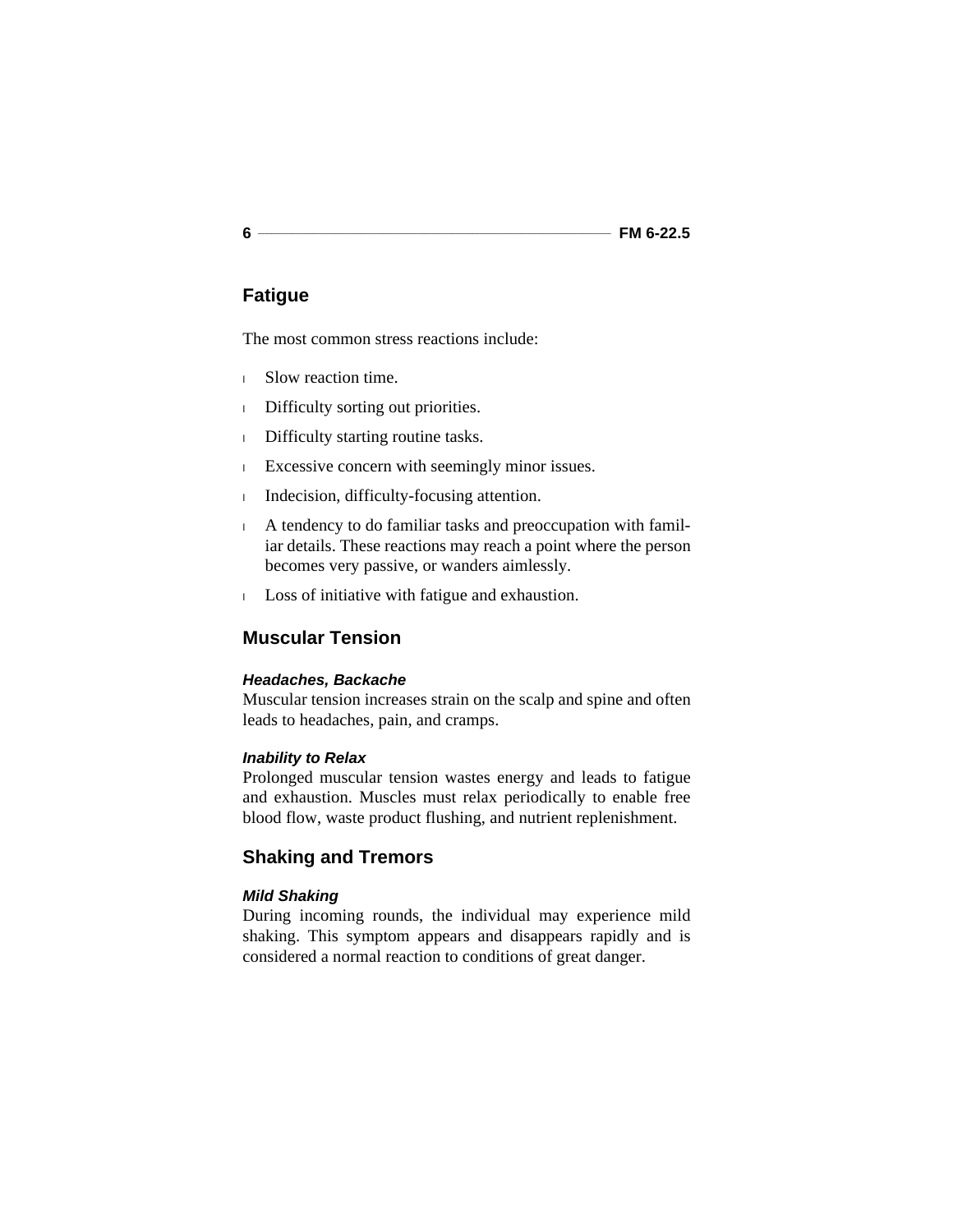#### **Combat Stress \_\_\_\_\_\_\_\_\_\_\_\_\_\_\_\_\_\_\_\_\_\_\_\_\_\_\_\_\_\_\_\_\_\_\_\_\_\_\_\_\_\_\_\_\_\_ 7**

#### *Marked or Violent Shaking*

A common post-battle reaction, marked or violent shaking can be incapacitating if it occurs during the action. If shaking persists long after the precipitating stimulus ceases, or if there was no stimulus, the individual should be checked by medical personnel.

# **Perspiration**

It is normal to experience either mild or heavy sweating or sensations of chilliness under combat stress.

# **Digestive and Urinary Systems**

## *Nausea and Vomiting*

"Butterflies in the stomach" is a common stress feeling. Vomiting may occur as a result of an extreme experience like that of a firefight, shelling, etc., or in anticipation of danger.

#### *Loss of Appetite*

Appetite loss may result as a reaction to stress. It becomes a significant problem if rapid weight loss occurs, or the person does not eat a sufficiently balanced diet to keep his muscles and brain supplied for sustained operations.

#### *Abdominal Distress*

Acute abdominal pain ("knotted stomach," "heartburn") may occur during combat. Persistent and severe abdominal pain is a disruptive reaction, and may indicate a medical condition.

#### *Frequent Urination*

Frequent urination may occur, especially at night.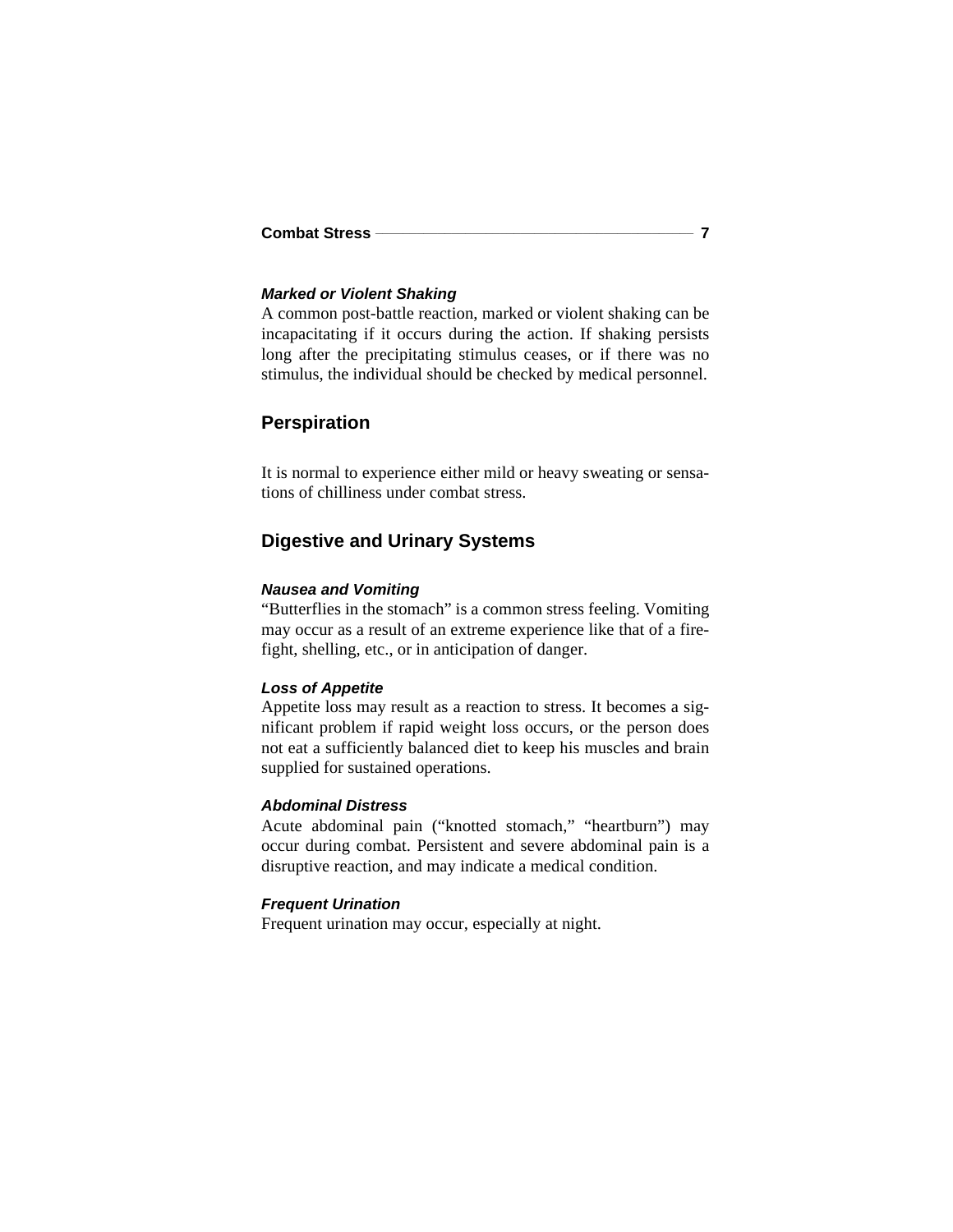#### *Incontinence*

During extremely dangerous moments, inability to control bowel and/or bladder functions may occur. Incontinence is embarrassing, but it is not abnormal under these circumstances.

# **Circulatory and Respiratory Systems**

#### *Heart Palpitations*

Rapid heartbeat, a sense of pressure in the chest, occasional skipped beats, and sometimes chest pains are common with anxiety or fear. Very irregular heartbeats need to be checked by medical personnel.

#### *Hyperventilation*

Hyperventilation is identified by rapid respiration, shortness of breath, dizziness, and a sense of choking. It is often accompanied with tingling and cramping of fingers and toes. Simple solutions are increased exercise and breathing with a paper bag over the nose and mouth; or breathing slowly using abdominal muscles (called "abdominal breathing").

#### *Faintness and Giddiness*

These reactions occur in tandem with generalized muscular weakness, lack of energy, physical fatigue, and extreme stress. Brief rest should be arranged, if possible.

## **Sleep Disturbance**

#### *Difficulty Falling Asleep*

Sometimes a Service member who has experienced intense battle conditions often cannot fall asleep even when the situation permits, or, when he does fall asleep, he frequently wakes up and has difficulty getting back to sleep.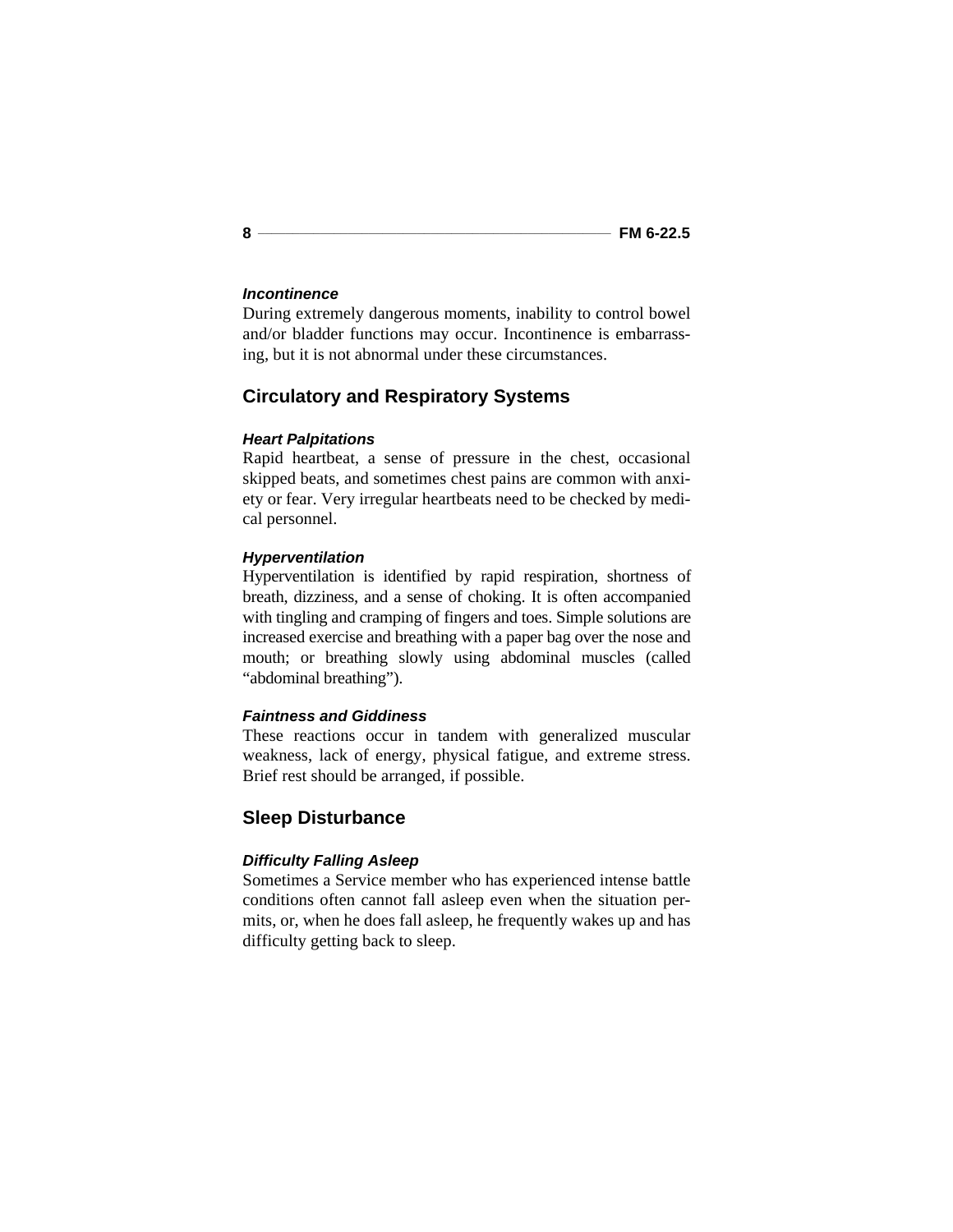#### *Nightmares*

Terror dreams, battle dreams, and nightmares of other kinds cause difficulty in staying asleep. Sleep disturbances in the form of dreams are part of the coping process. This process of *working through* combat experiences is a means of increasing the level of tolerance of combat stress. The individual may have battle-related nightmares or dreams that a close relative (spouse, parent) or another person important in his life has been killed in the battle. As time passes, the nightmares usually occur with less intensity and less frequency. In some cases, a Service member, even when awake, may re-experience the memory of the stressful experience as if it were recurring (called a "flashback"). This is usually triggered by a smell, sound or sight, and is not harmful as long as the Service member realizes it is only a memory and does not react inappropriately or feel overwhelmed. However, if it happens frequently or is very distressing, help should be sought from the chaplain or medical.

#### *Restless Sleep*

When a person is asleep, the sleep is not restful sleep if the person is constantly being half-wakened by noise, movement, or other stimuli. Heavy snoring often indicates poor quality sleep. The individual wakes up as tired as when he went to sleep. Finding a more comfortable position, away from distractions, can help.

# *Excessive Sleep*

Individuals exhibiting a need for excessive sleep may be exhibiting symptoms of combat stress; however, excessive sleep is also a sign of substance abuse or depression (Persistent insomnia is a more common indicator of possible depression.)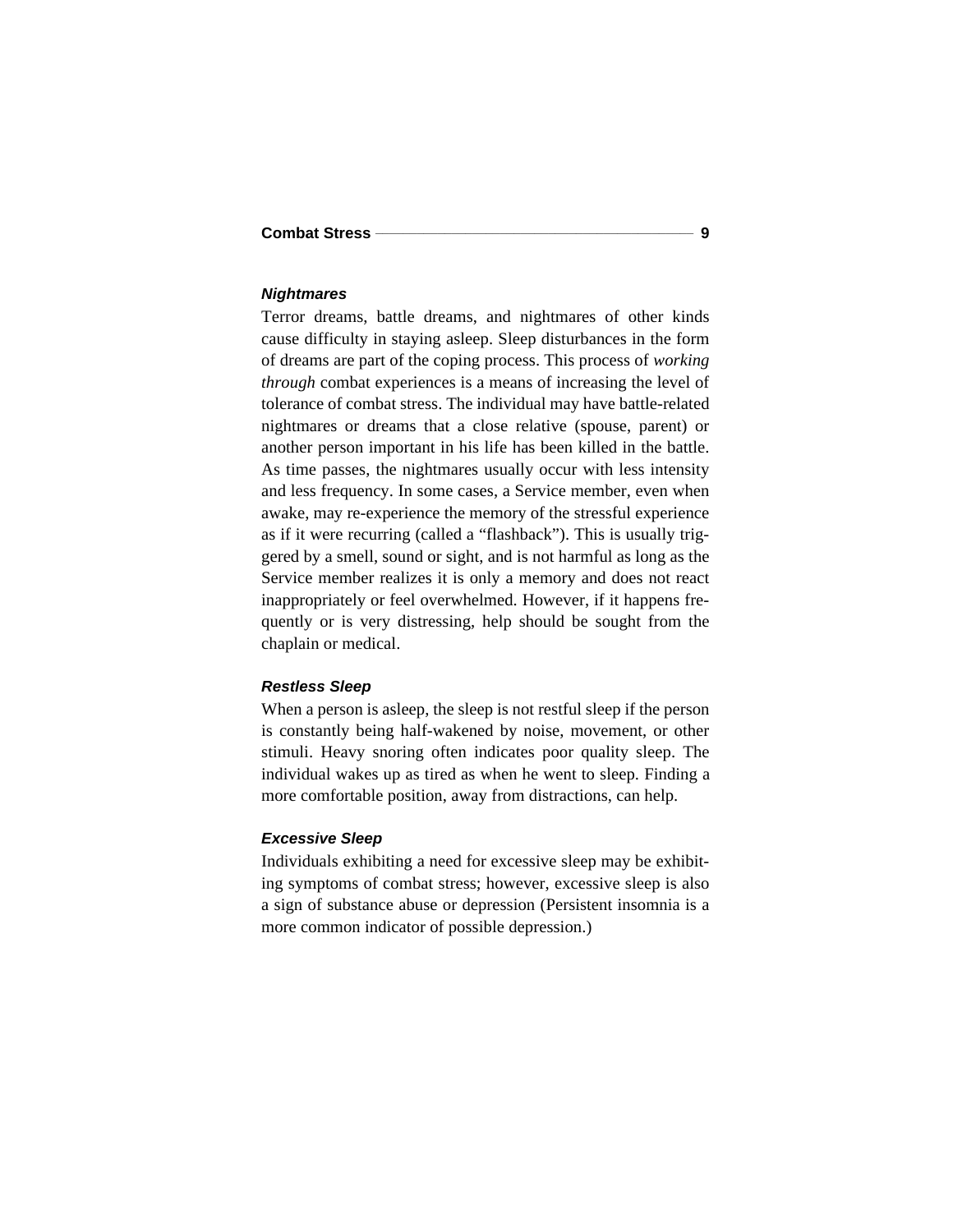# **Visual/Hearing Problems and Partial Paralysis**

Stress-related blindness, deafness, loss of other sensations, and partial paralysis are not true physical injuries, but physical symptoms that unconsciously enable the individual to escape or avoid a seemingly intolerably stressful situation. These symptoms can quickly improve with reassurance and encouragement from comrades, unit medical personnel or battalion physician. If they persist, the physician must examine the individual to be sure there is not a physical cause; for example, laser range finders can cause temporary or partial blindness, and nearby explosions can cause ear damage. Individuals with these physical conditions are unaware of the causative relationship with their inability to cope with stress. They are honestly concerned with their physical symptoms and want to get better. They are willing to discuss them, and do not mind being examined. This is contrary to "malingerers" faking a physical illness, who are often reluctant to talk, or over-dramatize their disability and refuse an examination.

Visual problems include blurred vision, double vision, difficulty in focusing, or total blindness. Hearing problems include inability to hear orders and/or nearby conversations or complete deafness occurs. Paralysis or loss of sensation is usually confined to one arm or leg. Prickling sensations or rigidity of the larger joints occur. However, temporary complete immobility (with normal breathing and reflexes) can occur. If these reactions do not recover quickly with immediate reassurance, care must be taken in moving the casualty to medical for an evaluation to avoid making a possible nerve or spinal cord injury worse.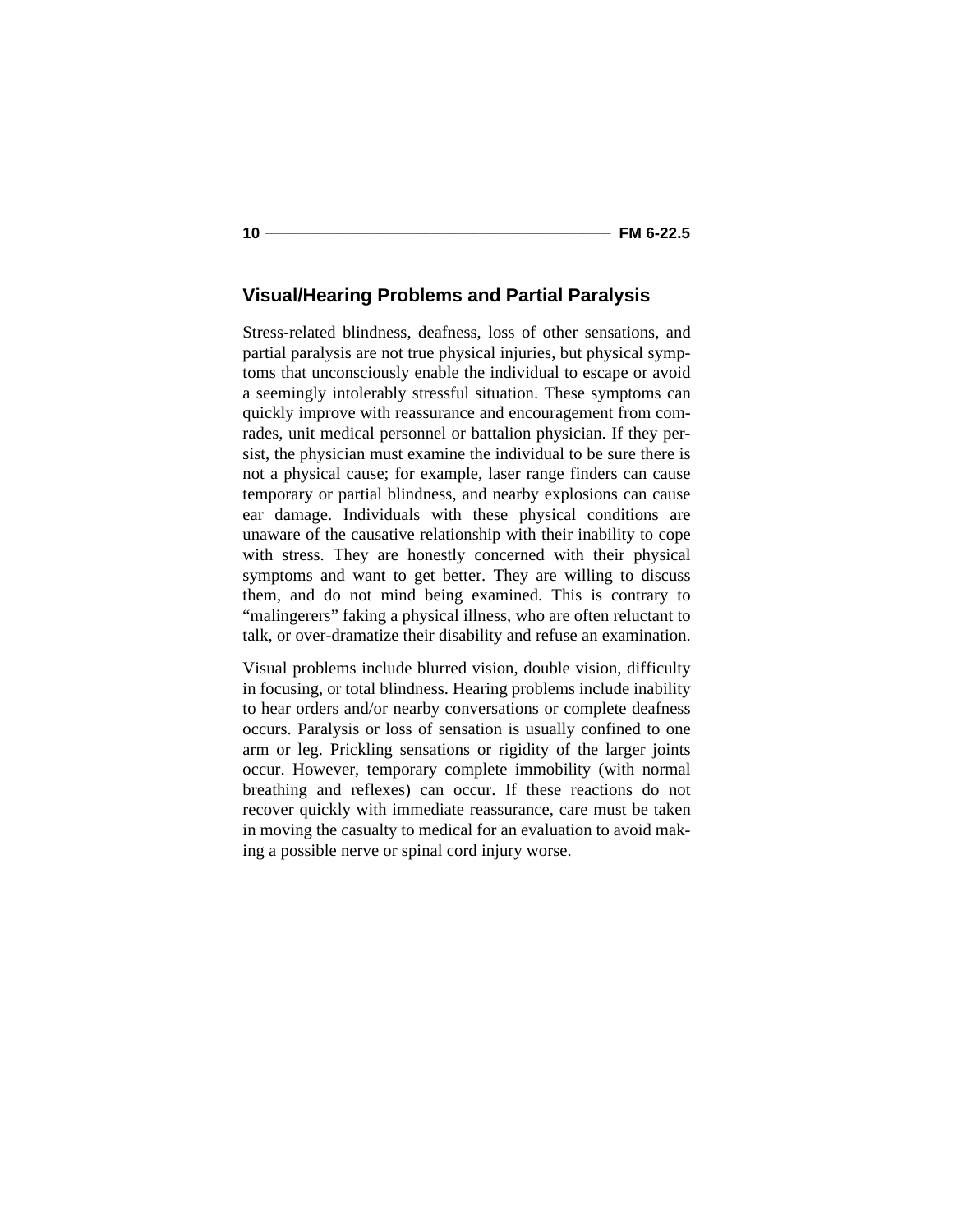# **Bodily Arousal**

Not all emotional reactions to stress are necessarily negative. For example, the body may become aroused to a higher degree of awareness and sensitivity.

#### *Threat*

In response to threat, the brain sends out chemicals arousing the various body systems. The body is ready to fight or take flight. The alerting systems of the experienced combat veteran become finely tuned, so that he may ignore loud stimuli that pose no danger (such as the firing of nearby friendly artillery). However, he may awaken from sleep at the sound of an enemy mortar being fired and take cover before the round hits. The senses of vision and smell can also become very sensitive to warning stimuli. The Service member may instantly focus and be ready to react.

#### *Hyperalert*

Hyperalert refers to being distracted by any external stimuli that might signal danger, and overreacting to things that are, in fact, safe. The hyperalert Service member is not truly in tune with his environment, but is "on a hair trigger." He is likely to over-react, misinterpret reassuring information as threats, and react without adequate critical thinking. Consequences can range from firing at an innocent noise to designating as hostile an innocent target.

## *Startle Reactions*

Startle reactions are part of an increased sensitivity to minor external stimuli (on-guard reactions). Leaping, jumping, cringing, jerking, or other forms of involuntary self-protective motor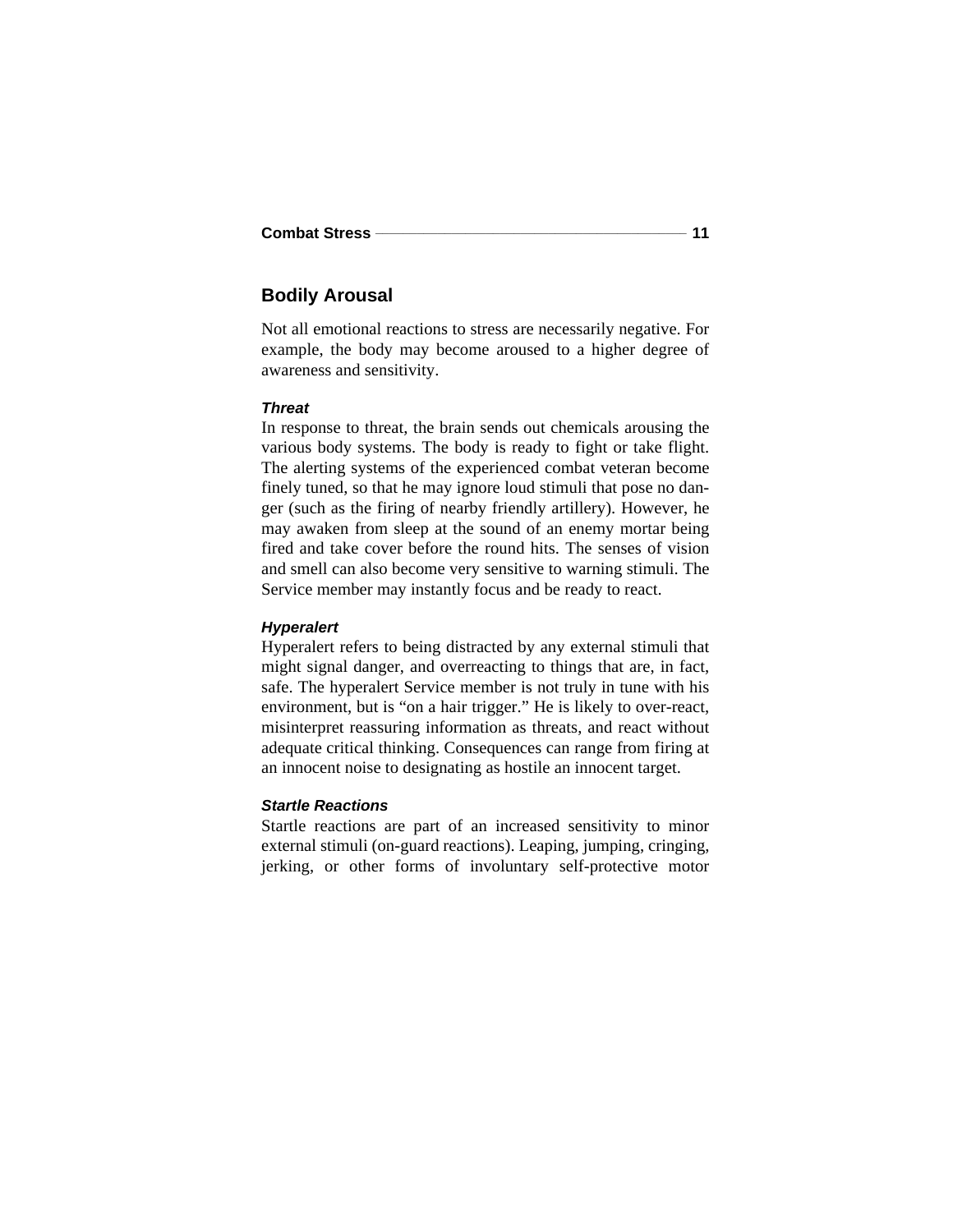responses to sudden noises are noted. The noises are not necessarily very loud. Sudden noise, movement, and light cause startle reactions; for example, unexpected movement of an animal (or person) precipitates weapon firing.

## **Anxiety (Fear of Death, Pain, and Injury)**

Fear of death, pain, and injury causes anxiety reactions. After witnessing the loss of a comrade in combat, a Service member may lose self-confidence and feel overly vulnerable or incapable. The death of a buddy leads to serious loss of emotional support. Feelings of "survivor guilt" are common. The survivors each brood silently, second-guessing what they think they might have done differently to prevent the loss. While the Service member feels glad he survived, he also feels guilty about having such feelings. Understanding support and open grieving shared within the unit can help alleviate this.

#### **Irritability**

### *Reaction*

Mild **i**rritable reactions range from angry looks to a few sharp words, but can progress to more serious acts of violence. Mild irritability is exhibited by sharp, verbal overreaction to normal, everyday comments or incidents; flare-ups involving profanity; and crying in response to relatively slight frustrations.

# *Explosion of Aggressive Behavior*

Sporadic and unpredictable explosions of aggressive behavior (violence) can occur with little or no provocation. For example, a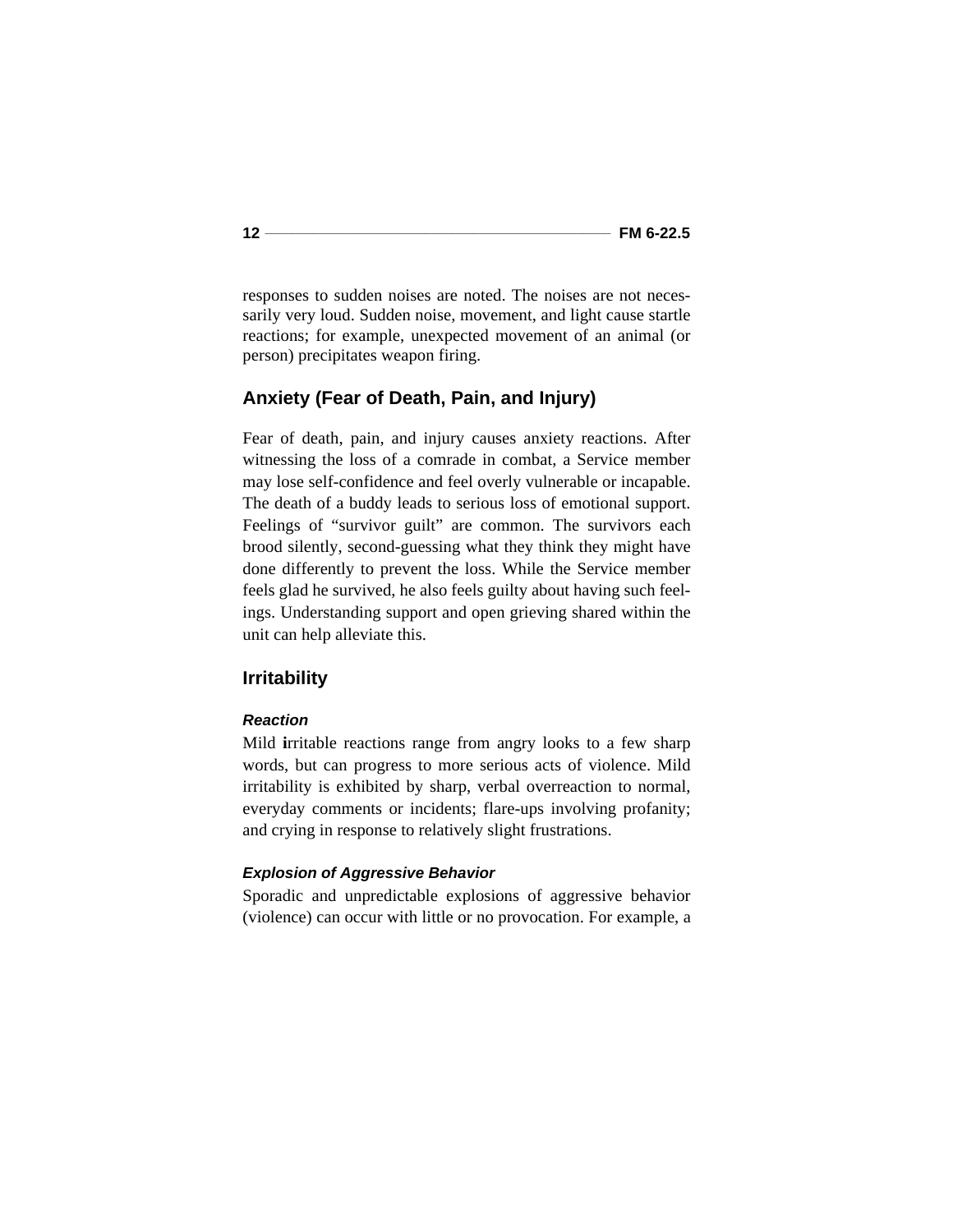#### **Combat Stress \_\_\_\_\_\_\_\_\_\_\_\_\_\_\_\_\_\_\_\_\_\_\_\_\_\_\_\_\_\_\_\_\_\_\_\_\_\_\_\_\_\_\_\_\_ 13**

Service member tries to pick a fight with another Service member. The provocation may be a noise, such as the closing of a window, an accidental bumping or normal, verbal interaction.

#### *Short Attention Span*

Persons under stress have short attention spans. They find it difficult to concentrate. Short attention span causes a Service member to have difficulty following orders. The Service member does not easily understand what others are saying. The person has difficulty following directions, aiding others or performing unfamiliar tasks.

#### **Depression**

People respond to stress with protective defensive reactions against painful perceptions. Emotional dulling or numbing of normal responsiveness is a result. The reactions are easily observed changes from the individual's usual self.

#### *Low Energy Level*

The observer notes decreased effectiveness on the job, decreased ability to think clearly, excessive sleeping or difficulty falling asleep, and chronic tiredness. Emotions such as pride, shame, hope, grief, and gratitude no longer matter to the person.

#### *Social Withdrawal*

A Service member is less talkative than usual, shows limited response to jokes or cries. He is unable to enjoy relaxation and companionship, even when the tactical situation permits.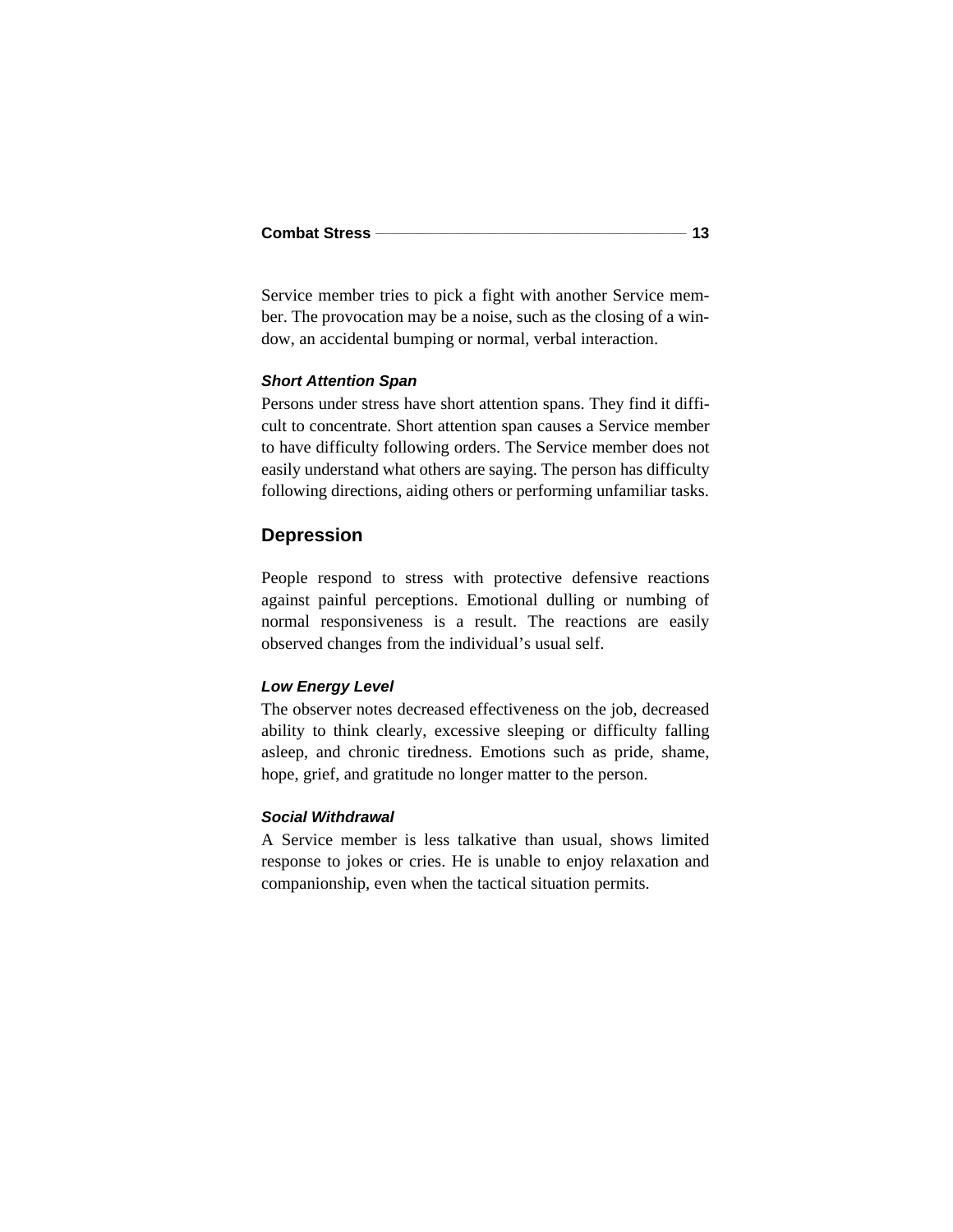#### *Change in Outward Appearance*

If the Service member is in a depressed mood, he may be observed to exhibit very little body movement and an almost expressionless (mask-like) face.

# **Substance Abuse**

Some Service members may attempt to use substances such as alcohol or other drugs as a means of escaping combat stress. The use of substances in a combat area makes some Service members less capable of functioning on the job. They are less able to adapt to the tremendous demands placed on them in combat.

## **Loss of Adaptability**

Less common reactions include uncontrolled emotional outbursts such as crying, yelling, or laughing. Some Service members may become withdrawn, silent, and try to isolate themselves. Uncontrolled reactions can appear singly or in combination with a number of other symptoms. In this state, the individual may become restless, unable to keep still, and move aimlessly about. He may feel rage or fear, which he demonstrates by aggressive acts, angry outbursts or irritability.

## **Disruptive Reactions**

Service members with disruptive, combat stress reactions—

<sup>l</sup> **Cannot function on the job.** In some cases, stress produces symptoms often associated with head injuries. For example, the person may appear dazed and may wander around aimlessly. He may appear confused and disoriented, and exhibit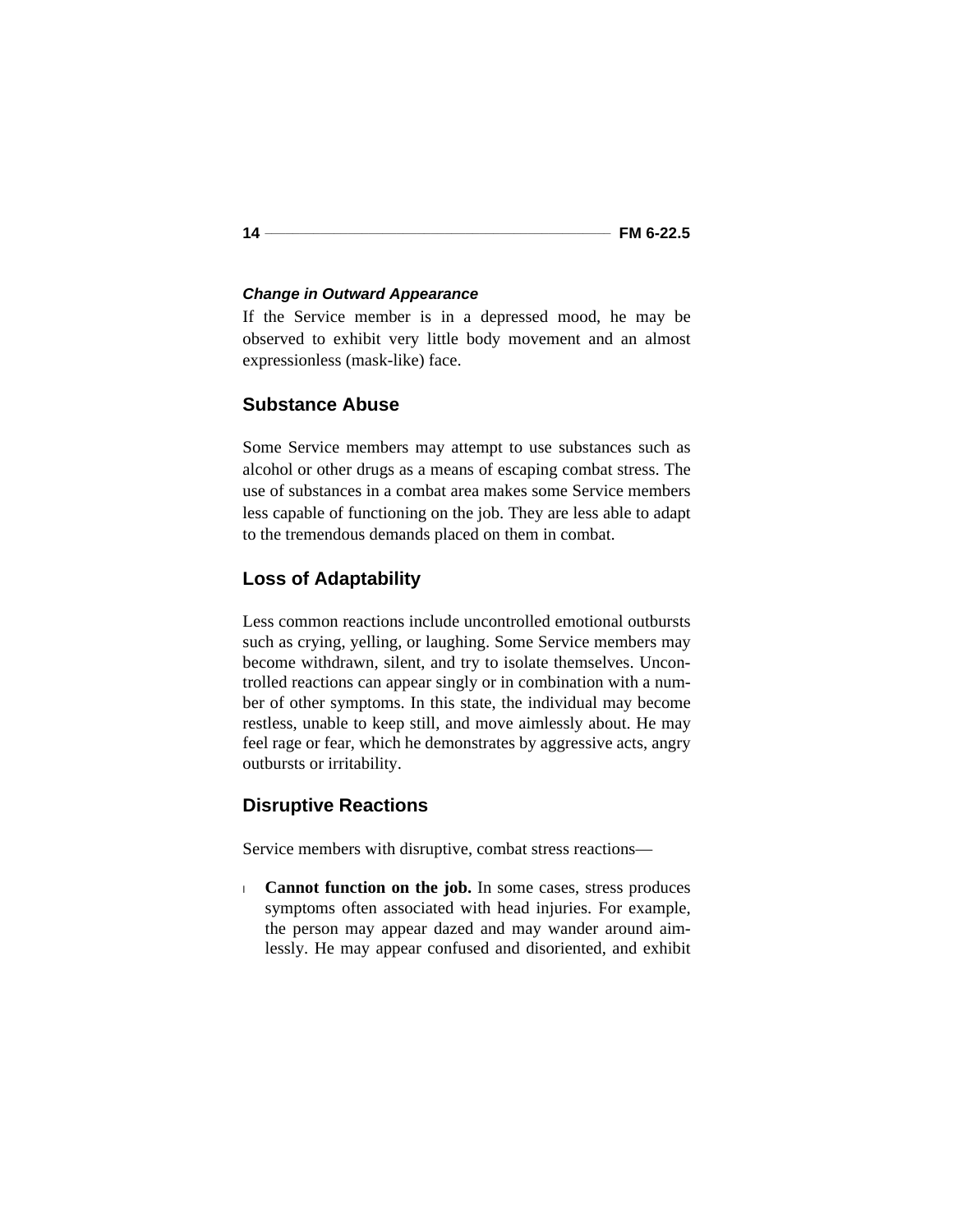either a complete or partial memory loss. Service members exhibiting this behavior should be removed from duties until the cause for this behavior can be determined.

- <sup>l</sup> **Compromise their own safety.** In a desperate attempt to escape the danger that has overwhelmed him, an individual may panic and become confused. The term *panic run* refers to a person rushing about without self-control. In combat, such a Service member easily compromises his safety and could possibly get killed. His mental ability becomes impaired to the degree that he cannot think clearly or follow simple commands. He stands up in a firefight because his judgment is clouded and he cannot understand the likely consequences of his behavior. He loses his ability to move and seems paralyzed.
- <sup>l</sup> **Compromise the safety of others.** If panic is not quelled early, it can easily spread to others. A person in panic is virtually out of control and needs to be protected from himself. More than one person may be needed to exert control over the individual experiencing panic. However, it is also important to avoid threatening actions, such as striking him.

# **Referral to the Chaplain, Medical Officer or Combat Stress Control Team**

Although the more serious or warning behaviors described in the preceding paragraphs usually diminish with help from comrades and small unit leaders, and time, some do not. An individual usually improves when able to get warm food, rest and an opportunity to share his feelings with comrades or small unit leader. If the symptoms endanger the individual, others or the mission, or if they do not improve within a day or two, or seem to worsen, get the individual to talk with the unit chaplain or medical officer. Access to mental health/combat stress control specialists may be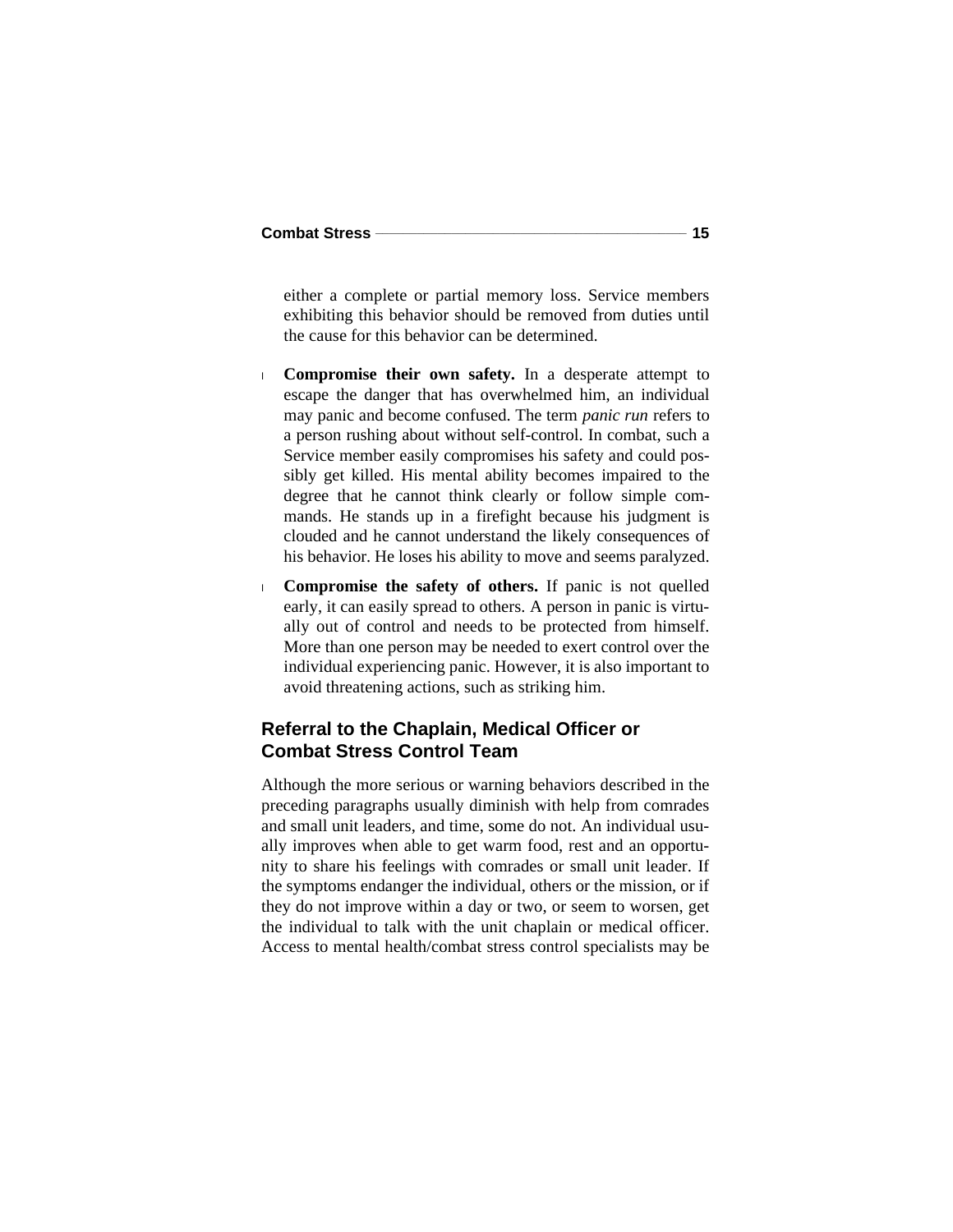sought, if available. **Do not** wait too long to see if the experience is better with time. Specialized training is not required to recognize severe stress reactions. The small-unit leader can usually determine if the individual is not performing his duties normally, not taking care of himself, behaving in an unusual fashion, or acting out of character.

# **1005. SUICIDE AWARENESS**

Some behaviors and symptoms previously described are not only signs of stress reaction, but can also signal potential suicide risks. Service members must be ever vigilant for the signs and signals of a potential threat of suicide given by their fellow Service members. Appendix A provides useful tools for identifying these signals.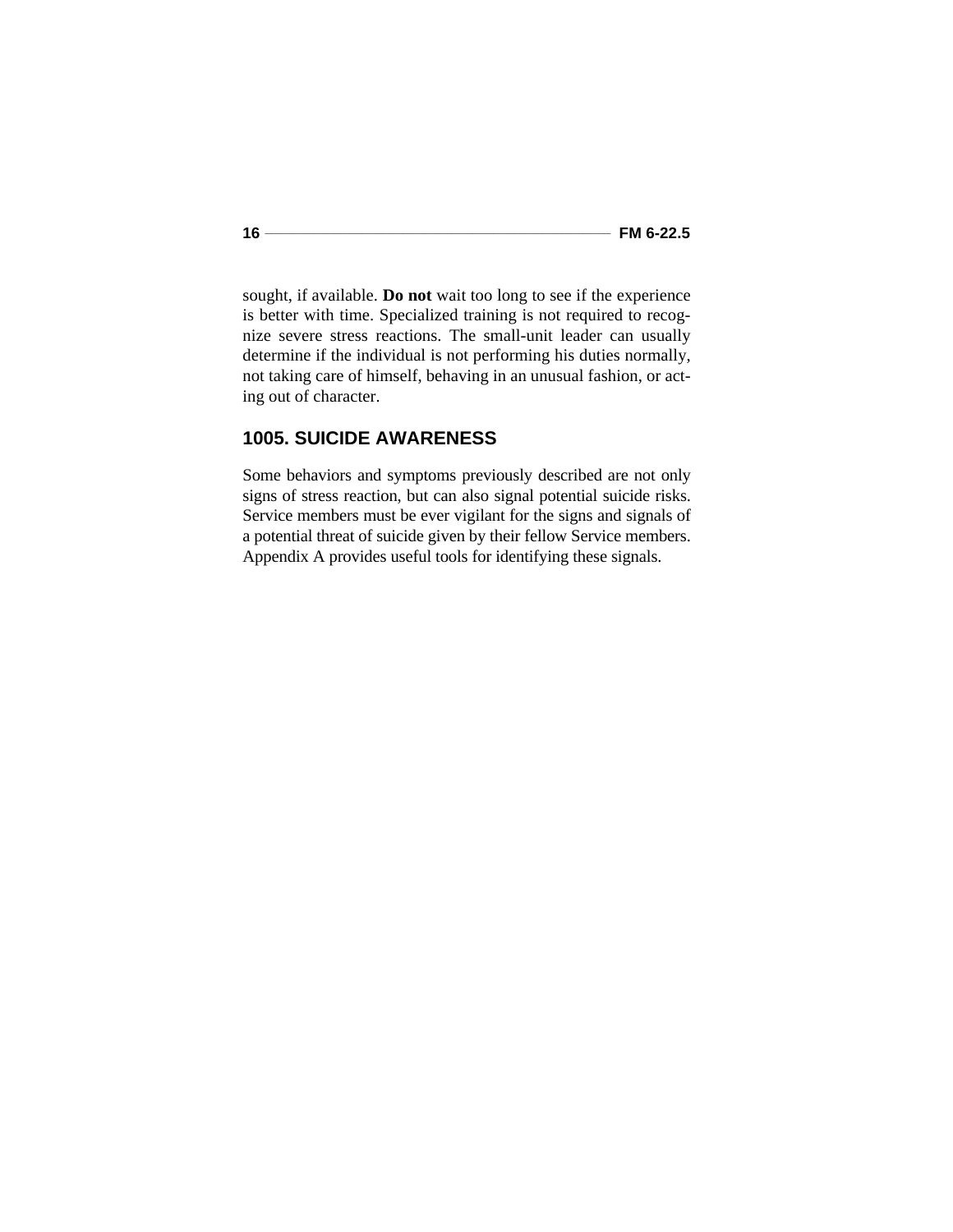# **Chapter 2**

# **Combat Stress Prevention, Management, and Control**

# **2001. PREVENTING AND MANAGING COMBAT STRESS**

The same leadership skills that apply to troop welfare and warfighting can effectively reduce or prevent combat stress reactions. Leaders should take preventive actions and address stress symptoms as they appear. Ignoring the early warning signs can increase the severity of stress reactions. Positive action to reduce combat stress also helps Service members cope with normal, everyday situations and makes them less likely to experience harmful combat stress reactions. Table 2-1 lists stress management techniques.

# **2002. STRESS-REDUCTION TECHNIQUES FOR LEADERS**

To reduce stress, the leader should—

- <sup>l</sup> Lead by inspiration, not fear or intimidation.
- Initiate and support stress management programs.
- <sup>l</sup> Provide information to focus stress positively.
- <sup>l</sup> Ensure each Service member has mastered at least two stress coping (relaxation) techniques, a slow one for deep relaxation and a quick one for on the job.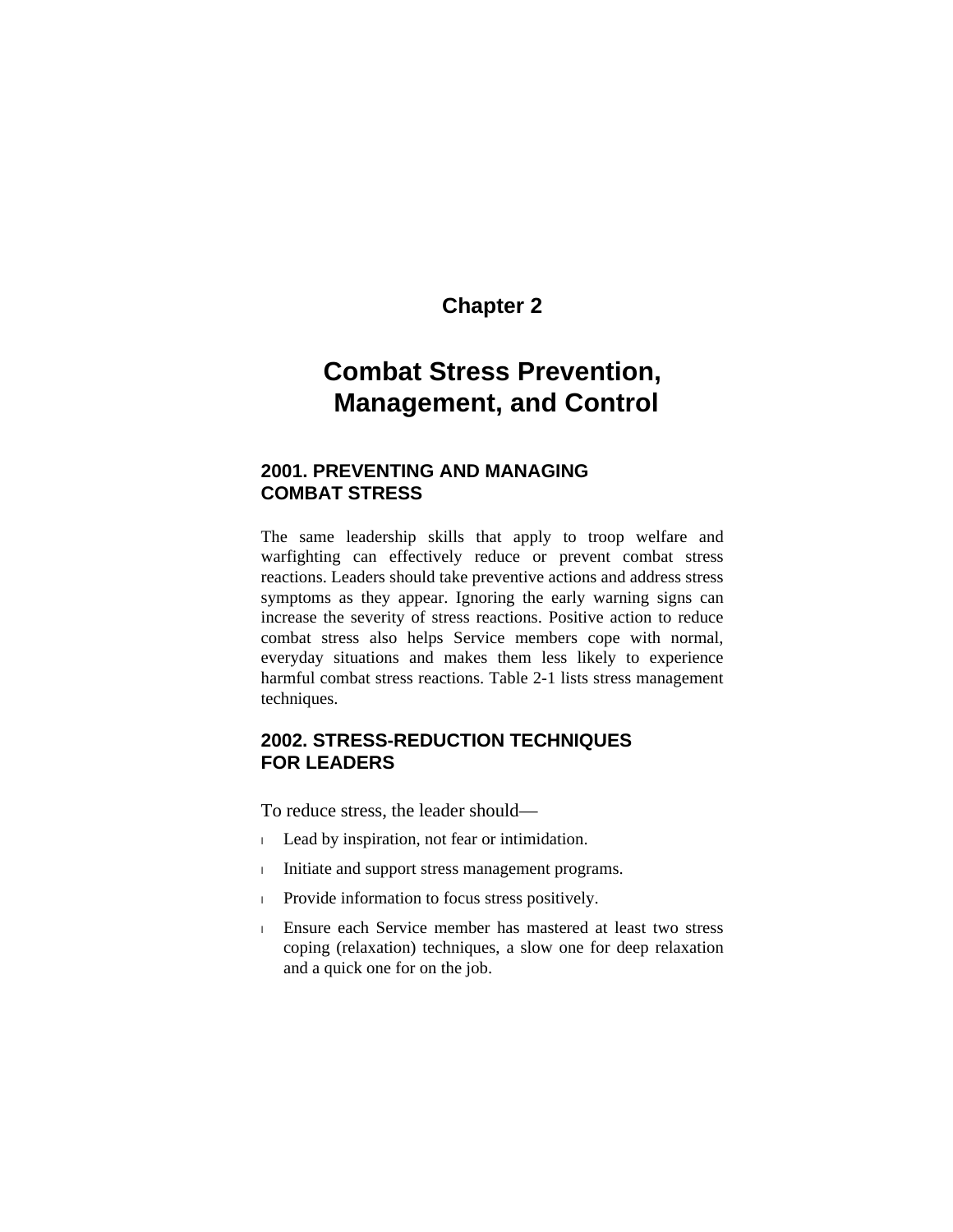# **Table 2-1. Stress Management Techniques.**

| Assure every effort is made to provide for the troops' welfare.                                                       |
|-----------------------------------------------------------------------------------------------------------------------|
| Instill confidence in each Service member and his equipment,<br>unit, and leadership.                                 |
| Be decisive and assertive; demonstrate competence and fair<br>leadership.                                             |
| Provide sleep and/or rest, especially during continuous opera-<br>tions, whenever possible.                           |
| Ensure sleep for decisionmaking personnel.                                                                            |
| Set realistic goals for progressive development of the individ-<br>ual and team.                                      |
| Systematically test the achievement of these goals.                                                                   |
| Recognize that battle duration and intensity increase stress.                                                         |
| Be aware of environmental stressors such as light level, tem-<br>perature, and precipitation.                         |
| Recognize that individuals and units react differently to the<br>same stress.                                         |
| Learn the signs of stress in yourself and others.                                                                     |
| Recognize that fear is a normal part of combat stress.                                                                |
| Rest minor stress casualties briefly, keeping them with their<br>unit.                                                |
| Be aware of background stress sources prior to combat; e.g.,<br>family concerns and/or separation, economic problems. |
| Provide an upward, downward, and lateral information flow to<br>minimize stress due to a lack of communication.       |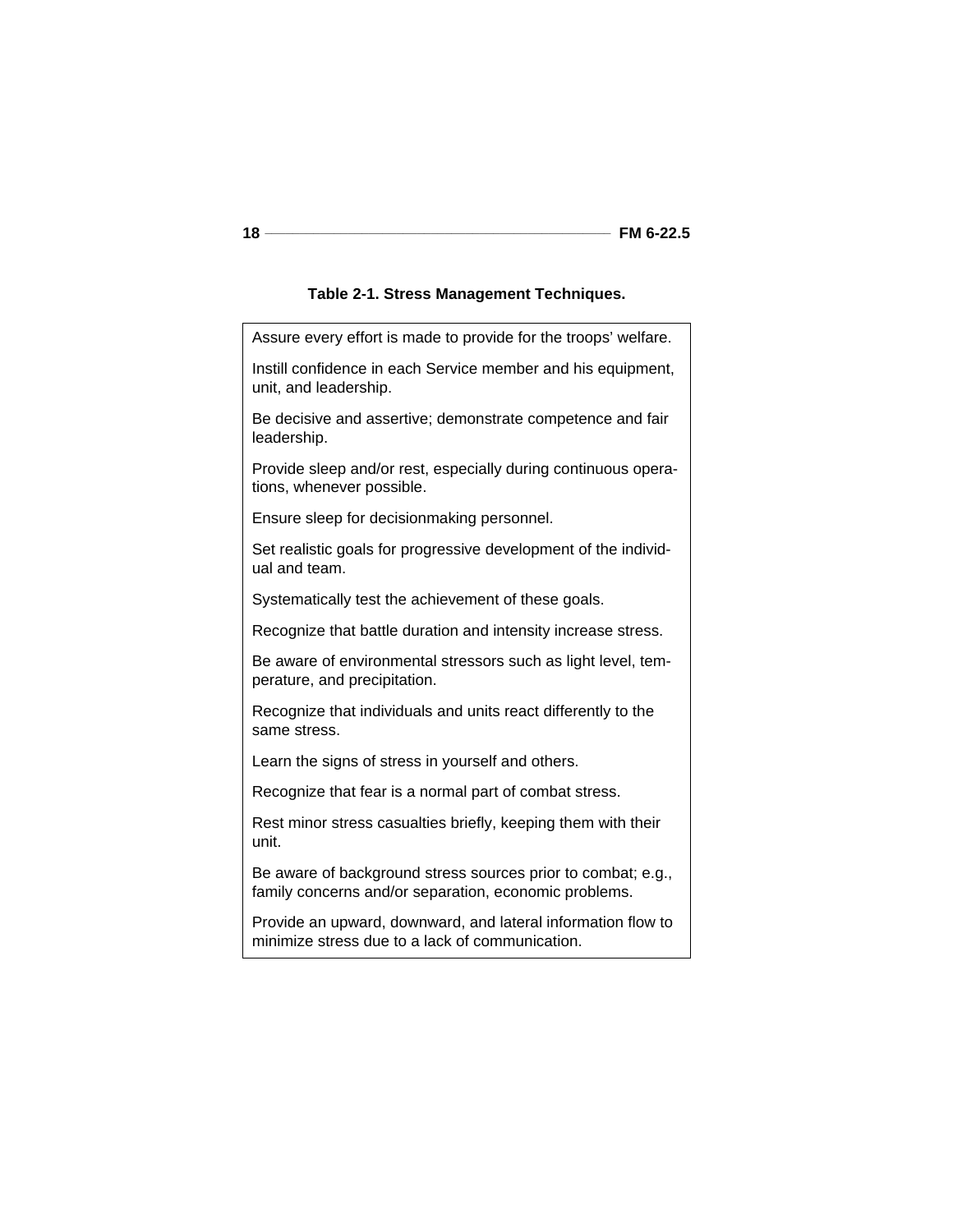#### **Table 2-1. Stress Management Techniques (Continued).**

Practice stress control through cross-training, task allocation, tasks matching, and task sharing.

Look for stress signs and a decreased ability to tolerate stress.

Practice and master stress-coping techniques.

Face combat stress; it is unhealthy to deny the stresses of combat.

- <sup>l</sup> Look out for Service members' welfare.
- <sup>l</sup> Communicate with Service members personally to learn of stressors and detect signs of stress.
- <sup>l</sup> Understand that stress in response to threatening or uncertain situations is normal.
- <sup>l</sup> Create a spirit to win under stress.
- <sup>l</sup> Act as role model for self-control of stress reactions.

Realistic training is the primary stress-reduction technique. It assures Service members' maximum confidence in their skills and belief that their leaders are doing their best for them. Since the basic necessities of life assume even greater importance on the battlefield, leaders should:

- <sup>l</sup> Ensure personnel are properly trained.
- <sup>l</sup> Ensure training includes understanding of combat stress and how to deal with it.
- <sup>l</sup> Place welfare of subordinates before personal welfare, but keep them capable.
- <sup>l</sup> Ensure Service members get as much rest as possible.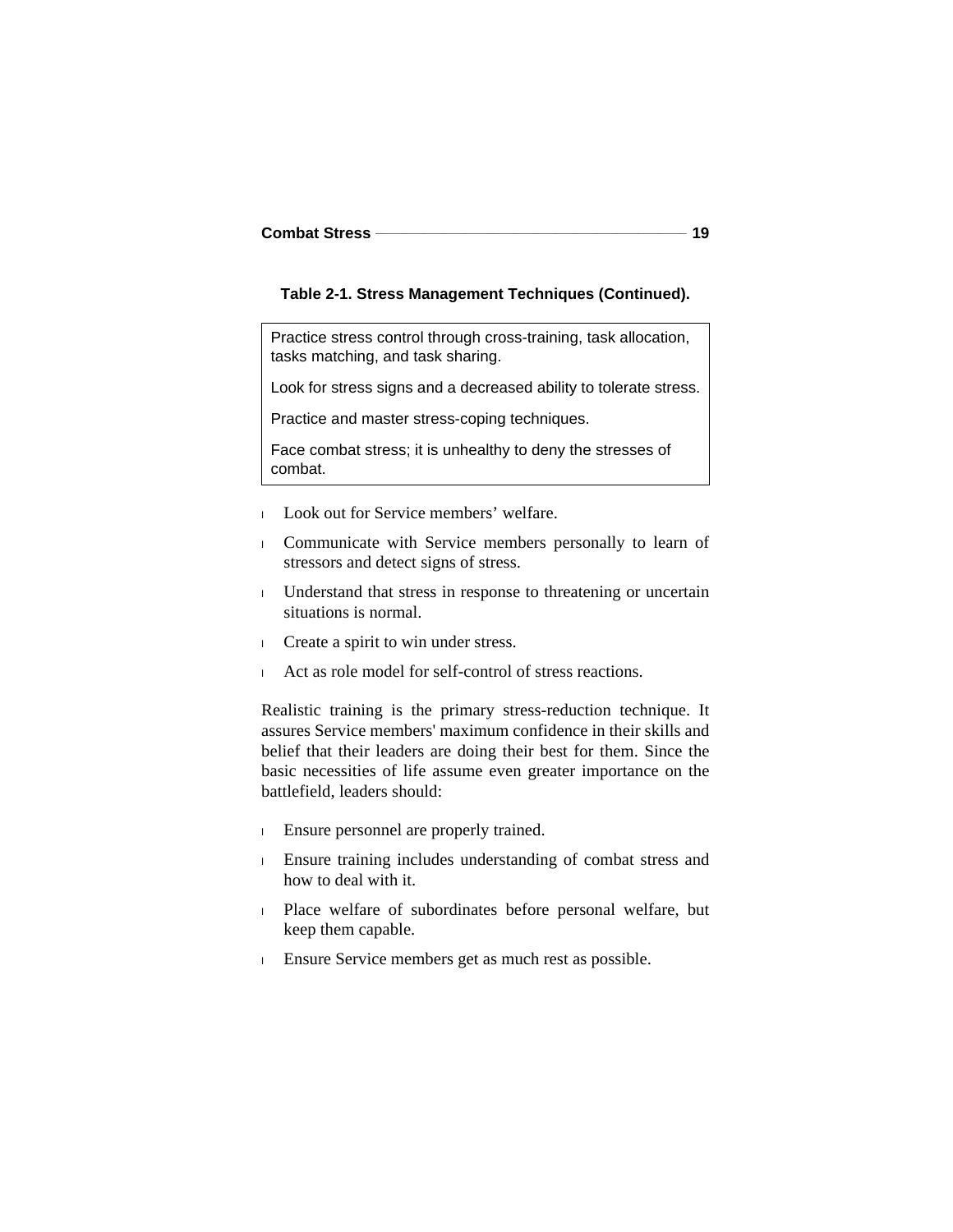- <sup>l</sup> Ensure the best possible shelters are available.
- <sup>l</sup> Keep Service members well supplied with food, water, and other essentials.
- <sup>l</sup> Provide mail, news, and information avenues.
- <sup>l</sup> Provide the best medical, logistical, and other support.
- <sup>l</sup> Maintain high morale, unit identity, and esprit de corps.
- <sup>l</sup> Keep the same unit members together.
- <sup>l</sup> Assure that experienced unit members take care of and teach new members.

The unit's encouragement and support of Service members' efforts to cope with stress have a decisive effect. Unit actions can determine if Service members will endure combat exposure and accomplish their mission. Stress-coping indoctrination is part of every unit's combat training and is followed by a program of action. Controlling stress requires practice. Programs are tailored to individual units and improve with experience. Coping with stress is practiced under conditions as similar to combat as possible. A unit's ability to cope with stress in combat depends primarily on how rigorously and realistically training has been conducted.

# **2003. PERFORMANCE DEGRADATION PREVENTIVE MEASURES**

Every Service member, team, and unit must learn to effectively sustain performance in continuous operations. This requirement applies especially to leaders. While it is an important ingredient, the determination to endure does not ensure effectiveness. Gaining the required capability goes beyond a high level of proficiency in combat skills and technical specialties. It means learning to identify the adverse conditions of continuous operations, cope with them,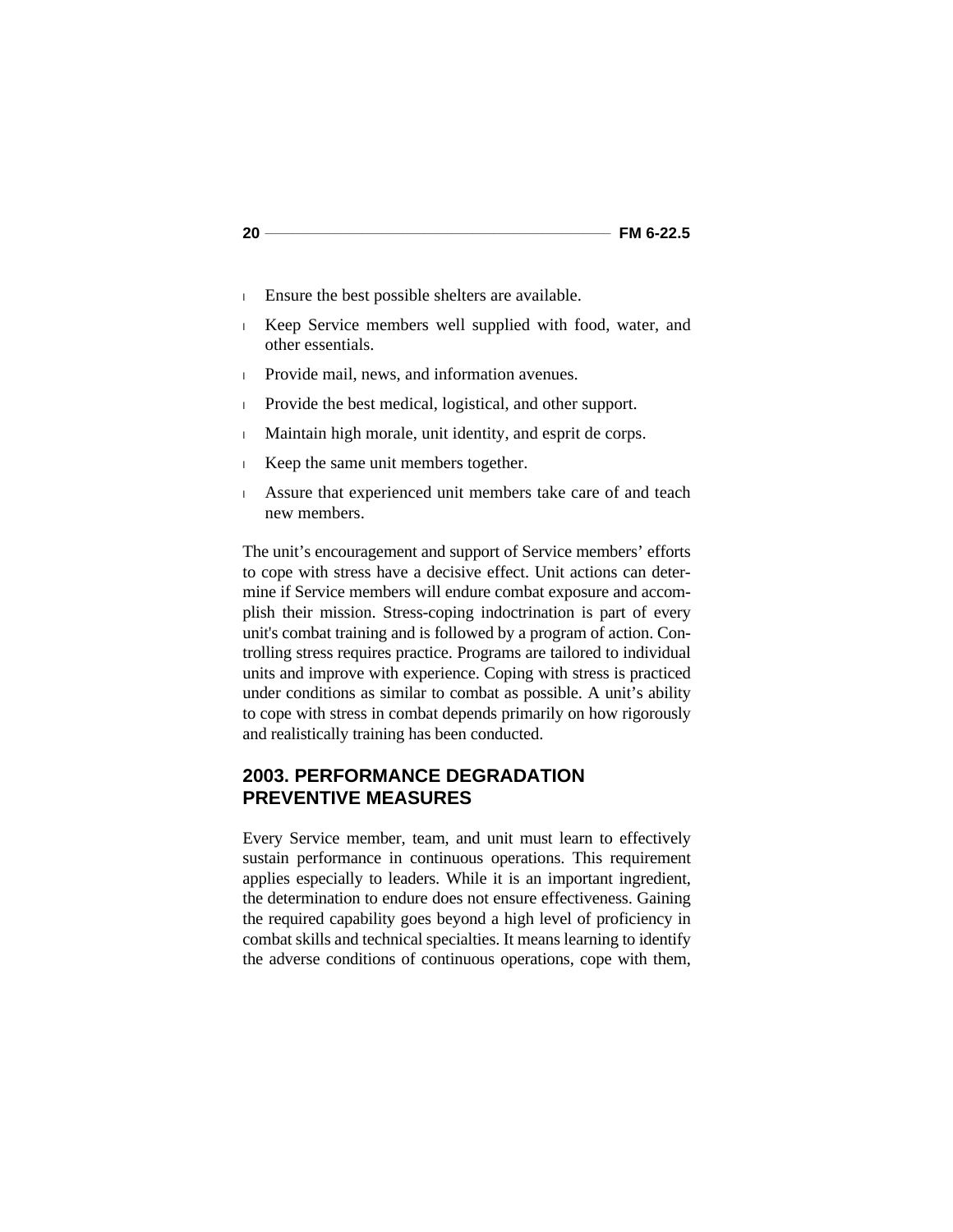and overcome their effects. It also means learning how to slow the rate of performance degradation. Units, leaders, and personnel must prepare and execute plans and train to sustain performance. Adverse conditions progressively degrade Service member effectiveness. Fortunately, long-term remedies exist for slowing the rate of performance decline. These remedies, which must be introduced prior to combat, include safety, food intake, combat load, and physical fitness.

# **Safety**

Safety, which encompasses such factors as using proper lifting techniques and staying alert and careful, is influenced by fatigue. Overtired Service members are more vulnerable to injury than those who are rested. After 72 hours of continuous combat, the tendency to seek shortcuts is very strong, and accident rates increase 50 percent. Fatigue affects all military systems, but it is especially hazardous when weapon systems are involved. Catastrophic accidents can occur when fatigued (and under-experienced) crews man weapon systems. Ways to safeguard Service members include developing and following safety standing operating procedures and increasing supervision during extended operations.

# **Food Intake**

If Service members are too busy, stressed or tired to eat adequate rations during continuous operations, their caloric intake will be reduced. This may lead to both physical and mental fatigue and degraded performance. For example, in accidents judged to involve aviator fatigue, there is some indication that before the accidents occurred, the pilots had irregular eating schedules or missed one or more meals. In field tests done by the U.S. Army Natick Research, Development, and Evaluation Center, Natick,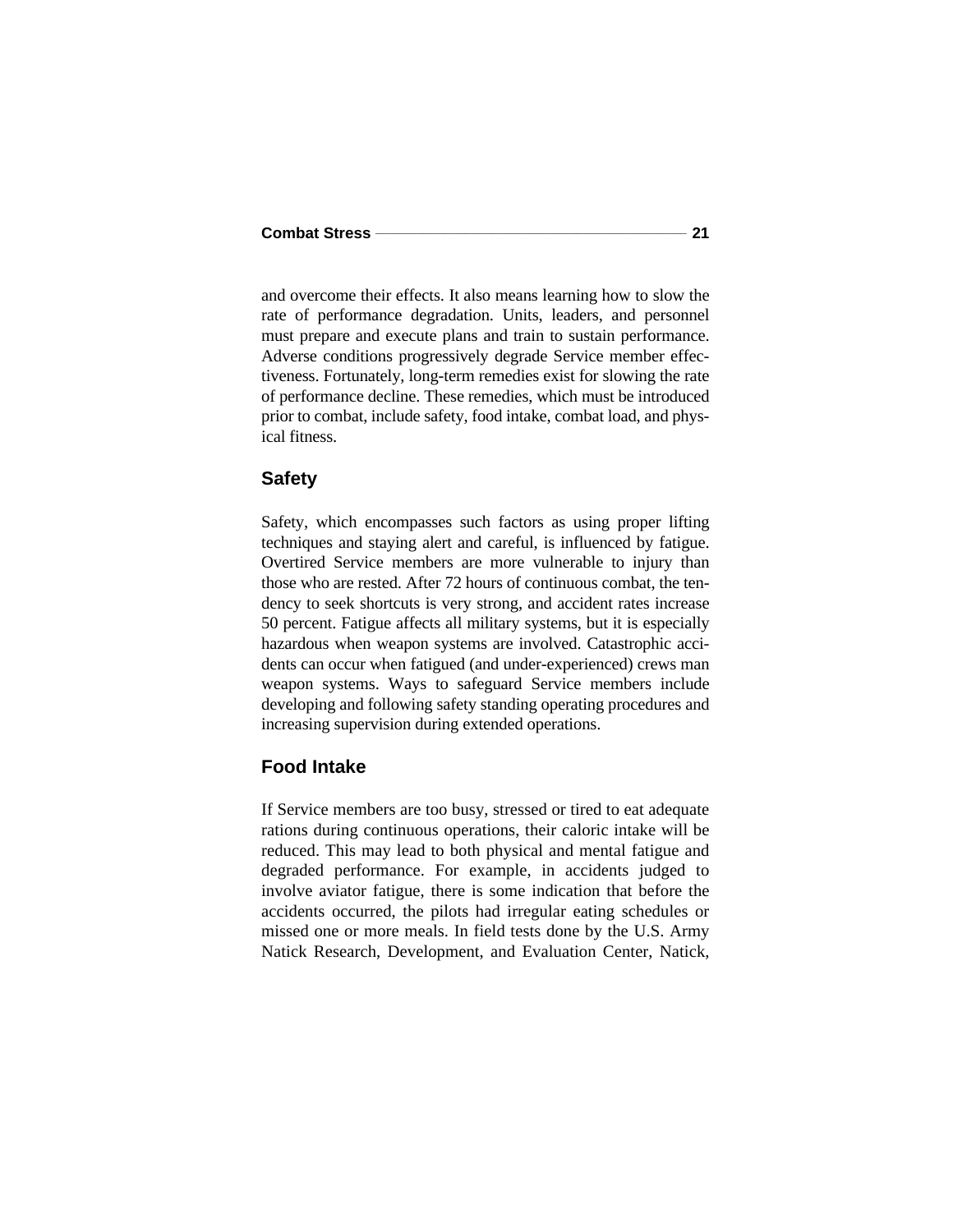MA, some personnel subsisting solely on meals, ready to eat (MREs) lost weight over just a few weeks. Leaders must encourage troops to eat all of the main items in their MREs, not just the candy, to get balanced nutrition. In various other field tests conducted during continuous operations, it was discovered that meals were frequently delivered late or missed altogether. Although the relationship between performance and nutrition is not clear, eating regularly is important in continuous operations, as well as providing hot meals at assigned times or when the workload has been sustained boosts morale.

Good nutrition is important. An inadequate diet degrades performance, reduces resistance to disease, and prolongs recuperation from illness and injury. When food and water become available in continuous operations, leaders must provide and maintain a supply of food that has the nutritional value commensurate with the physical activity and stress of battle. They must remind and encourage Service members to eat and drink properly. The excitement, stress, and rapid pace of events associated with field preparations can cause Service members to forget to drink liquids. Thus, they enter the early part of the field scenario inadequately hydrated. Dehydration may result, especially if the early scenario calls for assault of a position or rapid air/land deployment. Contributing to developing dehydration is the relative lack of moisture in MREs and other packets. In addition, Service members experiencing dehydration lose their appetite and reduce their food intake. This, in combination with dehydration, leads to degraded performance. Leaders must reemphasize drinking regimens to ensure that Service members are properly hydrated going into battle. Leaders must remind Service members to drink liquids in both hot and cold climates and must monitor fluid intake. If personnel drink only when thirsty, they will become dehydrated.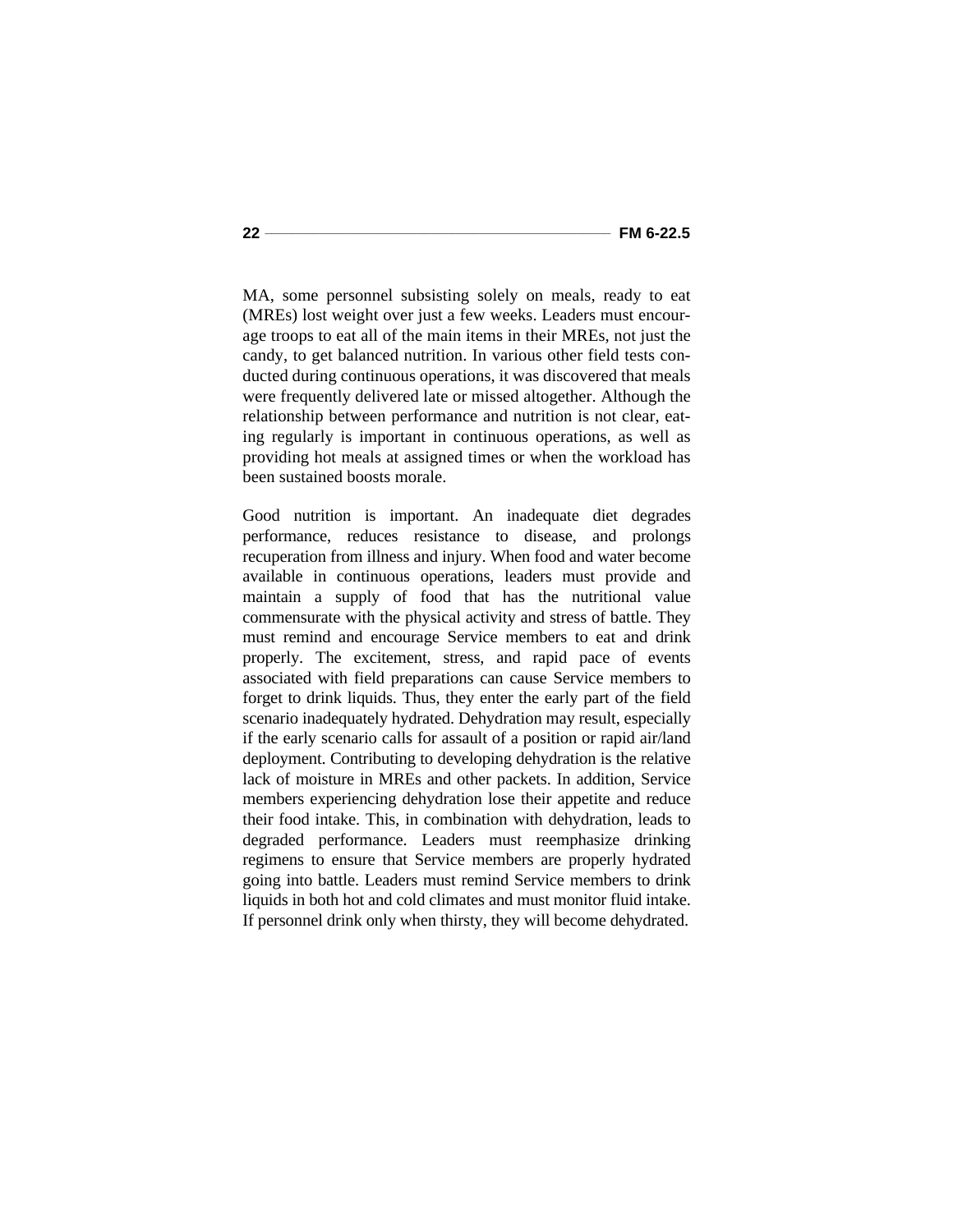# **Combat Load**

In combat, the load carried by a Service member significantly exceeds optimum recommended weights. In the case of a light infantry Service member, the combat load is as much as double the recommended load. Physical conditioning cannot compensate for this degree of excess. Service members tire faster and, in continuous combat, recovery from fatigue becomes more time-consuming.

When the Service member must carry excessive amounts of equipment, the effects of stress and lack of rest are magnified. Employing a load echelonment concept must be considered to ease the strain on Service members. In this concept, the unit separates an individual's equipment into two loads—fighting and existence. As the unit closes the objective, the heavier existence load is dropped and the Service member continues with the lighter fighting load.

## **Physical Fitness**

Good physical conditioning delays fatigue, builds confidence, and shortens recovery times from illness and injury. It also prepares individuals to better cope with the physiological demands of stress. Service members in top physical condition can better control their internal physiological functions, which will improve their overall performance. Physical fitness—including aerobic fitness, muscular strength, and endurance—must be developed in all Service members to strengthen their ability to rebound from exhaustion. Aerobic fitness increases work capacity and the ability to withstand stress. While feelings of depression and moodiness accompany tiredness, aerobically fit Service members are affected less than those unfit. The ability to quickly recover from physically strenuous workloads is maintained by smart physical training, performed consistently and routinely. However, there is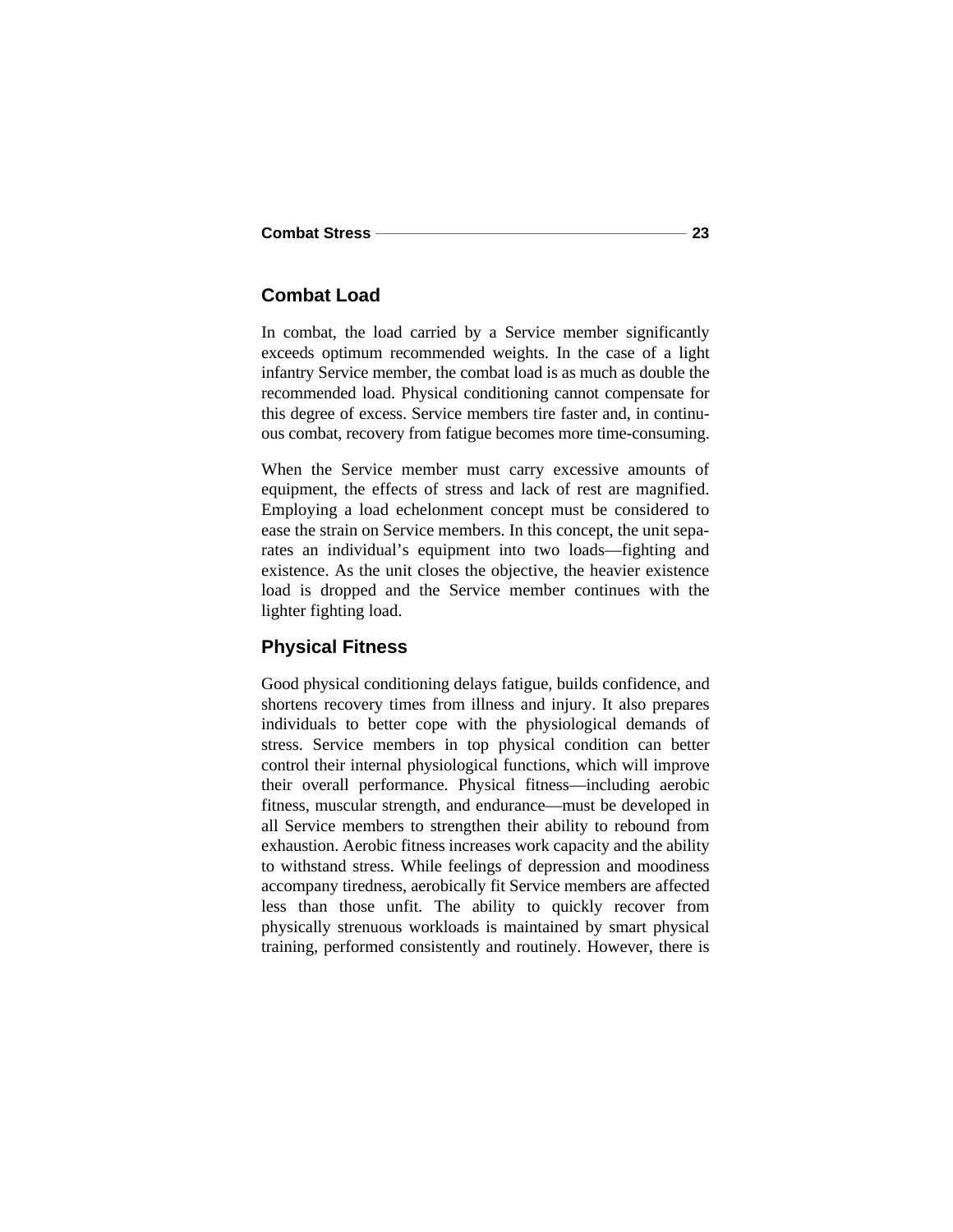no evidence that good physical conditioning significantly reduces normal sleep requirements nor compensates for the deleterious impact of sleep deprivation on cognitive functioning. Sleep deprivation is discussed in greater detail in chapter 4.

# **2004. EFFECTIVE LEADERSHIP**

The effective leader in combat is competent and reliable. He knows his job without question, and he can be counted on to do it regardless of the situation or circumstances.

Effective small-unit leadership reduces the impact of stress in several ways. Leaders understand the sources of combat stress and reactions to them. In addition, leaders manage stress problems to keep them from spreading throughout the organization by implementing the following actions:

- <sup>l</sup> Continue mission performance; focus on immediate mission.
- <sup>l</sup> Expect Service members to perform assigned duties.
- <sup>l</sup> Remain calm, directive, and in control at all times.
- <sup>l</sup> Let Service members know their reactions are normal and there is nothing seriously wrong with them.
- <sup>l</sup> Keep Service members productive (when not resting) through recreational activities, equipment maintenance, and training to preserve perishable skills.
- <sup>l</sup> Ensure Service members maintain good personal hygiene.
- <sup>l</sup> Ensure Service members eat, drink, and sleep as soon as possible.
- <sup>l</sup> Let the Service members express their thoughts. Do not ignore or make light of expressions of grief or worry. Give practical advice and put emotions into perspective.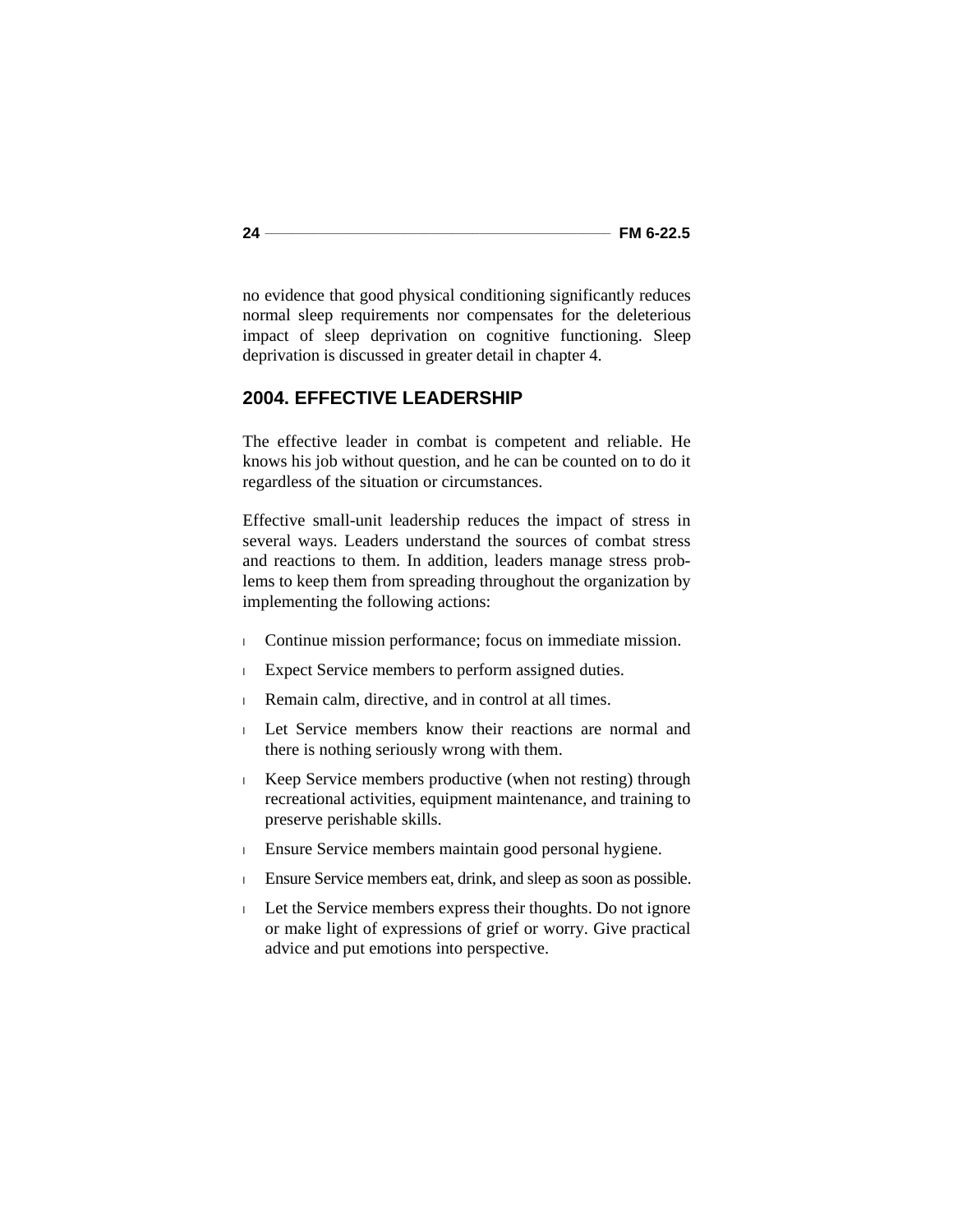A battalion commander in World War II made the following address to his Marines just before a new offensive:

I know as well as you do that the going has been tough. Maybe I sweat it more than you do because I have more to worry about. But you've done a fine job, and I'm proud of every single man in my outfit. I assure you that everything possible will be done to give you the best available support, and I will not order you to attack unless I'm confident that you have a real chance to succeed . . . . The harder we fight now, the sooner we can finish this mess and get back to living the way we want.

That speech demonstrated a common sense approach in dealing with stress. Had this commander preached about the advantages of democracy over fascism or the evils of Hitler, his words would have fallen on deaf ears. Instead, he seized on the strong motivators of his troops: their *respect* for him as a leader, their desire to continue to be worthy of his respect, and their desire to share in the unit's accomplishments.

Generally, confidence is based on the technical and tactical competence exhibited by leaders and Service members. Since confidence is one of the strongest defenses against stress, its development is a major goal for every military leader. To gain confidence, Service members must believe in themselves, their equipment, other unit members, and their training. Above all, they must believe in their leaders' competence. Each of these beliefs is instilled and reinforced at every opportunity.

The following comments were made by a Marine colonel reflecting on his experience as a company commander in Vietnam.

A feeling of helplessness will overtake men when they realize that they have been put in an untenable position. When the situation is so bad that the men cannot fight back, they are susceptible to fear. The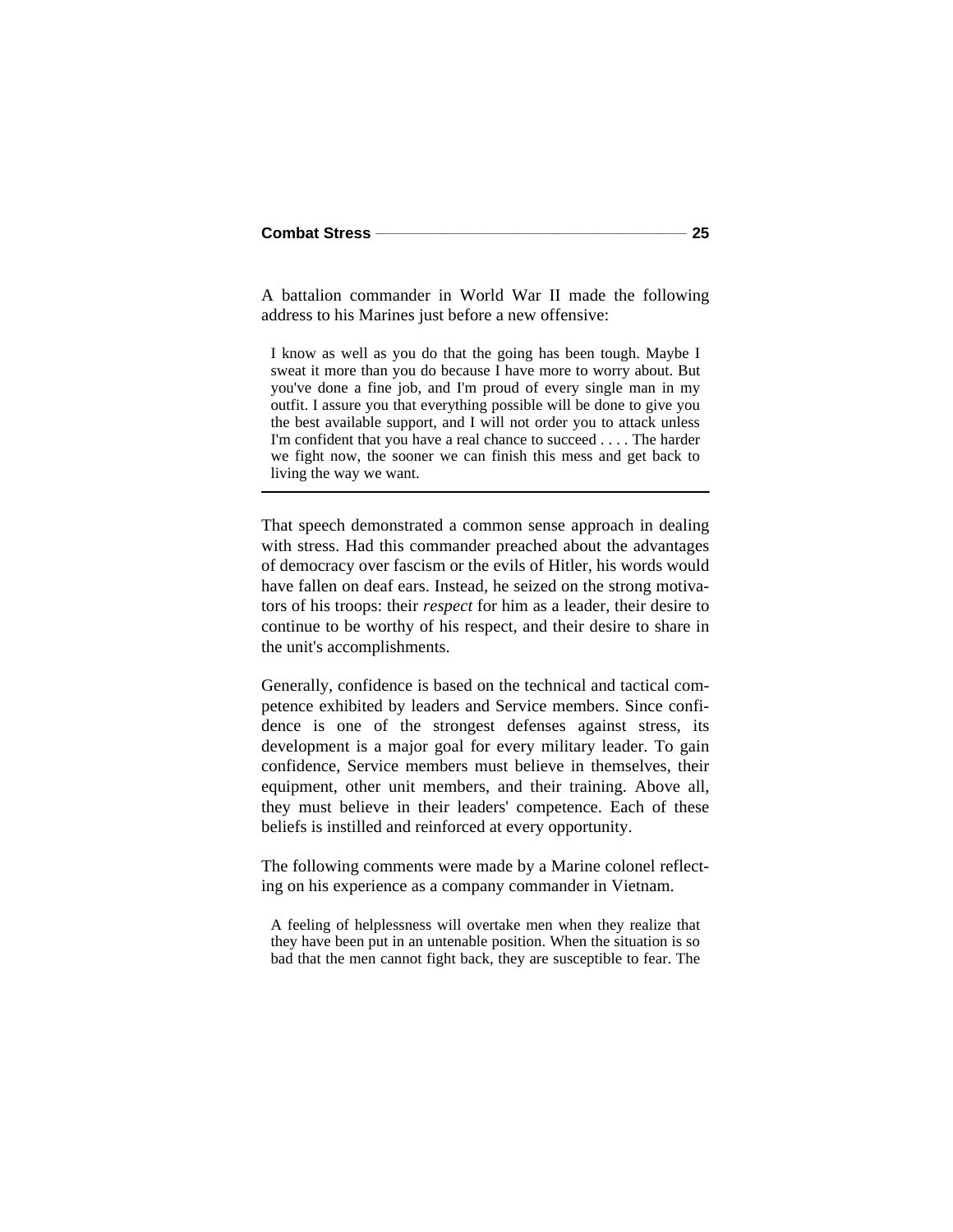situation can be critical, but as long as the men can fight back, fear normally will not overtake them. The solution to this problem is: don't put your men in untenable positions. Granted, in every battle some men in a unit will find themselves in a situation where they can't fight back. This is inevitable especially in an attack. Proper use of fire team, squad, platoon, and company formations, as well as intelligent use of terrain, minimizes the danger of a large portion of the unit being pinned down to the extent where the men cannot return fire. If you are tactically and technically proficient, use common sense, apply the principles of war, and employ the firepower available to your unit, untenable situations can be avoided. Simply stated, know your job!

Those comments provide an insight and sensitivity to problems related to combat stress through small-unit leadership. His instincts told him how important it was to exhibit solid leadership qualities in order to allow his troops to operate at maximum effiiency. A unit builds confidence, esprit, integrity and cohesion when the *leaders know their jobs*.

# **2005. COMBAT STRESS MANAGEMENT BUILDING BLOCKS**

# **Confidence in Leaders**

Leaders must demonstrate effective leadership to earn their subordinates' loyalty and trust. Leaders are responsible for—

- <sup>l</sup> Committing the unit to missions commensurate with abilities.
- <sup>l</sup> Planning operations carefully and thoroughly.
- <sup>l</sup> Preparing the unit to accomplish the mission.
- <sup>l</sup> Leading and guiding the unit to mission accomplishment.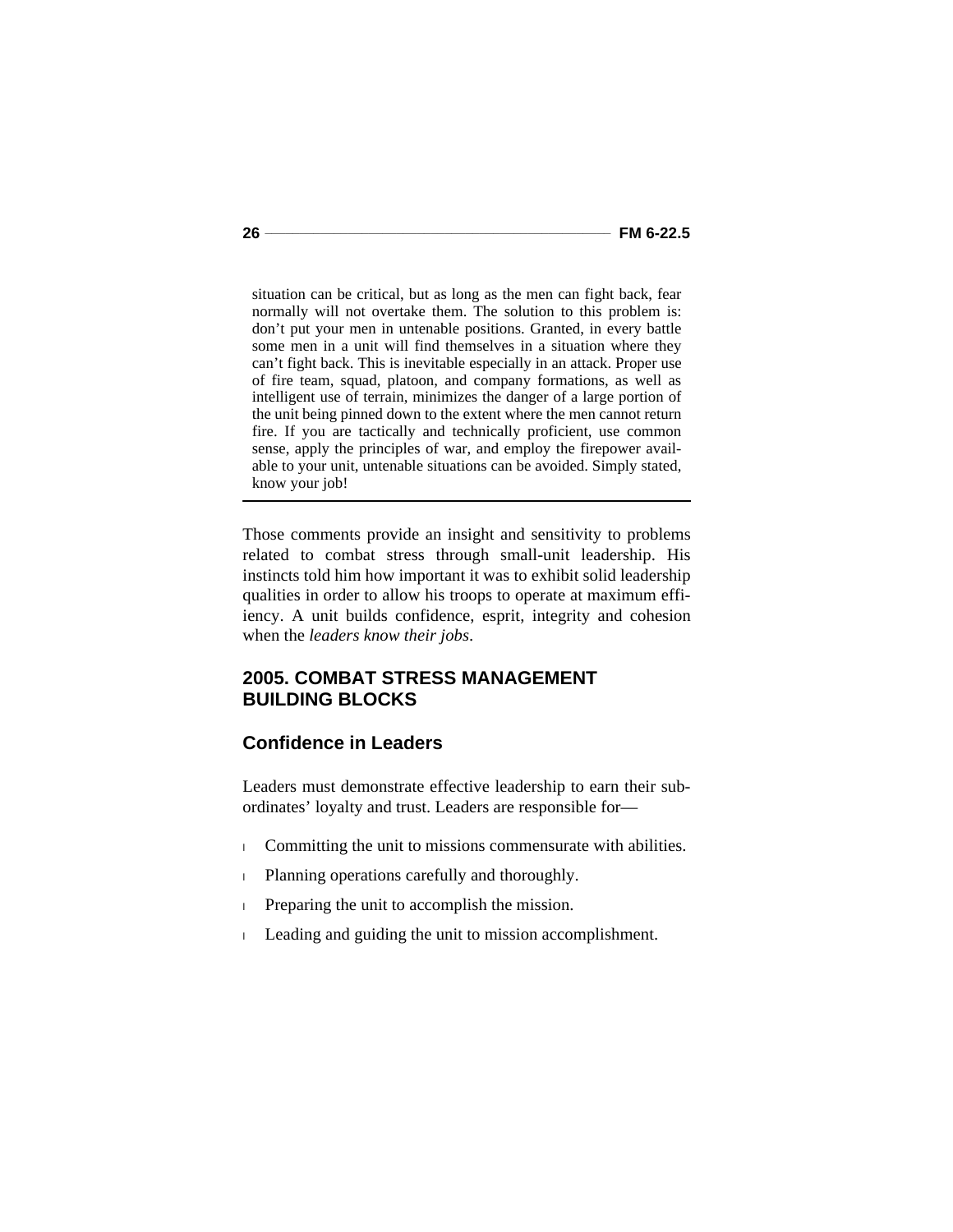#### **Combat Stress \_\_\_\_\_\_\_\_\_\_\_\_\_\_\_\_\_\_\_\_\_\_\_\_\_\_\_\_\_\_\_\_\_\_\_\_\_\_\_\_\_\_\_\_\_ 27**

<sup>l</sup> Showing consistent good leadership that convinces subordinates their leaders know best what should be done, how it should be done, who should do it, and how long the task should take. Authority accompanies leadership beyond the automatic authority given by military rank and position. Authority and respect are earned based on confidence in a leader's ability to guide the unit to success.

# **Confidence in Training**

Training helps Service members develop the skills required to do their jobs. Confidence is the result of knowing they have received the best possible training for combat, and are fully prepared. This confidence results from the following:

- <sup>l</sup> Realistic training that ends with successful mastery.
- <sup>l</sup> Relevance of training to survival and success on the integrated battlefield.
- <sup>l</sup> Refresher and cross training.
- <sup>l</sup> Systematic individual and collective training.

# **Confidence in Unit**

Each Service member in a unit needs to become confident of the other unit members' competence. Individuals must stay and train together to gain that personal trust. Unless absolutely necessary, teams should not be disbanded or scrambled. Subunits in the same larger unit should have the same Standing Operating Procedures and training standards, so members can fit in quickly if teams have to be cross-leveled or reorganized after casualties occur. Confidence in the unit leads to feelings of security, which in turn allows members to sleep and positively focus stress. In combat, the unit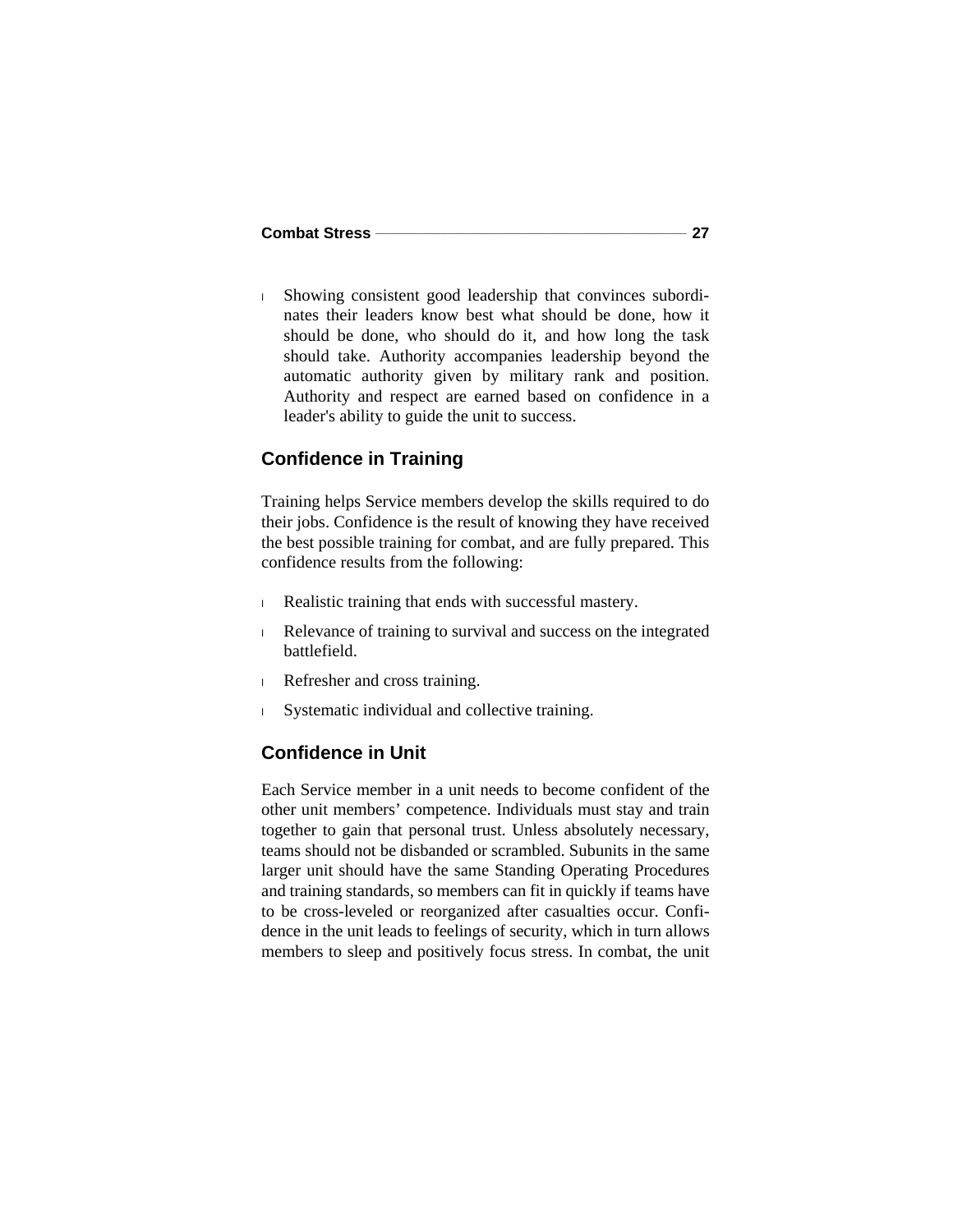must receive each member's highest commitment to unit loyalty. Mission accomplishment is the unit's highest priority.

# **Confidence in Equipment**

Service members who learn to operate and maintain assigned equipment develop confidence in their ability to employ it. This, in combination with an individual's belief in his personal capabilities, raises overall confidence in fighting ability.

# **Cohesion and Morale**

Good unit cohesion and morale offset the negative effects of combat stress. The foundation for any stress reduction program includes trust and confidence in the following:

- <sup>l</sup> Fellow Service members.
- <sup>l</sup> Competence and fairness of the unit leaders.
- <sup>l</sup> Unit's technical abilities and military power.
- <sup>l</sup> Equipment.
- <sup>l</sup> Personal combat ability.
- <sup>l</sup> Sense of support from the civilian community.
- <sup>l</sup> Personal spiritual well-being.

# **Physical Conditioning**

A strong relationship exists between physical stamina and the ability to resist combat stress. Good physical conditioning has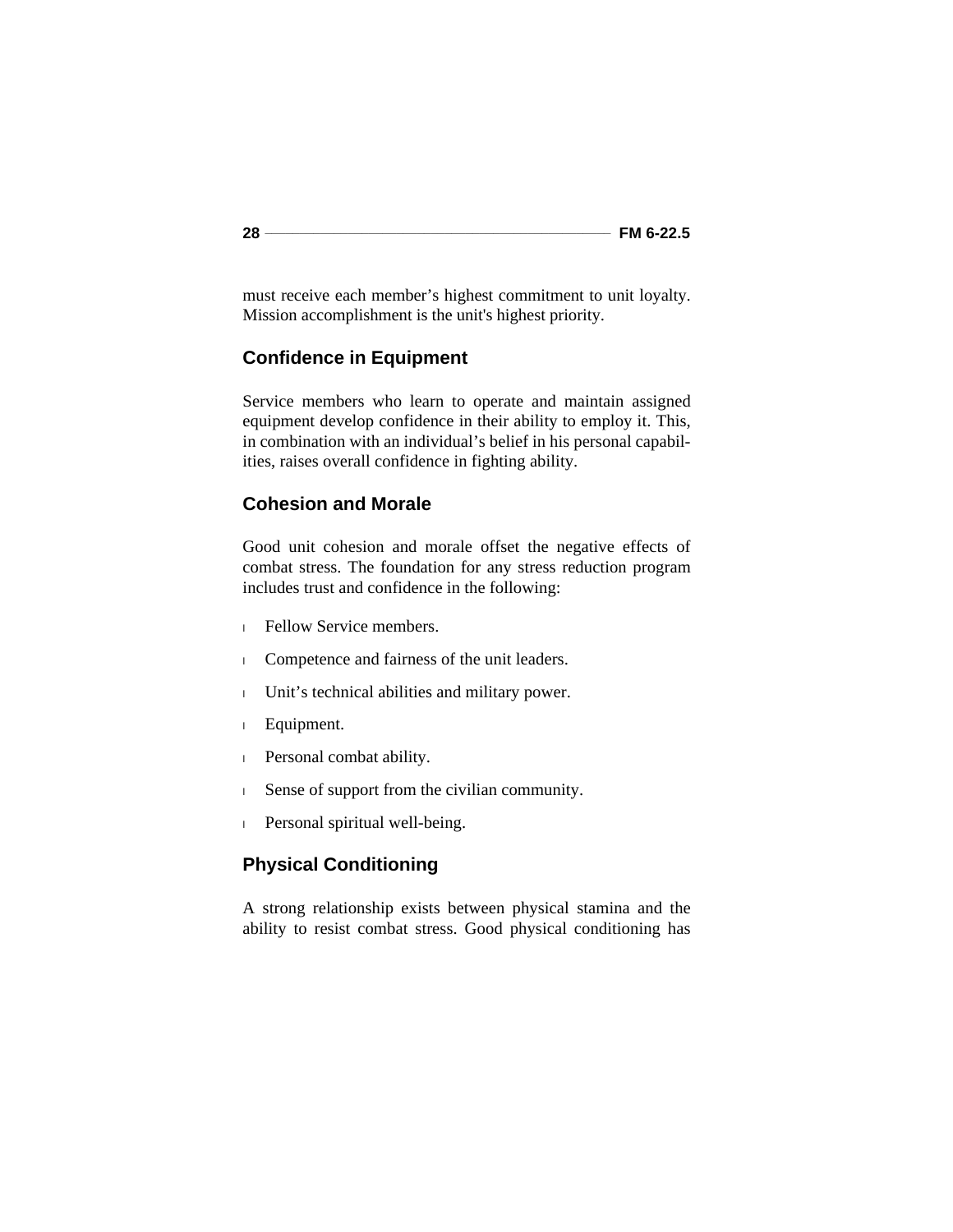physical and psychological benefits. Rigorous physical conditioning helps protect against the stress of continuous operations. A regular program of physical fitness to increase aerobic endurance, muscular strength, and flexibility is essential to combat readiness. As physical conditioning improves, Service members feel better about themselves**,** have greater confidence in each other, and their stress is reduced.

Unit training includes regular physical conditioning. This increases the members' tolerance to all types of stressors. The program is geared to the unit's combat mission, and exercises are tailored to the environment where the unit operates. The pace, length, and types of runs, road marches, and other activities are commensurate with the unit's need. Light infantry units need more demanding, longer road marches than maintenance units. Activities also include team athletics, which capitalize on cohesion-building aspects as well as physical benefits. The benefits of such a program include developing endurance through aerobic exercises, enhancing strength through weight training, and deprivation/physical stress training.

# **Family Care**

Service members entering combat with financial worries or family problems risk breaking down under the additional stress of combat. Even positive but unfinished changes on the home front, such as a recent marriage or parenthood, can distract the Service members' focus on combat missions with worries that they will not live to fulfill their new responsibilities at home.

Leaders must be aware of this risk and assist members in handling personal matters before deployment. Pre-deployment and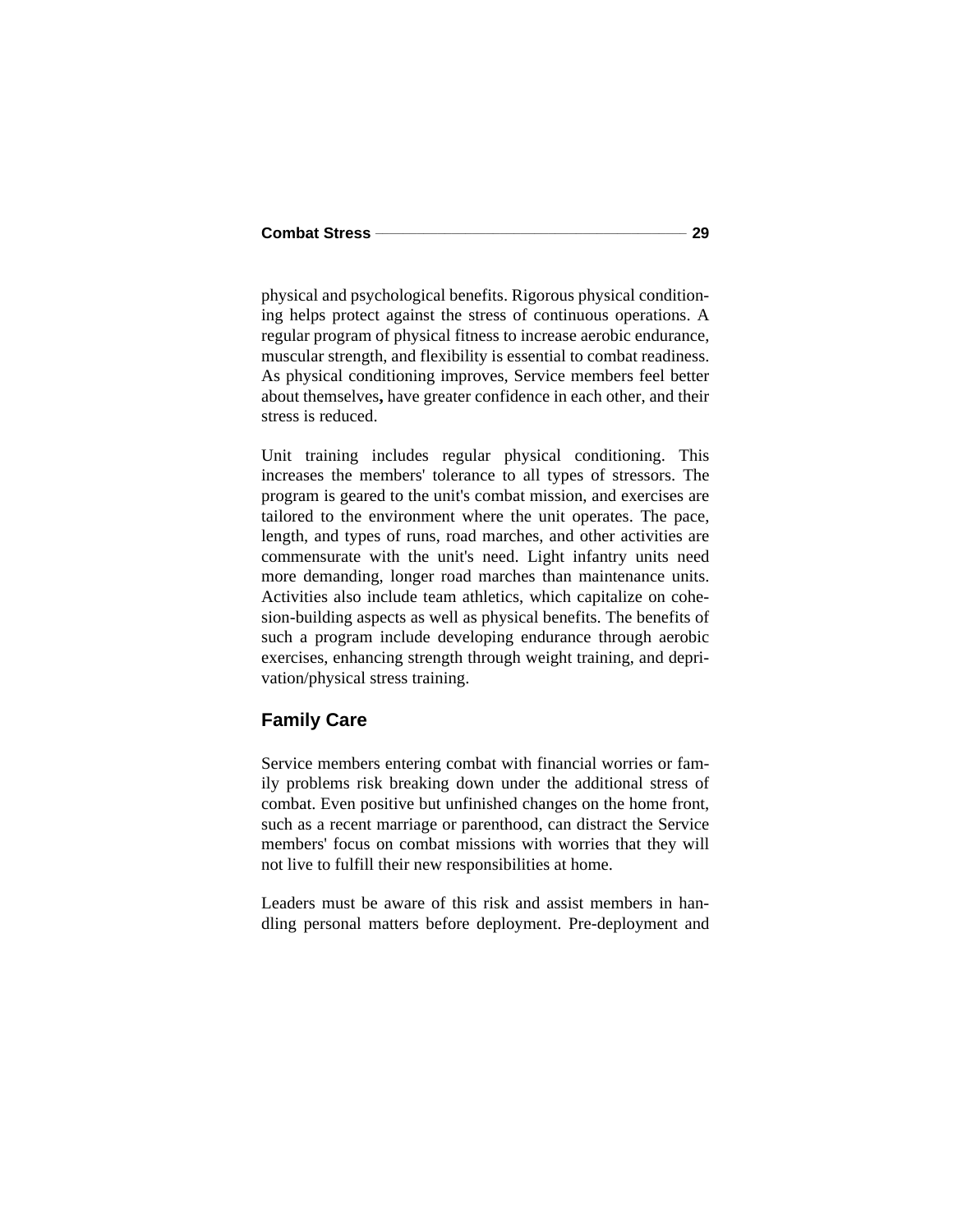post-deployment family briefings should be conducted, and programs established to assist families before, during, and after deployment. When Service members know their families are cared for, they are better able to focus on their combat duties.

# **Coping with Individual Stress**

Stress pushes the body to its limits and causes tension; relaxation reverses this process. Coping with personal stress is essential. Stress-coping skills are incorporated into unit training early, and command emphasis is placed on practicing them. Service members receive a block of instruction on stress-coping techniques, then are given supervised time each duty day to practice them quietly. After 3 or 4 weeks of practice, most Service members relax easily and quickly, even under highly stressful conditions. They will be able to naturally control stomach fluttering, heart rate, blood pressure, and stress.

The stress-coping exercises include deep breathing, muscle relaxation, and cognitive exercises. Deep breathing is the simplest to learn and practice; the others require longer instruction and more practice time. On request, the Combat Stress Control (CSC) team will provide instructional materials and assistance.

#### *Deep-Breathing Exercise*

This consists of slow, deep inhaling, which expands the chest and abdomen, holding it for 2 to 5 seconds, then exhaling slowly and completely, which pushes out the used air. This can be done for five breaths as a quick, mind-clearing exercise, or continuously to promote sleep. Abdominal or diaphragmatic breathing (making the stomach move the air, rather than the upper chest) is especially effective for stress control and, with practice, can be done simultaneously with task that require full attention.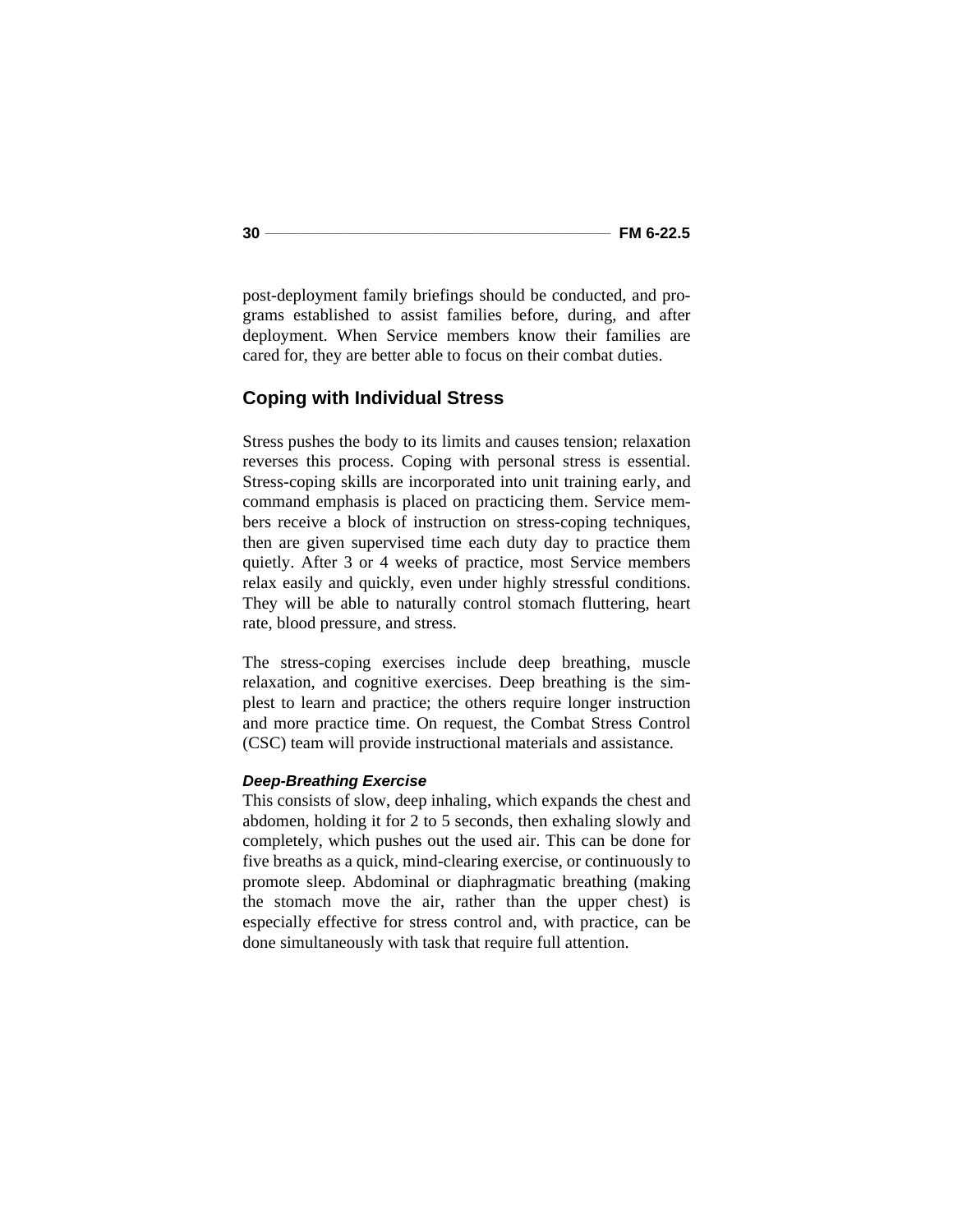# **Combat Stress \_\_\_\_\_\_\_\_\_\_\_\_\_\_\_\_\_\_\_\_\_\_\_\_\_\_\_\_\_\_\_\_\_\_\_\_\_\_\_\_\_\_\_\_\_ 31**

### *Muscle Relaxation Exercises*

These are more complex. They generally consist of concentrating on various muscle groups and the tensing and relaxing of limbs to relax the entire body. Quick versions for use in action consist of tensing all muscles simultaneously, holding for 15 seconds or more, then letting them relax and "shaking out the tension." Deep relaxation versions start in the feet and work up (or start in the head and work down), body part by body part (muscle group by muscle group), tensing and then relaxing each in turn, while noticing how each part feels warm after it relaxes.

#### *Cognitive Exercises*

These consist of self suggestion (positive self-talk); imagery (imagine being fully immersed in a deeply relaxing setting); rehearsal (imagine performing the stressful or critical task under pressure and doing it perfectly); and meditation (clearing the mind of all other thoughts by focusing on every breath and silently repeating a single word or phrase). These techniques involve creating positive mental images that reduce the effects of stressful surroundings, redirecting mental focus and learning to detach from stress. Service members are encouraged to practice stress management techniques and discuss their use in combat.

# **CAUTION**

**It is important not to use deep relaxation techniques at times when you need to be alert to dangers in your surroundings. Practice the quick relaxation techniques so you can use them automatically without distraction from the mission.**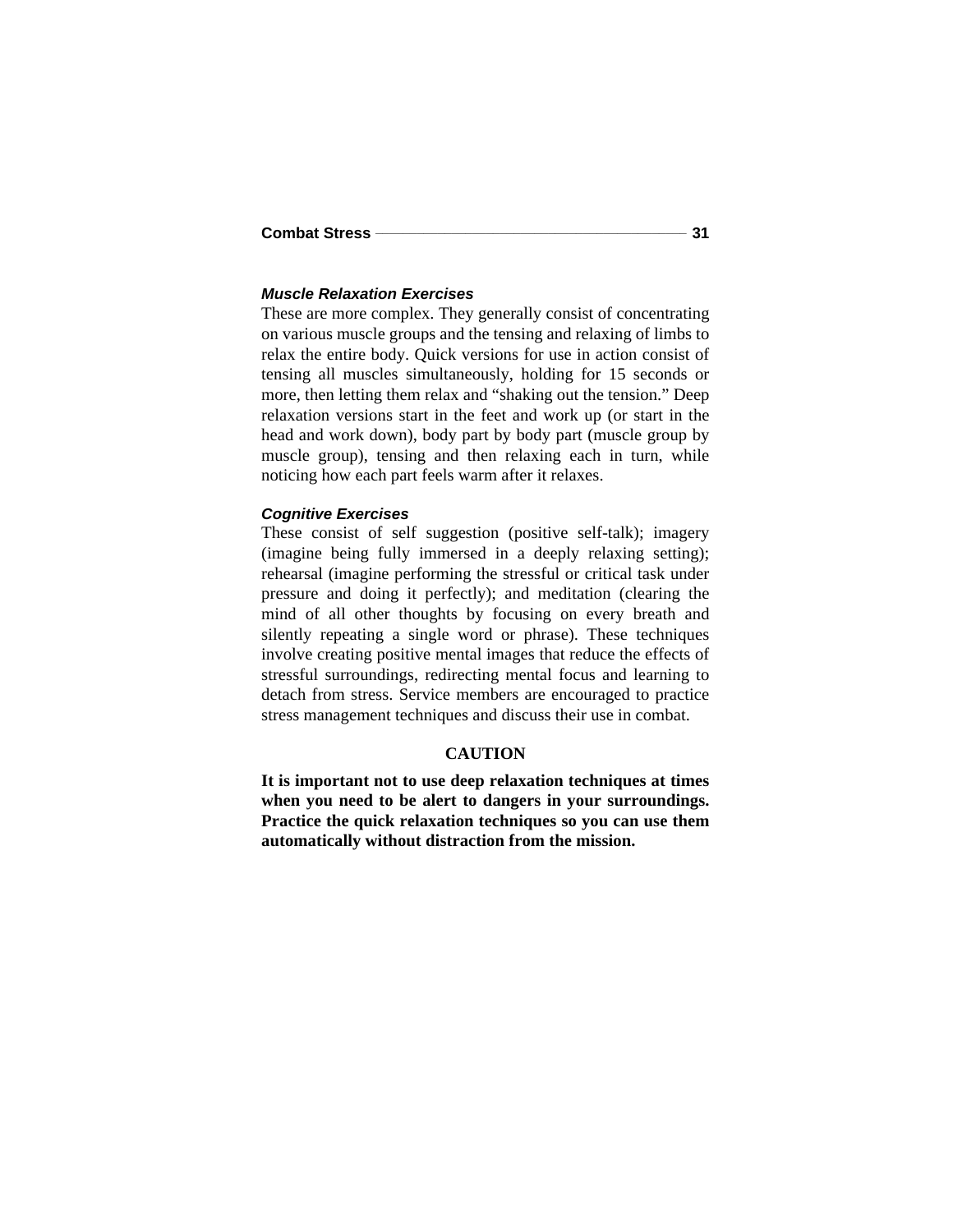# **2006. CRITICAL EVENT DEBRIEF AND UNIT LEADER'S AFTER ACTION REVIEW**

**NOTE:** On the subjects of Critical Event Debrief/After-Action Review, U.S. Army personnel will follow the guidance provided in FM 22-51, *Leaders' Manual for Combat Stress Control*, chapter 6.

# **Critical Event Debrief**

A Critical Event Debrief (CED) is a structured group process designed to mitigate the impact of a critical event and to accelerate normal recovery of those personnel involved. The CED is normally conducted by a team composed of trained members, (medical officers, chaplains, mental health professionals, trained unit members). A CED's main value is to quickly restore unit cohesion and readiness to return to action, through clarifying what actually happened and clearing up harmful misperceptions and misunderstandings. It may also reduce the possibility of long term distress through sharing and acceptance of thoughts, feelings, and reactions related to the critical event. Ideally, CEDs are conducted 24 to 72 hours after the occurrence of the event, away from the scene and separate from any operational debriefing. The typical CED lasts from 2 to 3 hours. Situations that warrant a CED include:

- <sup>l</sup> Death of unit member
- <sup>l</sup> Death or suffering of noncombatants (especially women and/ or children)
- <sup>l</sup> Handling of the dead, management of carnage or the sight of devastation during disaster work
- <sup>l</sup> Serious friendly fire incident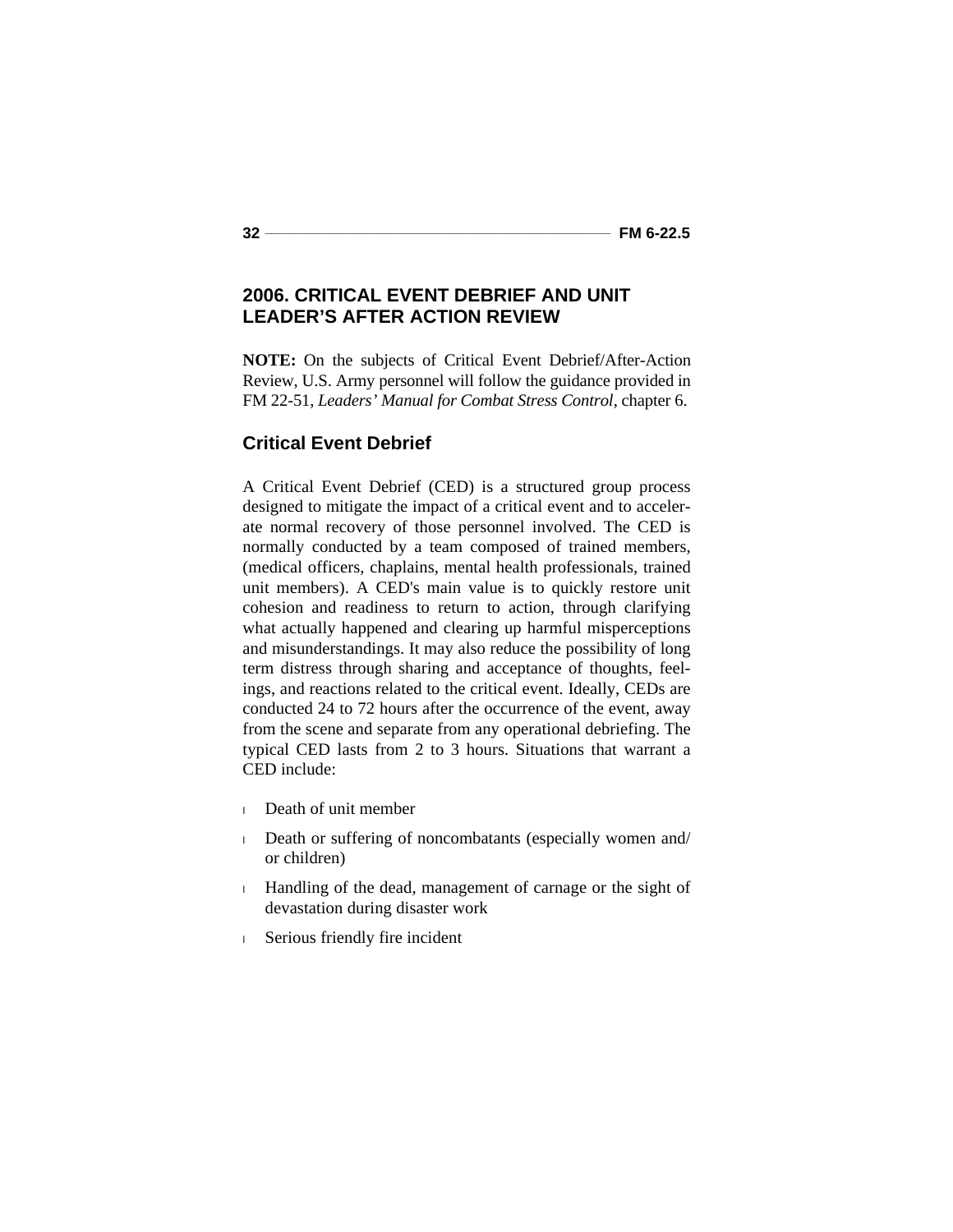- <sup>l</sup> Situation involving a serious error, injustice or atrocity
- <sup>l</sup> Terrorist attack.

# **After Action Review**

Although a CED would be warranted following such traumatic events as those listed, if access to CED trained professional team is not available, small-unit leaders can modify their After Action Review (AAR) to assist in identifying the level of stress reaction of unit members. The AAR or "hotwash" is a routine practice used by leaders to debrief post-mission operations. Accordingly, it provides a familiar, non-threatening forum for leaders to identify the levels of stress reaction experienced by the unit members using the information in paragraph 1004. The leader's AAR may be sufficient to restore unit readiness for further action. It may also identify personnel who need immediate or later referral for chaplain or mental health/CSC help for combat stress-related symptoms. In those instances when access to CED trained facilitators is not available, the unit leader should incorporate the following questions in the AAR:

#### *Fact Phase*

Ask unit members to describe the event from their individual perspectives. What was each member's specific role in the event?

#### *Thought Phase*

What were each member's first thoughts at the scene (or when the incident was first heard of)?

#### *Reaction Phase*

What was the worst thing about the event? What was thought and/or felt?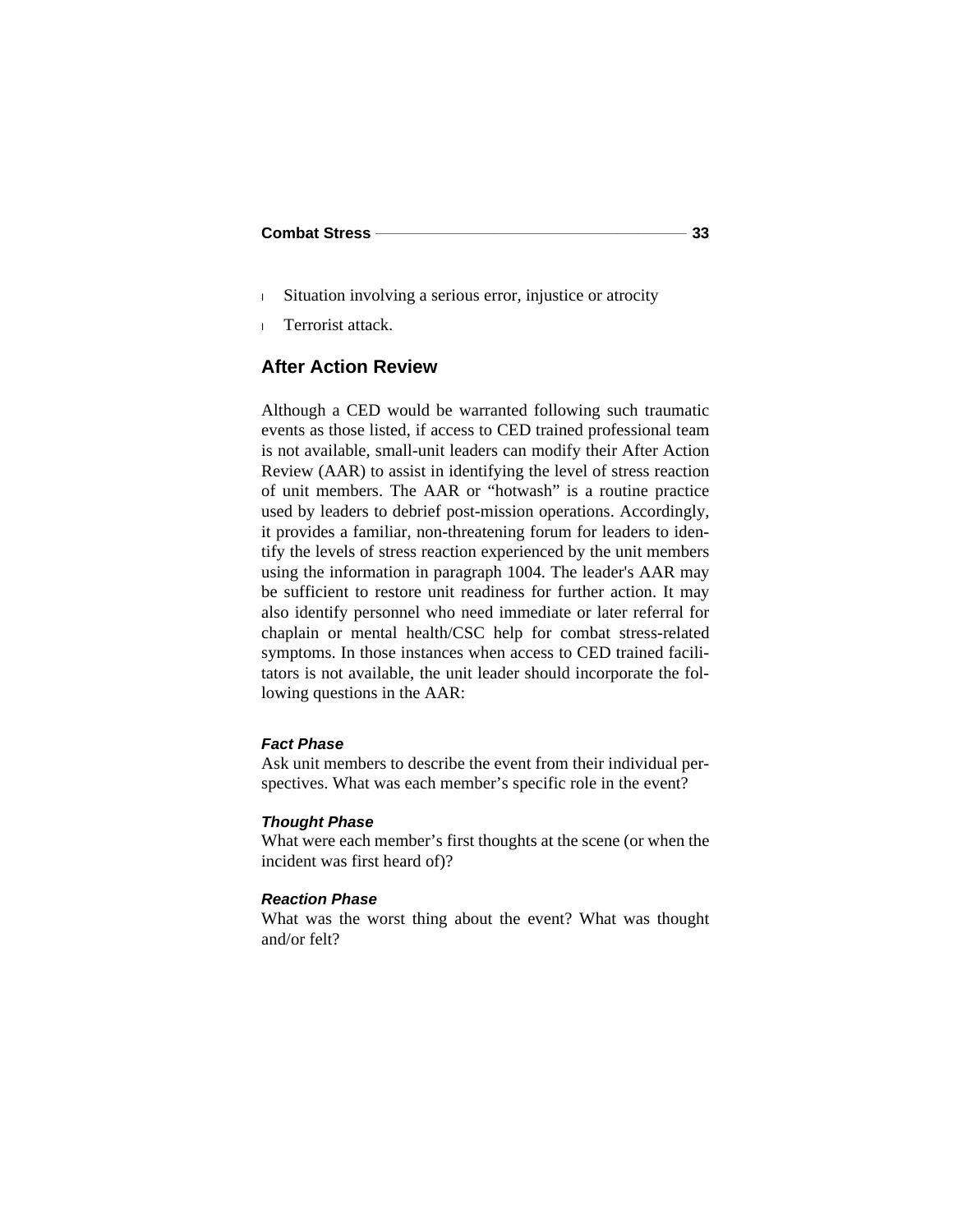### *Symptom Phase*

Describe probable thinking, physical, and emotional responses both at the scene and a few days afterward.

# *Training Phase*

Relay information regarding stress reactions and what can be done about them. If prepared handouts are available, distribute them. Include points of contact within the unit.

# *Wrap-up Phrase*

Reaffirm positive things. Summarize. Be available and accessible. Debriefing team/unit leaders together decide which individuals need more help or referral.

# **2007. EFFECTIVE COMBAT STRESS CONTROL PROGRAM**

An effective stress management program starts with early planning, continues during employment, and extends beyond the return home. The CSC program is comprised of three phases: predeployment, deployment and combat, and post combat.

# **Phase 1: Predeployment**

During pre-deployment, some stressors facing Service members include long working hours, preparation for training, fear of the future, family worries, and anxiety about the unit's readiness. Signs of poor coping include insomnia, increased use of alcohol, marital problems, increased bickering in the unit, irritability, and suicidal feelings. The most important preparatory steps to take in the predeployment phase are to:

- <sup>l</sup> Conduct unit training and mission rehearsals.
- <sup>l</sup> Prepare for changed sleep schedules and jetlag.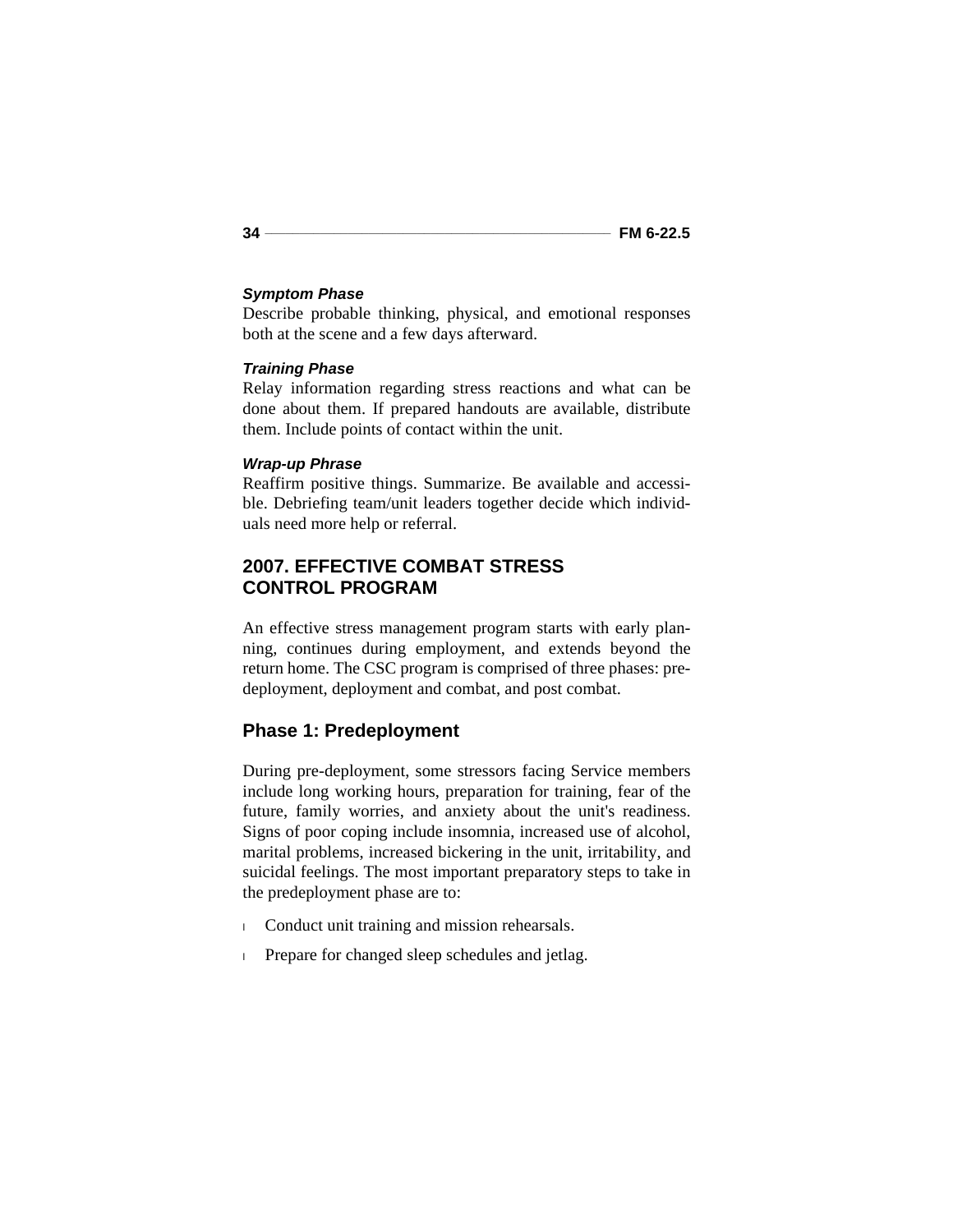- 
- <sup>l</sup> Attend to task assignments and allocations.
- <sup>l</sup> Conduct equipment and supply maintenance checks.
- <sup>l</sup> Attend to personal and family matters. (Call the Family Service Center.)
- <sup>l</sup> Integrate new members into the unit positively and actively.
- <sup>l</sup> Welcome "significant others" (not just entitled beneficiaries) in the Family Support network information tree.
- <sup>l</sup> Brief as much information about the operation as possible, consistent with operations security measures.
- <sup>l</sup> Actively familiarize the unit members with the stressors and horrors they may encounter (for example, watch videotapes from network television showing suffering civilians or atrocities), but always followed immediately with what the unit will do in those situations.
- <sup>l</sup> Arrange for pre-deployment training and education, especially for refresher training of stress reduction techniques from local mental health professionals, a Special Psychiatric Rapid Intervention Team (SPRINT) or CSC team, if available.

### *Unit Training*

Because unit leaders have combatted the stressors associated with garrison living and peacetime training, they have learned to know their Service members and what affects their performance. All Service members should believe unit training has prepared them thoroughly for combat. Stress is reduced if the training improves belief in themselves, and the unit's ability to fight and win. They are assured training is designed and developed to meet combat requirements, provides the ability to fight successfully, and that supporting units receive the same realistic training.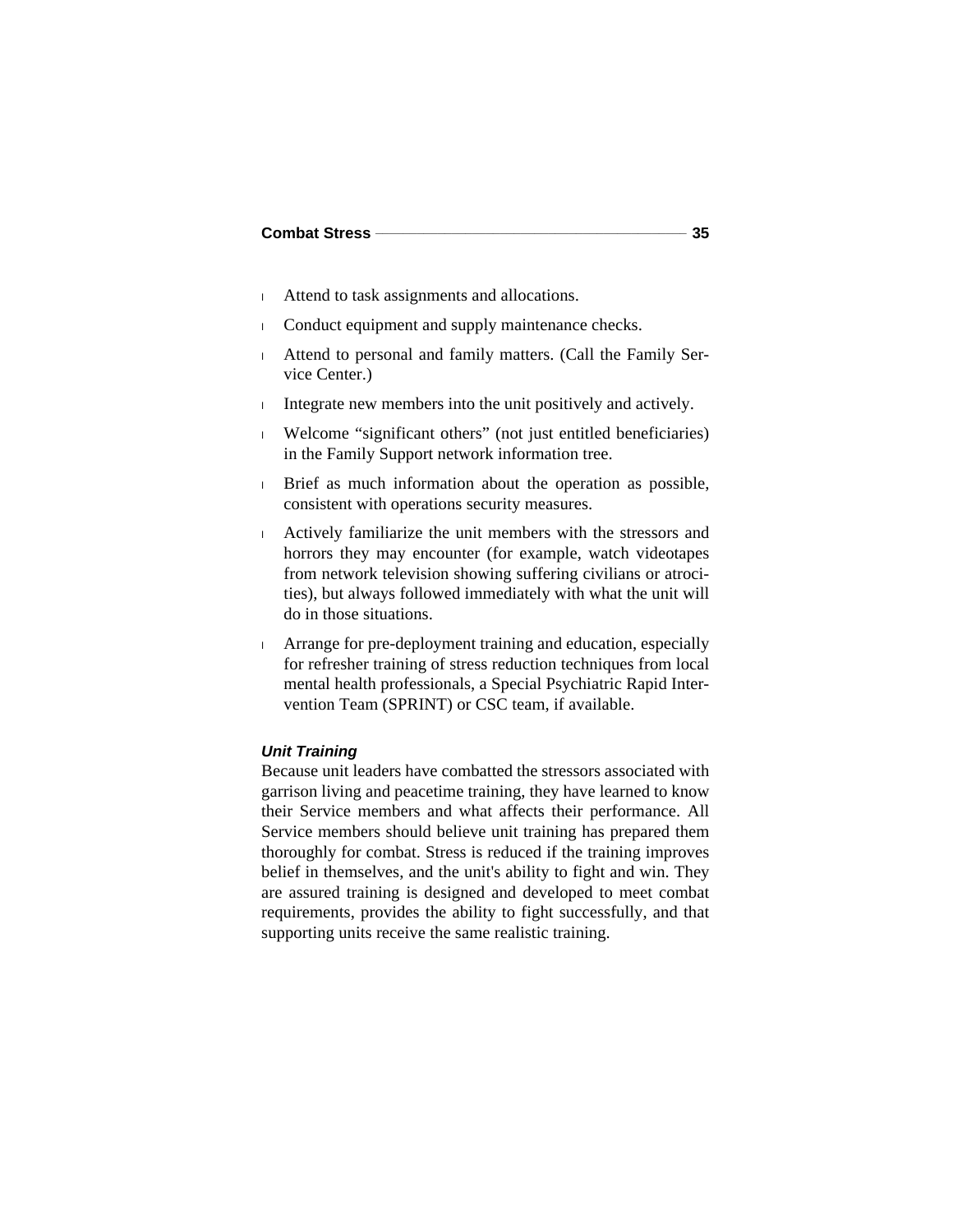Realistic mission rehearsal helps desensitize Service members against potential combat stressors. For example, wearing and realistically training in protective gear is important. By doing so in pre-deployment training, Service members become less distressed in combat. The unit should be exposed to extensive drills wearing protective gear during live-fire exercises before employment. Such training has the two-fold, stress-reduction benefit of building confidence and preparing Service members for combat.

Leaders who provide their Service members with advance knowledge about the enemy prepare them for the stress created during deployment and initial enemy encounter. It is important during such training to talk realistically about enemy strengths and weaknesses as well as those of their own units. While inspirational pep talks are also important at this time, they should not include biased, inaccurate information. Leaders earn trust and respect if their troops perceive them as accurate, dependable sources of information.

#### *Physical Fitness Training*

In the time-urgent work of preparing for deployment, leaders assure that physical fitness is sustained, either by the work involved or by selective unit physical training exercises. New unit members who are insufficiently fit receive special training**.** 

# *Stress-Coping Skills Training*

During preparation for deployment, the leaders direct the unit to practice stress coping and relaxation techniques, and are positive role models by demonstrating use of these techniques. If necessary, the chaplain and mental health professional personnel available to the units can provide additional training.

#### *Sleep Discipline*

Before deployment, unit leaders must consider fatigue and sleep loss occurring during combat. The enforcement of work and rest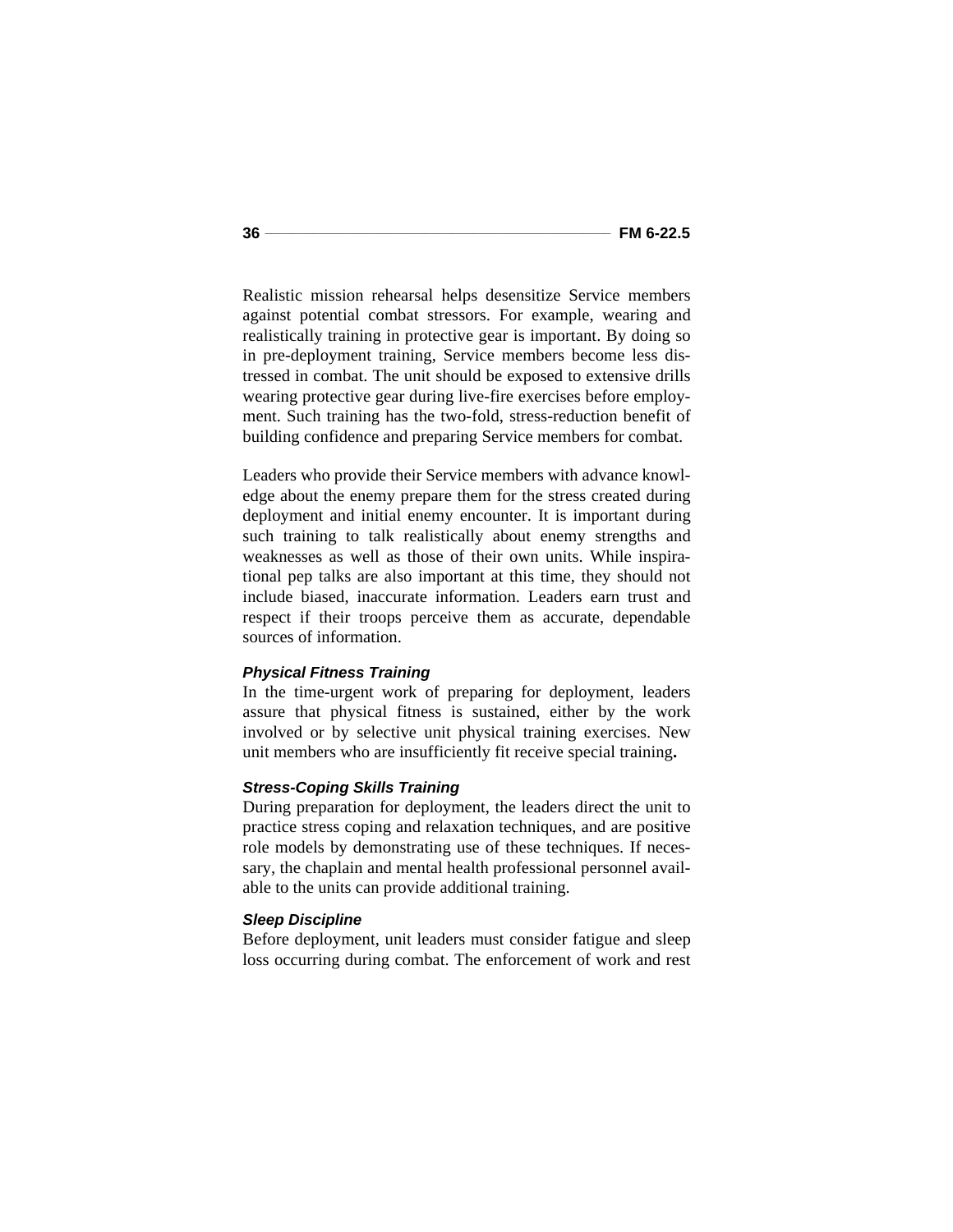schedules begins early in pre-deployment training. During continuous operations, fatigue caused by lack of sleep is a major source of stress. Breaks in combat are irregular, infrequent, and unscheduled. Extended sleep is unlikely. *Sleep logistics* is emphasized such that sleep and rest are allocated or supplied like rations, water, equipment, and ammunition. Sleep discipline training addresses the following points:

- <sup>l</sup> A unit-specific work-rest-sleep plan is developed and practiced.
- <sup>l</sup> The unit leader or commander is included in the allocation of sleep and rest time, as lack of sleep will impair his judgment and decision-making skills as much as those of his subordinates.
- <sup>l</sup> The plan allows Service members at least 5 hours of uninterrupted sleep, ideally between 2400 and 0600, every 24 hours. Persons receiving only 5 hours per 24 hours over a period of several days will accumulate a significant sleep debt.
- <sup>l</sup> Sleep priority is assigned to those whose judgment and decision-making are critical to mission accomplishment.
- <sup>l</sup> If received frequently, 1 hour of sleep or even 15-minute naps help, but "slow mental starting" upon wake up can result.
- <sup>l</sup> Relaxation exercises complement sleep schedules. These exercises are used as an alternative to regular sleep or as an aid to help Service members rest under difficult circumstances.

If preparation is made for jetlag, its effects are minimal. The ideal method is to seclude units up to several weeks before deployment, gradually changing work, eat, and rest cycles to coincide with the destination's schedule. Although rapid deployment does not permit this method, there are ways to help make the transition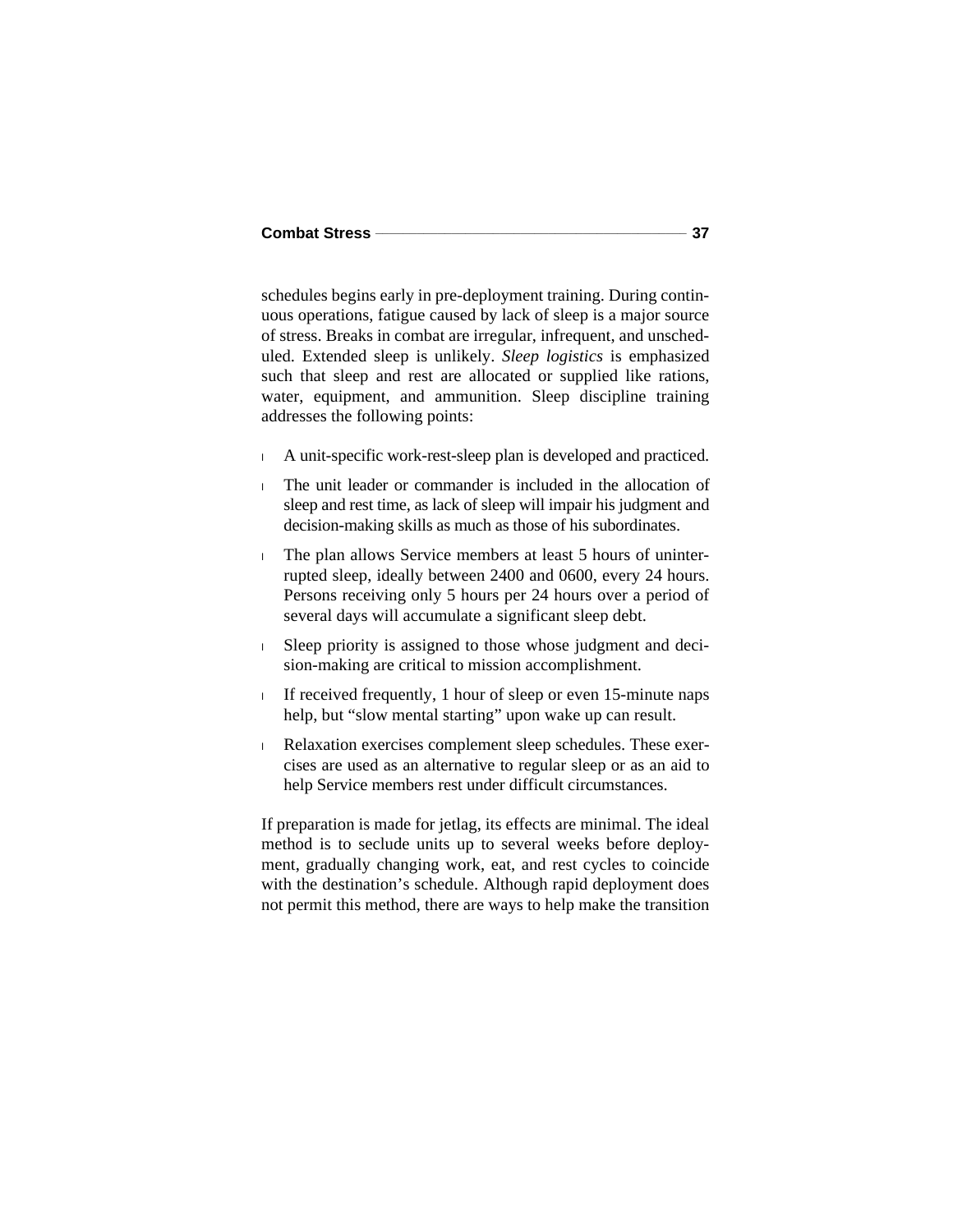to a new environment, such as changing to new sleep cycles collectively versus individually; sleeping up to 12 hours before operation start; ensuring leaders receive rest; and adjusting diet to meet energy needs. If the unit is divided into shifts, make sure that shift assignments are maintained from day to day, i.e., if a member is assigned to the 0600-1400 shift, keep him on that same shift each day.

#### *Task Allocation and Management*

Overloading Service members with tasks or responsibilities is another major source of stress. Allocating tasks fairly among available Service members improves unit effectiveness as well as decreases stress. Proper allocation of tasks include:

#### *Selecting the Right Person for the Job*

The right person is fitted to the right task according to the task requirement and the individual's talents, abilities, and training.

### *Duplicating Critical Tasks*

Two Service members are assigned to a critical task requiring mental alertness and complete accuracy. They check each other's work by performing the same task independently.

#### *Cross-Training*

Each Service member is trained in a secondary duty position to ensure competently stepping into the position of another.

### *Developing Performance Supports*

Develop standing operating procedures, checklists or other mental aids to simplify critical tasks during periods of low alertness.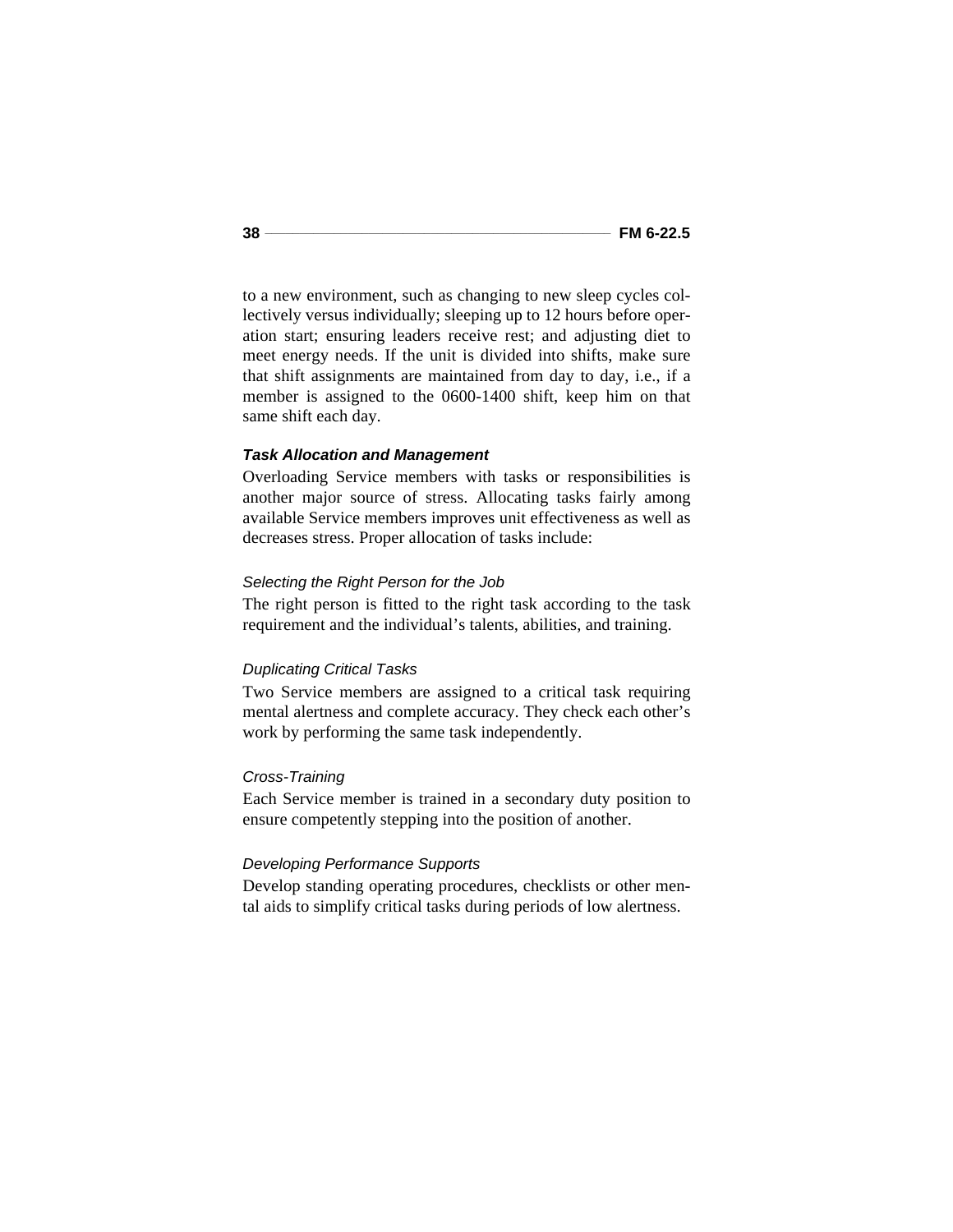#### **Combat Stress \_\_\_\_\_\_\_\_\_\_\_\_\_\_\_\_\_\_\_\_\_\_\_\_\_\_\_\_\_\_\_\_\_\_\_\_\_\_\_\_\_\_\_\_\_ 39**

### *Equipment Maintenance and Supply*

During pre-deployment, the unit maintains its equipment and manages needed supplies. Once deployed for combat, Service members require confidence that supplies are ample and equipment is dependable. The following questions are important:

- <sup>l</sup> Does the unit provide ample training in equipment maintenance and troubleshooting?
- <sup>l</sup> Has the unit's equipment been field-tested under realistic conditions? For example, have Service members fired and cleaned their weapons while wearing full combat gear or protective clothing?
- <sup>l</sup> Does the unit have sufficient ammunition, food, water, and other essential supplies?
- <sup>l</sup> Does the unit have contingency plans for procuring and managing critical supplies if normal channels are disrupted?

#### *Personal and Family Matters*

Family stress adds to combat-imposed stress and causes distraction, interference with performance of essential duties, and a negative impact on stress-coping ability. This will result in the unit's inability to perform at peak. The unit should help the Service members resolve important family care matters before deployment and develop methods for helping families when Service members are deployed. Service members are encouraged to:

- <sup>l</sup> Generate or update their wills.
- <sup>l</sup> Finalize power of attorney for spouses.
- <sup>l</sup> Update life insurance policies, including Servicemen's Group Life Insurance (SGLI).
- <sup>l</sup> Ensure family automobiles are in good repair.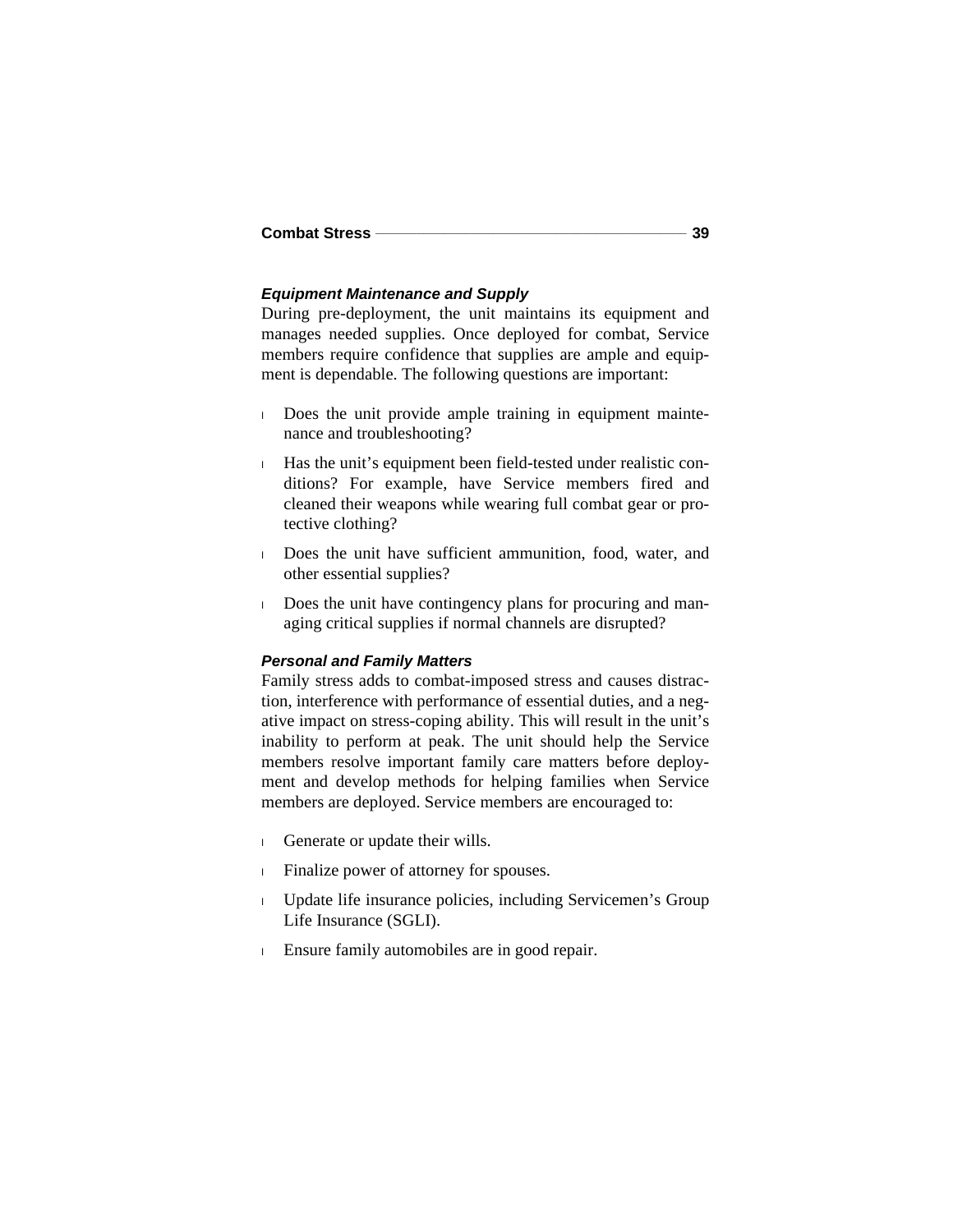- <sup>l</sup> Develop lists of telephone numbers of reliable points of contact for specific problems (mechanics, emergency transportation, babysitters, sources of emergency money, health care, etc.).
- <sup>l</sup> Resolve major legal issues such as alimony payments, property settlements following divorces, and child support payments.

#### *Role of Leaders*

Unit commanders should:

- <sup>l</sup> Brief families as a group before deployment or as soon as possible after deployment. Within the bounds of security limits, explain the mission's nature. Even if a mission is highly confidential, families benefit from such a meeting by being told of the support available to them while separated. They begin to solve problems and form support systems with other families. This includes an opportunity to discuss family questions and concerns. The Family Services Office, base mental health service or the chaplain's office assist in staging this briefing.
- Establish points of contact (e.g. Key Volunteer Network) to assist with family problems. These volunteers possess good working relations with the chaplain and mental health personnel to assist with the management of complex problems.
- <sup>l</sup> Establish key volunteer communication and support networks. Commanding officers' spouses, or spouses of sergeants major are often good resources for developing and running such networks; however, the involvement of junior Service members' spouses is also crucial. Some of the most enthusiastic participants are tasked to make *outreach* visits and encourage shy or depressed spouses to participate.
- <sup>l</sup> Have mental health professionals conduct meetings to discuss post-deployment problems. For example, some children have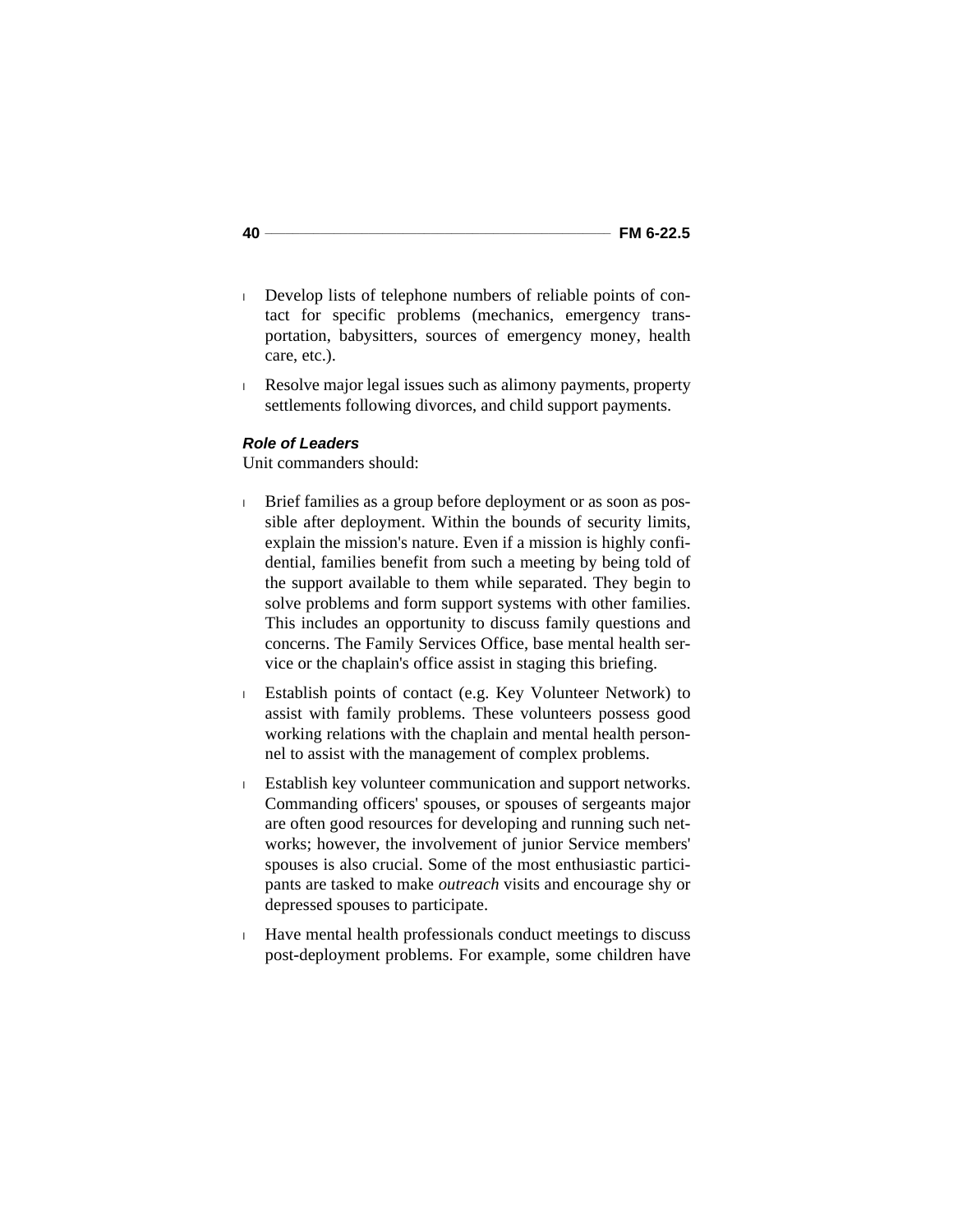#### **Combat Stress \_\_\_\_\_\_\_\_\_\_\_\_\_\_\_\_\_\_\_\_\_\_\_\_\_\_\_\_\_\_\_\_\_\_\_\_\_\_\_\_\_\_\_\_\_ 41**

difficulty adjusting to a parent's absence, and other family members may experience similar difficulties. Mental health professionals give families valuable information on these normal reactions and suggest ways to prepare for them.

# **Phase 2: Deployment and Combat**

In addition to the normal stress associated with moving to a combat zone, Service members in this phase start worrying about their survival and performance under fire. Their thoughts become centered on fear of the unknown. Leaders should emphasize that stress under these circumstances and conditions is expected and is a natural reaction. This will help prevent "normal" stress reactions from escalating into extreme reactions.

Unit leaders should provide as much information as necessary to their survival and mission success, reinforce the stress control techniques learned during pre-deployment, and help their subordinates understand what happens to them when stressors occur.

#### *Deployment Vehicle*

The deployment vehicle—in most cases, an airplane—is a stressor by itself. If it is a commercial aircraft, in-flight problems are usually minor. However, if the unit deploys on a military aircraft, leaders should accomplish the following:

- <sup>l</sup> Designate areas for light exercise and stretching to counter seating discomfort caused by a buildup of leg fluids.
- <sup>l</sup> Ensure Service members drink enough fluids to prevent dehydration and have access to head/latrine.
- <sup>l</sup> Adopt the activity schedule of the new time zone. If the unit is in the sleep cycle or is already in or about to enter the sleep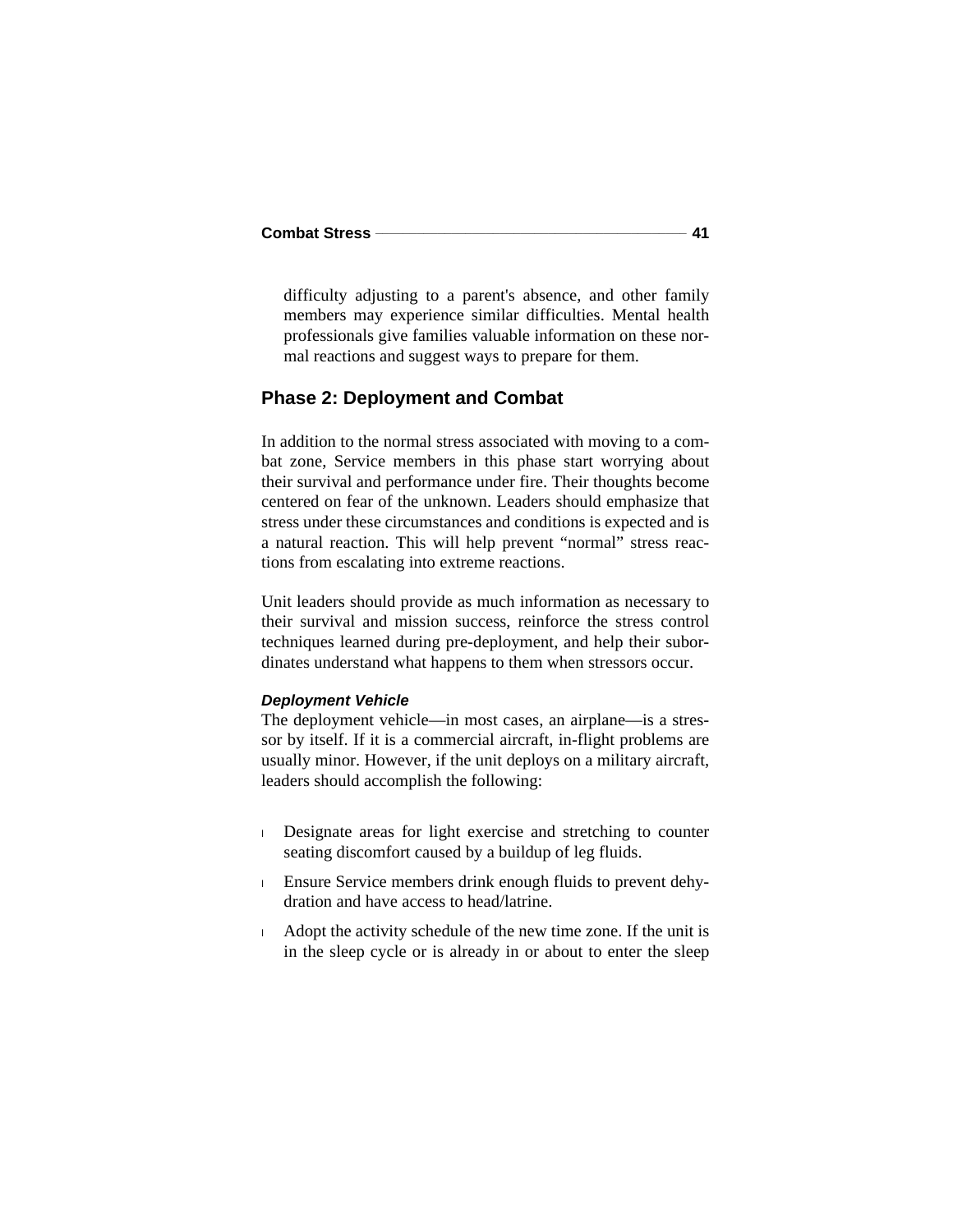cycle, cover windows; reduce lighting; and issue earplugs, blankets, and pillows.

- <sup>l</sup> Allow uninterrupted sleep. If a stopover occurs during a sleep cycle, do not waken Service members to eat or partake in activities. If the stopover occurs during an activity period, take full advantage of it by having Service members take washcloth baths, stretch, and perform head-and-shoulder rotations.
- <sup>l</sup> Upon arrival in the area of operations, follow the schedule of the new time zone. Eat the next meal and go to bed on the new schedule. Doing so helps the Service members' bodies adjust.

# *Information Flow*

Since uncertainty about the future is a major source of stress, timely and accurate information becomes vital. Lines of communications are clearly defined and kept open. Issuing warning, operation, and fragmentary orders is critical to ensuring adequate information flow. Informational meetings are conducted at regular intervals, even when there is no new information to disseminate. This reinforces the organizational structure and the importance of unit meetings as the source of current, accurate information. Reliable sources of information are especially important for countering rumors.

Service members also need information or *performance feedback* after mission completion. Merely engaging in a firefight or completing a mission is insufficient. Service members must be told how they performed as a group. The knowledge of mission accomplishment and progress builds unit cohesion, develops a winning attitude, and reduces the effects of stress.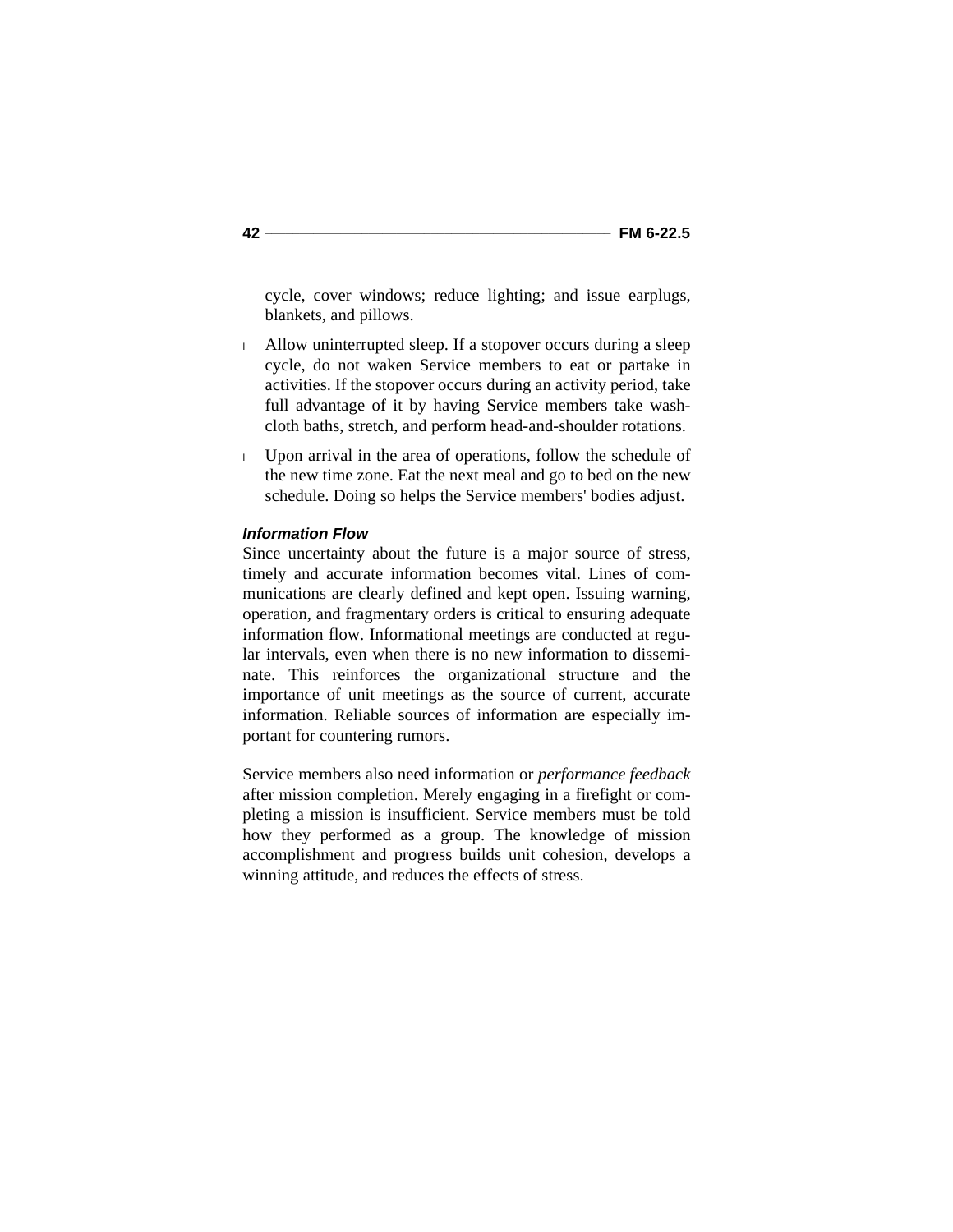#### **Combat Stress \_\_\_\_\_\_\_\_\_\_\_\_\_\_\_\_\_\_\_\_\_\_\_\_\_\_\_\_\_\_\_\_\_\_\_\_\_\_\_\_\_\_\_\_\_ 43**

#### *Family Support*

Marine Corps Family Team Building programs and corresponding programs for other Services provide family support throughout deployments. The Navy-Marine Corps Relief Society, Army Emergency Relief, American Red Cross, Family Service Centers, and other community agencies also provide direct assistance to family members. The Key Volunteer Network and the American Red Cross continue to function as conduits for emergency information between Service members and their families. Leaders need to educate Service members about these programs and agencies that are available to serve the needs of the community. Effective communication and caring support networks help to prevent anxiety while Service members are deployed and/or in combat.

#### *Religious Ministry Support and Pastoral Care*

The Religious Ministry Team is an integrated part of the battalion or unit. In the Marine Corps, a Religious Ministry Team (RMT) consists of a chaplain and Religious Program Specialist (RP) or chaplain's assistant. RMTs are organic to commands or are assigned by higher headquarters to provide direct religious ministry support to a command. (**NOTE:** In the Army, the same teams are called Unit Ministry Teams (UMT).) During operations, the RMT often travels with the forward battalion aid station (BAS) in order to minister to the wounded and to be with the Service members who are most likely to experience combat stress. Using their professional training, skills, knowledge, and relationship with the Service members, chaplains provide care focusing on prevention of mild and moderate combat stress reactions. The RMT's primary mission is to provide ministry and pastoral care to the troops, offering faith, assurance, and hope. Before, during, and after the mission, the team provides field services, sacraments, and counsel,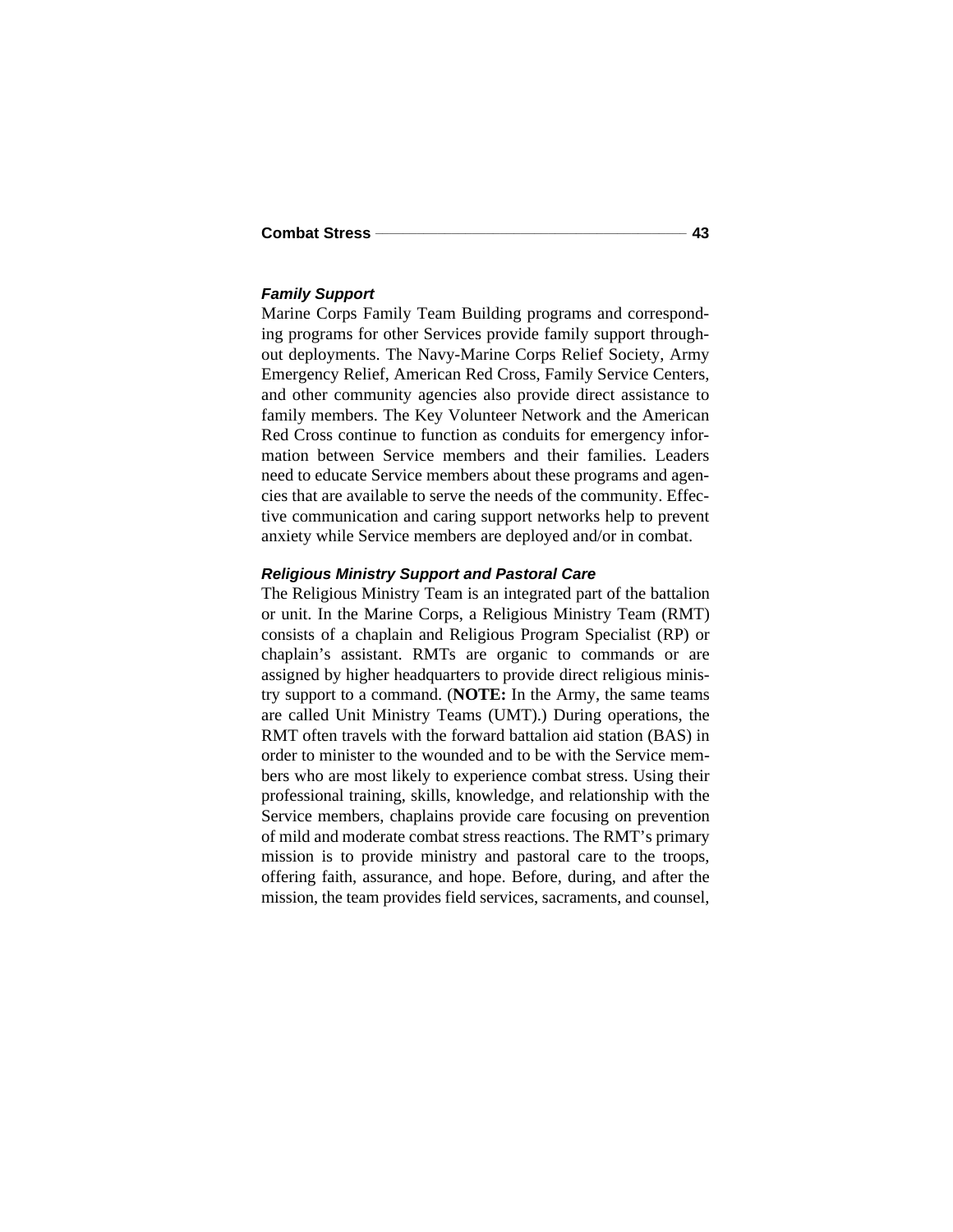which bring comfort, assurance, and encouragement to Service members as they integrate their experiences into their lives.

In addition to being a spiritual/pastoral mentor for Service members, most chaplains are trained in some form of CED process. Chaplains are effective CED team members as well as trainers of small-unit leaders (e.g., platoon leaders, noncommissioned officers (NCOs), corpsmen, etc.) in CED team member skills and stress management techniques. Appendix B explains the roles of the Religious Ministry Teams.

# *Physical and Recreational Activities*

Service members need an outlet for the anger, frustration, hostility, and grief developed in combat. It is unwise to conduct sports and recreation activities under observation by the enemy, but these activities can be conducted further to the rear. Although makeshift athletic games help relieve stress, they should be conducted with caution. It is interesting to note that the most frequent medical problem in Operation Desert Shield/Desert Storm was sports injury. Other activities, such as listening to music, reading or practicing relaxation exercises are encouraged at rest and recuperation facilities. Time and access to personal hygiene items and facilities are psychologically valuable in combat.

Humanitarian assistance and community relations' projects provide excellent opportunities for Service members to constructively engage in meaningful work. Public Affairs Officers, Civil Affairs Officers, and chaplains are excellent personal resources for developing working relationships with local nongovernmental organizations (NGOs) and private voluntary organizations (PVOs) in the coordination of such projects.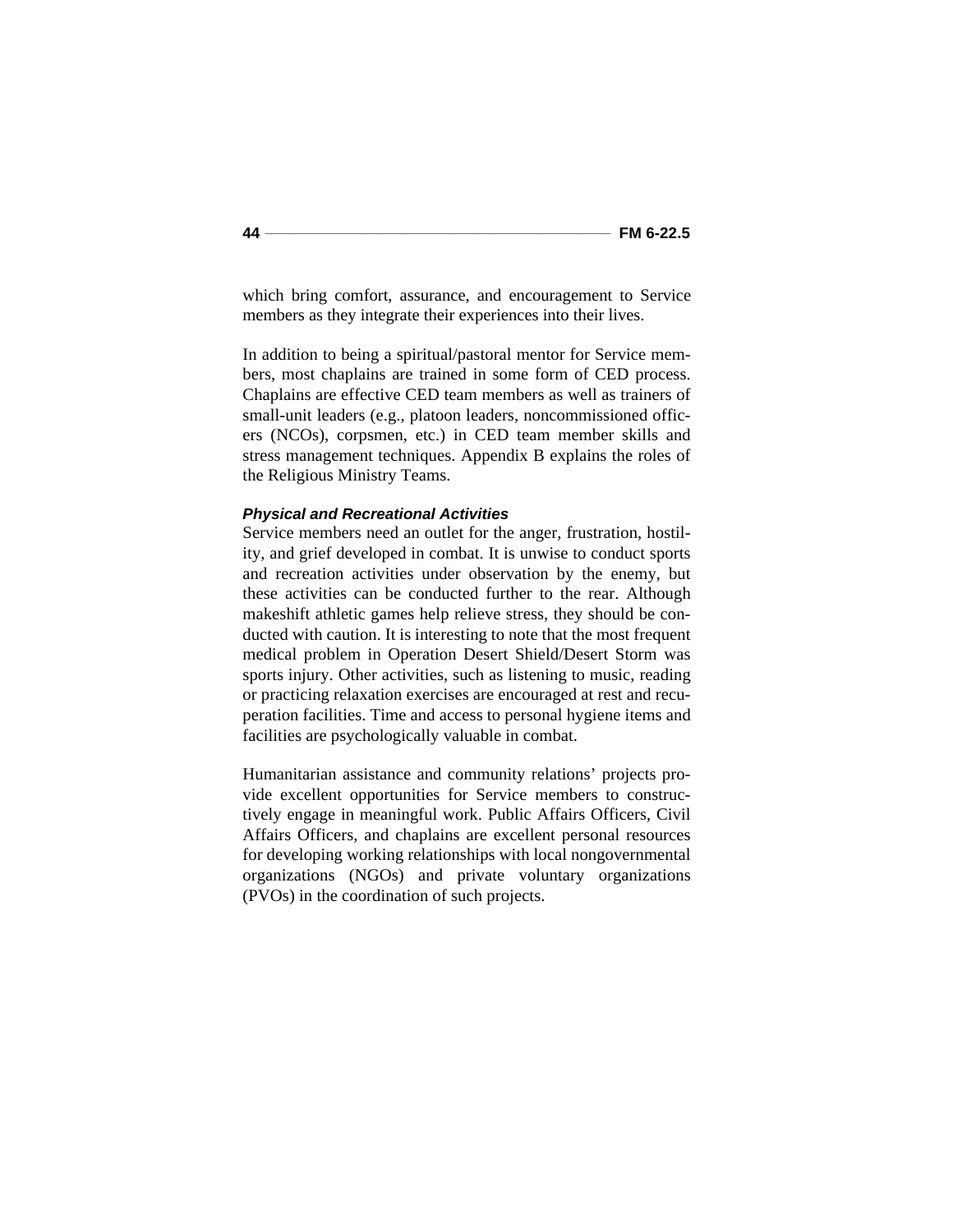#### **Combat Stress \_\_\_\_\_\_\_\_\_\_\_\_\_\_\_\_\_\_\_\_\_\_\_\_\_\_\_\_\_\_\_\_\_\_\_\_\_\_\_\_\_\_\_\_\_ 45**

#### *Integration of New Unit Members*

The arrival of replacements requires small-unit leaders to conduct continuous training programs. Leaders should be concerned with the various stressors affecting new Service members, as well as those Service members who have been around for a while, including seasoned combat veterans. Leaders teach newcomers to use stress coping skills. Replacements are quickly integrated into their units and become thoroughly acquainted with all aspects of the new unit. The unit also becomes thoroughly acquainted with the replacements. A brief orientation with a sincere welcome, with NCOs and officer support, eases replacement transition for combat.

It is important Service members adjust to a new unit quickly and effectively. If they do not feel they are part of the group, unit cohesion and morale suffer, decreasing unit effectiveness. New Service members in garrison are assigned sponsors to assist them, introduce them to the unit, and smooth their families' adjustment. In combat, replacements are placed with suitable groups of seasoned veterans. New unit members are much more likely to become battle or stress casualties than are members of a seasoned and cohesive group. The veterans need to give support and advice to the newcomers, by example and direct action, if necessary.

# **Phase 3: Post-Combat**

Just as pre-deployment and combat are stressful, the period after combat is also difficult. Today's rapid transportation enables Service members to travel from the battlefield to their hometowns in 48 to 72 hours. This short time often does not give them reflection with their comrades. Units should therefore set aside time in the last few days before leaving the theater to conduct their own "End of Tour" debriefing in which they start at pre-deployment and talk about whatever stands out in their memories, good or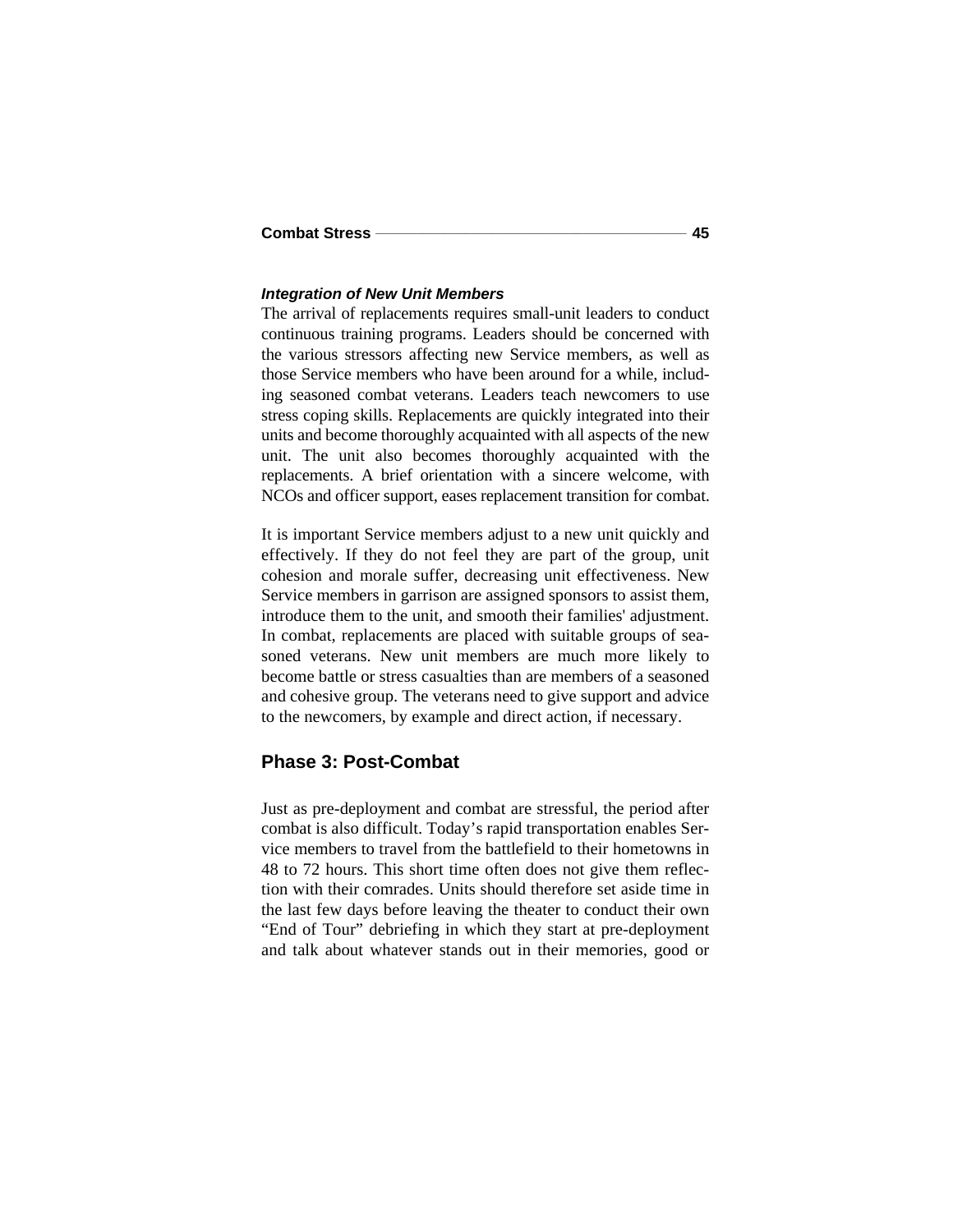bad, as they recount the operation up to its end. There should also be appropriate memorial ceremonies and rituals that formally bring the operation to a close. Awards, decorations, and other recognition must be allotted fairly by the commanders.

Unit officers, staff NCOs, and NCOs, assisted by the chaplains and mental health/CSC teams, prepare the Service members for problems encountered during family reunion. For example, most Service members expect to resume roles and responsibilities they had prior to separation. However, their spouses often resist giving up their new roles as decision makers and primary home managers. Also, a spouse may feel that his or her sacrifices during the Service member's absence have gone unrecognized. This feeling becomes an additional source of tension. If at all possible, the families should receive the same briefings or written materials. Families need to be reassured of their contribution. Key Volunteer Networks and other Marine Corps Family Team building programs, and corresponding organizations for other Services continue to help manage problems with reunion and adjustment.

Service members are briefed that startle reactions to sudden noise or movement, combat dreams and nightmares and occasional problems with sleeping, and feeling bored, frustrated and out of place are common when first returning from combat to a peacetime, civilian setting. The leaders, chaplains, and the CSC team emphasize the normalcy of such reactions. Service members are also advised on resources available to help deal with such symptoms, if they are persistent and become upsetting.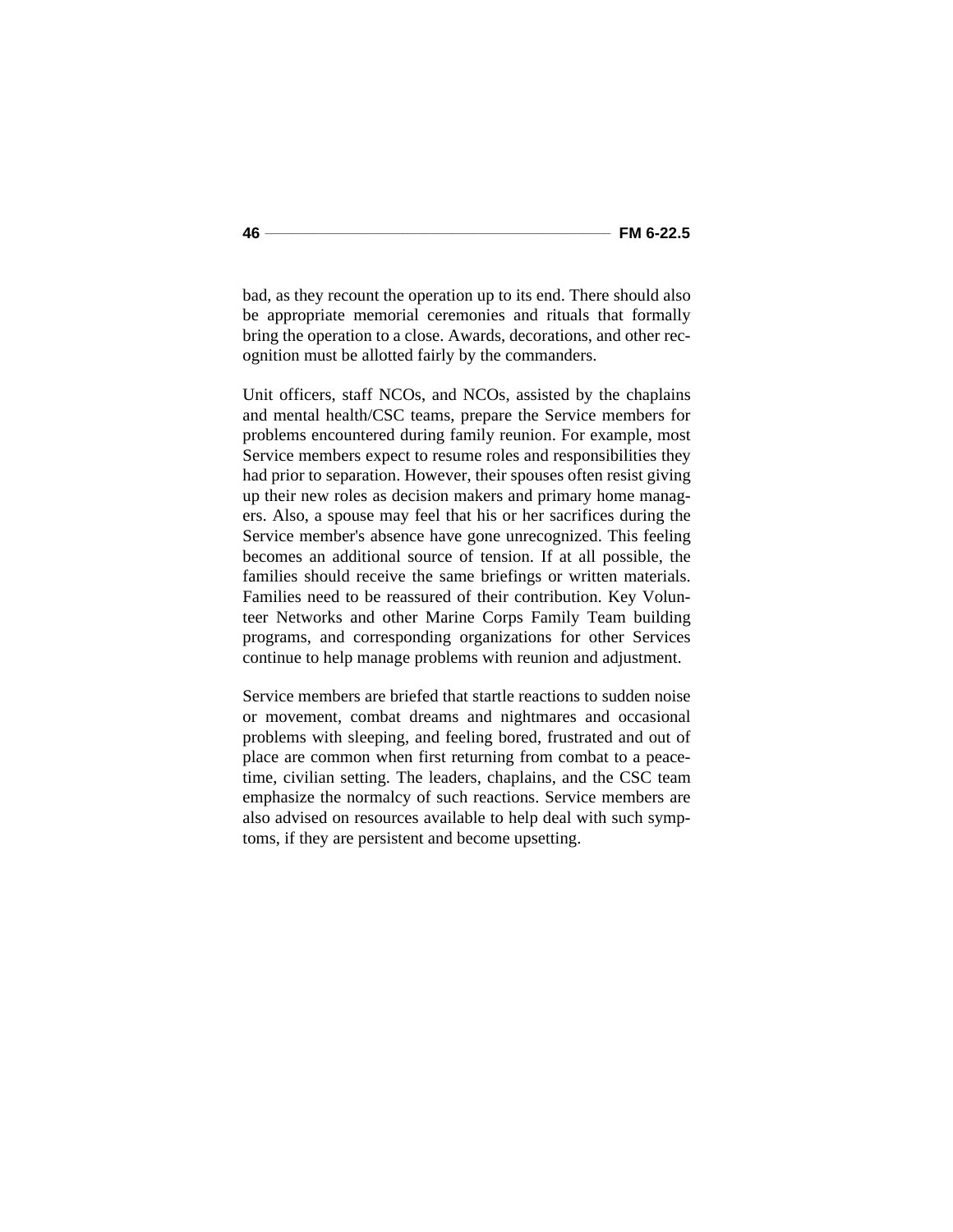# **Chapter 3**

# **Command Leadership Actions**

# **3001. LEADERSHIP ACTIONS AND INTERVENTIONS FOR COMBAT STRESS**

It is important for military leaders to know something about the treatment of combat stress reactions. As most cases of initial combat stress symptoms do not require medical treatment, it has been found that military leaders are often quite adept at treating less severe cases of combat stress. In most cases, debriefing the mission, including any traumatic events, coupled with rest, food, and sleep, is often sufficient to alleviate the symptoms. If the operational tempo permits the Service member to remain with his unit, and he responds to simple reassurance (e.g., "You just need rest, you'll be okay tomorrow"), he is not a casualty (by definition), and may not require further referral for specialized care. Military leaders in combat often make such decisions. When a Service member requires medical attention to rule out a possible serious physical cause for his symptoms, or because his inability to function endangers himself, the unit, and the mission, he should be transported to the BAS or equivalent nearest medical support facility. Interventions at the small-unit level include:

- <sup>l</sup> If a Service member's behavior endangers the mission, himself, or others, the leader should take appropriate measures to control him.
- <sup>l</sup> If a Service member is upset, let him talk about what is upsetting him, listen, then try to reassure him.
- <sup>l</sup> If a Service member's reliability becomes questionable: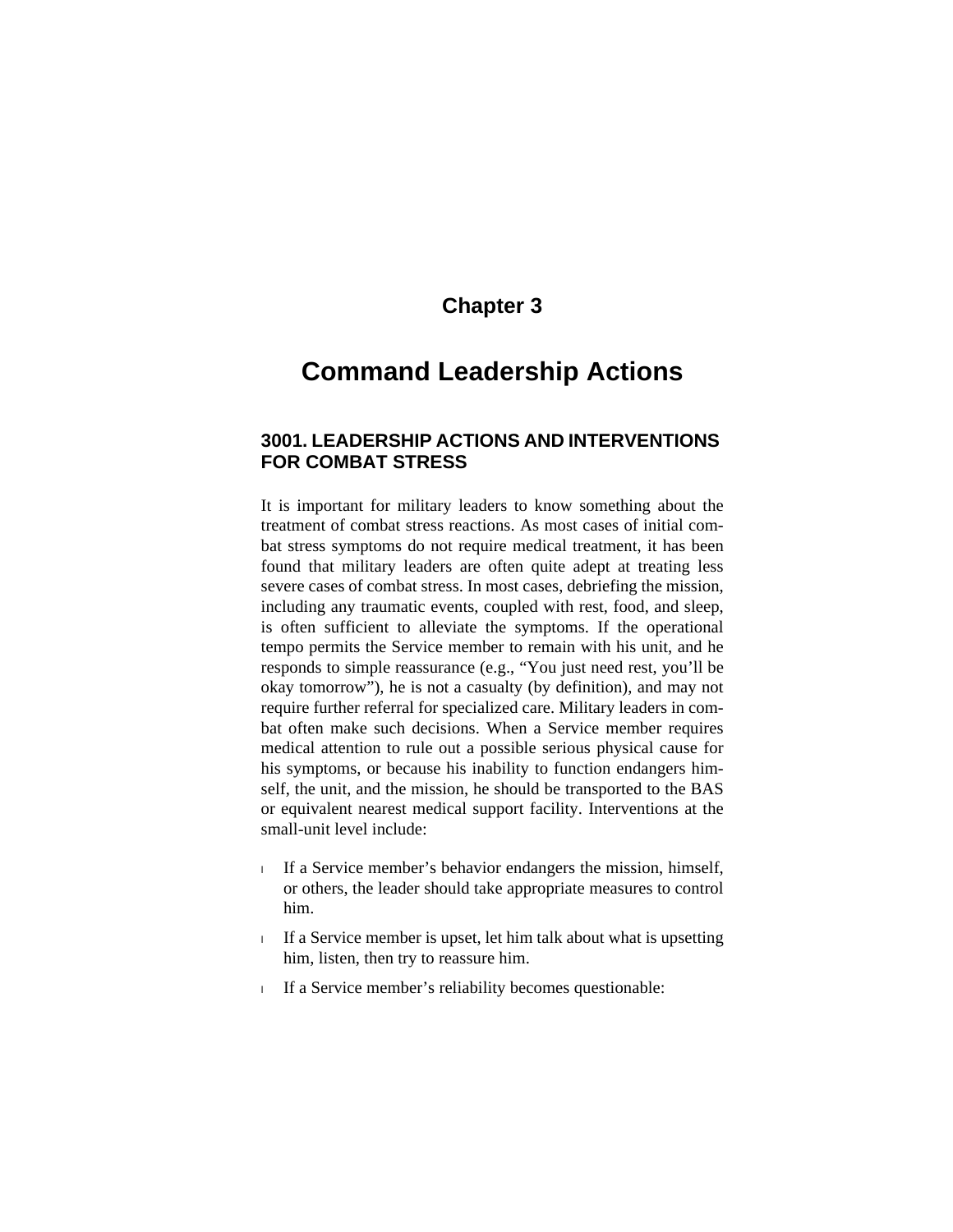- <sup>n</sup> Unload the Service member's weapon.
- <sup>n</sup> Remove the weapon if there is a serious concern.
- <sup>n</sup> Physically restrain the Service member only when safety is a concern or during transport.
- <sup>l</sup> Reassure unit members that the signs are probably a normal combat stress reaction, and will quickly improve.
- <sup>l</sup> If the combat stress reaction signs continue:
	- <sup>n</sup> Get the Service member to a safer place.
	- <sup>n</sup> Do not leave the Service member alone. Keep someone he knows with him.
	- <sup>n</sup> Notify the senior NCO or officer.
	- <sup>n</sup> Have the Service member examined by medical personel.
- <sup>l</sup> If the tactical situation permits, give the Service member simple tasks to do when not sleeping, eating or resting.
- <sup>l</sup> Assure the Service member that he will return to full duty as soon as possible.

The following quote was taken from an article about fear. It was written by a Marine who articulated his experiences during his tours in Vietnam. It provides intricate insight into how many Service members think and bond during combat.

What should be done when men succumb to fear brought on by the realization that they are going to die? Before discussing this, first let us look at the men themselves. There are very few men who can be classified as cowards. Most men have too much self-respect to let their buddies down. It is the rare man indeed who will willingly violate the trust of his peers. The vast majority of men will give their lives rather than violate this trust. Proper training of combat troops, prudent leaders who are technically and tactically sound, and the reluctance of men to violate the trust of their peers are the foundation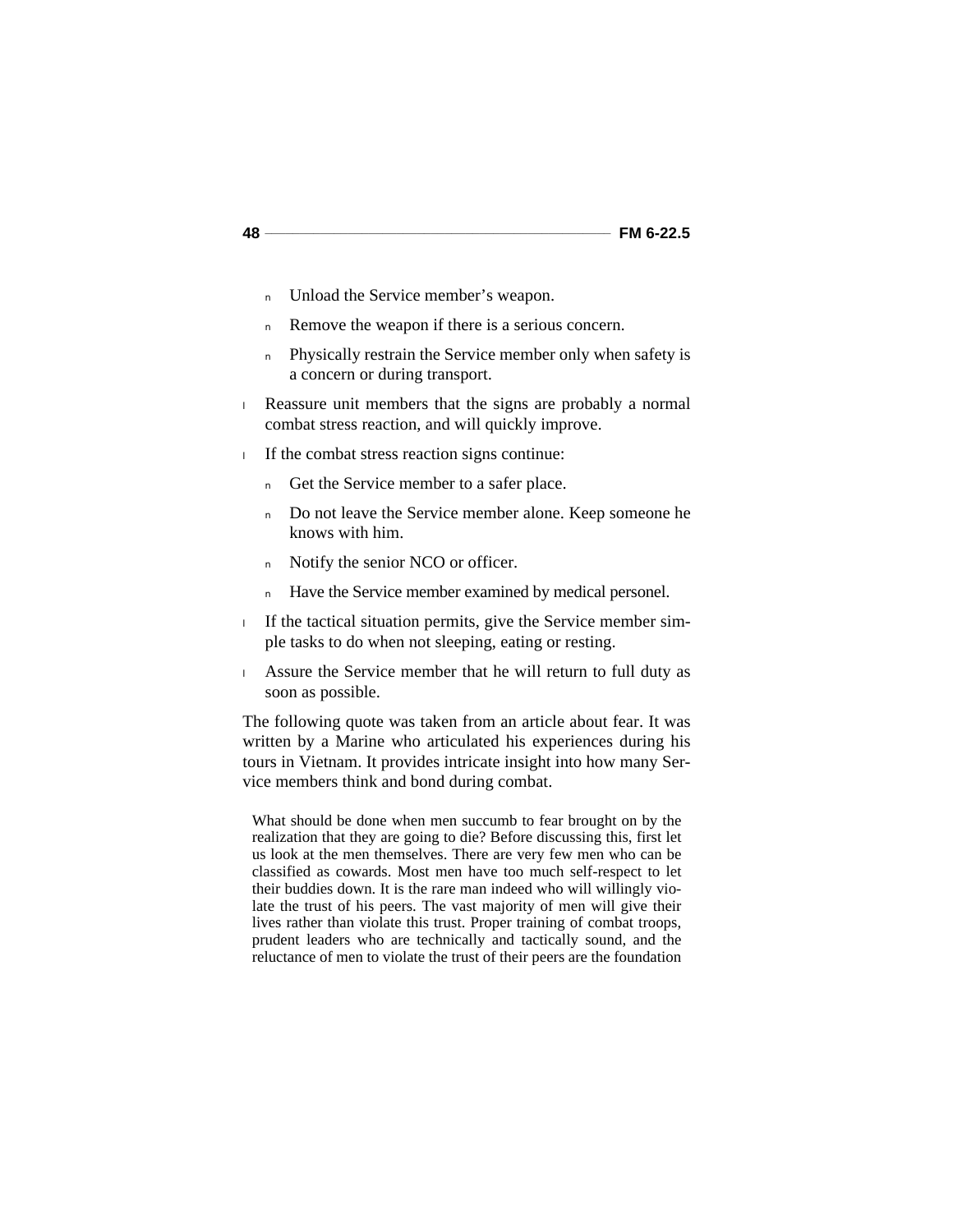of a solid combat unit. In this environment, courage and sacrifice are the rule, not the exception. At any given moment, anyone can be rendered ineffective by fear if one realizes that he is going to die. When this happens to a man, do not overreact. He knows he has let his buddies down, and he knows that his buddies and leaders know he has let them down. This is a very uncomfortable feeling for a combat Marine. The men around him will not make a big deal about his actions because they understand the situation. To make an issue of this situation will destroy the man and usually alienate the rest of your men. The man will most likely bounce back to his normal performance. The leader must keep in mind that today's coward is tomorrow's hero. If a man does not bounce back and continues to succumb to this type of fear, the Marines in his fire team will let you know when they have given up on him and no longer consider him trustworthy. Situations such as this are rare, so there is no need to make an example of the man. The biggest pitfall to be avoided is to judge the man's actions as a failure of your leadership as this will indeed cause you to overreact.

# **3002. SAFETY CONSIDERATIONS**

Confiscation of a Service member's weapon should only be considered when it is clearly apparent that the Service member is unreliable and a safety hazard to himself or others. Service members identify with other Service members who are trusted and needed by their comrades*.* This is one of the strongest factors that aid in returning battle-fatigued members to effective duty. The small-unit leader relocates battle-fatigued Service members to a safer, quieter place to rest and work for several hours up to 1 or 2 days. If the unit cannot wait for the Service members to recover, it is necessary to evacuate them to the first level supporting medical unit. From there, every effort is made to move the Service members to a nonmedical unit or area (a tent or building of opportunity could suffice) for rest, replenishment, and reassur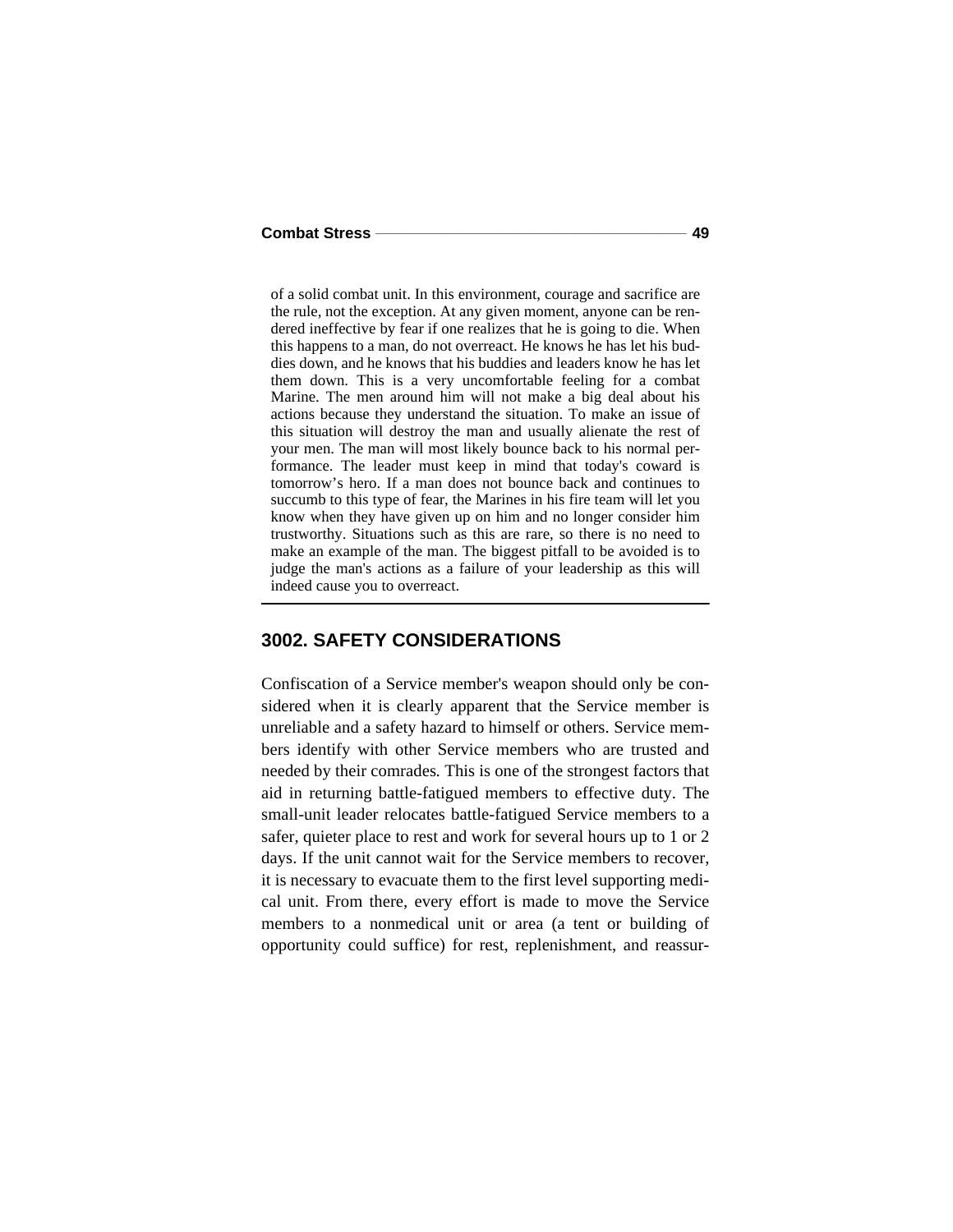ance. It should be made clear that the Service members are tired and in need of an opportunity to talk, to sleep, eat, and replenish fluids; they are not patients. Some small detachments without first sergeants or platoon/company organizations are attached to other units for support and rely on the effectiveness of small-unit leaders. Each Service member is accounted for and every effort is made to ensure strong lines of communications are in place and maintained between Service members and their original unit. Key to successful treatment is the return of the Service member to his original unit.

Actions to be taken for severely combat-stressed Service members are the same as those for the moderately combat-stressed, with one exception: medical personnel at the BAS level should evaluate severely combat-stressed Service members as soon as possible. Casualties will be treated and released within hours; held for rest and replenishment; or evacuated for further restoration. Service members who recover from combat stress reactions; return to their original units, i.e., same company or platoon; and are welcomed upon their return are less likely to suffer recurrence. Once rested and returned, they usually become healthy again. New joins and replacements in the unit are more susceptible to succumb to combat stress. Accordingly, this risk is reduced when Service members recovering from combat stress return to the same unit where their combat experience is known and welcomed. In rare instances, however, it is in the best interest of the individual to be reassigned to other jobs or units.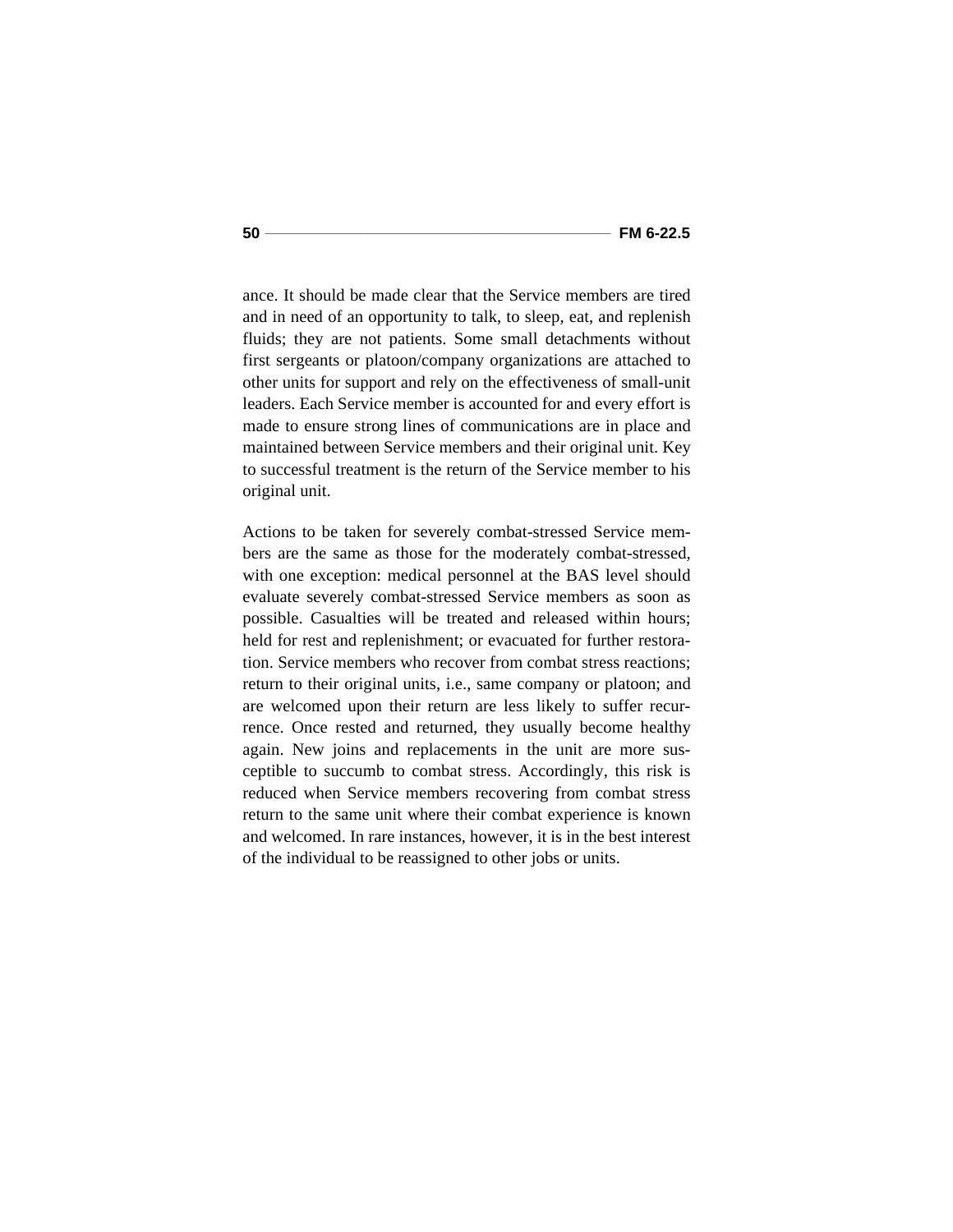# **3003. COMBAT STRESS CASUALTY INTERVENTION MODELS**

Management of combat stress reactions is unlike the treatment of physical trauma. Severely injured Service members are stabilized as rapidly as possible and then transferred to the rear. In all wars since World War I, combat stress casualties treated in the rear rarely return to full duty. In contrast, when the same casualties are treated near the front, approximately 75 percent return to full duty. Of those returned to full duty, only 10 percent experience continued symptoms requiring further treatment. Some studies suggest half of those treated at the rear go on to have chronic psychiatric symptoms, and approximately half return to full duty. Therefore, it is clearly in the Service member's best interest to be treated at the front and returned to duty. This also serves the best interest of the unit because it receives a veteran Service member back to duty, rather than breaking in a replacement.

Guidelines for dealing with Service members unable to function because of combat stress reaction are summarized in the memory aid **BICEPS.** BICEPS stands for brevity, immediacy, centrality (Marines)/command contact (Army), expectancy, proximity, and simplicity.

- **Brevity.** Critical Event Debriefing should take 2 to 3 hours. Initial rest and replenishment at medical CSC facilities should last no more than 3 or 4 days. Those requiring further treatment are moved to the next level of care. Since many require no further treatment, military commanders expect their Service members to return to duty rapidly.
- **Immediacy.** CSC should be done as soon as possible when operations permit. Intervention is provided as soon as symptoms appear.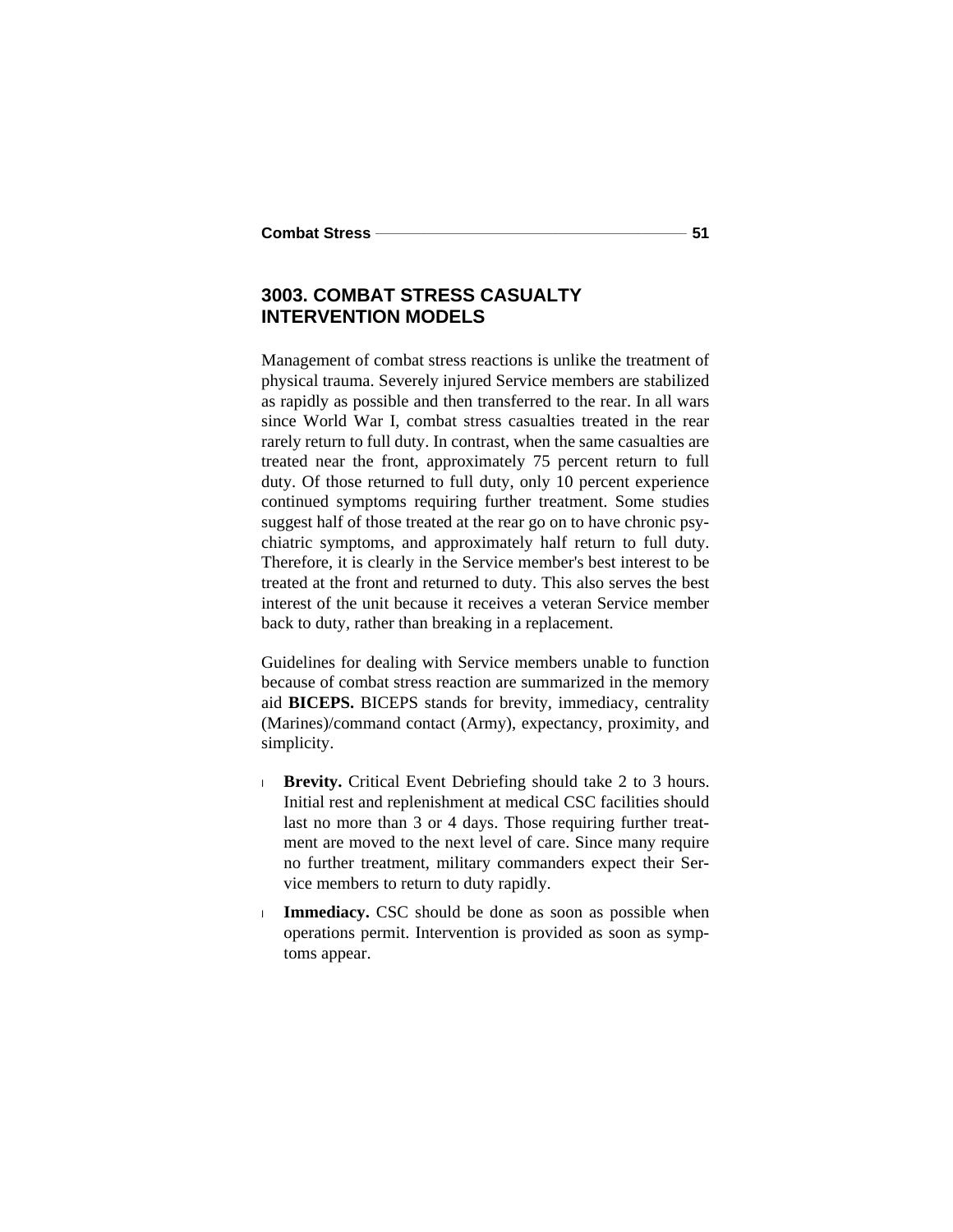- <sup>l</sup> **Centrality (Marines)/Contact (Army).** Service members requiring observation or care beyond the unit level are evacuated to facilities in close proximity to, but separate from the medical or surgical patients at the BAS, surgical support company in a central location (Marines) or forward support/division support or area support medical companies (Army) nearest the service members' unit. It is best to send Service members who cannot continue their mission and require more extensive respite to a central facility other than a hospital, unless no other alternative is possible. The Service member must be encouraged to continue to think of himself as a warfighter, rather than a *patient* or a *sick person*. The chain of command remains directly involved in the Service member's recovery and return to duty. The CSC team coordinates with the unit's leaders to learn whether the overstressed individual was a good performer prior to the combat stress reaction, or whether he was always a marginal or problem performer whom the team would rather see replaced than returned. Whenever possible, representatives of the unit, or messages from the unit, tell the casualty that he is needed and wanted back. The CSC team coordinates with the unit leaders, through unit medical personnel or chaplains, any special advice on how to assure quick reintegration when the Service member returns to his unit.
- **Expectancy.** The individual is explicitly told that he is reacting normally to extreme stress and is expected to recover and return to full duty in a few hours or days. A military leader is extremely effective in this area of treatment. Of all the things said to a Service member suffering from combat stress, the words of his small-unit leader have the greatest impact due to the positive bonding process that occurs during combat. Simple statements from the small-unit leader to the Service member that he is reacting normally to combat stress and is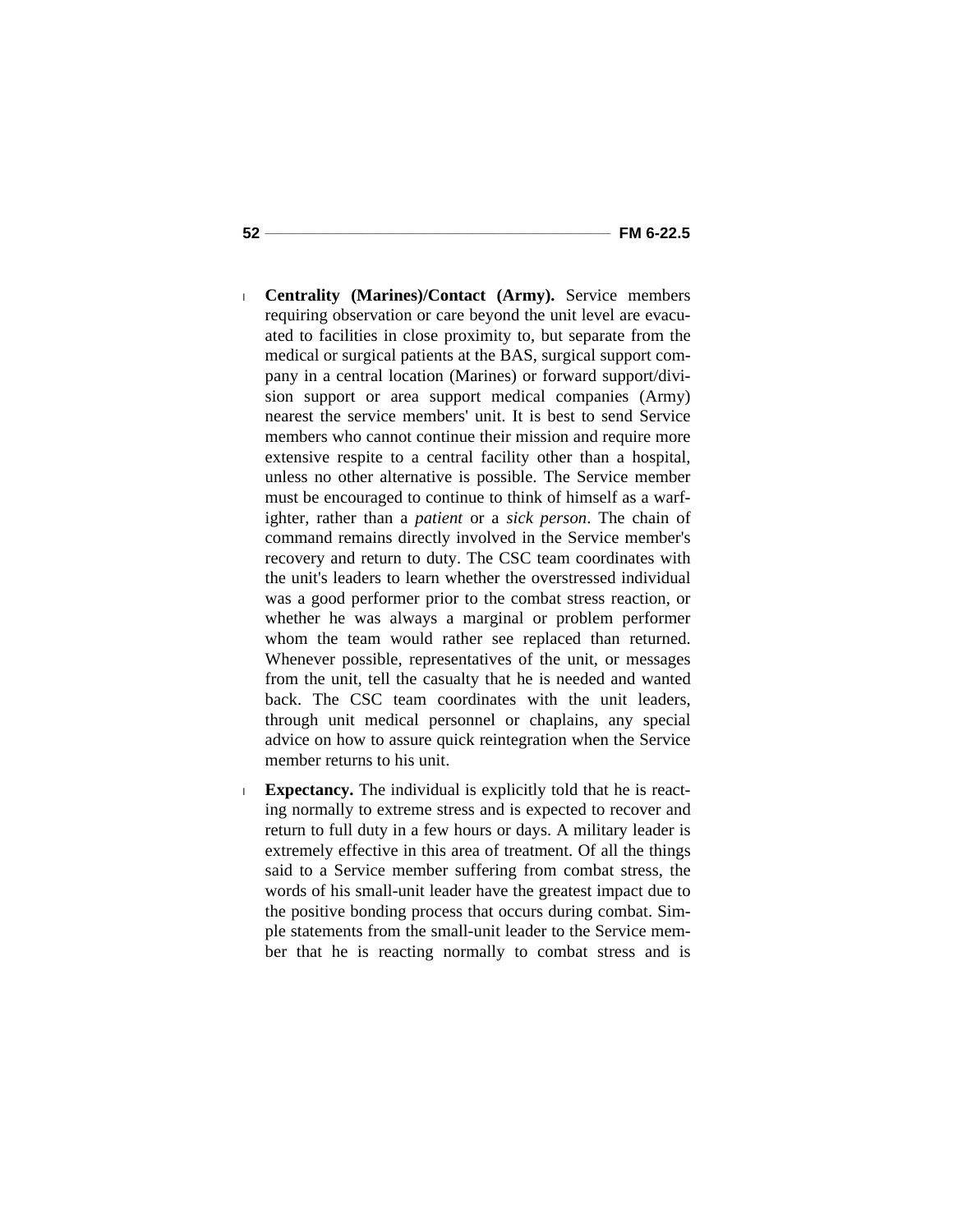expected back soon have positive impact. Small-unit leaders should tell Service members that their comrades need and expect them to return. When they do return, the unit treats them as every other Service member and expects them to perform well. Service members suffering and recovering from combat stress disorder are no more likely to become overloaded again than are those who have not yet been overloaded. In fact, they are less likely to become overloaded than inexperienced replacements.

**Proximity.** In mobile war requiring rapid and frequent movement, treatment of many combat stress cases takes place at various battalion or regimental headquarters or logistical units, on light duty, rather than in medical units, whenever possible. This is a key factor and another area where the small-unit leader helps in the treatment. CSC and follow-up care for combat stress casualties are held as close as possible to and maintain close association with the member's unit, and are an integral part of the entire healing process. A visit from a member of the individual's unit during restoration is very effective in keeping a bond with the organization. A Service member suffering from combat stress reaction is having a crisis, and there are two basic elements to that crisis working in opposite directions. On the one hand, the Service member is driven by a strong desire to seek safety and to get out of an intolerable environment. On the other hand, the Service member does not want to let his comrades down. He wants to return to his unit. If a Service member starts to lose contact with his unit when he enters treatment, the impulse to get out of the war and return to safety takes over. He feels that he has failed his comrades and they have already rejected him as unworthy. The potential is for the Service member to become more and more emotionally invested in keeping his symptoms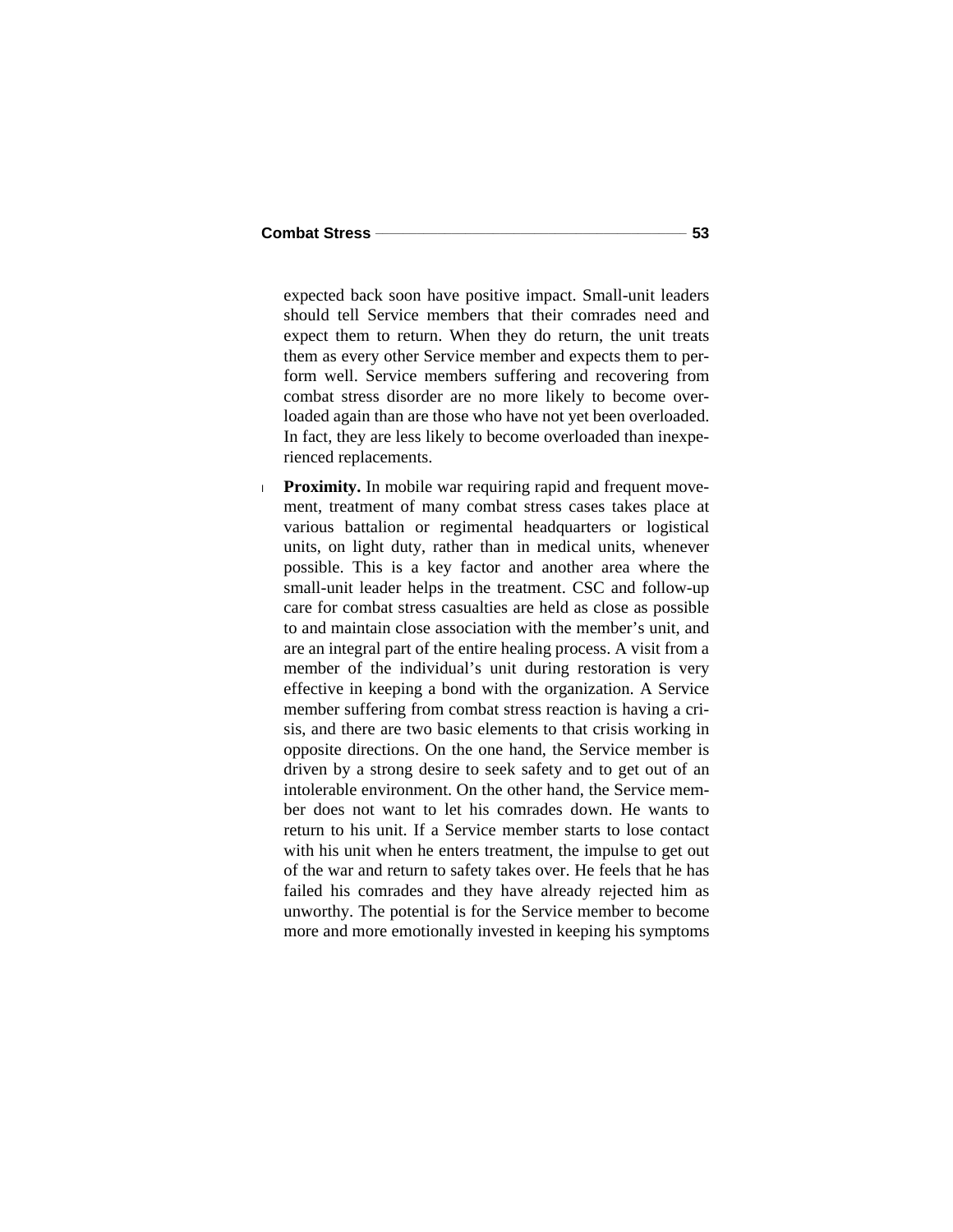so he can stay in a safe environment. Much of this is done outside the Service member's conscious awareness, but the result is the same. The more out of touch the Service member is with his unit, the less likely he will recover. He is more likely to develop a chronic psychiatric illness and get evacuated from the war. This is one of the essential principles of CSC.

**Simplicity.** Treatment is kept very simple. CSC is not therapy. Psychotherapy is not done. The goal is to rapidly restore the Service member's coping skills so that he functions and returns to duty again. Sleep, food, water, hygiene, encouragement, work details, and confidence-restoring talk are often all that is needed to restore a Service member to full operational readiness. This can be done in units in reserve positions, logistical units or at medical companies. Every effort is made to reinforce Service members' identity. They are required to wear their uniforms and to keep their helmets, equipment, chemical protective gear, and flak jackets with them. When possible, they are allowed to keep their weapons after the weapons have been cleared. They may serve on guard duty or as members of a standby quick reaction force.

If treated near their units, 65 to 85 percent of combat stress casualties treated in medical CSC facilities return to duty within 1 to 3 days. About 15 to 20 percent more return to duty in 1 to 2 weeks. Only 5 to 10 percent are sent home, and these usually have other problems in addition to combat stress reactions. If evacuated, few combat stressed Service members will return to duty. In fact, many are likely to be permanently disabled.

History shows that it is important to treat combat stress casualties as close to the front as practicable. Everyone is susceptible to the effects of combat stress, regardless of past performance, rank or duty. *Most Service members receiving combat stress control in*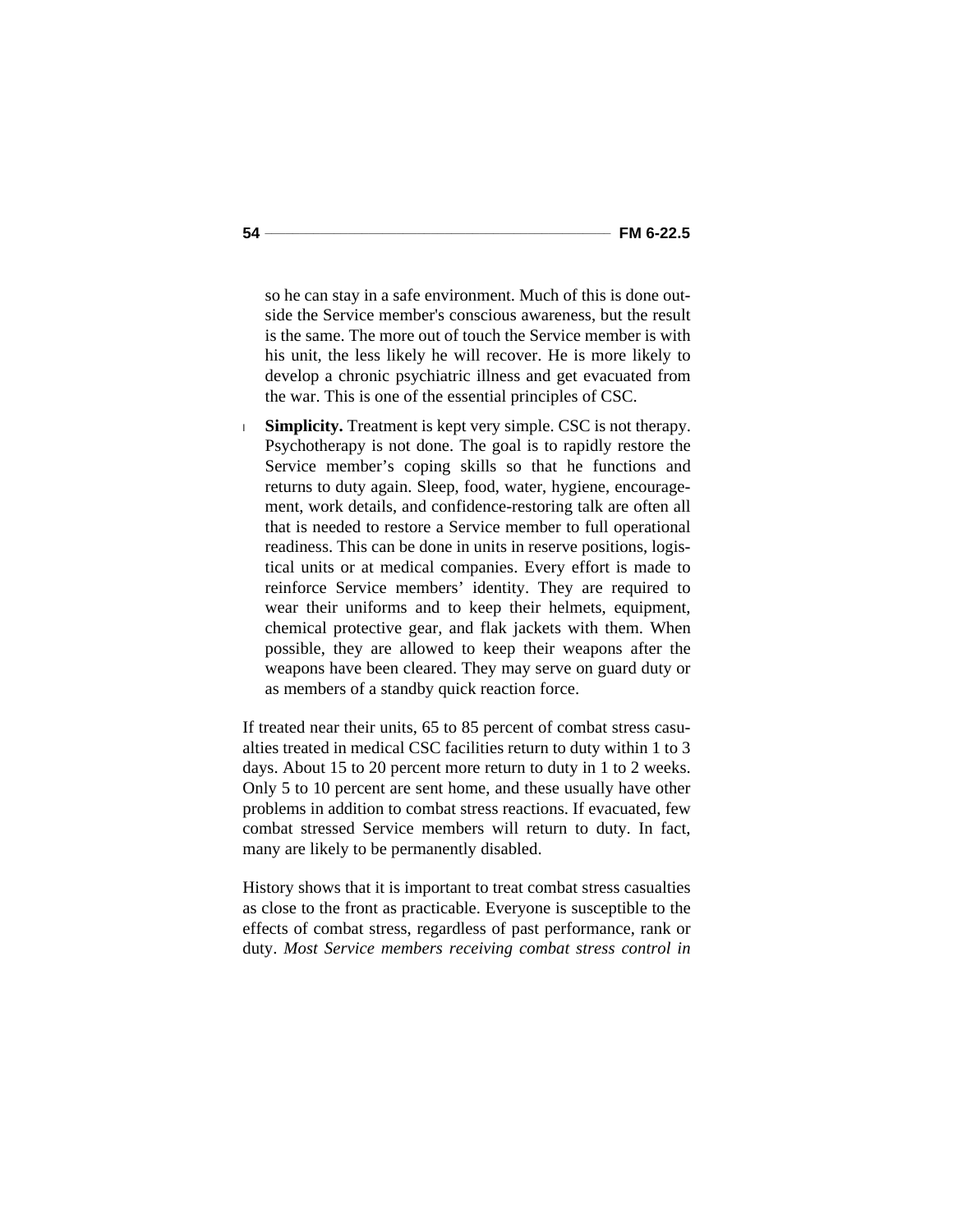#### **Combat Stress \_\_\_\_\_\_\_\_\_\_\_\_\_\_\_\_\_\_\_\_\_\_\_\_\_\_\_\_\_\_\_\_\_\_\_\_\_\_\_\_\_\_\_\_\_ 55**

*accordance with the principles of BICEPS return to duty quickly*. The chances of later psychiatric problems are also reduced.

Combat stress reactions are inevitable in combat, but high stress casualties are not. History shows that highly trained and small cohesive units with good leadership have less than 1 such casualty for every 10 to 15 WIA, even in very heavy fighting. This is significantly fewer than the usual 1:3 to 1:5 ratio in high-intensity battle, and the 1:1 or 1:2 ratio in extreme fighting. Knowledge of factors that increase combat stress disorder in the tactical and overall situation encourages small-unit leaders, comrades, and the individual Service member to act towards building unit cohesion, sharing the burden, and reducing stress. The same measures, plus positive adherence to discipline and the law of war, also prevent combat stress-related misconduct that defeats the purpose of the mission. Tough, realistic training that builds confidence and caring within the unit in combat overcomes many adversities associated with combat stress in a combat environment. However, if a member fails to adequately respond to actions taken by the unit, then he should be evacuated for appropriate medical evaluation.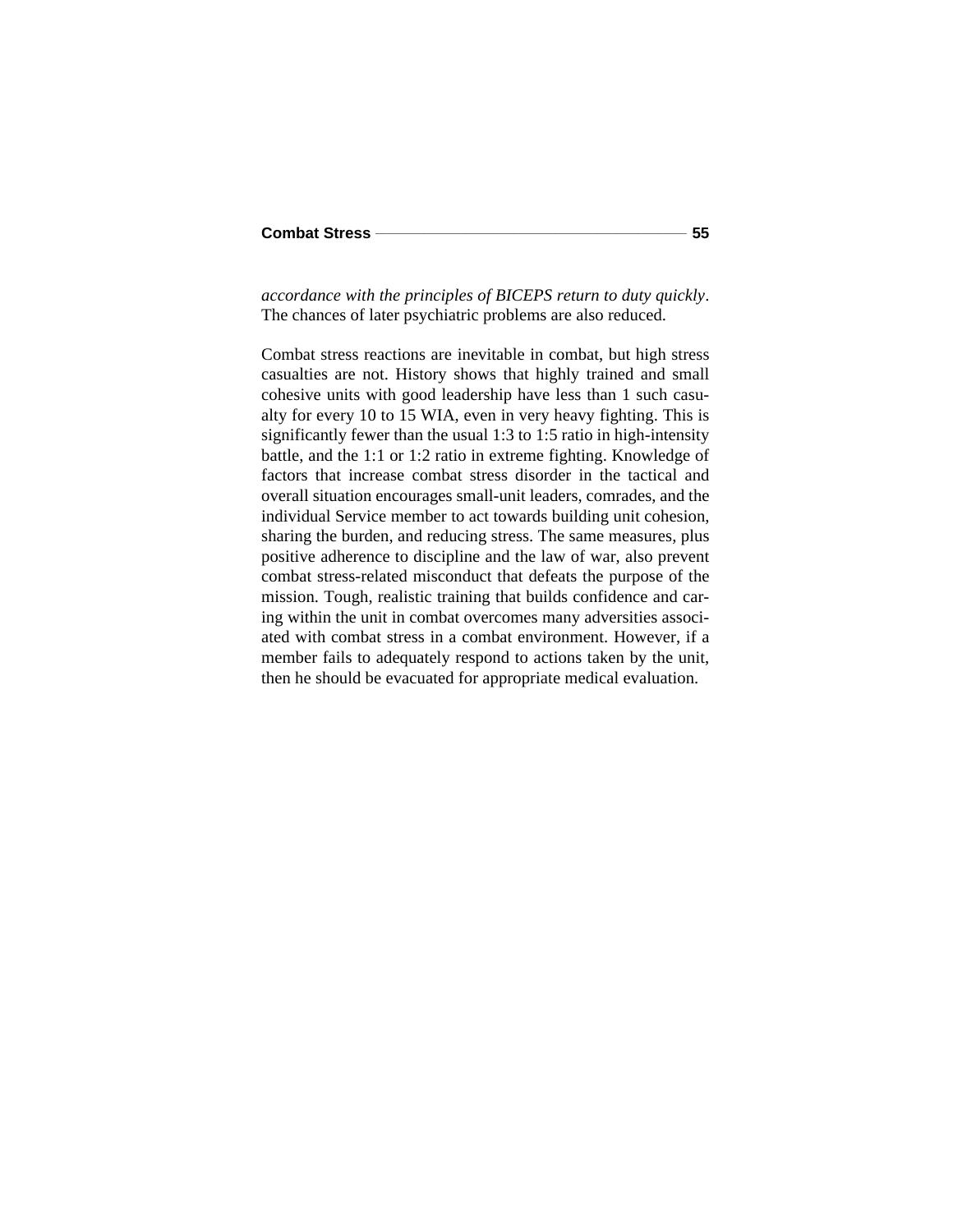# **Chapter 4**

# **Sleep Deprivation**

# **4001. CHALLENGES OF SLEEP DEPRIVATION**

People accumulate a "sleep debt" (cumulative loss of sleep over time) when they perform under limited sleep conditions. The only corrective measure for satisfying this sleep debt is sleep itself. Military operations, by their demanding nature, create situations where obtaining needed sleep will be difficult or impossible for more than short periods.

**Continuous operations** are military operations with many pulses of action every day and night, continuing for several days to weeks, which require careful planning and resource allocation to give everyone a minimum of 4 hours sleep in 24. (FM 22-51)

**Sustained operations** are continuous operations or combat with opportunity for less than 4 hours sleep per 24 hours for significant personnel, which may be brief or fragmented. (FM 22-51)

Accordingly, service members may have opportunities for only limited or fragmented sleep over an extended period. As a result of these periods of sleep loss, several combat tasks are likely to show decreased performance. These tasks include the following:

<sup>l</sup> Orientation with friendly and enemy forces (knowledge of the squad's location and maintaining camouflage, cover, and concealment).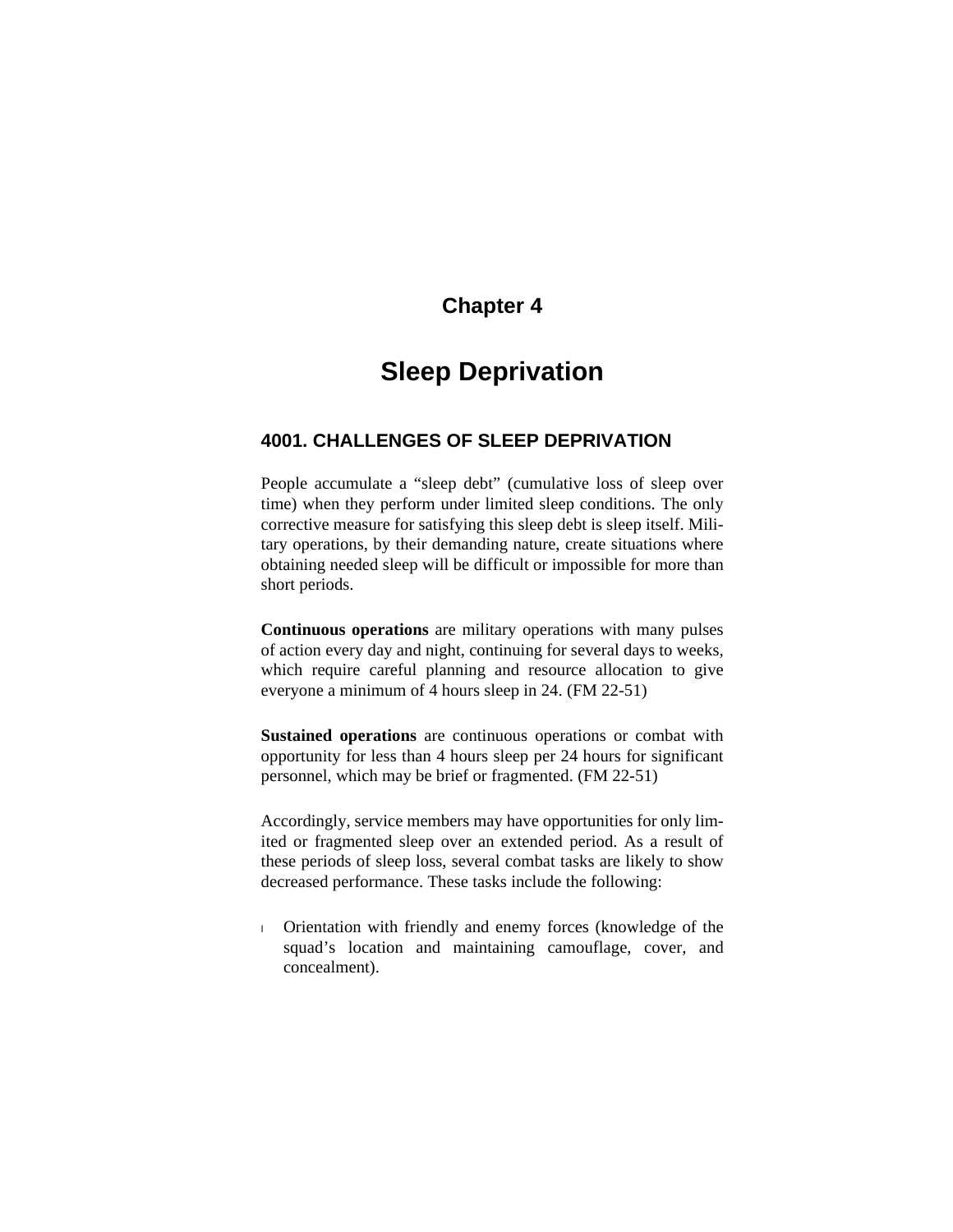- <sup>l</sup> Coordination and information processing (coordinating firing with other vehicles and dismounted elements, reporting vehicle readiness, and communicating with the headquarters).
- <sup>l</sup> Combat activity (firing from bounding vehicle, checking the condition of weapons, observing the terrain for enemy presence).
- <sup>l</sup> Force preservation and regrouping (covering disengaging squads, marking the routes between locations, and conducting reconnaissance).
- <sup>l</sup> Command and control activity (directing location repositioning, directing mounted defense, assigning fire zones and targets).

Continuous operations will potentially be more commonplace on the battlefield. In offensive operations, darkness is the time to retain or gain the initiative; while in defensive operations, obstacles can be employed with greater security during darkness. Forces can disengage undetected and threats to close air support lessen. The physical environment changes at night. As the air cools below ground temperature, inversions reduce visibility and hamper radar and radio signals. Conditions are optimal for using chemical weapons. Visual changes also occur. Without the aid of white light, there is no color perception. There is also a decrease in visual clarity, field of view, and depth perception. Targets take longer to engage. Preparation time increases two-fold to six-fold. Simple actions, such as the departure and return of patrols, become more complex and dangerous. Nighttime planning and coordination require greater attention. Navigation, adjusting fire, and munitions and/or target matching are more difficult. Precision is essential, but accuracy has a price. Service members tend to maintain accuracy at the sacrifice of speed. The adverse conditions associated with or generated by continuous ground combat at night will degrade the fighting performance of Service members, teams, and units. The almost complete mechanization of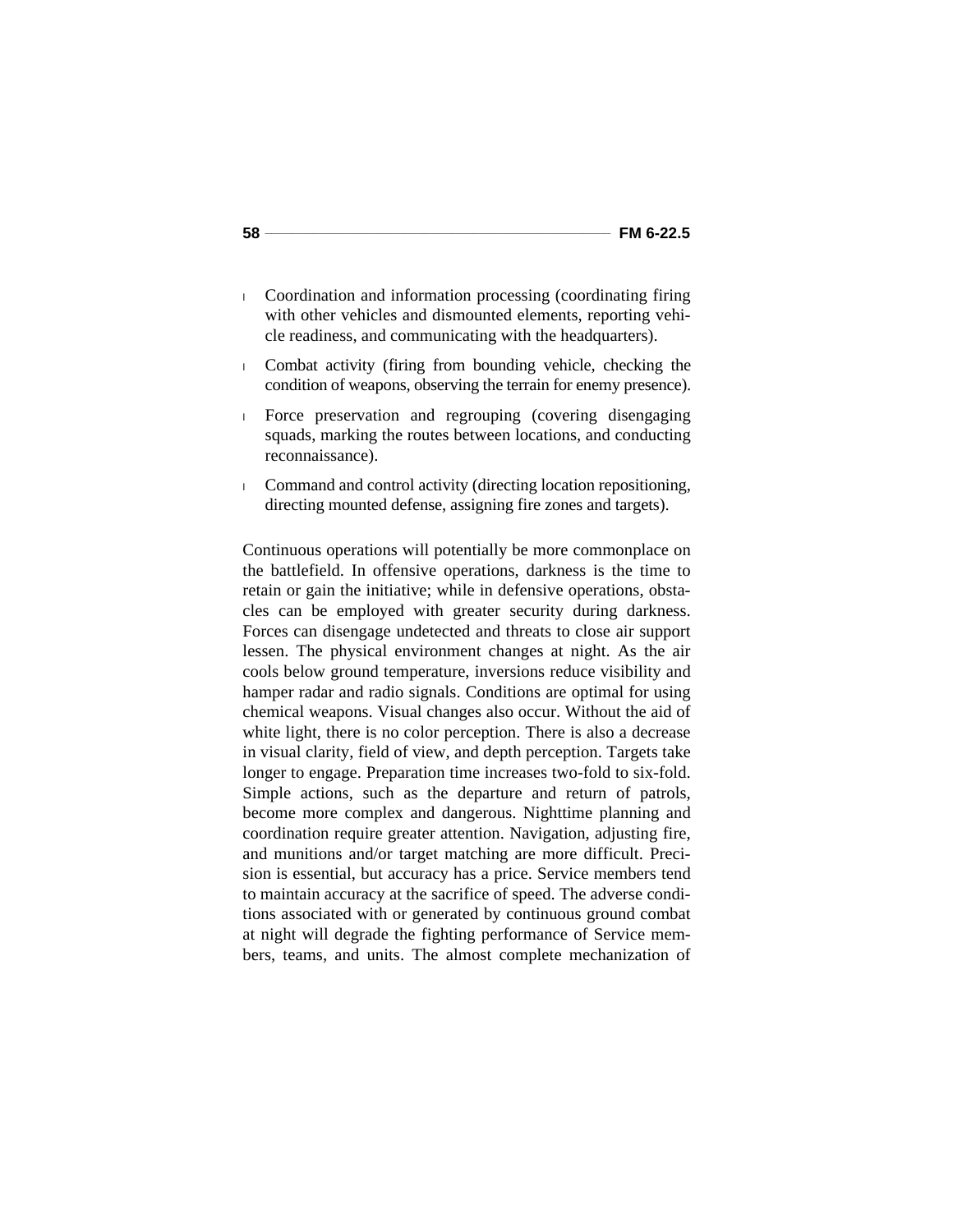land combat forces and technological advances that permit effective movement at night, during poor weather conditions, and under conditions of limited visibility have largely overcome the reasons for "traditional" pauses in battle, such as darkness, resupply, and regrouping. New technologies have significantly increased the range, reduced the time, and changed the conditions over which battles are fought. For example, day/night-capable vehicles can operate for extended periods without re-supply, but they are limited by a crew's need to sleep. A Service member is not a machine and is, therefore, the weak link in the chain. The equipment can operate longer than the Service member who operates it, as the Service member must have sleep.

Commanders and leaders must ensure that all Service members obtain enough rest to counteract the effects of rapidly shifting from daytime to nighttime duty hours, or to extended work schedules. Implementing countermeasures that are designed to help Service members adapt to continuous operations conditions can satisfy this requirement. Neither leaders nor their subordinates can perform without rest or sleep. The Service member, the unit, and the leader are all affected by continuous operations. Generally at night, the cognitive and physiological resources of Service members are not at their peak, especially after a rapid shift from daytime to nighttime duty hours. Fatigue, fear, feelings of isolation, and loss of confidence may increase.

Non-stop, unrelieved combat operations (sustained operations) with little or no sleep degrade performance and erode mental abilities more rapidly than physical strength and endurance. Information gained from the Army Unit Resiliency Analysis Model shows that even healthy young Service members who eat and drink properly experience a 25 percent loss in mental performance for each successive 24-hour period without sleep. The mental parameters include decisionmaking, reasoning, memory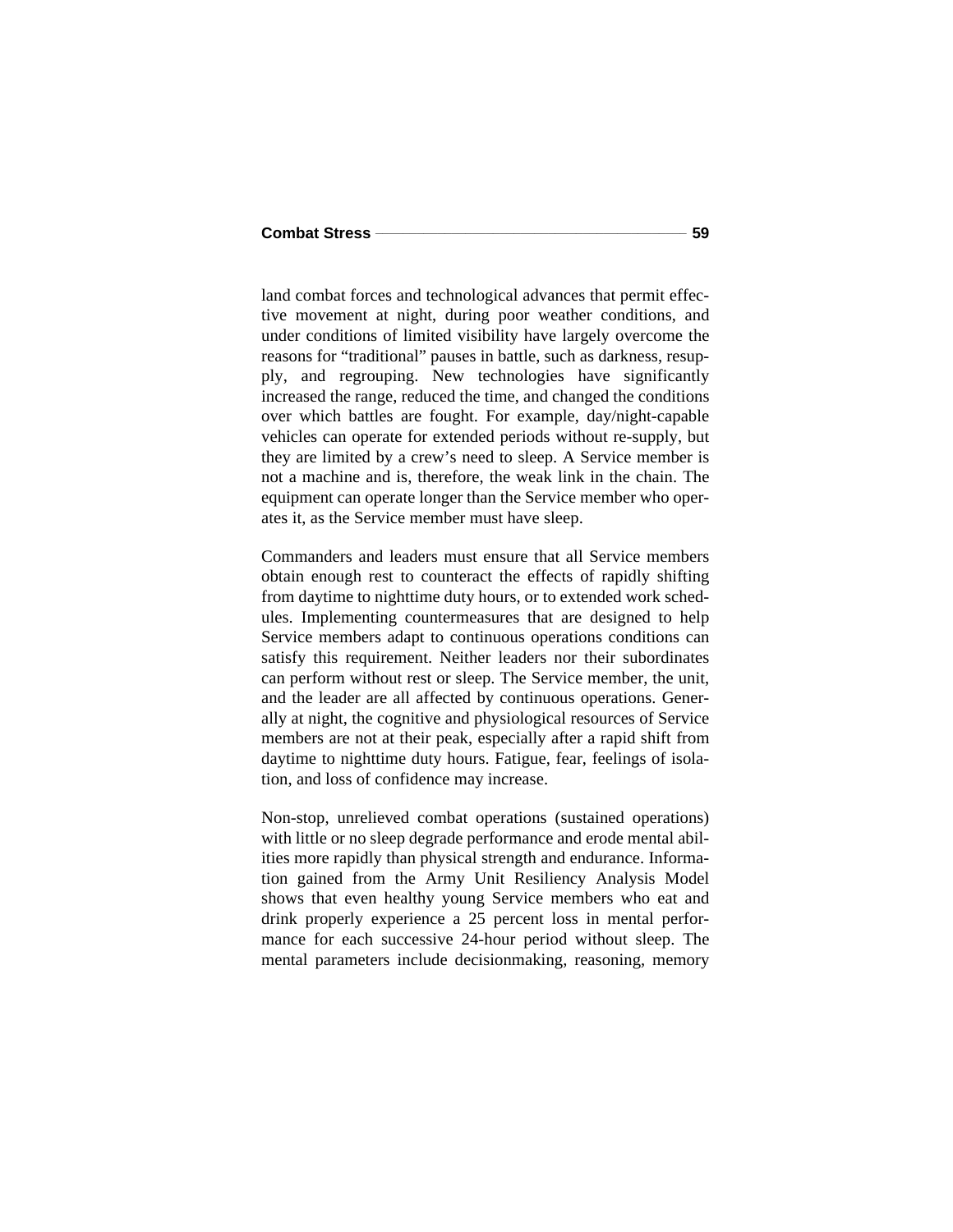tasks, and computational tasks. The loss may be greater for Service members who are older, less physically fit, or who do not eat and drink properly.

The effects of sustained operations are sometimes hidden and difficult to detect. Units are obviously impaired when Service members are killed or wounded in action or become noncombatant losses. They are further impaired when their troops are too tired to perform their tasks. Unlike individual performance, unit performance does not deteriorate gradually. Units fail catastrophically, with little warning.

A priority for fighting units is to assure that commanders and leaders are rested and able to think clearly. While this is obvious, it is a most difficult lesson for leaders to learn. During combat, commanders must focus on the human factor. They must assess and strengthen their units as they plan and fight battles. They must accurately decipher which units must lead, which must be replaced, where the effort must be reinforced, and where tenacity or audacity and subsequent success can be exploited. When leaders begin to fail, control and direction become ineffective, and the organization disintegrates. No fighting unit can endure when its primary objectives are no longer coordinated. Leaders must also prepare and precondition Service members to survive. It is particularly important that leaders conscientiously plan and implement effective sleep plans, because activities that are most dependent on reasoning, thinking, problem solving, and decision-making are those that suffer most when sleep and rest are neglected.

Some leaders wrongly believe that their round-the-clock presence during an operation is mandatory; they are unwilling to recognize that they, too, are subject to the effects of sleep deprivation. If the unit has been regularly trained according to the mission command philosophy, two benefits accrue. Not only will a leader be confident that in his absence his subordinates will adhere to his intent,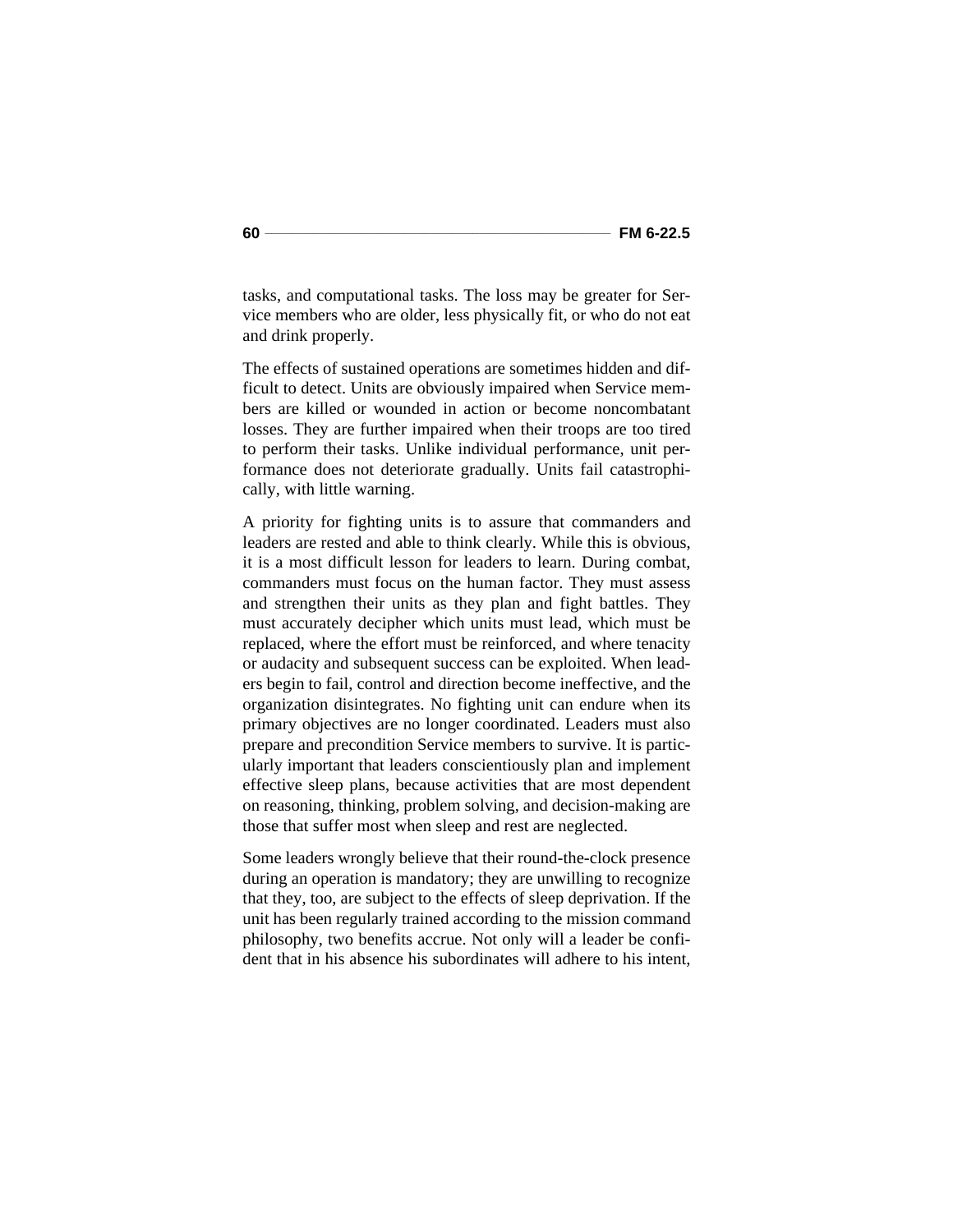but the trust he shows in his subordinates will continue to maintain unit morale and help ease some of the stress of the situation.

In future operations, the battlefield will become increasingly lethal. The threat of nuclear, biological, and chemical weapons will maximize confusion, uncertainty, and stress, which adversely impact our ability to move, shoot, communicate, and sustain. Sleep loss in this type of environment increases an already stressful situation.

# **4002. EFFECTS OF SUSTAINED OPERATIONS ON PERFORMANCE**

A basic rule for continuous operations is planning ahead to avoid sustained operations, and provide members 5 to 6 hours sleep in 24. However, missions or enemy actions sometimes require exceptional exertion for several days with only unpredictable, fragmented sleep—as required in sustained operations. Sustained combat leads to exhaustion and reduction in effective task performance. Even during the first night of combat, normal sleeping habits and routines are abnormal. The Service member feels the effects of fatigue and the pressure of stress from noise, disrupted sleep time, and threat to life. While essential for endurance, sheer determination cannot offset the mounting effects of adverse conditions. Cognitive degradation involving poor decisionmaking begins during and after the first 24 hours of sleep deprivation.

Individual and unit military effectiveness is dependent upon initiative, motivation, physical strength, endurance, and the ability to think clearly, accurately, and quickly. The longer a Service member goes without sleep, the more his thinking slows and becomes confused. Lapses in attention occur, and speed is sacrificed to maintain accuracy. Continuous work declines more rapidly than intermittent work.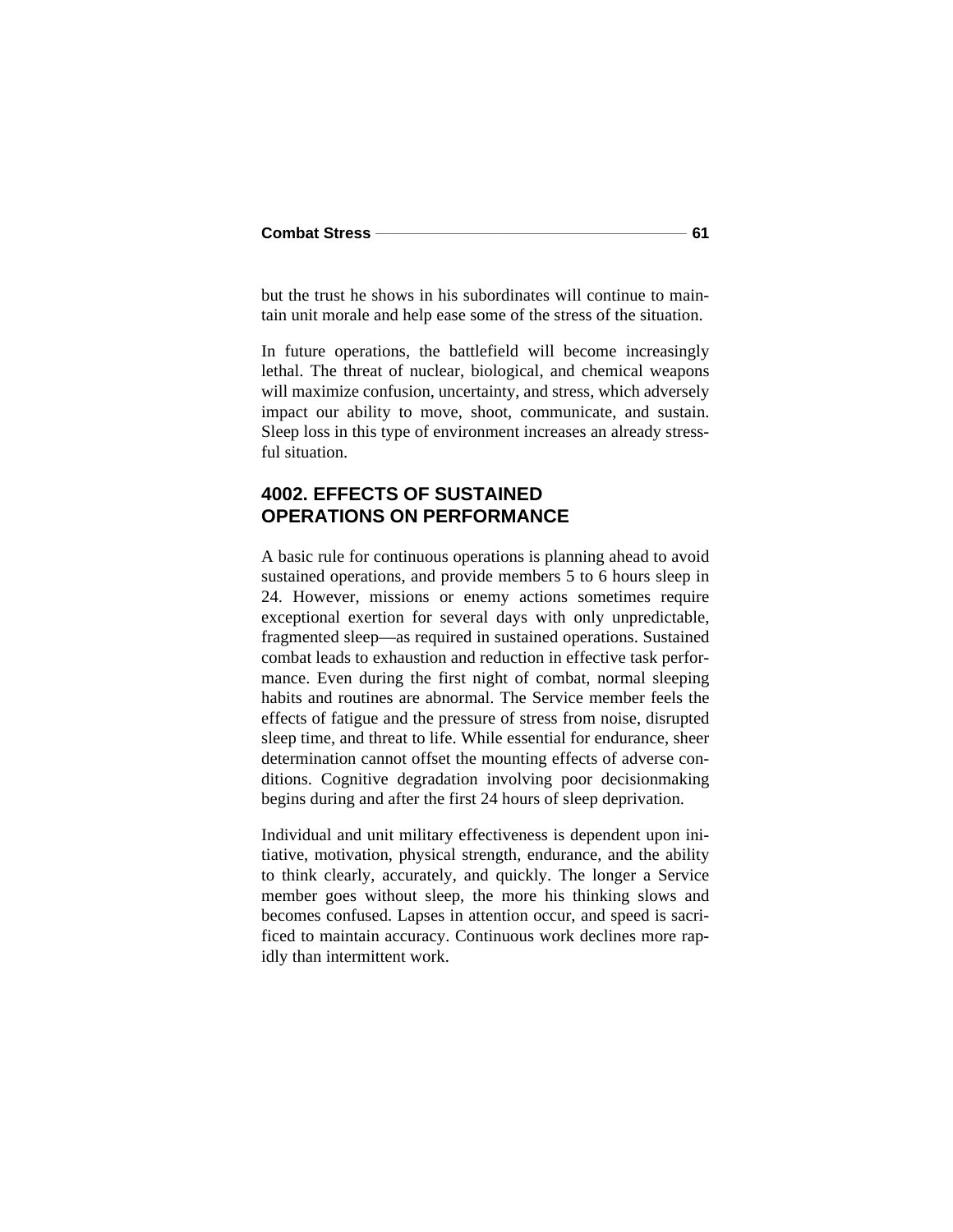Tasks such as requesting fire, integrating range cards, establishing positions, and coordinating squad tactics become more difficult than well-practiced, routine physical tasks, such as loading magazines and marching. Without sleep, Service members can perform the simpler and/or clearer tasks—lifting, digging, and marching—longer than the more complicated or ambiguous tasks such as a fine hand-eye coordination sequence; i.e., tracking a target through a scope.

Sleep loss affects memory, reasoning, mental assessments, decision-making, problem-solving, subsequent actions, and overall effectiveness. While comprehension is accurate, reading speed slows and recall fails. For example, Service members may understand orders when reading them in documents, yet they are forgotten later when required. Individuals will forget or omit assigned tasks more often than they will make errors in carrying them out.

Leaders can expect declining moods, motivation, initiative, planning ability, and preventive maintenance. High motivation will only increase risk, due to impaired performance. Leaders must recognize erratic or unreliable task performance in subordinates, as well as in themselves. Alertness and performance decline gradually with partial sleep deprivation; that is, when sleep is limited to 4 to 5 hours per night. After 5 to 7 days of partial sleep deprivation, alertness and performance decline to the same low levels as those following 2 days of total sleep deprivation. After 48 to 72 hours without sleep, personnel become militarily ineffective.

# **Adverse Conditions**

Continuous combat forces Service members to perform under adverse conditions that cause degradation in performance. Examples of adverse conditions follow.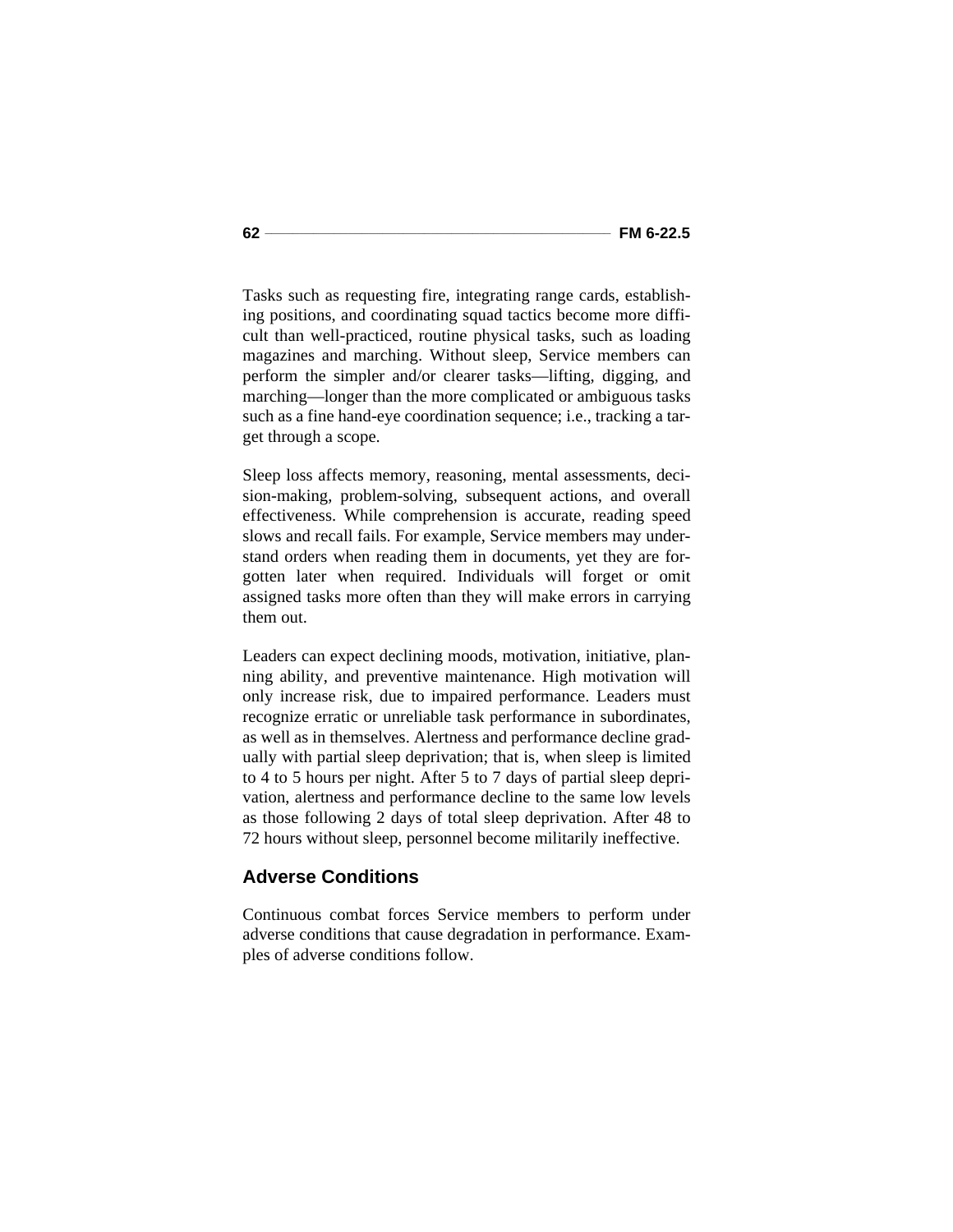#### *Low Light Level*

The amount of light available for seeing landmarks, targets, and maps is greatly reduced at twilight and night.

#### *Limited Visibility*

Smoke, fog, rain, snow, ice, and glare degrade a Service member's ability to see his environment and objects within it, as opposed to situations free of such conditions.

### *Disrupted Sleep Routines*

People are accustomed to being awake or asleep during certain hours of the day or night. Disruption of the normal sleeping schedule causes degraded performance.

### *Physical Fatigue*

Working the muscles faster than they can be supplied with oxygen and fuel rapidly creates "oxygen debt," eventually making these muscles unable to function until the deficits are made up during brief rests.

#### *Sleep Loss*

The muscles can continue to function adequately without sleep, but the brain cannot. Increasing sleep debt leads to subtle, but potentially critical, performance failures.

# **Sleep Loss Indicators**

Indications of degraded performance symptoms become more prevalent as sleep debt accumulates. Performance is affected by the hours of wakefulness, tolerance to sleep loss, and the types of mental or physical work. Both mental and physical changes occur, with symptoms varying among individuals. Leaders must observe Service members for the following indications of sleep loss and degraded performance: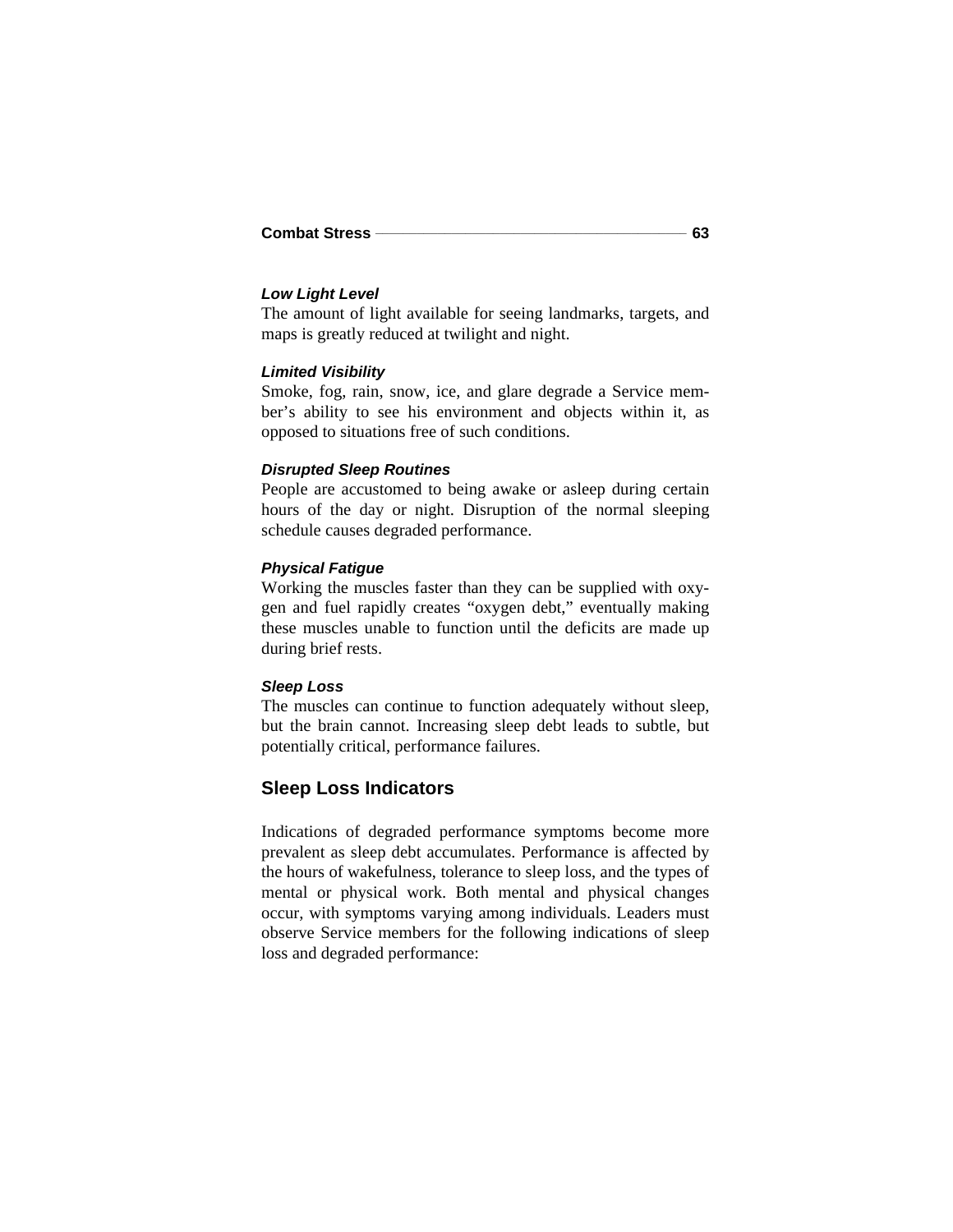- <sup>l</sup> Physical changes in appearance, including vacant stares, bloodshot eyes, pale skin, and poor personal hygiene. Other physical signs of sleep loss include the body swaying when standing, sudden dropping of the chin when sitting, occasional loss of hand-grip strength, walking into obstacles or ditches, low body temperature, slowed heart rate, and slurred speech.
- <sup>l</sup> Mood changes, decreased willingness to work, and diminished performance go hand-in-hand. Service members may experience decreasing levels of energy, alertness, interest in their surroundings, and cheerfulness with a concurrent increase in irritability, negativity, and sleepiness. Some become depressed and apathetic. Others, for a time, can become energized by sleep loss, talk more, and may be more assertive without necessarily maintaining good judgment. Sleepiness and mood changes are not signs of weakness. After long periods of sleep loss, Service members go from being irritable and negative to dull and weary.
- Service members may feel more effort is needed to perform a physical task in the morning than in the afternoon. Exaggerated feelings of physical exertion may lead to work stoppage, especially between 0400 and 0700. During that time, the tendency to fall asleep is considerably more noticeable than other times.
- <sup>l</sup> Both bickering and irritability increase with sleep loss. When Service members argue, it shows that they are still talking to each other and exchanging orders and messages. When arguments cease, especially after a period of increased bickering, Service members may be in a state of mental exhaustion.
- <sup>l</sup> Comprehension and perception slow considerably. Individuals require extended time to understand oral, written or coded information; to find a location on a map and/or chart coordinates; to interpret changes in enemy fire patterns; and to make sense of things seen or heard, especially patterns. They may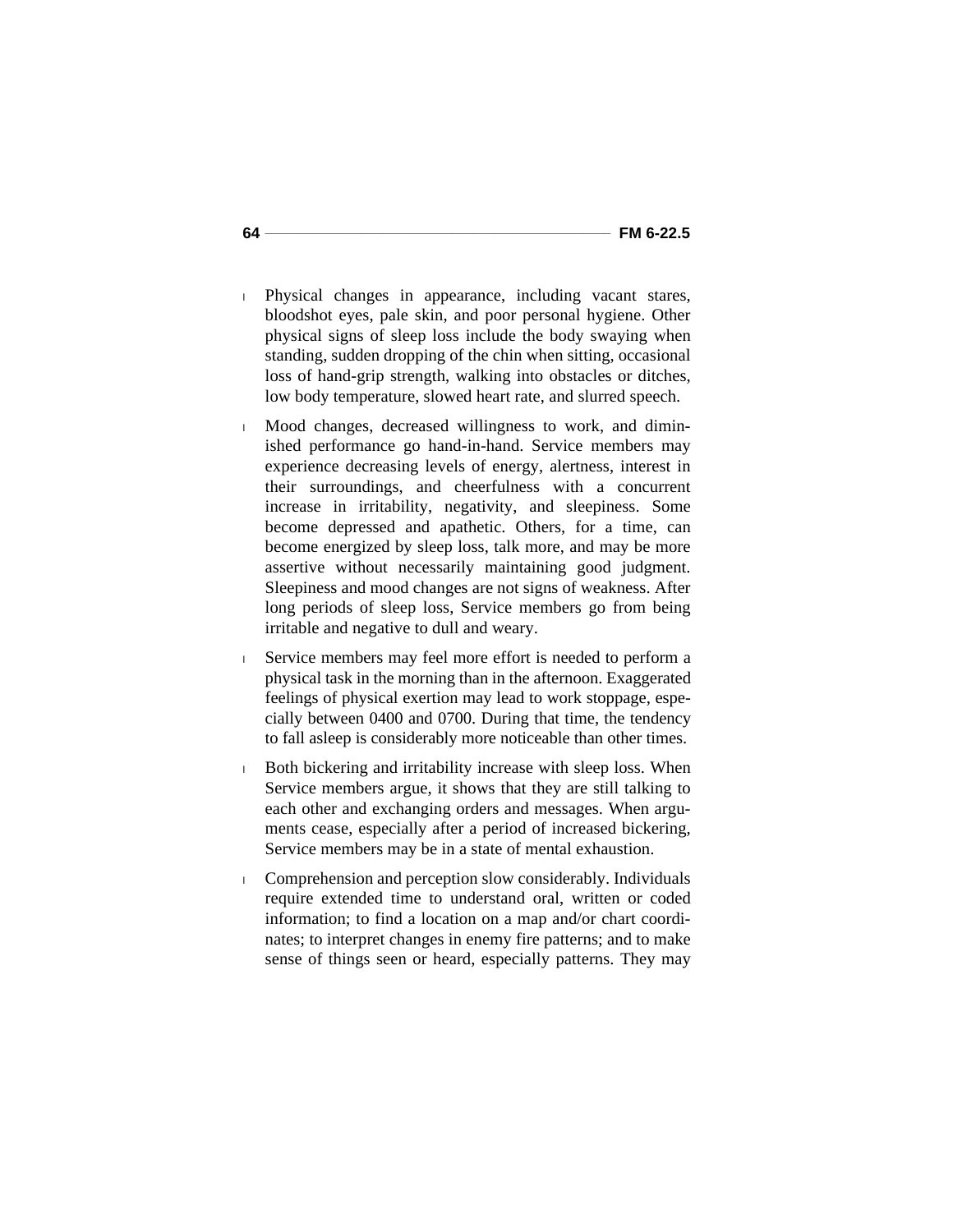have difficulty with spot status or damage reports, and may be unable to assess simple tactical situations.

### **Loss of Concentration**

Sleep deprivation causes the attention span to shorten. There is a loss of concentration on the job as dream-like thoughts cause lapses in attention. Leaders should watch for the following:

- <sup>l</sup> Decreased vigilance. Personnel are less alert and fail to detect the appearance of targets, especially in monotonous environments. They may doze off at the wheel of moving vehicles.
- <sup>l</sup> Distorted attention. Service members may imagine seeing things that are not there, e.g., "moving" bushes when in reality there is no such movement. The sleep-deprived brain can also misperceive bushes, rocks, people, vehicles or anything else and see them as something different, in very precise detail. Often the tired brain "sees" what it wishes were there (food, a bed); at other times, these illusions may be animals or other more bizarre things. But when the mind is alert for an enemy, the brain may generate a very convincing, detailed image of the enemy. Sometimes, but not usually, sounds or other sensations may accompany these illusions. They usually last only seconds, but can persist for minutes if not challenged, and rarely have even been "seen" by equally sleep-deprived comrades when told of them. It is essential for sleep-deprived unit members to check out any questionable things they see with their comrades, and to faithfully follow reporting and challenge procedures.
- <sup>l</sup> Inability to concentrate; easily confused. Service members cannot keep their minds on what they are doing. They cannot follow multiple directions nor perform numerical calculations.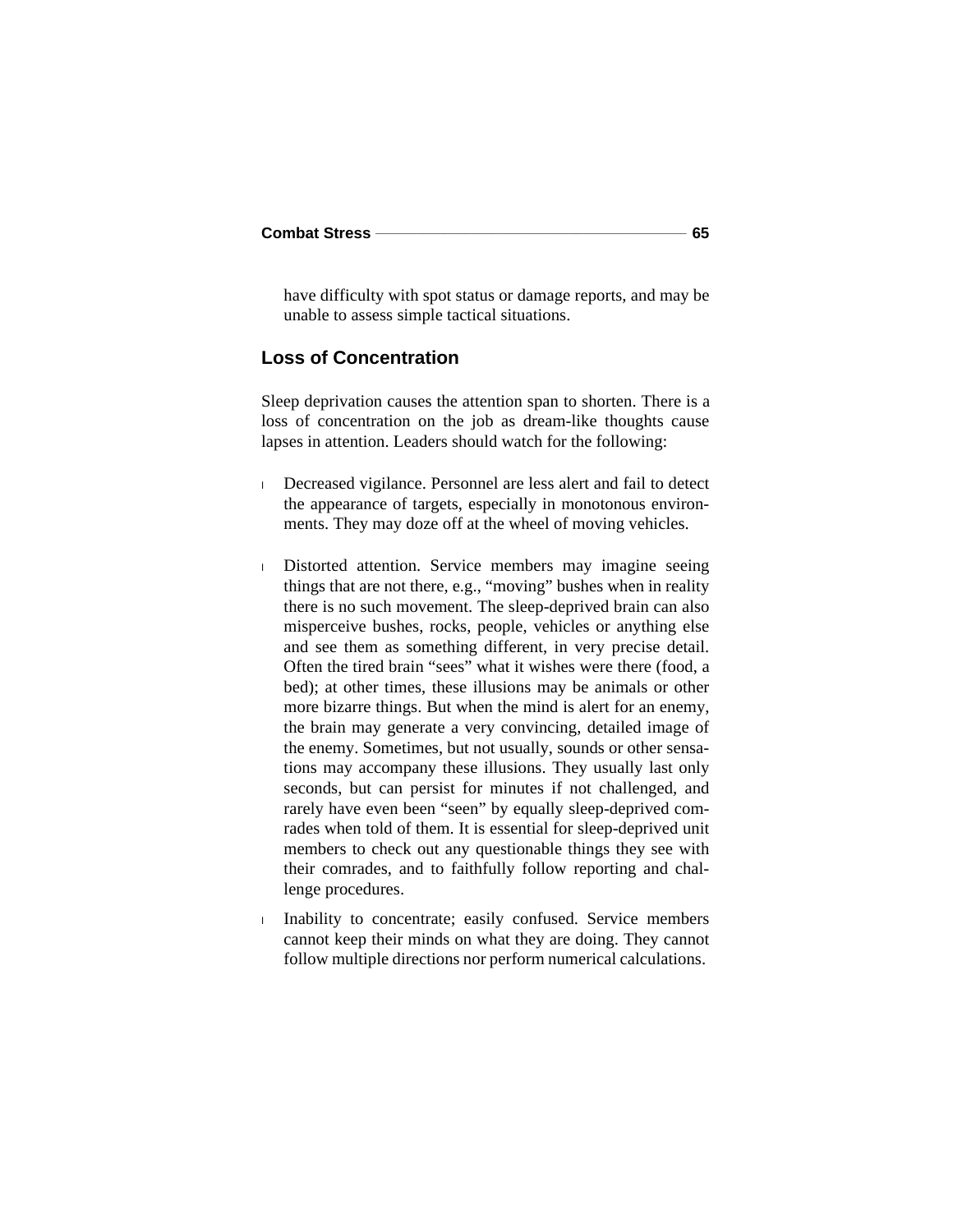<sup>l</sup> Failure to complete routine tasks. Sleep loss interferes with completing routine individual tasks, such as drying the feet, changing socks or filling canteens when water is available. Tasks such as performing weapons checks may be skipped.

When a Service member cannot recall what he just saw, read, heard or was told by another individual, he is exhibiting a common sign of sleep loss. His memory loss is limited to recent events. For example, a sleep-deprived Service member may forget recent target data elements or recall them incorrectly and have difficulty learning new information.

### **4003. ACHIEVING SLEEP IN COMBAT**

Sleep deprivation produces stress and, therefore, sleep management is important. Sleep management is a combat multiplier. Planned sleep routines are important for keeping the unit, the individual Service members, and the leader himself functioning as required while reducing sleepiness during continuous combat. Since leaders are responsible for planning sleep routines, they need a basic understanding of the physiological and behavioral aspects of sleep and their impact on performance. The following paragraphs provide this information.

### **Rhythmic Variations**

There are rhythmic variations in individual performance based on a predictable physiological and behavioral cycle that comprises about 24 hours. The 24-hour, day-night/work-rest cycle is called the *circadian rhythm*. Because traveling across a half-dozen time zones disrupts the usual relationship in the day-night/work-rest cycle, for a few days Service members are not sleepiest at their usual sleep period of 2400 to 0600, new-locale time. Allowing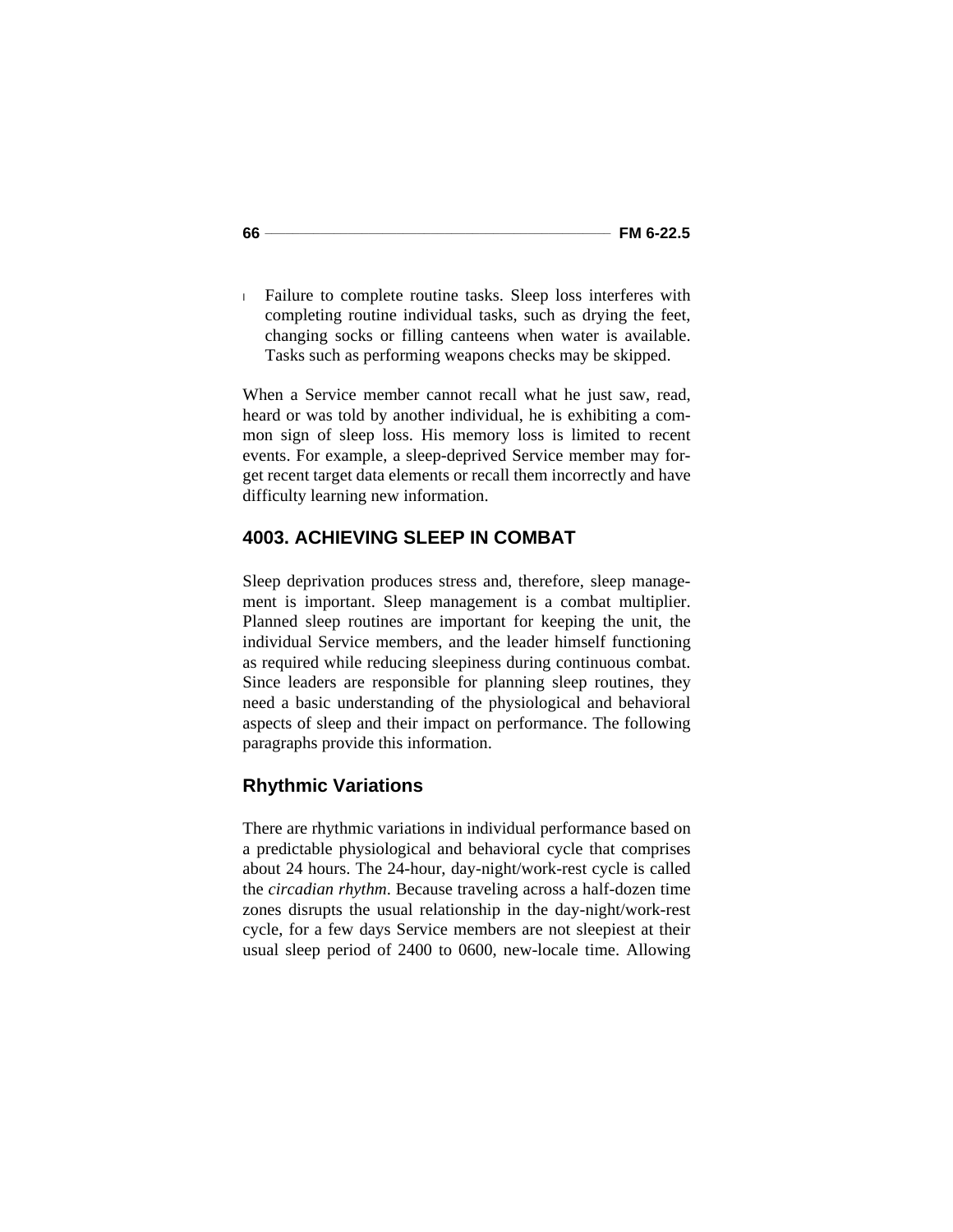sleep about 1200 to 1800, new-locale time, will only delay their adaptation to their new locale. Leaders must instruct troops to go to bed between 2400 and 0600 new-local time to establish a new circadian rhythm.

Another example of circadian rhythm is body temperature. Although one's "normal" temperature is 98.6 degrees, this is really an average or midpoint of a daily swing from 96.8 to 100.8 degrees. For someone accustomed to working days and sleeping nights, body temperature would fluctuate approximately as indicated. There is a well-established link between body temperature and sleepiness and/or performance slumps. Performance parallels body temperature. The higher the body temperature, the better the performance. As body temperature decreases, mood and motivation decline with a concurrent increase in sleepiness and fatigue.

Impact upon performance is most pronounced during the *circadian lull*, which is roughly 0200 to 0600 hours. During this time, performance declines about 10 to 15 percent. In sleep-deprived Service members, this decline may reach 35 to 40 percent. If the day-night/work-rest cycle is disrupted, performance suffers because the Service member is sleepy during the new work period and awake during the new sleep period. The body needs several days to adjust to the new schedule. Critical hours for sleep are between 0200 and 0600 when *anchor sleep* (the most beneficial sleep) is taken. The body is at its lowest temperature during this period. This is the best time for sleeping, but not for napping. To prevent sleep inertia, naps should always be taken at times other than the lowest point in body temperature.

Leaders need to calculate the difference in time zones and make the necessary schedule changes. Leaders will need day-and nightfighting teams. Members acclimated to working days and sleeping nights should be scheduled to work nights and sleep days.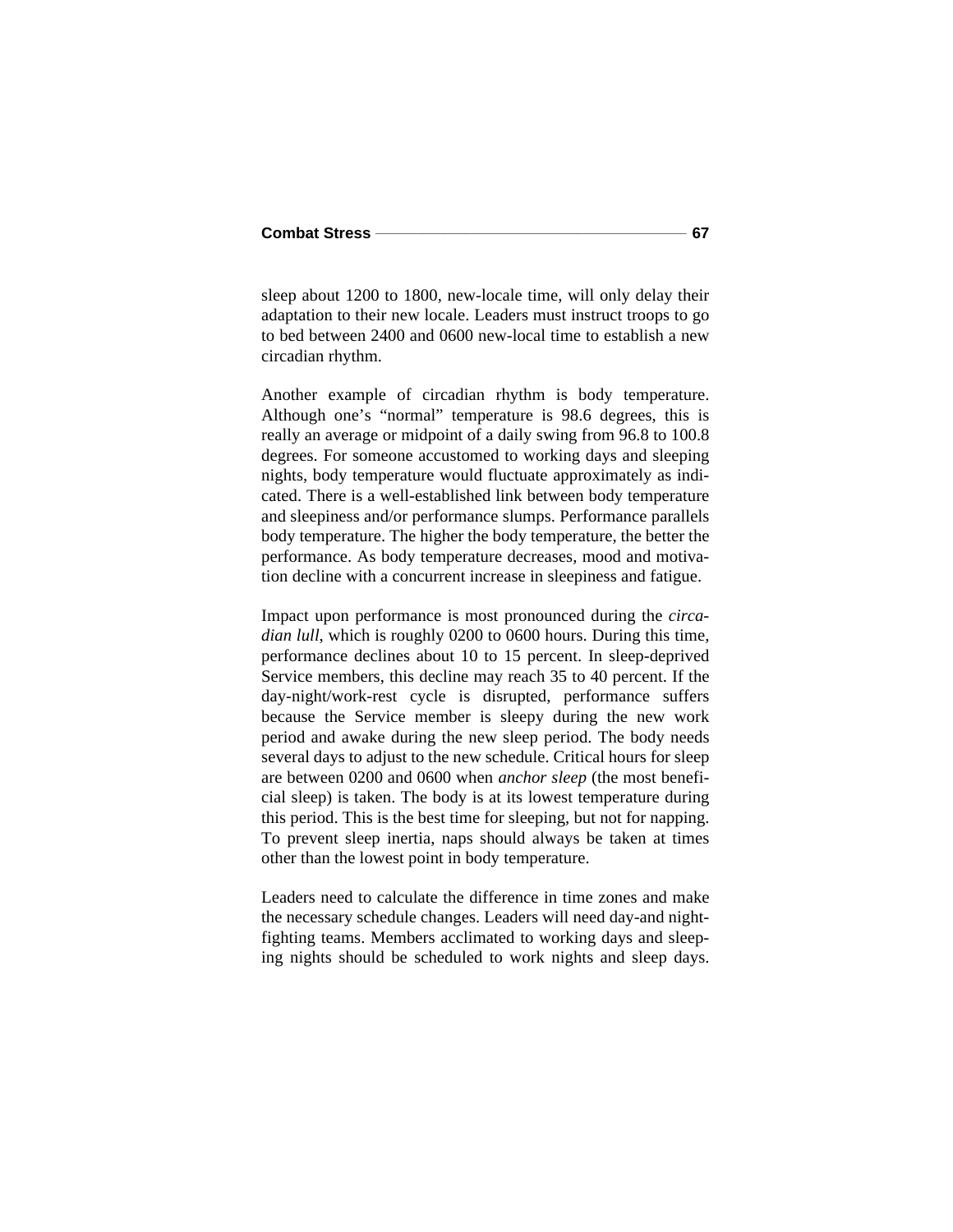Their performance slump/optimal time to sleep would be 2400 to 0600, new-locale time. Deployment, pre-combat, and combat are not usual circumstances. If certain Service members must have an offset circadian timing from the rest of the unit, a special effort must be made to establish their sleeping time. Obviously, troops must sleep whenever possible. If a planned sleep schedule cannot be followed, however, performance is enhanced if sleep coincides with the low point in body temperature.

Adjusting to new circadian rhythms is a slow process, taking 3 to 6 days to come "in phase" with a new schedule. Leaders should devise a sleep schedule that provides for sleep at the same time of day or night every 24 hours. Sleep schedules that provide for sleep at different times of day or night are less valuable and are detrimental to quality sleep and optimal performance.

### **Sleep Shifts**

Staggered work schedules can be set up for two shifts working 4 hours on/4 hours off, 6 hours on/6 hours off, and 12 hours on/12 hours off. See Table 4-1. Each shift follows the same schedule daily. It is better to maintain regular shift schedules than schedules that continually change.

### **Sleep/Rest Guidelines**

Leaders should use the following sleep and/or rest guidelines in this section to enhance individual and the unit performance in continuous operations.

<sup>l</sup> Know personal tolerance for sleep loss and those under your command; major individual differences are not easily changed. Individuals who are unable to sleep during predeployment and deployment stages should be encouraged to practice relaxation exercises (see paragraph 2005).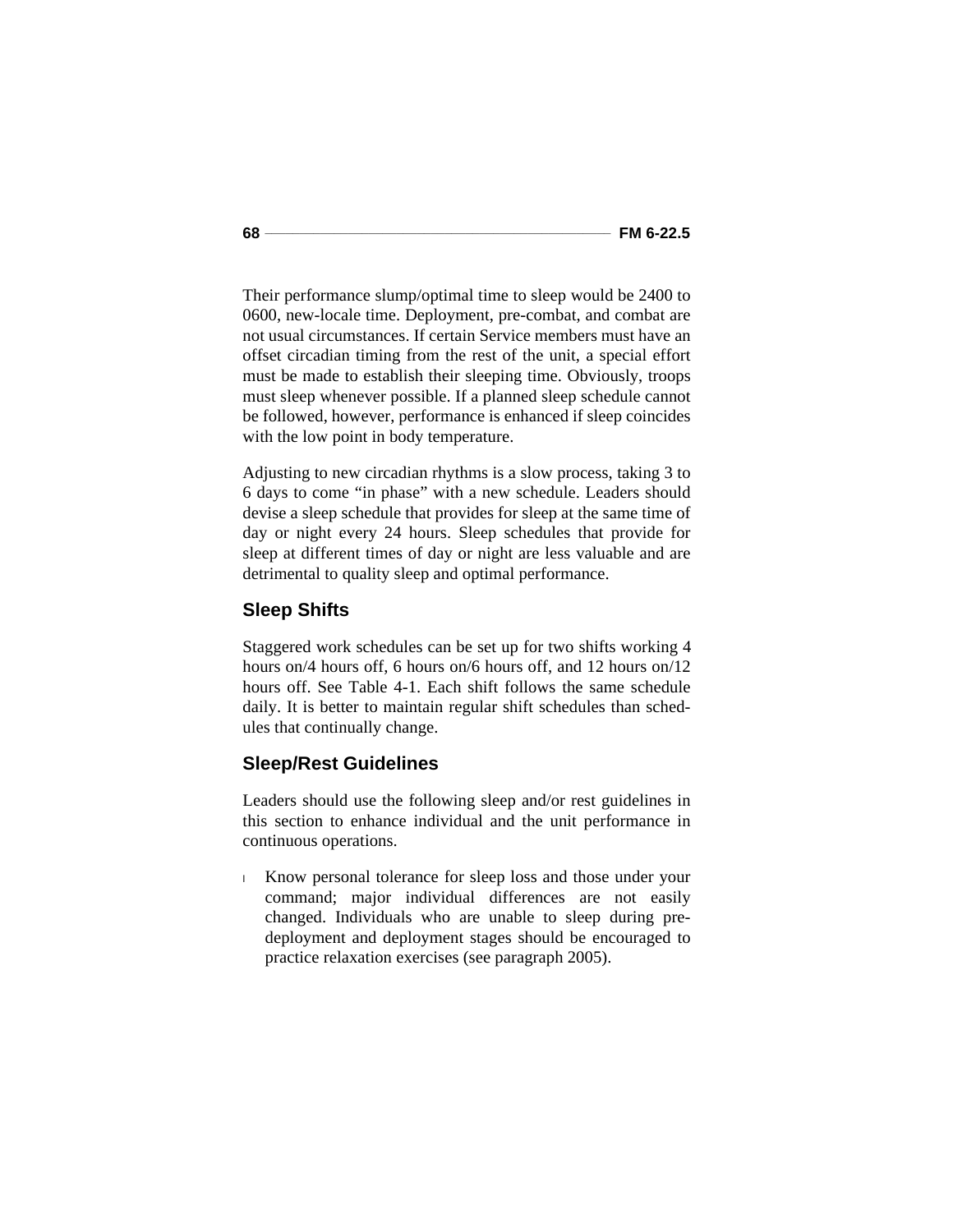| <b>4 HOURS ON/4 HOURS OFF</b>              |               |                               |               |               |               |               |
|--------------------------------------------|---------------|-------------------------------|---------------|---------------|---------------|---------------|
| Shift                                      | 2400-<br>0400 | 0400-<br>0800                 | 0800-<br>1200 | 1200-<br>1600 | 1600-<br>2000 | 2000-<br>2400 |
| 1                                          | <b>SLEEP</b>  | <b>DUTY</b>                   | <b>SLEEP</b>  | <b>DUTY</b>   | <b>SLEEP</b>  | <b>DUTY</b>   |
| 2                                          | <b>DUTY</b>   | <b>SLEEP</b>                  | <b>DUTY</b>   | <b>SLEEP</b>  | <b>DUTY</b>   | <b>SLEEP</b>  |
|                                            |               | <b>6 HOURS ON/6 HOURS OFF</b> |               |               |               |               |
| Shift                                      | 2400-<br>0600 | 0600-<br>1200                 | 1200-<br>1800 | 1800-<br>2400 |               |               |
| 1                                          | <b>SLEEP</b>  | <b>DUTY</b>                   | <b>SLEEP</b>  | <b>DUTY</b>   |               |               |
| $\overline{2}$                             | <b>DUTY</b>   | <b>SLEEP</b>                  | <b>DUTY</b>   | <b>SLEEP</b>  |               |               |
| <b>12 HOURS ON/</b><br><b>12 HOURS OFF</b> |               |                               |               |               |               |               |
| Shift                                      | 2400-<br>1200 | 1200-<br>2400                 |               |               |               |               |
| 1                                          | <b>SLEEP</b>  | <b>DUTY</b>                   |               |               |               |               |
| $\overline{c}$                             | <b>DUTY</b>   | <b>SLEEP</b>                  |               |               |               |               |

### **Table 4-1. Sleep Shifts.**

- <sup>l</sup> Ensure that Service members fully use their breaks and other opportunities for rest. Encourage them to waste no time in getting to sleep. Undisturbed, prolonged sleep is the most desirable use of rest opportunities. When there has been sleep loss but little physical exertion (e.g., manning communications, operating a radio), mild physical exercise such as walking around when conditions permit, can help maintain alertness.
- <sup>l</sup> Encourage Service members to sleep, not just rest, by creating the most conducive environment possible for sleep: quiet, without interruptions (or earplugs); dimness or darkness (or with eye cover); not overly warm or cold.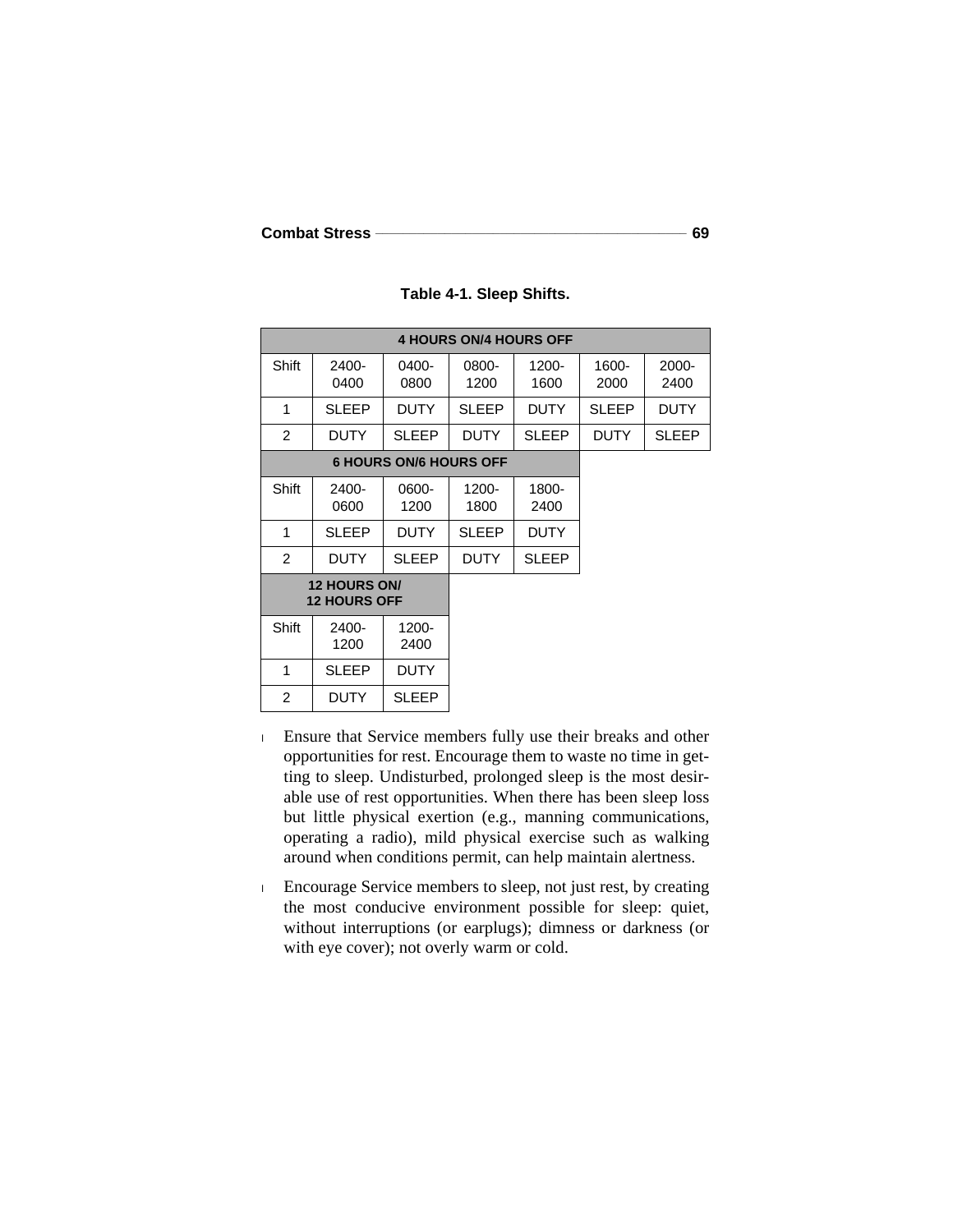- <sup>l</sup> Do not allow personnel to sleep in unsafe conditions. Enforce strict rules designating sleep areas and requiring perimeter guards. Require day and night guides for all vehicles to prevent Service members from being accidentally run over.
- <sup>l</sup> Ensure that Service members follow sleep schedules or routines. The field commander who does not enforce a sleep schedule or routine leads his troops into an environment that increases the opportunity for hazardous conditions to be encountered while in continuous combat. Taking naps is not a sign of low fighting spirit or weakness; it is a sign of foresight.

### **Measuring Sleep Loss**

Sleep loss can be measured by:

- <sup>l</sup> Keeping a sleep and/or activity log. From pre-deployment to post-deployment, log sleep and nap periods. Service members need 4 to 5 hours per 24-hour period; 6 or 7 hours is optimum. If they receive less, the first chance for a long rest period must be used for sleep.
- <sup>l</sup> Observing performance and asking questions. Look for the indications of sleep loss—such as increase in error occurrence, irritability, difficulty understanding information, and attention lapses—with concurrent decreases in initiative, short-term memory, and attention to personal hygiene. Confirm sleep loss by asking the obvious question: "When did you sleep last and how long did you sleep?"

### **Sleep Loss Alternatives**

Ways to overcome performance degradation include:

<sup>l</sup> Upon signs of diminished performance, find time for members to nap, change routines or rotate jobs (if cross-trained).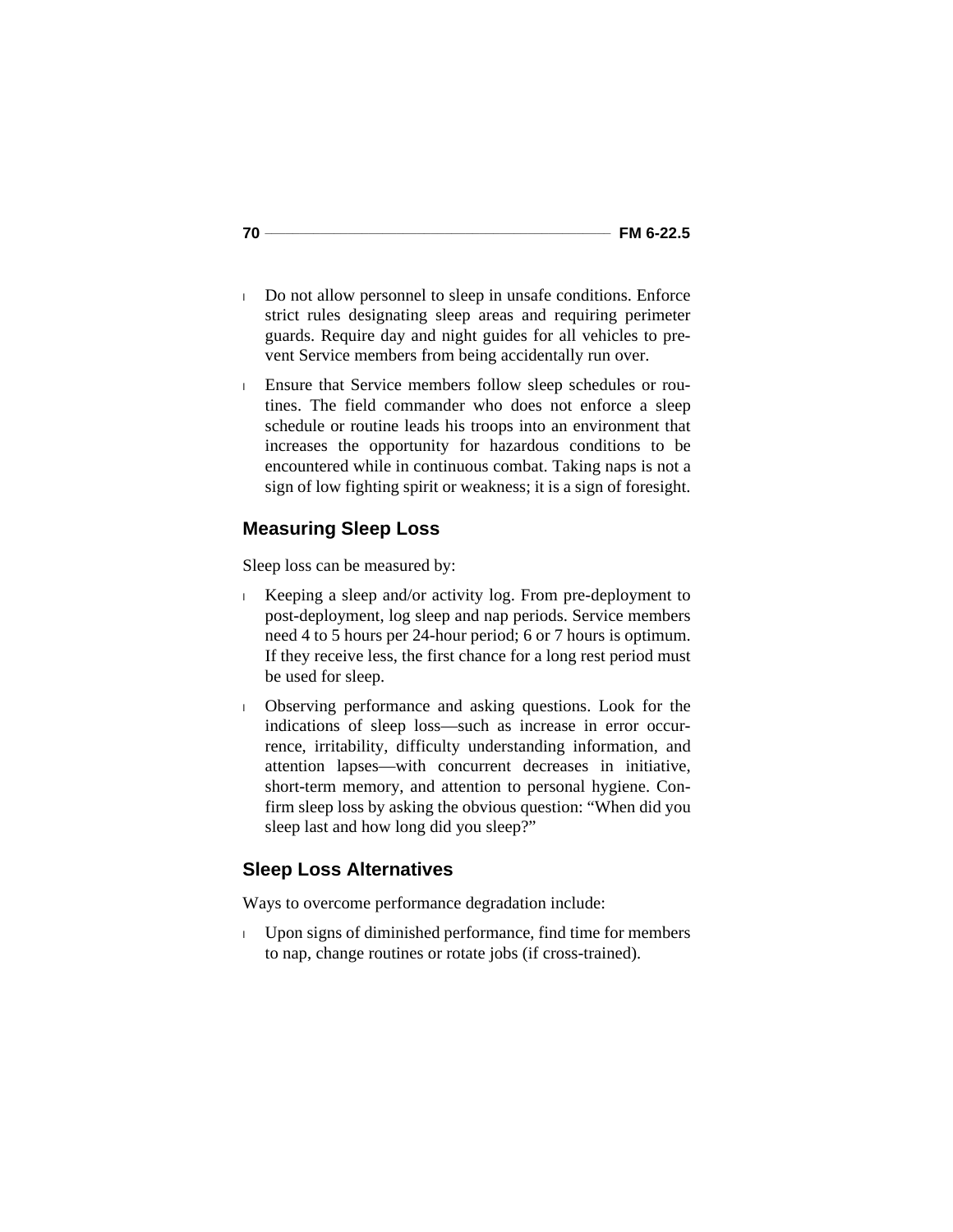- <sup>l</sup> Have the Service members most affected by sleep loss execute a self-paced task.
- <sup>l</sup> Have Service members execute a task as a team, using the buddy system.
- <sup>l</sup> Do not allow Service members to be awakened for meals while in flight to a new location, especially if the time zone of the destination is several hours different than that of point of departure.
- <sup>l</sup> Insist that Service members empty their bladder before going to bed. Awakening to urinate interrupts sleep, and getting in and out of bed may disturb others and interrupt their sleep.
- <sup>l</sup> Allocate sleep by priority. Leaders, on whose decisions mission success and unit survival depend, must get the highest priority and largest allocation of sleep. Second priority is given to Service members that have guard duty and to those whose jobs require them to perform calculations, make judgments, sustain attention, evaluate information, and perform tasks that require a degree of precision and alertness.

### **4004. SLEEP/REST PLANNING**

Sleep/rest planning applies to the pre-deployment, deployment, pre-combat, combat, and post-combat stages of battle.

### **Pre-Deployment Stage**

Using mission-scenario operation guidelines, determine periods available for sleep and the total number of sleep hours possible. Because continuous operations requirements may change, alternate sleep routines should be planned. Become familiar with the area where the combat unit will sleep; For example, some may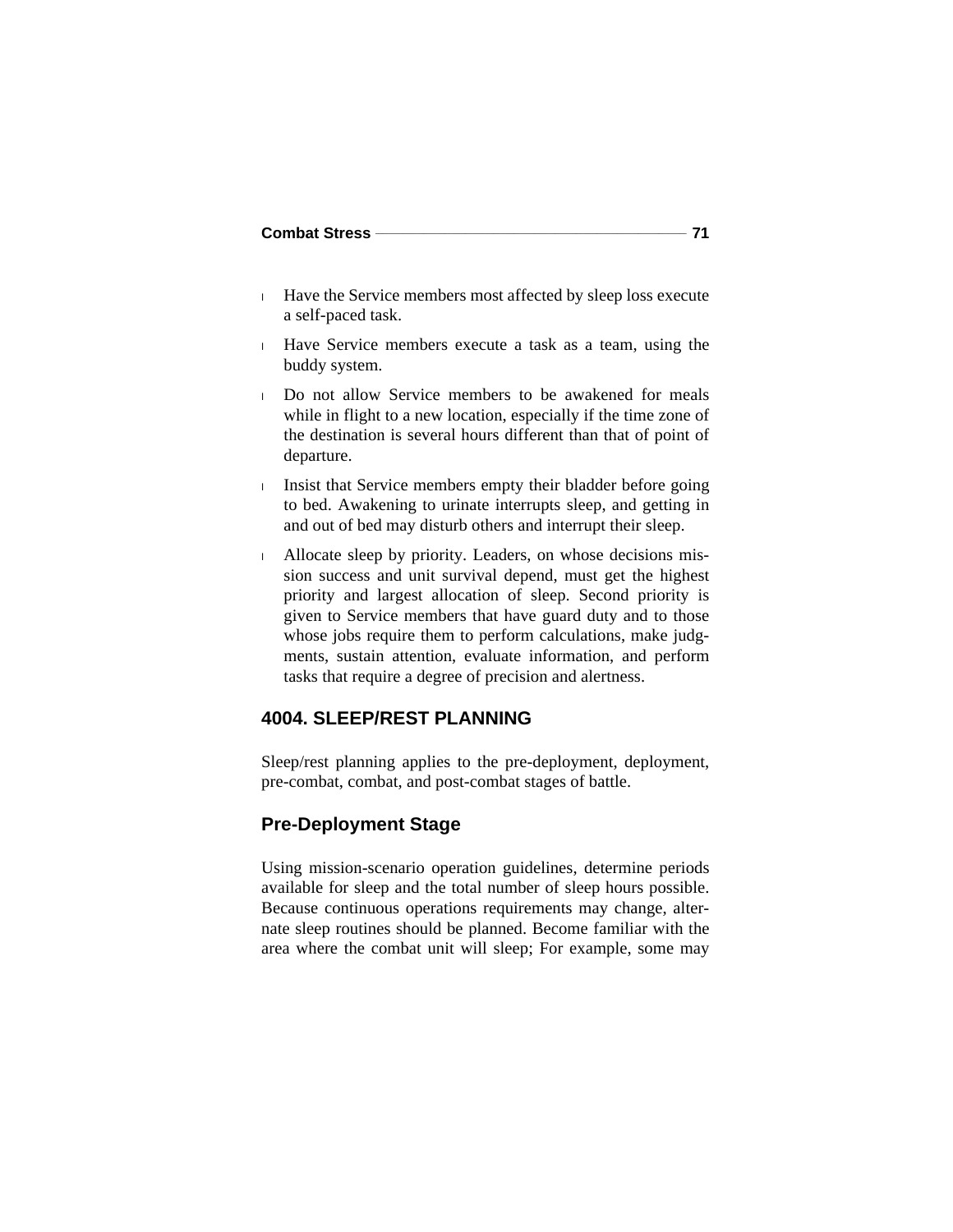have to sleep in mission-oriented protective posture (MOPP) IV. If sleeping in MOPP IV is anticipated in combat, practice it during the pre-deployment stage. Prior experience reduces stress, so practice anticipated sleep routines before continuous operations.

### **Deployment Stage**

Since sleep will be reduced during deployment, follow preplanned sleep routines. The prudent commander will choose a 4 hour on/4-hour off, 6-hour on/6-hour off, or 12-hour on/12-hour off shifts from the start. Take into account that Service members on night duty will need to sleep during the daytime. Provide night-shift personnel with separate sleeping quarters to avoid disruption of their sleep period.

### **Pre-Combat Stage**

In general, people are most effective during the afternoon and are least effective just before dawn. Without prior adjustment to the new time zone, which naturally occurs in 3 to 5 days, leaders can expect degraded daytime performance. The reason is that 0200 to 0600 hours home-base time is the low point in performance efficiency and should be considered when planning workloads.

#### **Combat Stage**

Every effort should be made to avoid situations where all personnel are physically and mentally exhausted simultaneously. Make the most of any lull during the combat phase by sleeping briefly. Complete recovery from sleep loss may not be possible during intense combat, but limited sleep is helpful. Uninterrupted short sleeps of 15 minutes or longer are beneficial to partially recovering alertness. Sleep during the combat stage may be risky, how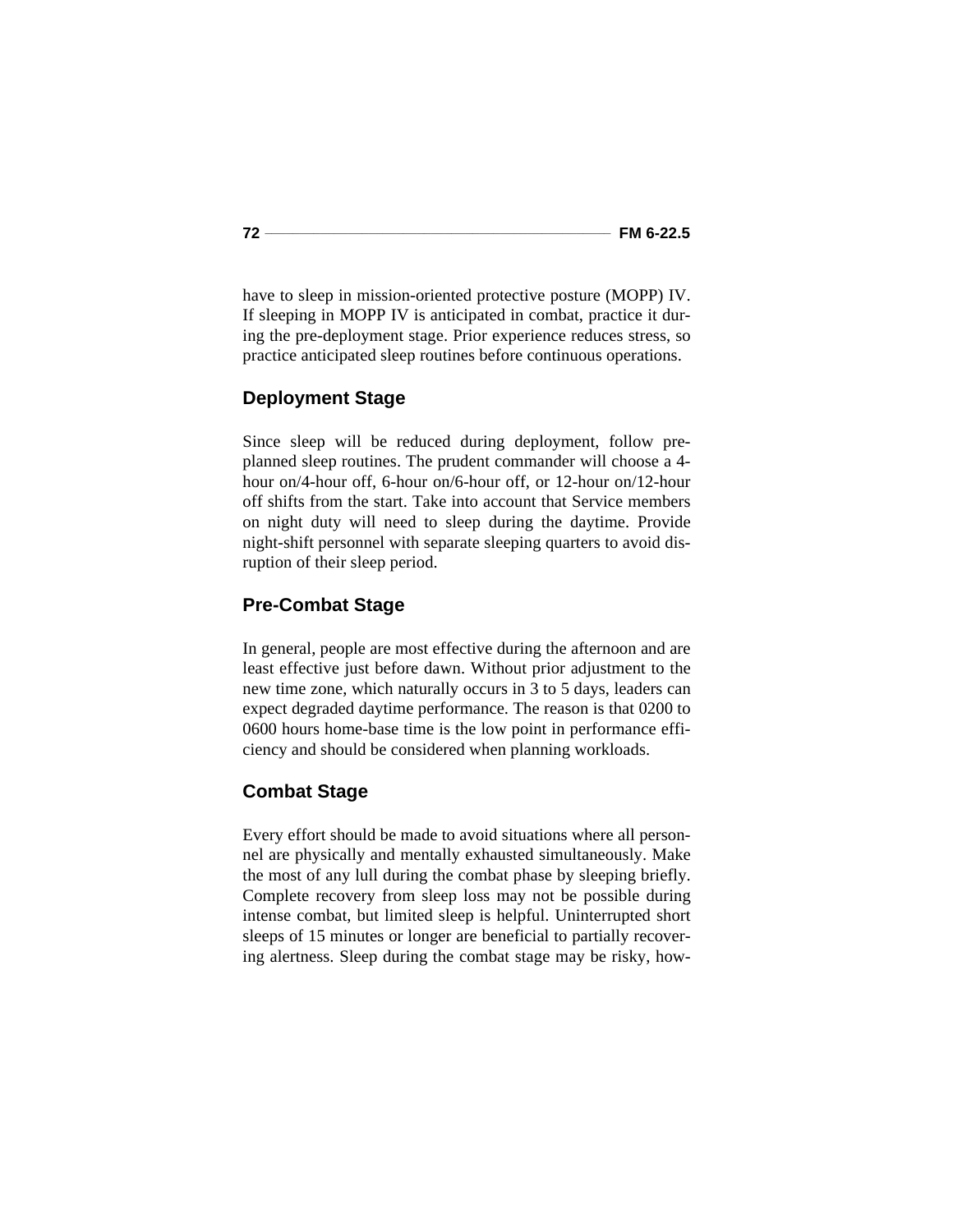ever, because a Service member may wake up feeling groggy, confused, sluggish, and uncoordinated. It may take his brain from several seconds to 15 minutes to "warm up." Individuals differ in how quickly they take to wake up, but it tends to be worse when the body expected to go into deep sleep, and to get worse with increasing sleep loss. Activities that increase circulation of warm blood to the brain, like moderate exercise or drinking a hot beverage, may shorten the start-up time.

### **Post-Combat Stage**

It is important to make up sleep debt, but experts disagree about the amount of recovery time needed. Some say the hours of sleep needed for recovery after sleep deprivation are less than the amount lost. It is well known and documented that lost sleep is not made up hour-for-hour. Most experts agree that immediately following continuous combat, Service members should be allowed to sleep up to 10 hours. Longer sleep periods are not desirable because they cause "sleep drunkenness" and delay in getting back to a normal schedule. After the first sleep period of up to 10 hours, Service members should return to the regular sleep routine. Sleep inertia lasting longer than 5 to 15 minutes and increased sleepiness may occur for as long as a week following sustained combat. Some experts recommend that 4 of the first 8 hours of recovery sleep should be at the 0200 to 0600 sleep time, and they suggest the following guidelines for complete recovery from the effects of sleep loss:

- <sup>l</sup> 12 hours for sleep and rest after 36 to 48 hours of complete sleep loss with light to moderate work load (fatigue may linger for 3 days).
- <sup>l</sup> 24 hours for sleep and rest after 36 to 48 hours of sleep loss with high workload (12 to 16 hours per day).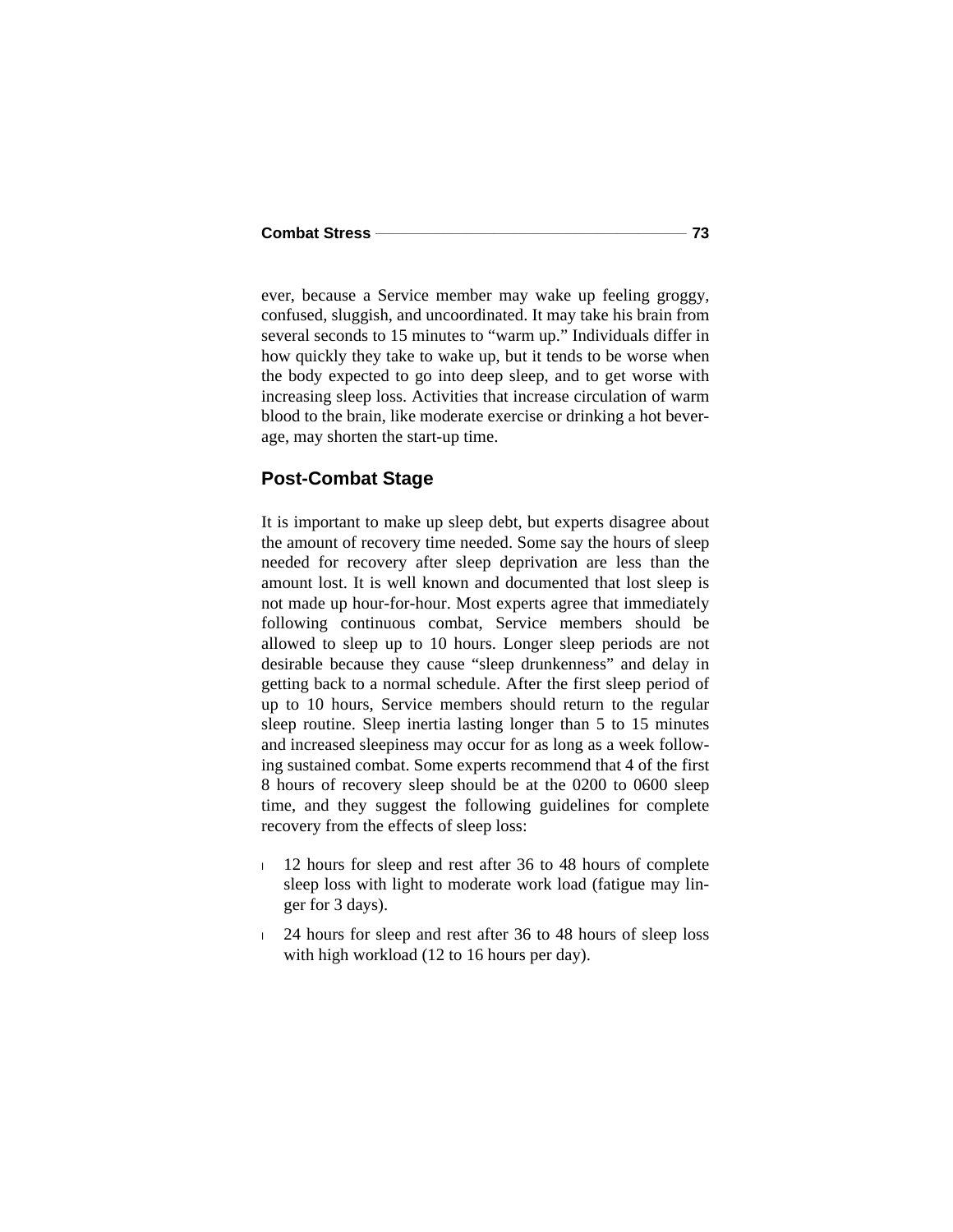- <sup>l</sup> 2 to 3 days time off after 72 hours or more of acute sleep loss.
- <sup>l</sup> As much as 5 days for sleep and rest following 96 hours or more of complete sleep loss.

Most experts agree that 10 hours of sleep is the maximum needed, with the additional 2 hours used for rest. It is doubtful that a Service member could continue past 72 hours of wakefulness. Should this occur, a couple of nights with 10 hours of sleep are more beneficial than an excess of 10 hours during one sleep period. If Service members have not slept for 36 to 48 hours or more, they should avoid sleep of less than 2 hours, especially between 0400 and 0600. A too-short sleep period at the wrong time may cause a long period of sleep inertia. After 96 hours of total wakefulness, 4 hours of sleep may provide substantial recovery for the simpler, less-vulnerable tasks. Recovery continues with additional days of 4 hours of sleep per 24 hours. Complex leadership tasks may require longer recovery sleep, but sleep until fully satisfied is not necessary.

Sleep loss alone does not cause permanent health problems, nor does it cause mentally healthy people to become mentally ill. Reduced sleep (from 8 to 4 hours) does not cause physical harm. Hallucinations may occur, but they disappear after recovery sleep. Clinical laboratory tests show that total sleep loss of over a week does not pose serious health problems. It is doubtful that Service members could stay awake for such an extended period, and it is not suggested that Service members try to endure long periods without rest. However, the effects of sleep loss, such as inattentiveness and poor judgment, may be harmful (such as falling asleep at the wheel of a vehicle).

Sleep cannot be stored in our bodies for emergency use. Sleep of more than 7 to 8 hours before deployment does not "store up"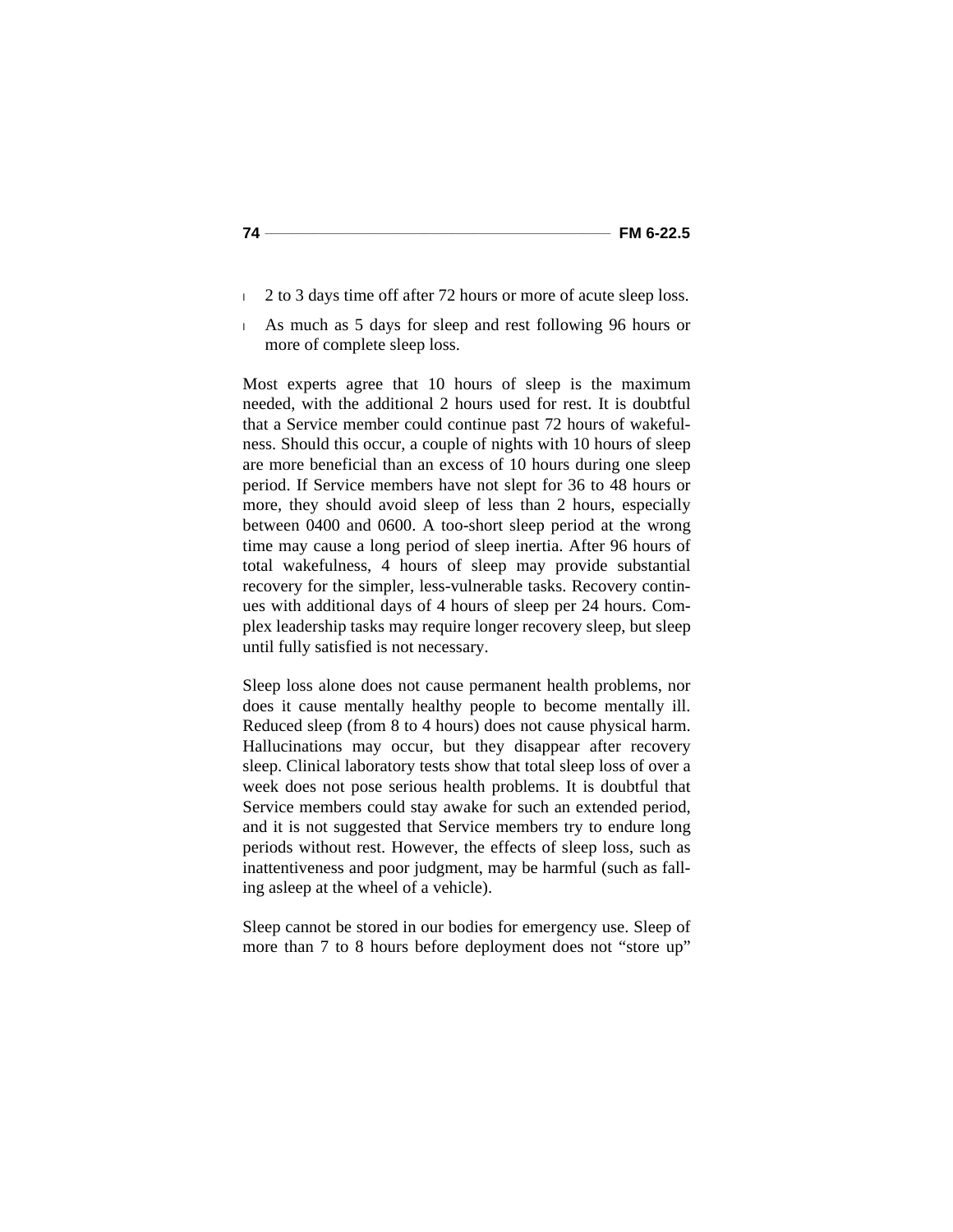excess sleep, but sleep taken immediately before a deployment can prolong activity. Therefore, it is important to begin continuous operations in a rested state. During daytime or early morning naps, many Service members experience vivid dreams as they fall asleep and often wake up frightened. Leaders should inform their troops that this occurrence is both common and normal during daytime sleep. If a single, unbroken period of 4 to 5 hours is not available for sleep, "power naps" of 15 to 30 minutes, although less recuperative, can be taken. Leaders must capitalize on every opportunity for a "power nap." Merely resting by stretching out does not take the place of sleep. Only sleep can satisfy the need for sleep.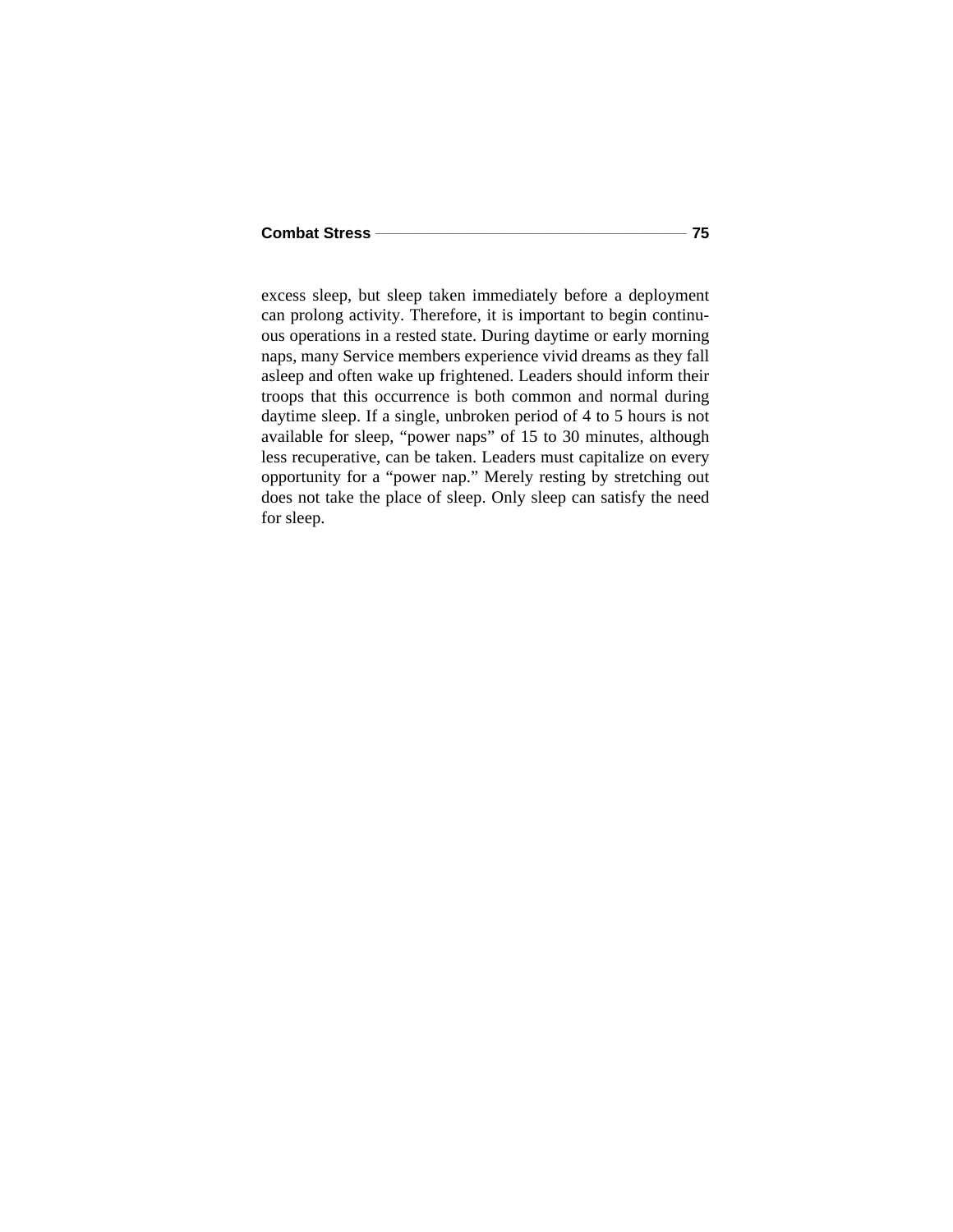### **Appendix A**

### **Suicide Awareness Information**

### **SIGNS OF SUICIDE**

A person contemplating suicide—

- <sup>l</sup> Believes he or she is in a hopeless situation.
- <sup>l</sup> Appears depressed, sad, tearful; may have changes in patterns of sleep and/or appetite.
- <sup>l</sup> May talk about or actually threaten suicide, or may talk about death and dying in a way that strikes the listener as odd.
- l May show changes in behavior, appearance or mood.
- <sup>l</sup> May increase or start drug or alcohol use.
- <sup>l</sup> May injure self or engage in risky behavior.
- <sup>l</sup> Abandons planning for the future.
- <sup>l</sup> May start withdrawing from others, including family and close friends.
- <sup>l</sup> May give away possessions.
- <sup>l</sup> May appear apathetic, unmotivated, indifferent.

### **PREVENTION KEYS**

The small-unit leader may be the first to identify the "signals" of a potential suicide-risk Service member. The keys to prevention are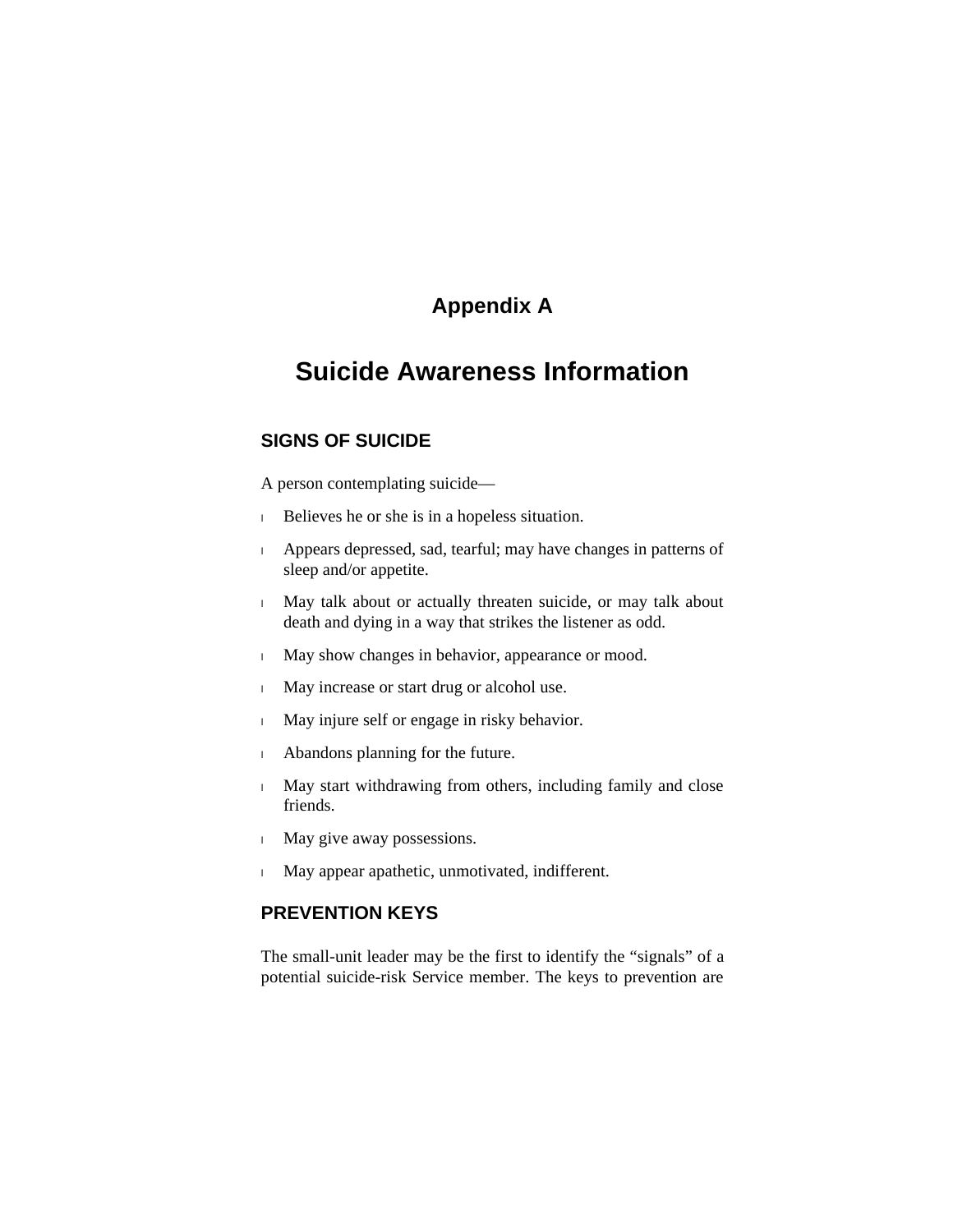to provide aid to persons at suspected risk and follow the acronym AID LIFE.

- **A** Ask: "Are you thinking about hurting yourself?"
- **I** Intervene immediately.
- **D** Do not keep a secret concerning a person at risk.
- **L** Locate help (NCO, chaplain, corpsman, doctor, nurse, friend, family, crisis line, hospital emergency room).
- **I** Inform your chain of command of the situation.
- **F** Find someone to say with the person. Do not leave the person alone.
- **E** Expedite! Get help immediately. A suicidal person needs the immediate attention of helpers.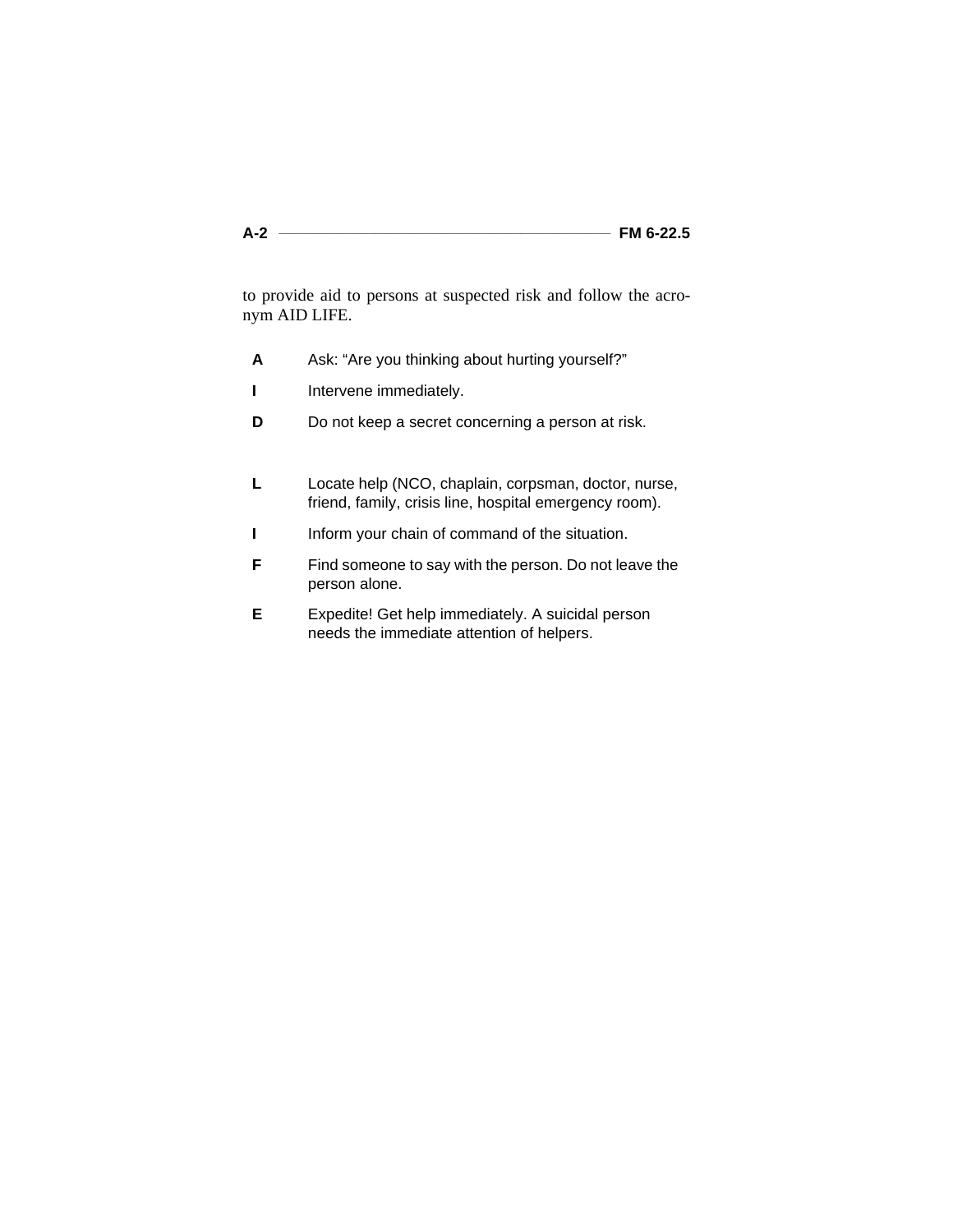### **Appendix B**

### **Religious Ministry Team's Role**

(Adapted from Army Field Manual (FM) 22-51, *A Leader's Manual for Combat Stress Control*.)

This appendix addresses the general role of the ministry team in the commander's program of combat stress control and in battle fatigue ministry. In the Marine Corps ministry teams are called Religious Ministry Teams (RMTs) and consist of chaplains and Religious Program Specialists (RPs) or chaplain's assistants (In the Army they are called Unit Ministry Teams). The RMT is assigned to a command or designated by higher headquarters to be responsible for the direct religious ministry support to the command. RMTs provide professional ministry support to leaders in fulfilling their combat stress identification and intervention responsibilities. RMTs can also assist in training leaders to recognize combat stress symptoms.

### **EFFECTS OF STRESS**

Negative effects of stress can be lessened when members are prepared physically, emotionally, and spiritually prior to combat/operations. RMTs can assist in preparing Service members to manage combat stress with training before and during deployment. This training helps Service members draw upon their personal religious faith, spiritual strength, and values as well as to share strength and confidence during any operation.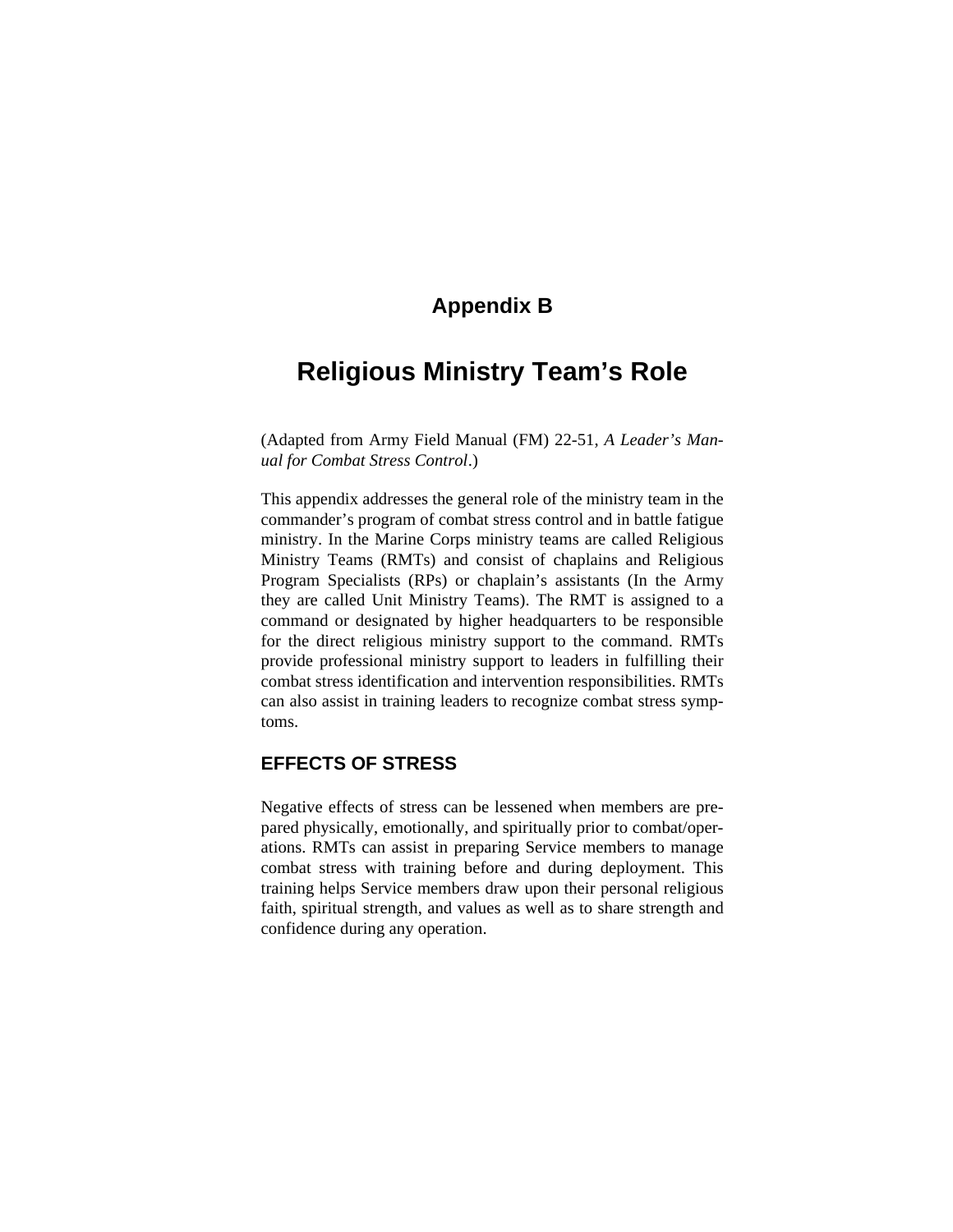### **RELIGIOUS MINISTRY TEAM RELATIONSHIP**

The RMT's established relationship with the command promotes trust with the troops. As integral members of their commands, RMTs are trained and ready to respond to the needs of Service members experiencing combat stress. A person-oriented resource, the chaplain and RP team minister to combat stress casualties, especially Service members having less severe difficulties who have rapid replenishment potential.

#### **SPIRITUAL VALUES**

Service members' inner resources are often based on their personal faith, religious beliefs and spiritual values. In combat, Service members may show more interest in their religious beliefs. When religious and spiritual values are challenged during the chaos of combat, Service members may lose sight of inner resources that sustain them. Service members can then become targets of fear, despair, hopelessness, and eventually, combat stress casualties. They are also at risk for committing misconduct stress behaviors. Chaplains are a source of direction and stability to Service members experiencing these dilemmas and seeking to refocus their personal beliefs and spiritual values.

### **RELIGIOUS MINISTRY TEAM SUPPORT**

Ministry teams can provide preventive, immediate, and replenishing spiritual and emotional support and care to Service members experiencing combat stress.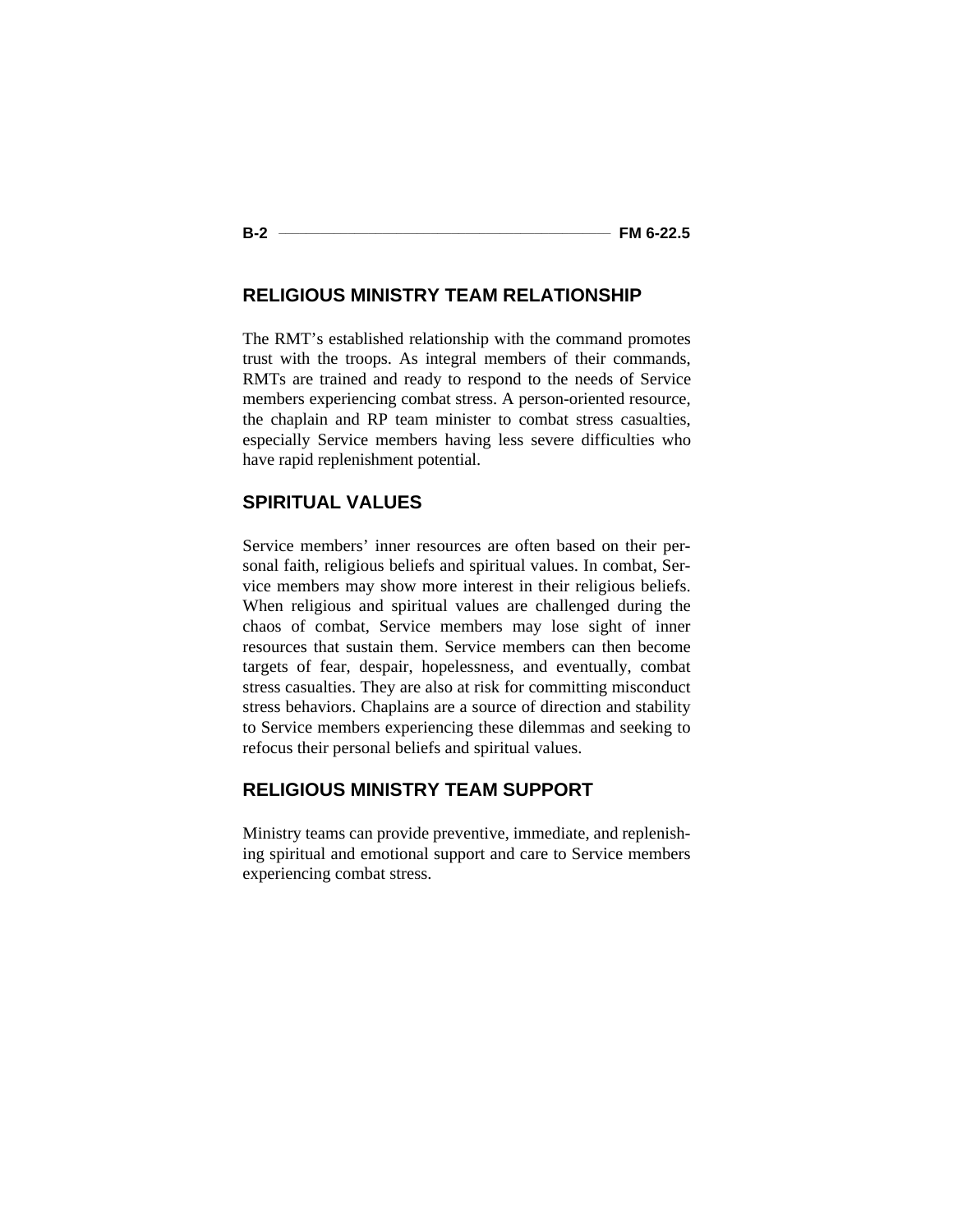### **Preventive**

The RMT's religious ministry support assists in preventing combat and misconduct stress behaviors through establishment of a presence within the unit. It is important for the RMT to be present with Service members when the unit trains and when it deploys. The chaplain and RP can be a calming influence on members and can help Service members strengthen or regain values important to them. Chaplains can help prevent combat stress and misconduct by:

- <sup>l</sup> Being present with the Service members and deploying with the unit.
- <sup>l</sup> Providing opportunities for private and group prayer and worship.
- <sup>l</sup> Supplying personal religious articles and materials.
- <sup>l</sup> Reading the scriptures with Service members.
- <sup>l</sup> Providing sacraments as the situation allows.
- <sup>l</sup> Counseling Service members, allowing them to work through stress, fear, anxiety, anger, and frustration.
- <sup>l</sup> Visiting Service members in work and living areas.
- <sup>l</sup> Assisting Service members and families prior to deployment with preparation for geographical separation and an uncertain future through Marine Corps Family Team Building (MCFTB) programs that emphasize family strengths. This helps Service members to know that their families are cared for during deployment.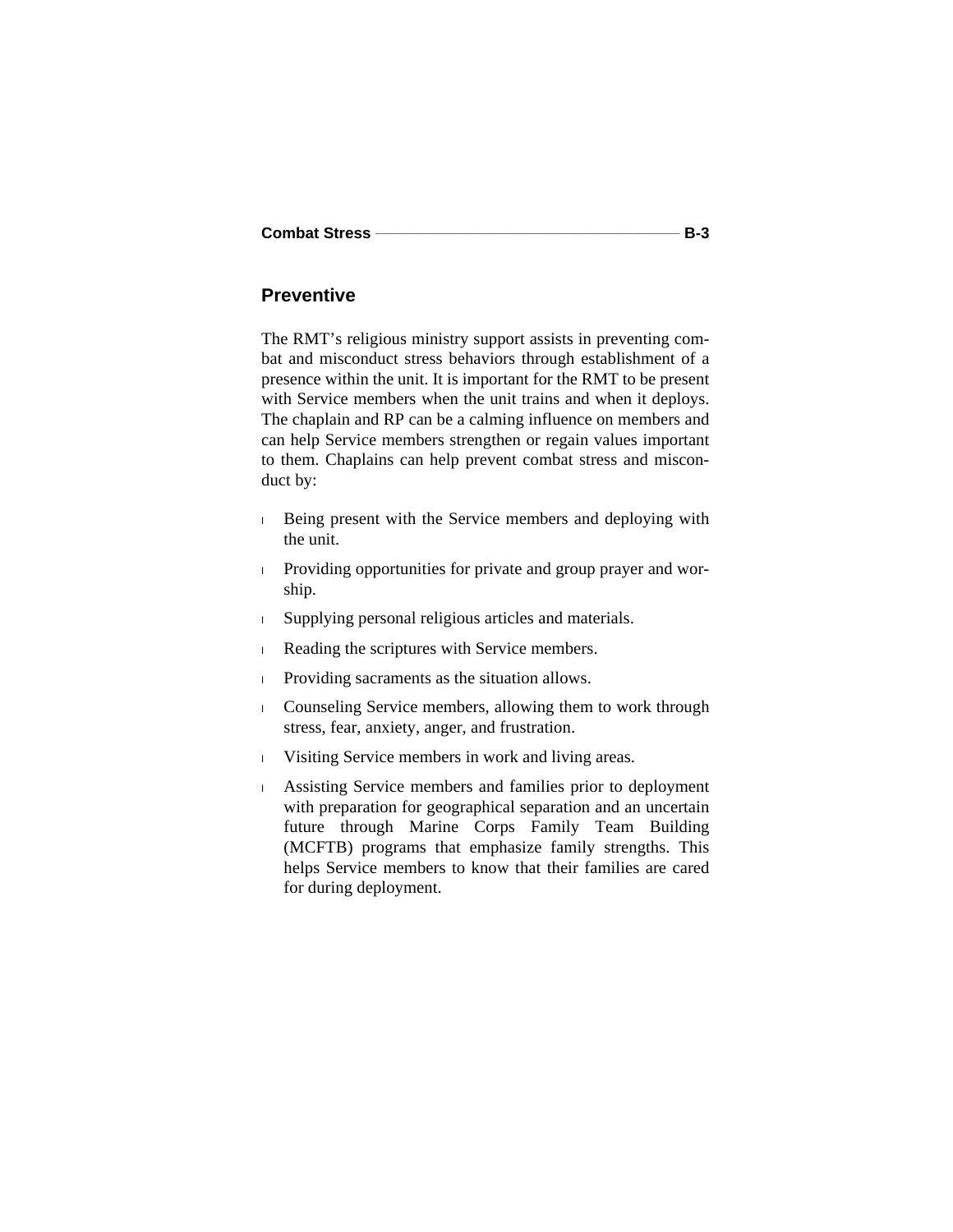### **Immediate**

RMTs can assist commanders in the identification of Service members experiencing combat stress. Chaplains often work closely with the medical officer and are trained to recognize the signs of combat stress and provide religious support to Service members experiencing combat stress. Chaplains assess spiritual needs and provide the appropriate religious ministry. This may include such things as:

- **Presence with the Service member.**
- <sup>l</sup> Conversation and counseling, providing opportunities to share fears, hopes, and other thoughts.
- <sup>l</sup> General prayers; prayers for the individual or fallen comrades.
- <sup>l</sup> Rites, sacraments, and ordinances as appropriate.
- <sup>l</sup> Reading from scriptures.

### **Replenishing**

Following an engagement, the unit may require reconstitution through the addition of new personnel. The RMT can assist surviving Service members rebuild their emotional, psychological, and spiritual strength. During this time, RMTs continue their ongoing direct religious ministry that includes:

- <sup>l</sup> Coordinating the availability of worship services, sacraments, rites, and services and/or ceremonies honoring the dead.
- <sup>l</sup> Assisting with the integration of personnel replacements.
- <sup>l</sup> Enabling the grief process through personal counseling and memorial services.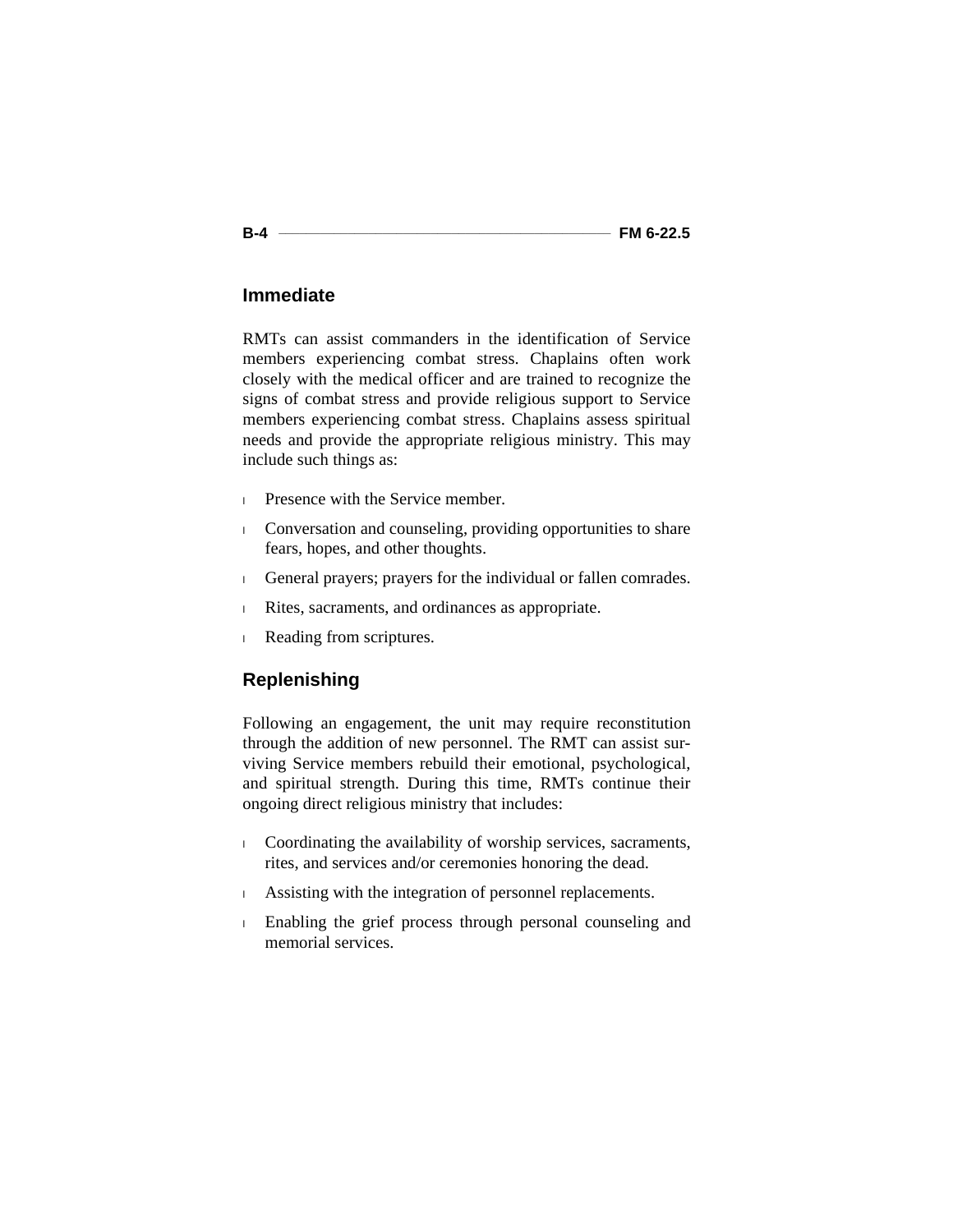- <sup>l</sup> Reinforcing the Service member's sense of self-worth and hope.
- <sup>l</sup> Assisting with CEDs to provide opportunities for Service members to talk about their combat experiences and to facilitate integration of the combat experience into their lives.
- <sup>l</sup> Providing leadership training and supervision of CEDs.
- <sup>l</sup> Providing personal religious articles and materials.
- <sup>l</sup> Providing or arranging faith group coverage in the command or for other units.
- $\overline{A}$  A chaplain's ability to relate the spiritual aspects of life to the Service member's situation is an essential element in the replenishment process. Religious ministry can assist Service members in achieving emotional and spiritual wholeness.

### **Reintegration**

After deployments and operations, RMTs can assist reintegration of the individual Service member into family relationships and society at large. Many religious ministry support programs remain the same. Expanded ministry may also include providing the following:

- <sup>l</sup> Worship events for the entire unit.
- <sup>l</sup> Worship events for varied faith groups.
- <sup>l</sup> Briefings that help Service members recognize, prepare for, and master the stressors of reunion with family.
- <sup>l</sup> Structured events to assist Service members returning to family and civilian life.
- <sup>l</sup> Opportunities for Service members to experience and understand the forgiving and unchanging love of God.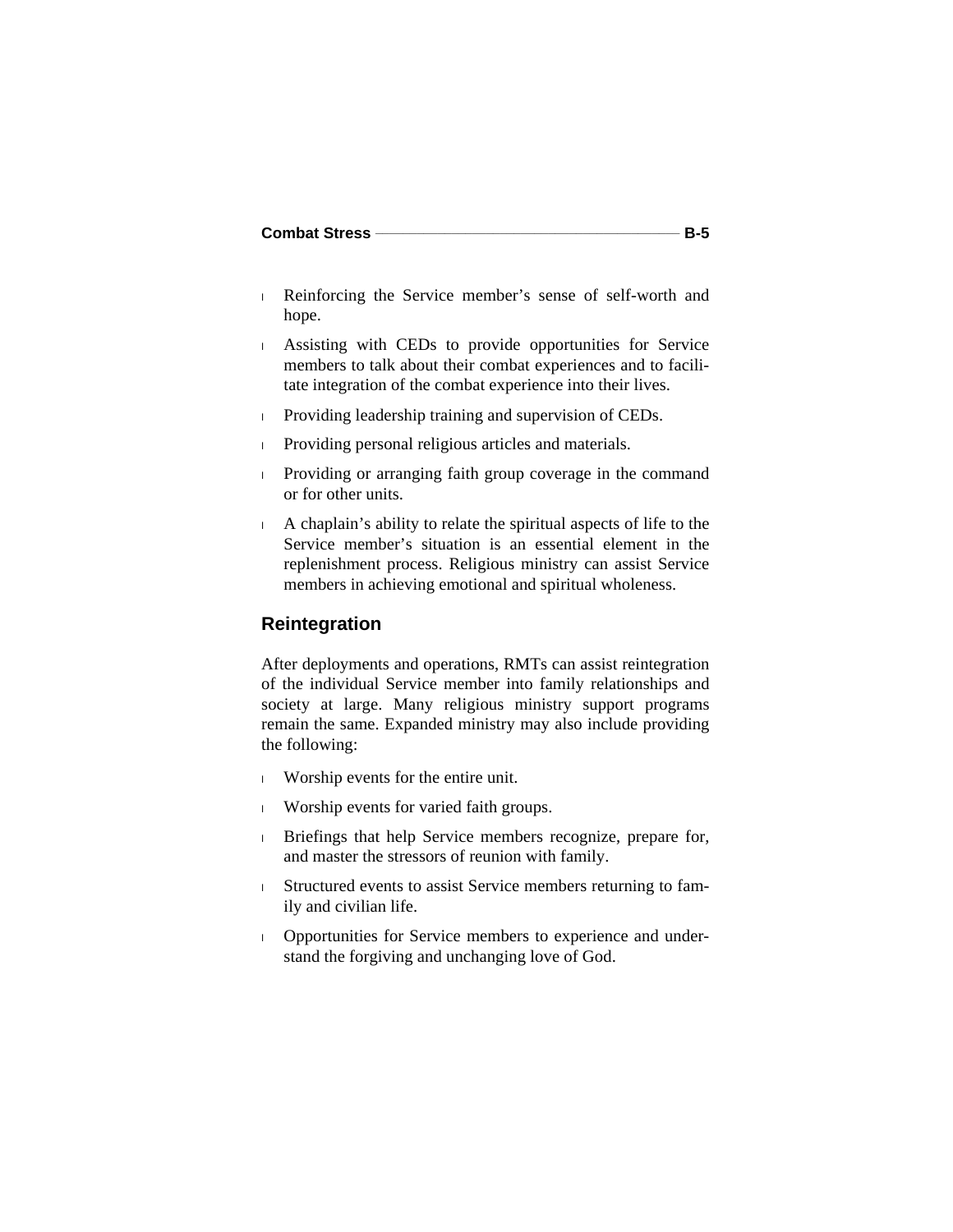# **Appendix C**

# **Glossary**

## **Section I. Acronyms**

| BICEPS brevity, immediacy, centrality, expectancy,  |
|-----------------------------------------------------|
| proximity, and simplicity                           |
|                                                     |
|                                                     |
|                                                     |
|                                                     |
|                                                     |
|                                                     |
|                                                     |
|                                                     |
|                                                     |
|                                                     |
|                                                     |
|                                                     |
| SPRINT  Special Psychiatric Rapid Intervention Team |
|                                                     |
|                                                     |
|                                                     |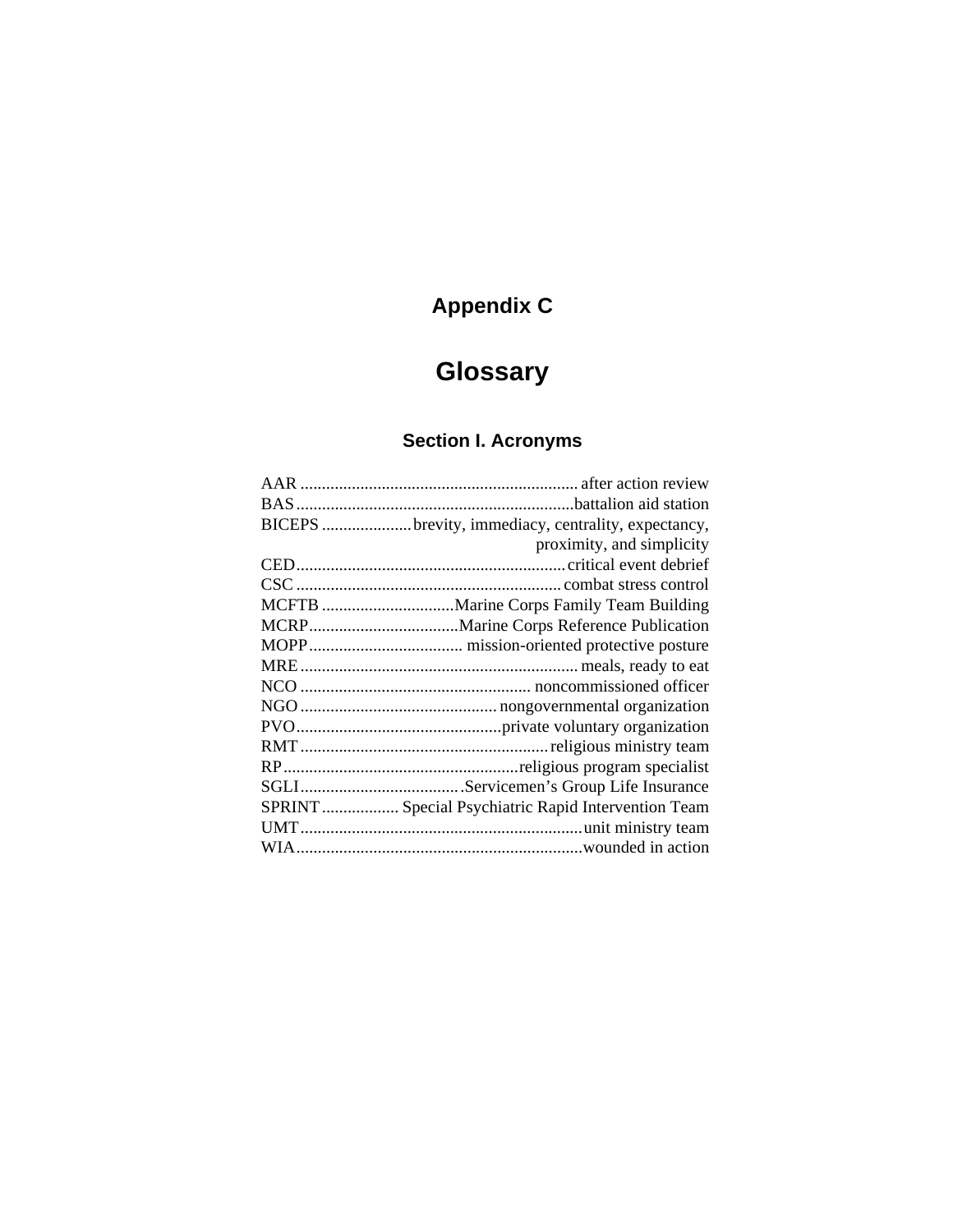### **Section II. Definitions**

**circadian rhythm**—Rhythmic variations in individuals; predictable physiological and behavioral cycle of about 24 hours.

**combat stress***—*The mental, emotional, or physical tension, strain, or distress resulting from exposure to combat-related conditions. Combat stress is the net result of many stressors (e.g., fear of death, fear of failure, other intensive painful emotions [like grief], uncertainty, boredom, worry about what is happening back home, and the many physical and mental demands of combat duties) at any given time.

**combat stress behaviors—**The generic term that covers the entire range, from highly positive to totally negative behaviors which can be elicited by combat stress.

**combat stress reaction**—The common, predictable, negative, emotional and physical reactions of normal people to the "abnormally high" stressors of combat, which by definition interfere with mission performance or well-being, but which can be treated according to the BICEPS principles, with reassurance of normality and recovery, with rest, replenishment, and activities to restore confidence. The combat stress reactions do not include the misconduct stress behaviors, since the latter require disciplinary action.

**continuous operations—**military operations with many pulses of action every day and night, continuing for several days to weeks, which require careful planning and resource allocation to give everyone a minimum of 4 hours sleep in 24.

**stress—**An internal process of an individual for preparation in dealing with, or reacting to stressors. Stress involves physiological stress reflexes, which ready the body for fight or flight, such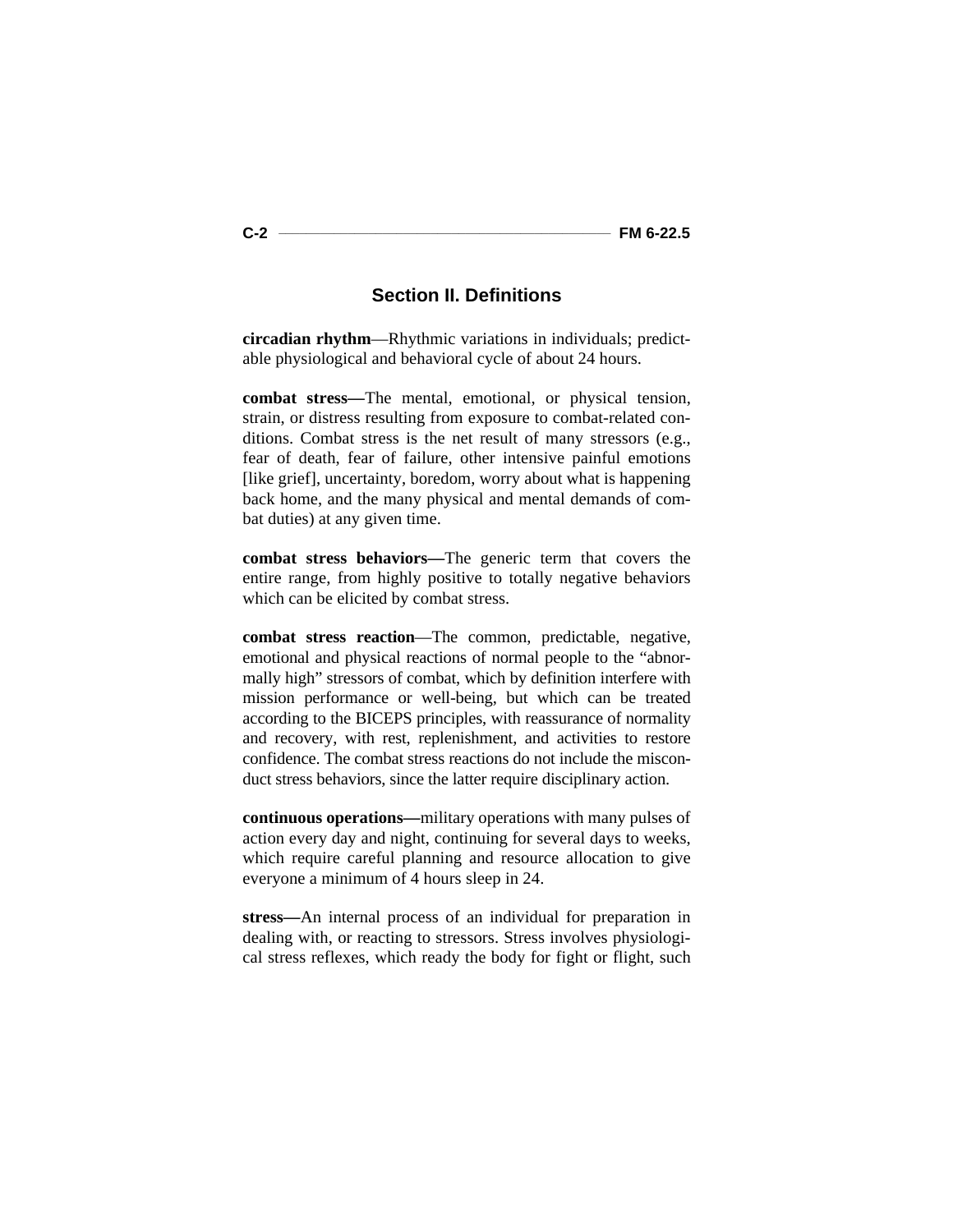as increased release of adrenaline, heart rate, and blood flow to brain and muscles, with subsequent increase in alertness. Stress also involves the accompanying emotions (stress responses) such as anxiety, anger, or guilt. Stress may or may not involve conscious awareness of the threat, but the stressor must be perceived at some level of awareness. The amount of stress experienced depends on the appraisal of the stressor and its context by the individual, even if that perception is incorrect. The stress process includes psychological defenses which may shield the individual from perceiving more threat than he can tolerate.

**stress behaviors—**Stress behaviors are the observable behaviors that an individual exhibits as a result of internal stress. They may be intended to overcome and turn off the stressor, escape it, adapt to an inescapable stressor, or make the uncomfortable stress symptoms more tolerable. A stress behavior may simply be a side effect of the tension, which is part of stress. Any of these different types of stress reactions may be successful, unsuccessful, adaptive, or maladaptive. They may make the situation better, worse, or not influence it at all. They may resolve one stressor but create new ones.

**stressor—**Any event or situation that requires a non-routine adaptation or behavior change, creates conflicting motives within the individual, or is perceived by the individual as a threat to his well-being or self-esteem. Combat stressors are any that occur in the context of performing the combat mission (whether under fire or not).

**sustained operations**—Continuous operations or combat with opportunity for less than 4 hours sleep per 24 hours for significant personnel, which may be brief or fragmented.